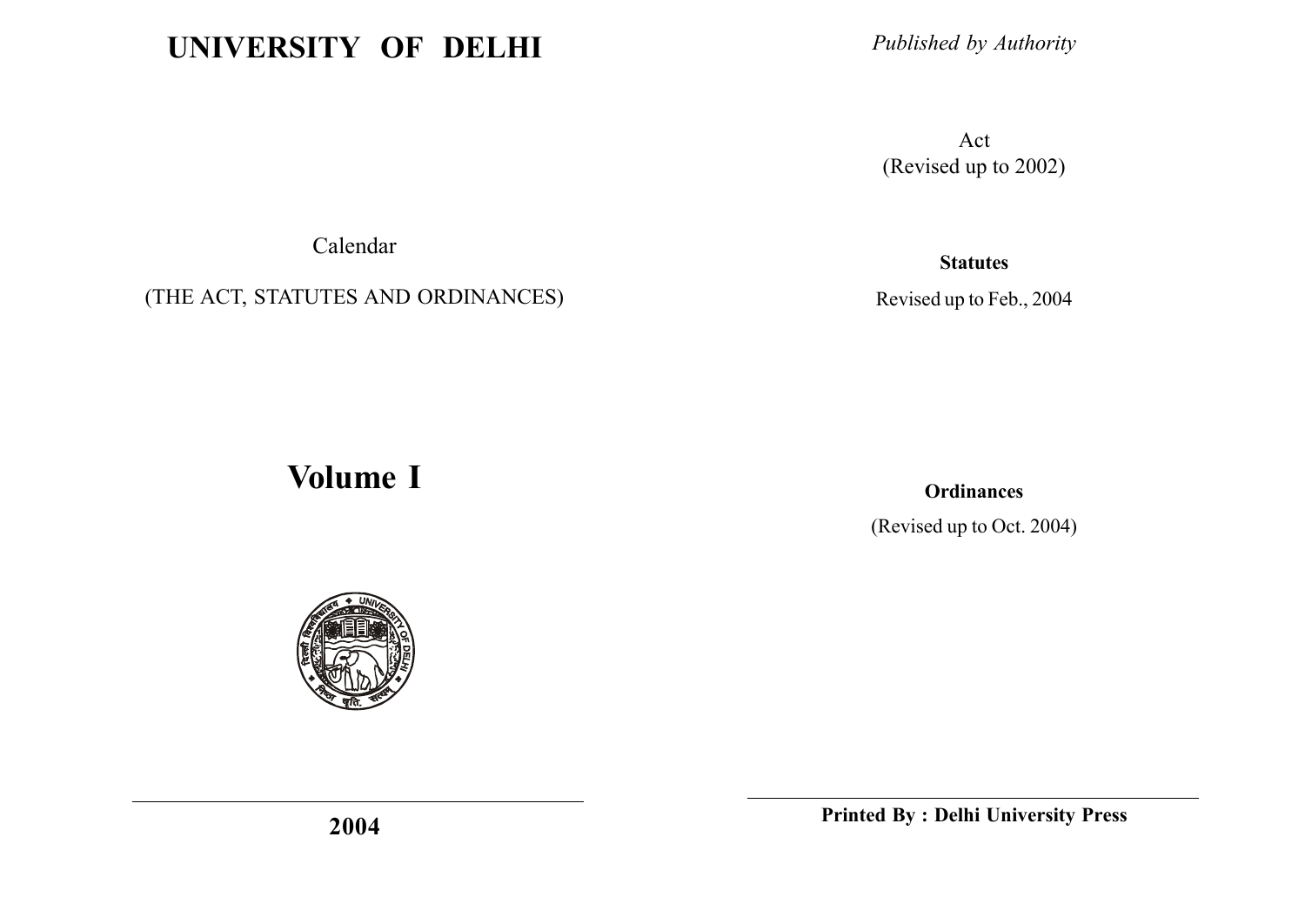# **CONTENTS** THE ACT OF THE UNIVERSITY

|  | THE STATUTES OF THE UNIVERSITY |
|--|--------------------------------|
|  |                                |

| THE ACT OF THE UNIVERSITY                                        |                | Definition                                             | 16       |
|------------------------------------------------------------------|----------------|--------------------------------------------------------|----------|
|                                                                  |                | Court                                                  | 16       |
|                                                                  | Page           | <b>Executive Council</b>                               | 19       |
|                                                                  |                | Academic Council                                       | 22       |
| Short Title and Commencement                                     |                | Faculties                                              | 25       |
| Definition                                                       | $\overline{1}$ | Powers of the Faculties                                | 30       |
| The University                                                   | $\overline{2}$ | Finance Committee                                      | 30       |
| Powers of the University                                         | 3              | Standing Committees etc.                               | 31       |
| Territorial Exercise of Powers                                   | 4              | Rectors                                                | 31       |
| University Open to all Classes, Castes and Creeds                | 5              | Chancellor                                             | 31       |
| Teaching of the University                                       | 5              | Pro-Chancellor                                         | 31       |
| Visitor                                                          | 6              | Vice-Chancellor                                        | 31       |
| <b>Chief Rector and Rectors</b>                                  | 6              | Powers of the Vice-Chancellor                          | 32       |
| Officers of the University                                       | 6              | Pro-Vice Chancellor                                    | 33       |
| Authorities of the University                                    |                | Treasurer                                              | 34       |
| The Court                                                        |                | Registrar                                              | 34       |
| The Executive Council                                            |                | Other Officers                                         | 35       |
|                                                                  |                | Dean of Colleges                                       | 36       |
| The Academic Council                                             | 8              | Director, South Campus                                 | 36       |
| Powers and Duties of the Authorities of the University           | 8              | Director, Campus of Open Learning                      | 37       |
| <b>University Boards</b>                                         | 8              | Dean<br>Librarian                                      | 38<br>39 |
| Constitutions etc., of Boards to be prescribed by Ordinances     | 8              | Proctor                                                | 39       |
| <b>Statutes</b>                                                  | 8              | Warden                                                 | 39       |
| Statutes how made                                                | $\mathbf Q$    | Attachment to Colleges and Halls                       | 39       |
| Ordinances                                                       | 10             | Withdrawal of Degrees and Diplomas                     | 39       |
| Ordinances how made                                              | 11             | <b>Honorary Degrees</b>                                | 39       |
| Regulations                                                      | 12             | University Teachers                                    | 40       |
| Residence                                                        | 13             | Recognition of Teachers                                | 40       |
| Colleges                                                         | 13             | <b>Selection Committee</b>                             | 41       |
| Halls                                                            | 13             | Provident Fund                                         | 43       |
| Annual Report                                                    | 13             | Statute 28-A                                           | 48       |
| Audit of Accounts                                                | 13             | General Provident Fund-cum-Pension-cum-Gratuity Scheme | 64       |
| Disputes as to Constitution of University Authorities and Bodies | 14             | General Provident Fund                                 | 64       |
| <b>Constitution of Committees</b>                                | 14             | Gratuity                                               | 83       |
| Filling of Casual Vacancies                                      | 14             | Family Pension                                         | 87       |
| Proceedings of University Authorities and Bodies                 |                | Extra-Ordinary Pension and Gratuity                    | 94       |
| not Invalidated by Vacancies                                     | 14             | Schedule 'A'-Scale of Pension                          | 99       |
| Conditions of Services of Officers and Teachers                  | 14             | Schedule 'AA'-Scale of Pension in respect of the       |          |
| Pension and Provident Fund                                       | 14             | Employees who retire from Service on or after 1.1.1973 | 101      |
| Temporary Provisions for Amendment of Statutes                   | 15             | Schedule 'B'-Commutation Table for Pensions            | 103      |
| <b>Transitional Provisions</b>                                   | 15             | Schedule 'C'-Scale of Gratuity                         | 104      |
|                                                                  |                | Schedule 'D'-Scale of Injury Gratuity and Pension      | 105      |
|                                                                  |                | Schedule 'E'-Family Gratuity and Pension               | 106      |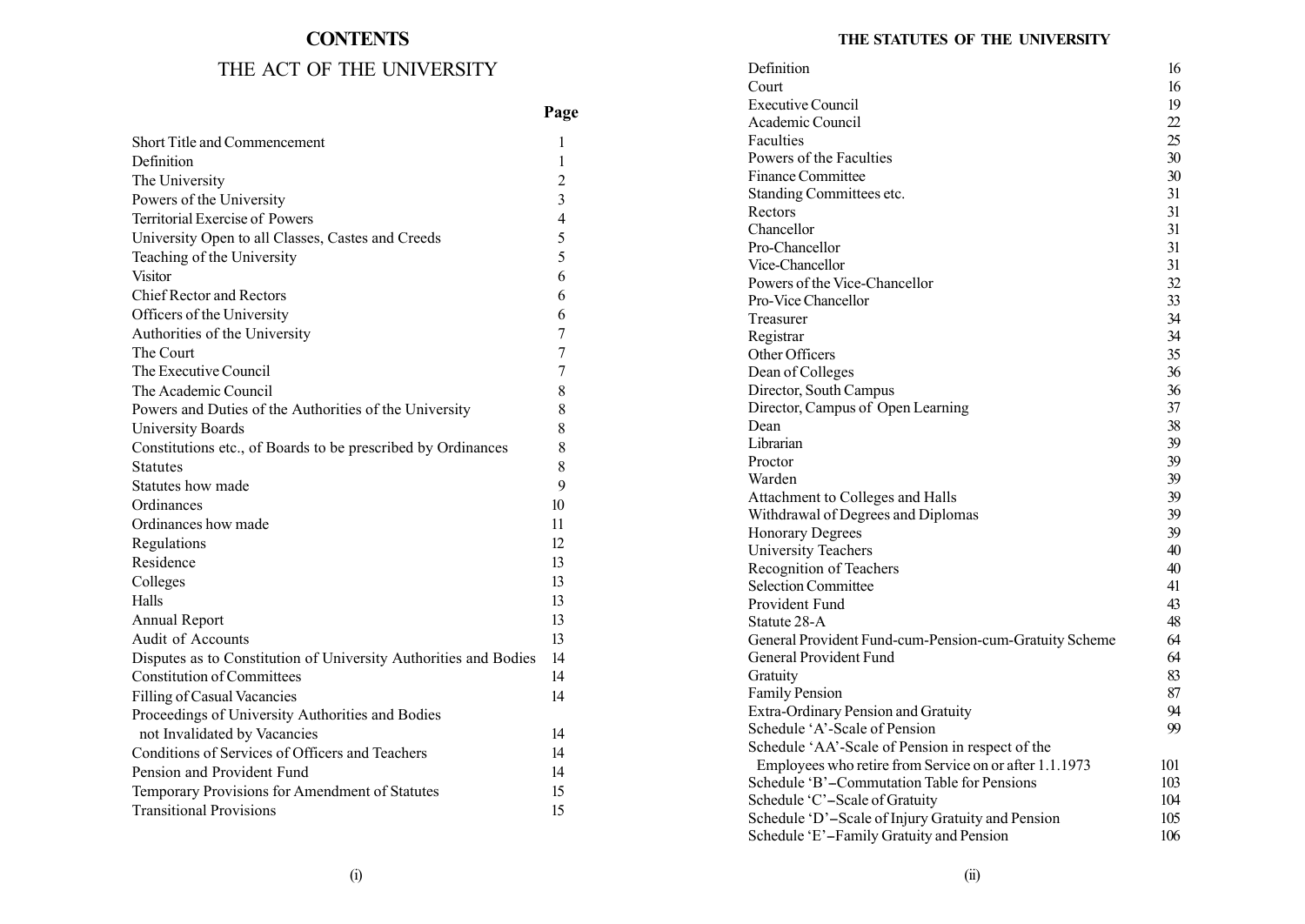|                                 | Schedule 'F'-Classification of Injuries                   | 107        | <b>External Candidates</b>         |
|---------------------------------|-----------------------------------------------------------|------------|------------------------------------|
| Schedule 'G'-Form-A             |                                                           | 108        | Officers of a University Esta      |
|                                 | Form - B                                                  | 110        | Ord. VIII-Examinations, when he    |
|                                 | APPENDIX 'B' TO STATUTE 28-A                              | 112        |                                    |
|                                 | Contributory Provident Fund-cum-Gratuity Scheme           | 112        | Temporary Ord. VIII-A-Deleted      |
| Provident Fund                  |                                                           | 112        | Ord. VIII-B-Transitory Provision   |
| Deposit-linked Insurance Scheme |                                                           | 116        | Temporary Ord. VIII-C and VIII-D   |
| Gratuity<br>Seniority           |                                                           | 122<br>151 |                                    |
| <b>APPENDIX-A</b>               |                                                           | 154        | Ord. VIII-E Internal Assessment    |
| <b>APPENDIX-B</b>               |                                                           | 161        | Ord. IX-Classification of Results  |
| APPENDIX-C                      |                                                           | 168        | Ord. X-General Rules for Examin    |
| APPENDIX-D                      |                                                           | 177        | Ord. X-A-Disorderly conduct an     |
| <b>APPENDIX-E</b>               |                                                           | 185        | in examination                     |
| APPENDIX-F                      |                                                           | 194        | Ord. X-B-Withholding Conferme      |
| <b>APPENDIX-G</b>               |                                                           | 204        | or Award of any Certif             |
| APPENDIX-H                      |                                                           | 207        | Ord. X-C-Permissive Provisions     |
| APPENDIX-X                      |                                                           | 214        |                                    |
|                                 | THE ORDINANCES OF THE UNIVERSITY                          |            | Chapter IV- OF THE TEACHING ST.    |
| <b>Introductory</b>             |                                                           | 261        | Ord. XI-University Appointed To    |
|                                 | Chapter I -OF ADMISSION TO THE UNIVERSITY                 |            | Annexure to                        |
|                                 | Ord. I-Qualifications for Admission                       | 262        | Ord. XI-Form of Agreement of So    |
|                                 | Ord. II-Admission                                         | 263        | University Teachers.               |
|                                 | Guidelines                                                | 269        | Ord. XI-A                          |
|                                 | Ord. II-A-Transitory Ordinance - Deleted                  | 272        | Ord. XII-College Appointed Tead    |
| Ord.                            | III-Transfer from Honours to Pass and Vice-Versa          | 273        | Annexure to                        |
| Ord.                            | <b>IV-Migration</b>                                       | 276        | Ord. XII-Form of Agreement of S    |
|                                 | Re-admission                                              | 277        | Teachers                           |
|                                 | Chapter II - OF COURSES OF STUDY                          |            | Ord. XII-A-Visiting Professors an  |
|                                 |                                                           |            | Appointments                       |
|                                 | Ord. V-University Degrees, Diplomas and Certificates 279  |            | <b>Visiting Professors</b>         |
|                                 | Ord. VI-Master of Philosophy (M.Phil.)                    | 286        | <b>Visiting Appointments</b>       |
| Ord.                            | VI-A-Master of Philosophy (M.Phil.)                       | 292        | Ord. XII-B-Professor Emeritus      |
| Ord.                            | in English.<br>VI-A-(1)-Master of Philosophy (M.Phil.) in |            | Ord. XII-C-Honorary Professors     |
|                                 | Biotechnology                                             | 296        | (a) Honorary Profess               |
|                                 | VI-A-(2)-Master of Philosophy (M.Phil) in                 |            | (b) Adjunct Honorar                |
|                                 | French, German Studies, Hispanic                          |            | Ord. XIII-General                  |
|                                 | <b>Studies and Italian Studies</b>                        | 299        | Temporary Ord. XIII-A-Deleted      |
|                                 | Ord. VI-B-Doctorate of Philosophy (Ph.D.)                 | 302        |                                    |
|                                 | <b>Transitory Provisions</b>                              | 313        | Ord. XIII-B-Part-time Lecturers in |
|                                 | Ord. VI- C-Degree of Doctor of Literature/                |            | Ord. XIII-C-Academic Calendar      |
|                                 | Doctor of Science/Doctor of Civil Laws                    |            | Chapter V-OF THE AUTHORITIES       |
|                                 | Doctor of Engineering & Technology                        | 314        | Ord. XIV-Academic Council          |
|                                 | Chapter III- OF UNIVERSITY EXAMINATIONS                   |            | Ord. XIV-A-Faculties               |
|                                 |                                                           |            | Ord. XIV-B-Meeting of a Faculty    |
|                                 | Ord. VII-Conditions for Admission to Examinations         | 316        |                                    |
|                                 | <b>Teacher Candidates</b>                                 | 328        |                                    |
|                                 | Non-Collegiate Women Candidates                           | 330        |                                    |
|                                 | (iii)                                                     |            | (iv)                               |

| Ord. | <b>External Candidates</b><br>Officers of a University Established by Law<br>VIII-Examinations, when held, etc.                                                      | 332<br>335<br>335        |
|------|----------------------------------------------------------------------------------------------------------------------------------------------------------------------|--------------------------|
|      | Temporary Ord. VIII-A-Deleted                                                                                                                                        | 340                      |
|      | Ord. VIII-B-Transitory Provisions-Deleted                                                                                                                            | 340                      |
|      | Temporary Ord. VIII-C and VIII-D-Deleted                                                                                                                             | 340                      |
|      | Ord. VIII-E Internal Assessment<br>Ord. IX-Classification of Results<br>Ord. X-General Rules for Examinations<br>Ord. X-A-Disorderly conduct and use of unfair means | 341<br>346<br>349<br>352 |
|      | in examination<br>Ord. X-B-Withholding Conferment of any Degree/Diploma<br>or Award of any Certificate.                                                              | 356                      |
|      | Ord. X-C-Permissive Provisions                                                                                                                                       | 356                      |
|      | Chapter IV- OF THE TEACHING STAFF                                                                                                                                    |                          |
|      | Ord. XI-University Appointed Teachers                                                                                                                                | 357                      |
|      | Annexure to                                                                                                                                                          |                          |
|      | Ord. XI-Form of Agreement of Service for<br>University Teachers.                                                                                                     | 360                      |
|      | Ord. XI-A                                                                                                                                                            | 364                      |
| Ord. | XII-College Appointed Teachers                                                                                                                                       | 364                      |
|      | Annexure to                                                                                                                                                          |                          |
|      | Ord. XII-Form of Agreement of Service for College                                                                                                                    |                          |
|      | Teachers                                                                                                                                                             | 367                      |
|      | Ord. XII-A-Visiting Professors and Visiting                                                                                                                          |                          |
|      | Appointments                                                                                                                                                         | 369                      |
|      | <b>Visiting Professors</b>                                                                                                                                           | 369                      |
|      | <b>Visiting Appointments</b>                                                                                                                                         | 370                      |
| Ord. | XII-B-Professor Emeritus                                                                                                                                             | 370                      |
| Ord. | XII-C-Honorary Professors                                                                                                                                            |                          |
|      | (a) Honorary Professors                                                                                                                                              | 371                      |
|      | (b) Adjunct Honorary Professors                                                                                                                                      | 371                      |
|      | Ord. XIII-General                                                                                                                                                    | 372                      |
|      | Temporary Ord. XIII-A-Deleted                                                                                                                                        | 374                      |
|      | Ord. XIII-B-Part-time Lecturers in Law                                                                                                                               | 374                      |
|      | Ord. XIII-C-Academic Calendar                                                                                                                                        | 374                      |
|      | Chapter V-OF THE AUTHORITIES                                                                                                                                         |                          |
|      | Ord. XIV-Academic Council                                                                                                                                            | 375                      |
|      | Ord. XIV-A-Faculties                                                                                                                                                 | 375                      |
| Ord. | XIV-B-Meeting of a Faculty                                                                                                                                           | 378                      |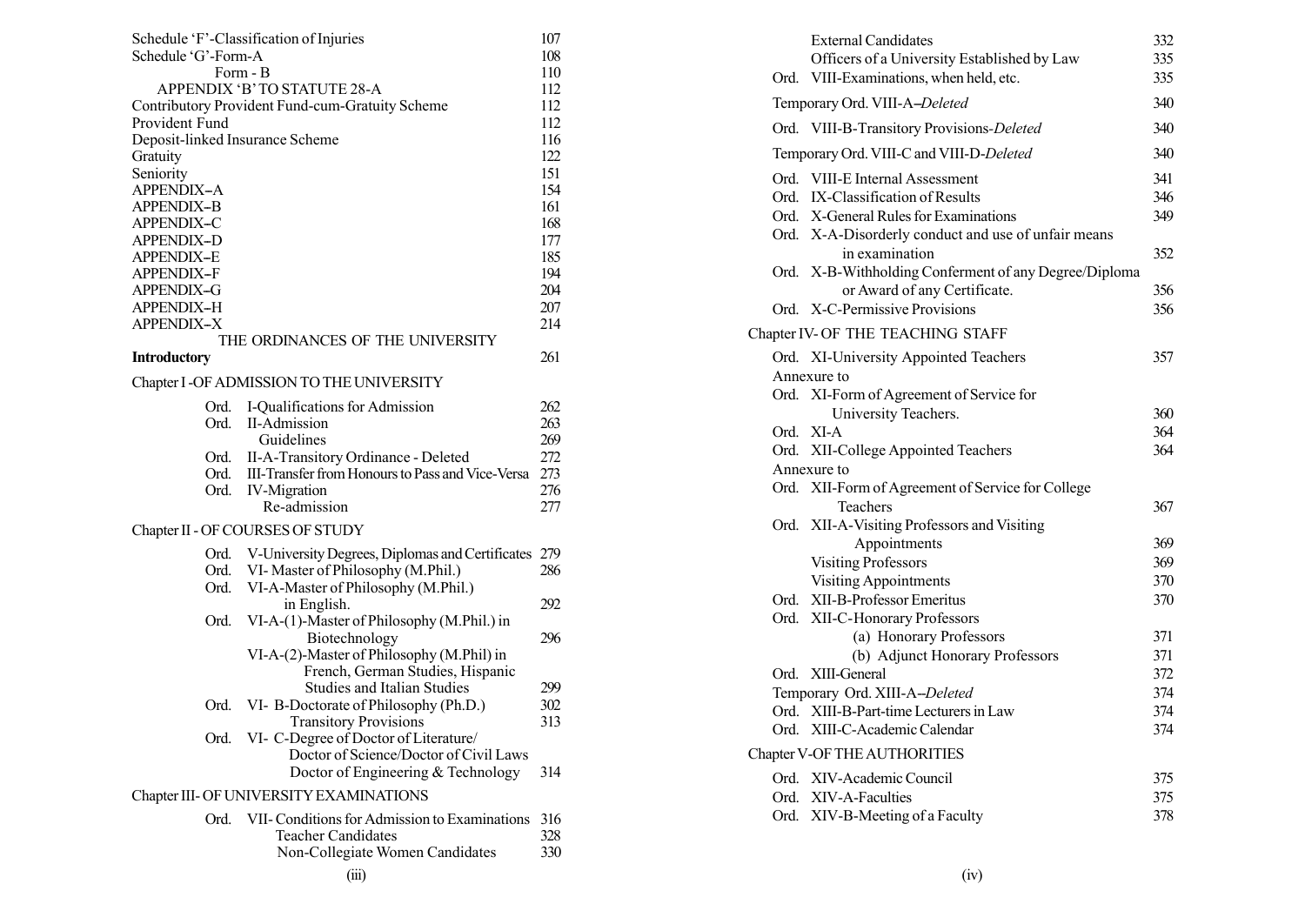# Chapter VI-OF BOARDSAND STANDING COMMITTEES

|      | Ord. XV-Residence, Health and Discipline Board      | 380 | Ord. XXI-Recognised Institution                       |
|------|-----------------------------------------------------|-----|-------------------------------------------------------|
|      | Ord. XV-A-Board of Inter-Disciplinary Programmes    | 382 | Chapter IX-OF MISCELLANEOUS                           |
|      | Ord. XV-B-Maintenance of Discipline among Students  |     | Ord. XXII-Emoluments, Terms an                        |
|      | of the University                                   | 383 | Service of Vice-Chane                                 |
|      | Ord. XV-C-Prohibition of and Punishment for Ragging | 385 | Ord. XXII-A-Emoluments, Term                          |
|      | Ord. XV-D-Sexual Harassment                         | 386 | Service of Pro-Vice                                   |
|      | Ord. XVI-Delhi University Library System            | 406 | Ord. XXII-B-Emoluments, Terms                         |
| Ord. | XVII-Finance Committee                              | 410 | Service of Registrai                                  |
|      |                                                     |     | XXII-C-Emoluments, Terms<br>Ord.                      |
|      | Chapter VII-OF COLLEGES AND HALLS                   |     | Service of Librarian                                  |
| Ord. | XVIII-Colleges other than those Maintained by       |     | Ord. XXII-D-Terms and Condition                       |
|      | the Government of India                             | 411 | Conduct Rules of N                                    |
| Ord. | XVIII-A-Sherubtse College, Kanglung, Maintained     |     | Employees of the U                                    |
|      | by the Royal Government of Bhutan.                  | 425 | Ord. XX-E-Emoluments, Terms a                         |
| Ord. | XVIII-B.                                            | 426 | of Service of Dean of                                 |
| Ord. | XIX- Government Maintained Colleges                 | 426 | XXII-F-Emoluments, Terms<br>Ord.                      |
|      | (Repealed by the Central Government, vide           |     | Service of Director,                                  |
|      | their letter No. D 5490/RT/51, dated 12th           |     | Ord. XXIII-G-Emoluments, Terms                        |
|      | April 1951)                                         |     | of Director, Campu<br>Ord. XXII-H-Terms and Condition |
| Ord. | XX- Colleges and Institutions Maintained by the     |     |                                                       |
|      | University.                                         | 427 | Employees of the C<br>School                          |
|      | Miranda House<br>(1)                                | 427 | Ord. XXIII-Heads of Department                        |
|      | Vallabhbhai Patel Chest Institute<br>(2)            | 431 | Ord. XXIV-Qualifications of Uni                       |
|      | Halls Maintained by the University<br>(3)           | 433 | (Appointed and Rec                                    |
|      | (3)(a) W.U.S. University Hostel for Post-           |     | Principals other than                                 |
|      |                                                     |     | qualifications may b                                  |
|      | Doctoral/Women Researchers/Teachers                 |     | Executive Council of                                  |
|      | of the University and Visiting Teachers             | 436 | of the Academic Cou                                   |
|      | School of Correspondence Courses<br>(4)             |     | Ord. XXV-Alumni Association                           |
|      | and Continuing Education.                           | 437 | Ord. XXVI-Method of Election                          |
|      | College of Vocational Studies<br>(5)                | 442 | Ord. XXVII-Age of Retirement of                       |
|      | Dr. B.R. Ambedkar Centre for<br>(6)                 |     | Chapter X-OF SCHOLARSHIPS, FELL                       |
|      | <b>Bio-Medical Research</b>                         | 445 | PRIZES.                                               |
|      | School of Environmental Studies<br>(7)              | 448 | Ord. XXVIII-Scholarships, Fellow                      |
|      | (8)<br>School of Open Learning                      | 452 |                                                       |
|      | (9)<br>Developing Countries Research Centre         | 459 | Scholarships and Fellowships:                         |
|      | (10)<br>Open Learning Development Centre            | 466 | 1.<br>Entrance Scholarships (All-1)                   |
| Ord. | XX-A-Omitted                                        | 469 | $1-A.$<br>Asaf Ali Memorial M.A. Ur                   |
| Ord. | XX-B-Deshbandhu College                             | 469 | 2.<br>Post-Graduate Scholarships                      |
| Ord. | XX-C-Ram Lal Anand College                          | 473 | 3.<br>Research Fellowships (All-I                     |
| Ord. | XX-D-The University College of Medical Sciences     | 478 | 4.<br>University Scholarships (other                  |
|      | <b>Transitory Provision</b>                         | 482 | Scholarships)                                         |
|      | Ord. XX-E-Dyal Singh College                        | 482 | Senior Scholarship in Histor<br>5.                    |
| Ord. | XX-F-Kirori Mal College                             | 487 | Junior Research Fellowship<br>6.                      |
| Ord. | XX-G-Agricultural Economics Research Centre         | 492 | 6-A.<br>B.N. Ganguli Junior Researd                   |
| Ord. | XX-H-Centre for Science Education and               |     | Economics.                                            |
|      | Communication.                                      | 494 | 7.<br>Kikabhai Premchand Senior                       |
| Ord. | XX-I-Institute of Informatics and Communication     | 500 | Economics                                             |
|      | (v)                                                 |     | (v <sub>i</sub> )                                     |
|      |                                                     |     |                                                       |

|          | Chapter VIII-OF THE INSTITUTIONS                                                                    |            |
|----------|-----------------------------------------------------------------------------------------------------|------------|
|          | XXI-Recognised Institutions<br>Ord.                                                                 | 504        |
|          | Chapter IX-OF MISCELLANEOUS                                                                         |            |
|          | Ord.<br>XXII-Emoluments, Terms and Conditions of                                                    |            |
|          | Service of Vice-Chancellor                                                                          | 507        |
|          | Ord.<br>XXII-A-Emoluments, Terms and Conditions of                                                  |            |
|          | Service of Pro-Vice-Chancellor                                                                      | 508        |
|          | Ord.<br>XXII-B-Emoluments, Terms and Conditions of                                                  |            |
|          | Service of Registrar                                                                                | 510        |
|          | XXII-C-Emoluments, Terms and Conditions of<br>Ord.                                                  |            |
|          | Service of Librarian                                                                                | 511        |
|          | XXII-D-Terms and Conditions of Service and<br>Ord.                                                  |            |
|          | Conduct Rules of Non-Academic                                                                       |            |
|          | Employees of the University                                                                         | 511        |
|          | Ord.<br>XX-E-Emoluments, Terms and Conditions                                                       |            |
|          | of Service of Dean of Colleges                                                                      | 511        |
|          | Ord.<br>XXII-F-Emoluments, Terms and Conditions of                                                  | 514        |
|          | Service of Director, South Campus                                                                   |            |
|          | XXIII-G-Emoluments, Terms and Conditions of Service<br>Ord.<br>of Director, Campus of Open Learning | 516        |
|          | XXII-H-Terms and Conditions of Service of the<br>Ord.                                               |            |
|          | Employees of the C.I.E. Experimental                                                                |            |
|          | School                                                                                              | 518        |
|          | Ord.<br>XXIII-Heads of Departments                                                                  | 518        |
|          | Ord.<br>XXIV-Qualifications of University Teachers                                                  | 519        |
|          | (Appointed and Recognised) and                                                                      |            |
|          | Principals other than those for whom special                                                        |            |
|          | qualifications may be prescribed by the                                                             |            |
|          | Executive Council on the recommendations                                                            |            |
|          | of the Academic Council                                                                             |            |
|          | Ord.<br>XXV-Alumni Association                                                                      | 608        |
|          | Ord.<br>XXVI-Method of Election                                                                     | 608        |
|          | XXVII-Age of Retirement of Staff<br>Ord.                                                            | 608        |
|          | Chapter X-OF SCHOLARSHIPS, FELLOWSHIPS, MEDALS AND                                                  |            |
|          | PRIZES.                                                                                             |            |
|          | Ord. XXVIII-Scholarships, Fellowships, Medals and Prizes                                            | 609        |
|          | Scholarships and Fellowships:                                                                       |            |
|          |                                                                                                     |            |
| $1_{-}$  | Entrance Scholarships (All-India Scheme)                                                            | 609        |
|          | Asaf Ali Memorial M.A. Urdu Entrance Scholarships<br>$1-A.$                                         | 612<br>613 |
| 2.<br>3. | Post-Graduate Scholarships<br>Research Fellowships (All-India Scheme)                               | 613        |
| 4.       | University Scholarships (other than the All-India                                                   |            |
|          | Scholarships)                                                                                       | 616        |
| 5.       | Senior Scholarship in History                                                                       | 618        |
| 6.       | Junior Research Fellowships in Economics                                                            | 619        |
|          | 6-A.<br>B.N. Ganguli Junior Research Fellowship in                                                  |            |
|          | Economics.                                                                                          | 621        |
| 7.       | Kikabhai Premchand Senior Scholarship in                                                            |            |
|          | Economics                                                                                           | 623        |
|          |                                                                                                     |            |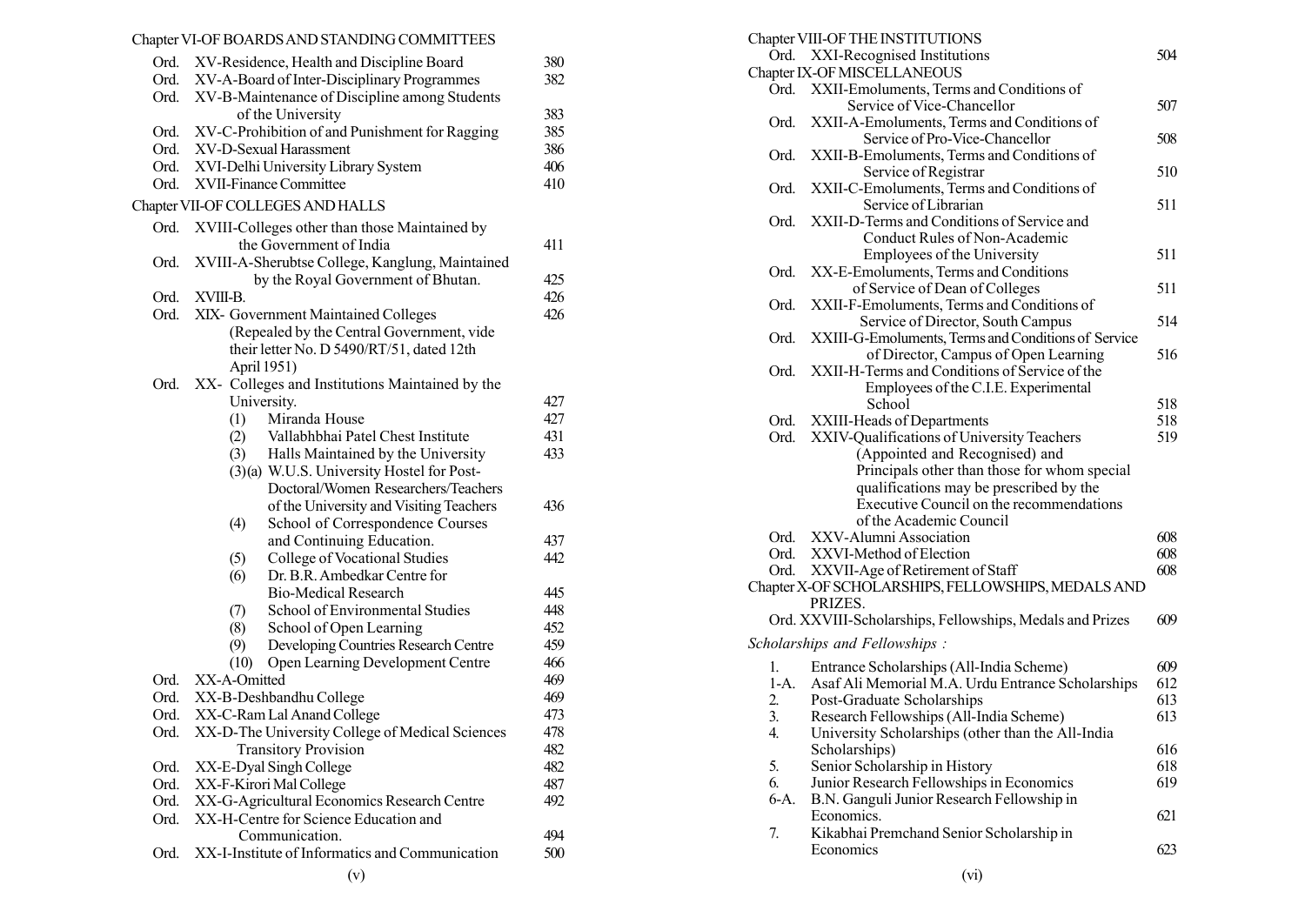| 8.    | Pandit Man Mohan Nath Dar Endowment Scholarships         | 625 | 56.      | Professor K.A. Naqvi Memoria           |
|-------|----------------------------------------------------------|-----|----------|----------------------------------------|
| 9.    | The Maulana Azad Scholarship of Jammu and Kashmir        |     |          | 57. The XVI All-India University T     |
|       | Government                                               | 626 |          | Conference Scholarship                 |
| 10.   | Junior Research Fellowships (Departmental)               | 627 | 58.      | Prof. Naqvi Memorial Merit Sc          |
| 11.   | The Hamdard Urdu Scholarships                            | 629 | 59.      | S.S. Saith Memorial Scholarshi         |
| 12.   | Prof. J.C. Luthra and Shrimati Kesra Bai Luthra          |     | 60.      | Shailja Sehgal Memorial Schola         |
|       | <b>Endowment Scholarships</b>                            | 630 | 61.      | Smt. Bhagwan Devi Memorial             |
| 12-A. | Shrimati Kesra Bai Luthra Memorial Scholarship           | 631 | 62.      | Dr. Y.K. Mehta Memorial Scho           |
| 13.   | Research Scholarships in Buddhist Studies                | 632 | 63.      | Tamae Kami Memorial Merit So           |
| 14.   | His Holiness the Pope Scholarships                       | 632 | 64.      | Alka Garg Memorial Scholarsh           |
| 15.   | Inder Kohli and Anand Kohli Memorial Scholarships        | 634 | 65.      | Smt. Rani Kapoor Memorial Sc           |
| 16.   | Dr. S.L. Hora and Shrimati V. Hora Endowment Scholarship | 635 | 66.      | Dr. N.C. Kapoor Memorial Sch           |
| 17.   | Delhi University Women's Association Scholarships        | 636 | 67.      | Teja Singh Grewal Memorial So          |
| 18.   | Sir B.P. Singh Roy Fellowship in Economics of Shipping   | 637 |          | 68. Professor Balvir & Ranjna Sing     |
| 19.   | R.B. Brij Mohan Lal Endowment Scholarship                | 638 |          | Scholarships                           |
| 20.   | Shri Uggersain Memorial Endowment Scholarship            | 639 | 69.      | Mrs. Munan Kapoor Memorial             |
| 21.   | Dr. Olive I. Reddick Scholarship                         | 640 | 70.      | Prof. M.S.A. Rao Memorial Me           |
| 22.   | Man Mohan Kishan Kaul Scholarships                       | 641 | 71.      | Smt. Ramti Devi Goel Memoria           |
| 23.   | Datia Darbar Endowment Scholarship                       | 642 | 72.      | Lala Bhagwan Das Goel Memo             |
| 24.   | Dr. V.K.R.V. Rao Endowment Scholarship                   | 643 | 73.      | Satish Batra Memorial Scholars         |
| 25.   | The Watumull Foundation (India) Post-Graduate            |     | 74.      | The 55th Indian Mathematical           |
|       | Scholarship                                              | 644 |          | Conference Scholarship                 |
| 26.   | K.K. Acharjee Indian Hospital Pharmacists Association    |     | 75.      | Sh. Jugal Kishore Jain and Smi         |
|       | Scholarship                                              | 645 |          | Memorial Scholarship                   |
| 27.   | Engineering Projects (India) Ltd. Scholarships           | 646 |          | 76. Pradeep Gupta Memorial Scho        |
| 28.   | Punjab National Bank Research Fellowship                 | 647 |          | 77. JLIS Scholarship in B.Lib. Scie.   |
| 29.   | Shri G.L. Mehta Memorial Scholarship                     | 648 | 78.      | Sanjeev Kumar Singhal Memor            |
| 30.   | Syndicate Bank Golden Jubilee Scholarship                | 649 |          | 79. Dr. O.P. Jain Memorial Scholars    |
| 31.   | Shri Khushi Ram Scholarship                              | 650 |          | 80. C. Rai Barrister of Sialkot Mem    |
| 32.   | Ganga Sant Scholarship                                   | 651 | 81.      | Dr. Ram Kishore Memorial Scho          |
| 33.   | I.F.C.I. Doctoral Fellowship                             | 653 | 82.      | Dr. Ram Kishore Memorial Scho          |
| 34.   | Post-Graduate Scholarships (Commerce and Economics)      | 655 |          | 83. Nain Sukh Gauba and Dev Huti       |
| 35.   | Shri Balak Ram Scholarship                               | 656 | 84.      | Shanti Sharma Scholarship              |
| 36.   | Subodh Chander Amiya Banerjee Scholarship                | 657 | 85.      | Dr. Virendra B. Mahesh Award           |
| 37.   | Shri D.O. Kapoor Scholarship                             | 658 | 86.      | Nupur Mathur Memorial Schola           |
| 38.   | Vijay Kumar Chadha Memorial Scholarship                  | 659 | 87.      | Sardar Kartar Singh Grover Me          |
| 39.   | East-West Scholarship in International Law and Affairs   | 661 | 88.      | Hans Raj Merit Scholarship             |
| 40.   | The Delhi State Co-operative Union Stipend               | 662 | 89.      | The Delhi University and College       |
| 41.   | Shri Ram Labhaya Scholarship                             | 663 | 90.      | Kusum Aggarwal Memorial M              |
| 42.   | Yumeko Raj Endowment Scholarship                         | 664 | 91.      | Prof. (Dr.) D.N. Lal Memorial S        |
| 43.   | Hamdard Educational Scholarships in Persian              | 665 | 92.      | Veena Dua Memorial Scholarsh           |
| 44.   | Premoja Chaudhuri Memorial Scholarship                   | 667 | 93.      | Shri A.N. Ram Scholarship              |
| 45.   | Dr. A.N. Duggal Endowment Scholarship                    | 668 | 94.      | Monsanto P.G. Scholarships             |
| 46.   | Smt. Savitri Agnihotri Scholarships                      | 669 | 95.      | Shri R.N. Tripathi Scholarship         |
| 47.   | Moses Fellowship                                         | 670 | 96.      | Shri Prem Prakash Award                |
| 48.   | Shri Motilal Kaul Aima Memorial Scholarship              | 671 |          | 97. Professor A.C. Jain Fellowship     |
| 49.   | Pt. Udho Ram Ram Pal Cheritable Trust Scholarships       | 672 |          | 98. L.G. Scholarship Award             |
| 50.   | Mrs. Raghbir Kaur Manocha Memorial Scholarship           |     |          |                                        |
|       | for M.A. (Final) in Geography                            | 673 | Medals:  |                                        |
| 51.   | S.C. Malik Memorial Scholarship                          | 674 |          | Basheshar Nath Goela Gold M            |
| 52.   | Sh. Sawan Mal Batra Memorial Book Grants                 | 675 | 1.<br>2. | Rai Bahadur Brumohanlal Sahe           |
| 53.   | Vijendra Sharmila Chopra Memorial Scholarship            | 676 |          | Memorial Gold Medal                    |
| 54.   | Bhagwat Swaroop Aggarwal Memorial Scholarship            | 677 | 3.       |                                        |
| 55.   | Balmokand Arsh Malsiani Memorial Scholarships            | 678 | 4.       | Pandit Raghubar Dayal Memor<br>Omitted |
|       | (vii)                                                    |     |          | (viii)                                 |
|       |                                                          |     |          |                                        |

| 56.<br>57.  | Professor K.A. Naqvi Memorial Scholarships<br>The XVI All-India University Tamil Teachers' | 679 |
|-------------|--------------------------------------------------------------------------------------------|-----|
|             | Conference Scholarship                                                                     | 680 |
| 58.         | Prof. Naqvi Memorial Merit Scholarship                                                     | 681 |
| 59.         | S.S. Saith Memorial Scholarship                                                            | 682 |
| 60.         | Shailja Sehgal Memorial Scholarship                                                        | 683 |
| 61.         | Smt. Bhagwan Devi Memorial Scholarship                                                     | 684 |
| 62.         | Dr. Y.K. Mehta Memorial Scholarship                                                        | 685 |
| 63.         | Tamae Kami Memorial Merit Scholarship                                                      | 686 |
| 64.         | Alka Garg Memorial Scholarship                                                             | 687 |
| 65.         | Smt. Rani Kapoor Memorial Scholarship                                                      | 688 |
| 66.         | Dr. N.C. Kapoor Memorial Scholarship                                                       | 689 |
| 67.         | Teja Singh Grewal Memorial Scholarship                                                     | 690 |
| 68.         | Professor Balvir & Ranjna Singh Memorial                                                   |     |
|             | Scholarships                                                                               | 691 |
| 69.         | Mrs. Munan Kapoor Memorial Scholarship                                                     | 692 |
| 70.         | Prof. M.S.A. Rao Memorial Merit Scholarships                                               | 693 |
| 71.         | Smt. Ramti Devi Goel Memorial Scholarship                                                  | 694 |
|             |                                                                                            | 695 |
| 72.<br>73.  | Lala Bhagwan Das Goel Memorial Scholarship                                                 | 696 |
|             | Satish Batra Memorial Scholarship                                                          |     |
| 74.         | The 55th Indian Mathematical Society Annual                                                |     |
|             | Conference Scholarship                                                                     | 697 |
| 75.         | Sh. Jugal Kishore Jain and Smt. Kalawati Jain                                              |     |
|             | Memorial Scholarship                                                                       | 698 |
| 76.         | Pradeep Gupta Memorial Scholarships in Economics                                           | 699 |
| 77.         | JLIS Scholarship in B.Lib. Science                                                         | 700 |
| 78.         | Sanjeev Kumar Singhal Memorial Scholarship                                                 | 701 |
| 79.         | Dr. O.P. Jain Memorial Scholarship                                                         | 702 |
| 80.         | C. Rai Barrister of Sialkot Memorial Scholarship                                           | 703 |
| 81.         | Dr. Ram Kishore Memorial Scholarship to the LL.M. Students                                 | 704 |
| 82.         | Dr. Ram Kishore Memorial Scholarships to the LL.B. Students                                | 705 |
| 83.         | Nain Sukh Gauba and Dev Huti Gauba Memorial Scholarship                                    | 706 |
| 84.         | Shanti Sharma Scholarship                                                                  | 707 |
| 85.         | Dr. Virendra B. Mahesh Award                                                               | 709 |
| 86.         | Nupur Mathur Memorial Scholarship in Business Economics                                    | 710 |
| 87.         | Sardar Kartar Singh Grover Memorial Merit Scholarship                                      | 711 |
| 88.         | Hans Raj Merit Scholarship                                                                 | 712 |
| 89.         | The Delhi University and College Karamchari Union Scholarship                              | 713 |
| 90.         | Kusum Aggarwal Memorial Merit Scholarship                                                  | 714 |
| 91.         | Prof. (Dr.) D.N. Lal Memorial Scholarship                                                  | 715 |
| 92.         | Veena Dua Memorial Scholarship/Fellowship                                                  | 716 |
| 93.         | Shri A.N. Ram Scholarship                                                                  | 717 |
| 94.         | Monsanto P.G. Scholarships                                                                 | 718 |
| 95.         | Shri R.N. Tripathi Scholarship                                                             | 720 |
| 96.         | Shri Prem Prakash Award                                                                    | 721 |
| 97.         | Professor A.C. Jain Fellowship                                                             | 722 |
| 98.         | L.G. Scholarship Award                                                                     | 723 |
| Medals :    |                                                                                            |     |
| $1_{\cdot}$ | Basheshar Nath Goela Gold Medals                                                           | 724 |
| 2.          | Rai Bahadur Brumohanlal Saheb                                                              |     |
|             | Memorial Gold Medal                                                                        | 724 |
| 3.          | Pandit Raghubar Dayal Memorial Medal                                                       | 724 |
| 4.          | Omitted                                                                                    | 725 |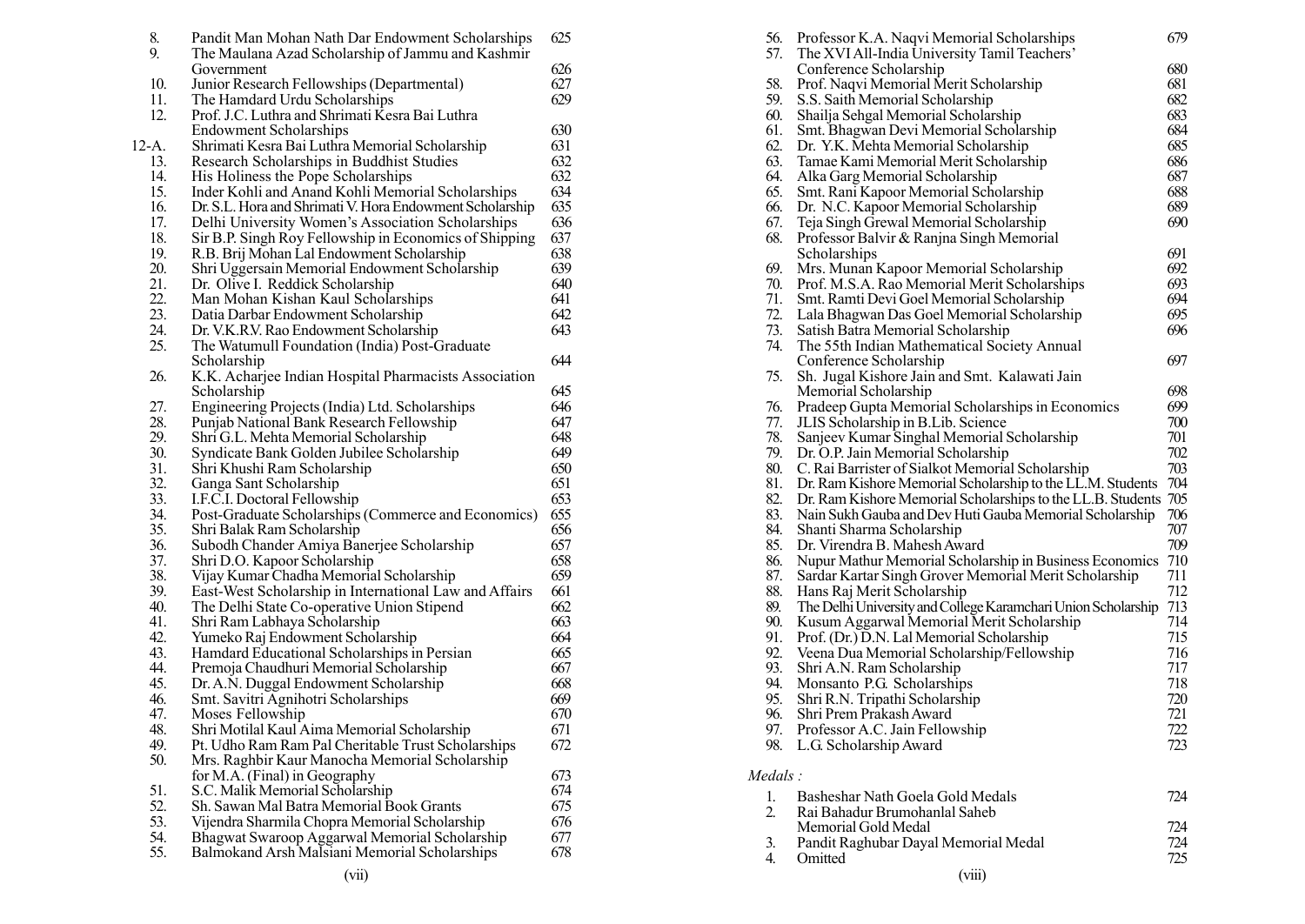| 5.         | Gopalakrishna Medal in Library Science              | 725        |
|------------|-----------------------------------------------------|------------|
| 6.         | The President's Silver Medal for Nursing            | 725        |
| 7.         | Dr. J.C. Ghosh Gold Medal                           | 726        |
| 8.         | Dr. K.S. Krishnan Gold Medal                        | 726        |
| 9.         | Sudhira Devi Memorial Medal                         | 726        |
| 10.        | Prof. Ram Behari Medal                              | 727        |
| 11.        | School of Planning and Architecture Medal for       |            |
|            | Architecture                                        | 727        |
| 12.        | Prof. R.P. Mitra Gold Medal                         | 728        |
| 13.        | Prof. Surendra Nath Dasgupta Medal                  | 728        |
| 14.        | Rai Bahadur Gauri Shankar Memorial Medal            | 729        |
| 15.        | Prof. S. Das Gupta Memorial Gold Medal              | 729        |
| 16.        | Rai Sahib Pt. Shri Ram Sharma Memorial Medal        | 729        |
| 17.        | Dr. V.P. Chadha Memorial Medal                      | 730        |
| 18.        | Principal B.B. Gupta Memorial Medal                 | 730        |
| 19.        | <b>Indian Philosophical Congress Medals</b>         | 731        |
| 20.        | Hiralal Daga Memorial Medal                         | 731        |
| 21.        | Prof. A. Dasgupta Gold Medal                        | 732        |
| 22.        | (i) Firdausi Gold Medal; and (ii) Sadi Gold Medal   | 732        |
| 23.        | Dr. Diwan Chand Aggarwal Memorial Gold Medal        | 732        |
| 24.        | Sri Mudiyil Padmanabha Pillai Memorial Gold Medal   | 733        |
| 25.        | Shri Suresh Bhatia Memorial Gold Medal              | 733        |
| 26.        | Dr. V.K.R.V. Rao Medal                              | 734        |
| 27.        | Shri D.V. Kohli Memorial Gold Medal                 | 734        |
| 28.        | University Medal                                    | 735        |
| 29.        | L. Hardhian Singh Jain Memorial Medal               | 735        |
| 30.        | Omitted                                             | 735        |
| 31.        | Harish Chandra Kathpalia Gold Medal                 | 735        |
| 32.        | Prof. R.S. Verma Memorial Medal                     | 736        |
| 33.        | Shri Ram Chandra Memorial Medal                     | 736        |
| 34.        | Lala Jeevan Mal Memorial Medal and Prize            | 737        |
| 35.        | Shrimati Kunda Datar Gold Medals                    | 737        |
| 36.        | Prof. Savitri Sinha Smriti Swaran Padak             | 738        |
| 37.        | J.N. Mitra Memorial Medal                           | 738        |
| 38.        | Shrimati V. Vani Bai Ram Memorial Medals            | 739        |
| 39.        | Shital Chandra Padak                                | 739        |
| 40.        | Hiralal Bhargawa Gold Medal                         | 739        |
| 41.        | <b>B.J. Patel Memorial Medal</b>                    | 740        |
| 42.        | Omitted                                             | 740        |
| 43.        | Shri Uggersain Memorial Gold Medal                  | 740        |
| 44.        | Smt. Satyawati Sharma Gold Medal                    | 740        |
| 45.        | S.R. Gupta Memorial Gold Medal                      | 741        |
| 46.        | R. Viswanathan Medal                                | 741        |
| 47.        | Babu Ganpat Rai Gold Medal                          | 731        |
| 48.        | The President's Gold Medal (For M.Nursing)          | 742        |
| 49.<br>50. | Laxmi Devi and Basant Rai Gold Medal                | 742        |
| 51.        | <b>EPI</b> Gold Medal<br>Dr. Krishna Rao Gold Medal | 743        |
| 52.        | Shrimati Sivakamamma Radhakrishnan Medal            | 743<br>743 |
| 53.        | Karan Singh Medal                                   | 744        |
|            |                                                     |            |

| orary Science            | 725 |         | 54. Dr. S. Radhkrishnan Medal                         | 743 |
|--------------------------|-----|---------|-------------------------------------------------------|-----|
| al for Nursing           | 725 |         | 55. S.S. Tolani Charitable Trust-Dr. Cherian Medal    | 745 |
|                          | 726 |         | 56. N. Prakash Memorial Medal                         | 745 |
| dal                      | 726 | 57.     | Shrimati Usha Ganguli Medal                           | 745 |
| dal                      | 726 | 58.     | Prof. K.B.L. Mathur Gold Medal                        | 746 |
|                          | 727 | 59.     | Shashi Kala Singh Gold Medal                          | 746 |
| chitecture Medal for     |     | 60.     | Dr. C.D. Deshmukh Memorial Gold Medal                 | 746 |
|                          | 727 |         | 61. Prof. Khwaja Ahmed Faruqi Gold Medal              | 747 |
|                          | 728 | 62.     | Anita Khanna Memorial Gold Medal                      | 747 |
|                          |     |         | 63. Arsh Malsiani Memorial Gold Medal                 | 747 |
| pta Medal                | 728 |         | 64. Prof. M.C. Shukla Medal                           | 748 |
| Memorial Medal           | 729 | 65.     | Rotary Gold Medals                                    | 748 |
| al Gold Medal            | 729 |         | 66. University Medal for M.Ed. (Full-Time Course)     | 749 |
| ma Memorial Medal        | 729 |         | 67. University Medal for M.Ed. (Part-Time Course)     | 749 |
| <b>Iedal</b>             | 730 |         | 68. Prof. L.R. Sivasubramanian Memorial Gold Medal    | 749 |
| rial Medal               | 730 |         | 69. Mamta Gupta Memorial Gold Medal                   | 750 |
| ress Medals              | 731 | 70.     | Dr. D.N. Mittal Memorial Gold Medal                   | 750 |
| lal                      | 731 | 71.     | Rajshri Dr. Ram Kishore Memorial Medal                | 750 |
| dal:                     | 732 |         | 72. Bhai Vir Singh Gold Medal                         | 751 |
| d (ii) Sadi Gold Medal   | 732 |         | 73. Dr. B.R. Ambedkar Memorial Gold Medal             | 751 |
| Memorial Gold Medal      | 732 |         | 74. Shrimati Shanti Devi Bhargava Memorial Gold Medal | 752 |
| llai Memorial Gold Medal | 733 |         | 75. Prof. M.S.A. Rao Memorial Gold Medal              | 752 |
| al Gold Medal            | 733 |         | 76. Dr. N.S. Pradhan Memorial Medal                   | 752 |
|                          | 734 |         | 77. Prof. K.N. Johri Memorial Gold Medal              | 753 |
| old Medal                | 734 | 78.     | Society for Developmental Action Gold Medal           | 753 |
|                          | 735 |         | 79. D. Madhavi Amma Memorial Gold Medal               | 754 |
|                          |     |         | 80. Vimla Sindhi Gold Medal                           | 754 |
| norial Medal             | 735 | 81.     | Prof. R.N. Srivastava Memorial Medal                  | 754 |
|                          | 735 | 82.     | Smt. Draupadi Ishwari Prasad Bhargava Memorial        |     |
| Gold Medal               | 735 |         | Gold Medal                                            | 755 |
| Medal                    | 736 | 83.     | Dr. Shankar Dayal Sharma (Former President of India)  |     |
| ıl Medal                 | 736 |         | Gold Medal                                            | 755 |
| Medal and Prize          | 737 | 84.     | Prof. G.B.V. Subramaniam Memorial Gold Medal          | 756 |
| Medals                   | 737 | 85.     | Tushar Pandit Memorial Gold Medal                     | 756 |
| varan Padak              | 738 | 86.     | Priyakant Divatia Gold Medal                          | 756 |
|                          | 738 | 87.     | Captain Anuj Nayyar Memorial Gold Medal               | 757 |
| emorial Medals           | 739 | 88.     | L.D. Dua Memorial Gold Medal                          | 757 |
|                          | 739 | Prizes: |                                                       |     |
| lal                      | 739 |         |                                                       |     |
|                          | 740 | 1.      | The Ravi Kanta Devi Prize                             | 757 |
|                          | 740 | 2.      | The Rector's Prize                                    | 758 |
| old Medal                | 740 | 3.      | The Ranade Prize                                      | 759 |
| d Medal                  | 740 |         | 4. Leela Bengali Essay Prize                          | 760 |
|                          | 741 | 5.      | The Indian Political Science Conference Prize         | 760 |
| Medal                    |     | 6.      | Jai Narayan Vaish Prizes                              | 760 |
|                          | 741 | 7.      | Central Government Prizes for Agriculture             | 761 |
| lal                      | 731 | 8.      | The Narsingdas Bengali Prize                          | 761 |
| l (For M.Nursing)        | 742 |         | 9. Lala Banarsi Dass Charity Trust Prize              | 761 |
| Gold Medal               | 742 | 10.     | Sir C.P. Ramaswamy Aiyer English Essay Prize          | 762 |
|                          | 743 | 11.     | Shrimati Promila Bai Rao Memorial Prize               | 763 |
|                          | 743 |         | 12. Omitted                                           | 763 |
| dhakrishnan Medal        | 743 |         | 13. University Law Union Prizes                       | 763 |
|                          | 744 |         | 14. Maharishi Karve Memorial Prizes                   | 765 |
|                          |     |         | 15. Maithili Sharan Gupta Puraskar                    | 765 |
| (x)                      |     |         | (x)                                                   |     |
|                          |     |         |                                                       |     |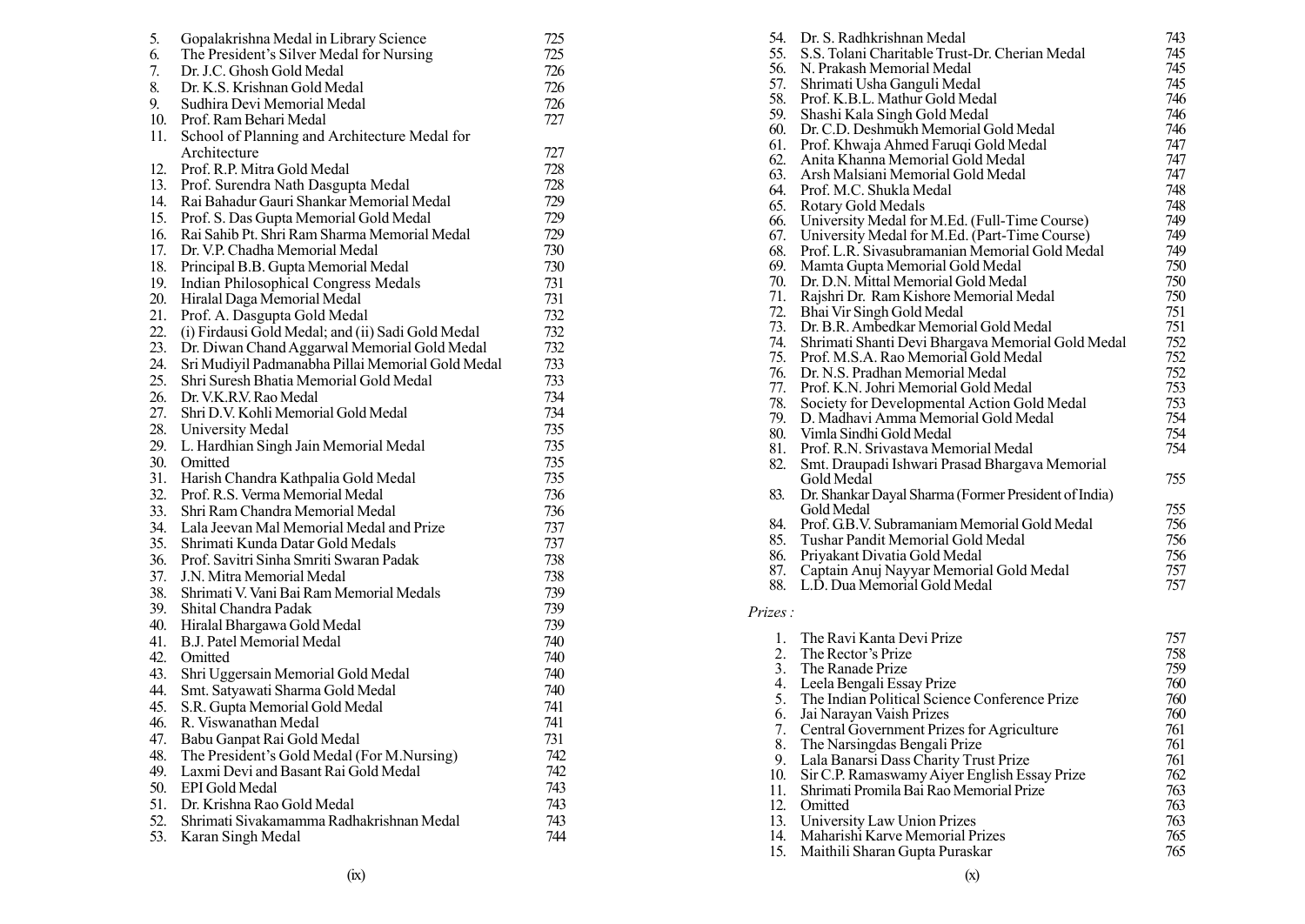| 16. | Saraswati Puraskar                                                       | 765 |
|-----|--------------------------------------------------------------------------|-----|
| 17. | Lala Ram Mohan Prize                                                     | 766 |
| 18. | Prof. Seshadri Prize                                                     | 766 |
| 19. | Sukhdevi Girdhari Lal Grover Prize                                       | 767 |
| 20. | Omitted                                                                  | 767 |
| 21. | Panjab Government Prize for Panjabi                                      | 767 |
| 22. | The Professor C.M. Master Memorial Prize                                 | 767 |
| 23. | Professor C.J. Chacko Prize in Political Science                         | 768 |
| 24. | Dr. N.V. Banerjee Prize                                                  | 768 |
| 25. | Mirza Ghalib Prizes in Urdu                                              | 769 |
| 26. | Shrimati Prakash Wati Memorial Prize                                     | 769 |
| 27. | School of Planning and Architecture General                              |     |
|     | Proficiency Prizes for Architecture                                      | 770 |
| 28. | The Erachshah Maneckji Nanavutty Memorial Prize                          | 770 |
| 29. | Prasant Chandra Chaudhuri Memorial Prize                                 | 771 |
| 30. | N.V. Thadani Memorial Prizes                                             | 771 |
| 31. | Omitted                                                                  | 771 |
| 32. | Amar Nath Bhaskar Memorial Prize                                         | 772 |
| 33. | Nehru Award of the Federal Republic of Germany                           | 772 |
| 34. | Panchanan Maheshwari Memorial Prize                                      | 773 |
| 35. | Dr. Kona Sampath Kumar Memorial Prize                                    | 774 |
| 36. | The Delhi State Co-operative Union Stipend                               | 775 |
| 37. | Omitted                                                                  | 776 |
| 38. | Professor H.L. Chablani Memorial Prize                                   | 776 |
| 39. | Omitted                                                                  | 777 |
| 40. | Shri Indra Vidyavachaspati Sanskrit Elocution                            |     |
|     | <b>Competition Prize</b>                                                 | 777 |
| 41. | J.N. Mitra Memorial Prize                                                | 778 |
| 42. | Professor A.B. Ghosh Prizes                                              | 778 |
| 43. | Omitted                                                                  | 779 |
| 44. | R. Vishwanathan and Sharda Vishwanathan Prizes                           | 779 |
| 45. | The Institute of Chartered Accountants of India Prize                    | 780 |
| 46. |                                                                          | 780 |
| 47. | The Dip Chand Memorial Prize                                             | 780 |
| 48. | Smt. Sarada Krishna Iyer Memorial Prize<br><b>Banco Foundation Prize</b> |     |
|     |                                                                          | 781 |
| 49. | Kumari Bina Sharma Memorial Prize                                        | 781 |
| 50. | Smt. Bhanumati Verma Memorial Prize                                      | 782 |
| 51. | His Holiness Shankaracharya Swanandashram Hari                           |     |
|     | Prize                                                                    | 782 |
| 52. | Professor M.C. Shukla Prize                                              | 782 |
| 53. | Shri Amir Chand Malhotra Memorial Prize                                  | 783 |
| 54. | University Prize for B.Ed.                                               | 783 |
| 55. | Dr. Mahesh Chandra Memorial Prize                                        | 783 |
| 56. | Mrs. Vidhya Jerath Memorial Prize                                        | 784 |
| 57. | Prof. P.G. Krishnan Memorial Prize                                       | 784 |
| 58. | Adi Shankaracharya Dwadasha Shatabdi Memorial                            |     |
|     | <b>Essay Competition Prizes</b>                                          | 784 |
|     | Ord. XXVIII-A.                                                           | 786 |
|     | Ord. XXIX-General Provident Fund-cum-Pension-cum-Gratuity                |     |
|     | and Contributory Provident Fund-cum-Gratuity                             | 786 |

# Act No. VIII of 1922

(As amended by Act No. XXIV of 1943) (Further amended by Act No. V of 1952) (Further amended by Act No. 61 of 1961) (Further amended by Act No. 35 of 1970) (Further amended by Act No. 48 of 1972) (Further amended by Act No. 27 of 1981) (Further amended by the Act No. 43 of 2002)

## (AS PASSED BY PARLIAMENT)

| (Act No. VIII of 1922 received the assent of the Governor-General on<br>the 5th March, 1922, Act No. XXIV of 1943 received the assent<br>of the Governor-General on the 10th September, 1943. Act No. V<br>of 1952 received the assent of the President on the 23rd<br>February, 1952. Act No. 61 of 1961 received the assent |  |
|-------------------------------------------------------------------------------------------------------------------------------------------------------------------------------------------------------------------------------------------------------------------------------------------------------------------------------|--|
| of the President on the 19th December, 1961. Act No.<br>35 of 1970 received the assent of the President                                                                                                                                                                                                                       |  |
| on the 4th September, 1970. Act No. 48 of<br>1972 received the assent of the President                                                                                                                                                                                                                                        |  |
| on the 3rd September 1972. Act No. 27<br>of 1981 received the assent of the                                                                                                                                                                                                                                                   |  |
| President on the 11th September,<br>1981). Act No. 43 of 2002                                                                                                                                                                                                                                                                 |  |
| received the assent of the<br>President on the 25th<br>September, 2002.                                                                                                                                                                                                                                                       |  |
|                                                                                                                                                                                                                                                                                                                               |  |

Note: The portions printed in italics represent the amendments made by the Delhi University (Amendment) Act, 1952, the Delhi University (Amendment) Act, 1961, the Delhi University (Amendment) Act, 1970, the Delhi University (Amendment) Act, 1972, and the Delhi University (Amendment) Act, 1981.

AN ACT TO ESTABLISH AND INCORPORATE a teaching and affiliating University at DELHI.

WHEREAS it is expedient to establish and incorporate a teaching and affiliating University at Delhi; It is hereby enacted as follows:

ang Onversity at Bellit, it is fieldly enacted as follows.<br>1. (1) This Act may be called THE DELHI UNIVERSITY ACT, 1922. Short Title andCom-

(2) It shall come into force on such date as the Central Government **mencement** may, by Notification in the 'Gazette of India', direct\*

2. In this Act and in the Statutes, unless there is anything repugnant **Definition** in the subject or context:

\*Act No. VIII of 1922 came into force on I st May, 1922. Act No. XXIV of 1943 came into force on 10th September, 1943. Act No. V of 1952 came into force on 1st March, 1952. Act No. 61 of 1961 came into force on 1st February, 1962. Act No. 35 of 1970 came into force on 4th September, 1970. Act No. 48 of 1972 came into force on 22nd June, 1972. Act No. 27 of 1981 came into force on 11th September, 1981. Act No. 43 of 2002 came into force on 25th September, 2002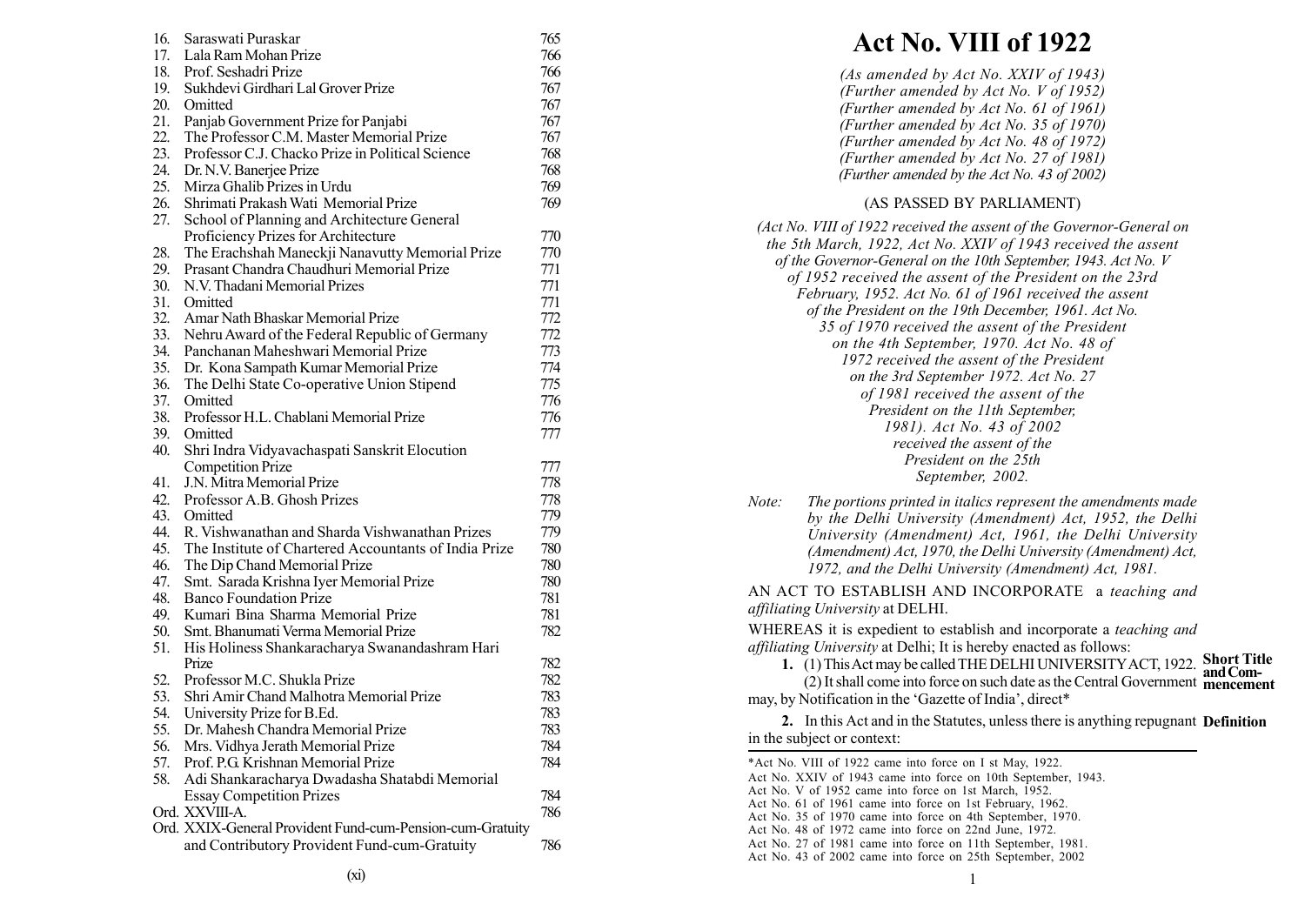- (a)  $'College$  means an institution maintained or admitted to its privileges by the University and includes an Affiliated College and a Constituent College;
	- Explanation I. 'Affiliated College' means an insitution recognised by the University in accordance with the provisions of this Act and the Statutes in which instruction is provided in accordance with the provisions of the Statutes and Ordinances up to the Bachelor's degree, but exclusive of Honours and Post-graduate degrees;
	- Explanation II. 'Constituent College' means an institution recognised as such by the Executive Council in accordance with the provisions of this Act and the Statutes;
- (b) 'Hall' means a unit of residence for students of the University provided, maintained or recognised by it;
- (c) 'Patron of the University' means a person who has made a donation of not less than one lakh of rupees to the funds of the University, and has been declared by the Chancellor to be a Patron of the University;
- (d) 'Principal' means the head of a College; and includes when there is no Principal, the person for the time being duly appointed to act as Principal, and in the absence of the Principal or the acting Principal, a Vice-Principal duly appointed as such;
- (e) Omitted:
- (f) 'Statutes', 'Ordinances' and 'Regulations' mean, respectively, the Statutes, Ordinances and Regulations of the University made under this Act;
- (g) 'Teachers' include Professors, Readers, Lecturers and other persons imparting instructions in the University or in any College or Hall;
- (h) Teachers of the University' means persons appointed or recognised by the University for the purpose of imparting instruction, in the University or in any College;
- (i) ëUniversity, means the University of Delhi; and
- (i) Warden' means the Head of a Hall.

# THEUNIVERSITY

3. (1) The first Chancellor and the first Vice-Chancellor of the University University and the first members of the Court, the Executive, Council and the Academic Council and all persons who may hereafter become such officers or members so long as they continue to hold such office or membership, are hereby constituted a body corporate by the name of 'The University of Delhi'. The

## THE ACT

(2) The University shall have perpetual succession and a Common Seal, and shall sue and be sued by the said name.

4. The University shall have the following powers, namely:

(1) to provide for instruction in such branches of learning as the **of the** University may think fit, and to make provision for research and for the University advancement and dissemination of knowledge,

Powers

(2) to hold examinations and to grant to, and confer degrees and other academic distinctions on, persons who-

- (a) have pursued a course of study in the University or in any College, or
- (b) are Non-collegiate Women students residing within the territorial jurisdiction of the University or
- (c) are teachers in educational institutions, under conditions laid down in the Statutes and Ordinances and have passed the examinations of the University under like conditions, or
- (d) have pursued a course of study by correspondence, whether residing within the territorial jurisdiction of the University or not, or
- (e) have been registered by the University, subject to such conditions as may be laid down in the Statutes. and Ordinances. as external candidates, being persons residing within the territorial limits to which the powers of the University extend.

(3) to confer honorary degrees or other distinctions, on approved persons in the manner laid down in the Statutes,

(4) to grant such diplomas to, and to provide such lectures and instruction for, persons not being members of the University, as the University may determine,

(5) to co-operate with other Universities and Authorities in such manner and for such purposes as the University may determine,

(6) to institute Professorships, Readerships, Lectureships and any other teaching posts required by the University,

(7) to appoint or recognise persons as Professors, Readers, or

Lecturers, or otherwise as teachers of the University,

(8) to institute an award Fellowships, Scholarships, Exhibitions and Prizes\* \*\*,

(9) to maintain Colleges and Halls, to admit to its privileges Colleges not maintained by the University and to withdraw all or any of those privileges, and to recognise Halls, not maintained by the University and to withdraw any such recognition,

 $(9-A)$  to declare, with the consent of the colleges concerned, in the manner specified by the Academic Council, Colleges conducting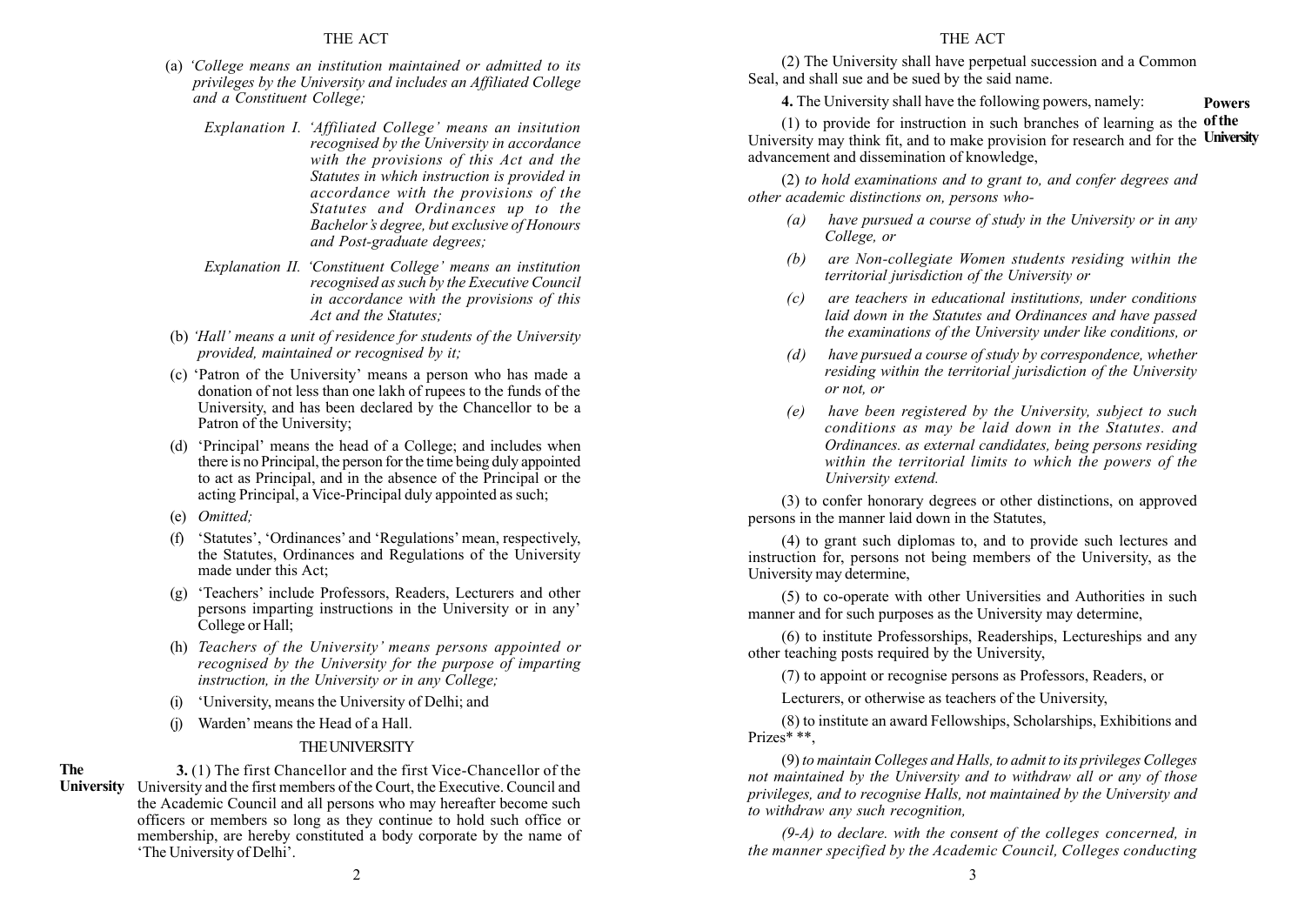courses of study in the Faculties of Medicine, Technology, Music or Fine Arts, as autonomous Colleges;.

Provided that the extent of the autonomy which each such College may have, and matters in relation to which it may exercise such autonomy, shall be such as may be prescribed by the 'Statutes.

(9-B) to set up one or more College Administrative Councils for two or more Colleges with such composition, powers and functions as may be laid down in the Statutes,

(10) to demand and receive payment of such fees and other charges as may be authorised by the Ordinances,

(11) to supervise and control the residence and discipline of students of the University, and to make arrangements for promoting their health and general welfare,

(11-A) to make grants from the funds of the University for assistance to forms of extra-mural teaching,

(12) to make special arrangements in respect of the residence, discipline and teaching of women students,

(I2-A) to acquire, hold, manage and dispose of property, movable or immovable, including trust or endowed property, for the purposes of the University,

(I2-B) with the approval of the Central Government, to borrow, on the security of University property, money for the purposes of the University,

(I2-C) to create administrative and ministerial and other necessary posts and to make appointments thereto, and

(13) to do all such other acts and things, whether incidental to the powers aforesaid or not, as may be requisite in order to further the objects of the University as a teaching and examining body, and to cultivate and promote Arts, Science and other branches of learning.

**Territorial** Powers

5.(1) Save as otherwise provided in this Act, the powers of the **Exercise of** University conferred by or under this Act *lother than those conferred by* Sub-clause (d) of Section 4] shall not extend beyond the limits of the State of Delhi and notwithstanding anything in any other law for the time being in force, no educational institution beyond *those limits* shall be associated with or admitted to any privileges of the University.

## Proviso (Omitted).

 $(I-A)$  Notwithstanding anything contained in sub-section  $(I)$ , the Central Government may, if it is of opinion that it is necessary or expedient so to do in the public interest, direct, by order in writing, the University to admit to its privileges any institution situated outside India and the University shall be bound to comply with such direction.

(2) Notwithstanding anything in any other law for the time being in force, no educational instituion within the afore-mentioned limits shall be associated in any way with or be admitted to any privileges of any other University incorporated by law in India, and any such privileges granted by any such other University to any educational instituion within those limits prior to the commencement of this Act shall be deemed to be withdrawn on the commencement of this Act:

Provided that the Central Government may by order in writing, direct that the provisions of this sub-section shall not apply in the case of any institution specified in the order.

ìProvided further that provisions of this sub-section shall not apply in the case if any educational institution affiliated to the Indraprastha Vishwavidyalaya incorporated under the the Indraprastha Vishwavidyalaya Act, 1998".

**6.** The University shall be open to all persons of either sex and of **University** whatever race, *creed, caste or class*, and it shall not be lawful for the **open to all** University to adopt or impose on any person any test whatsoever of  $\overline{C}$  lasses. religious belief or profession in order to entitle him to be admitted thereto. Castes and as a teacher or student, or to hold any office therein, or to graduate thereat. Creeds or to enjoy or exercise any privilege thereof, except\* \* \* in respect of any particular benefaction accepted by the University, where such test is made a condition thereof by any testamentary or. other instrument creating such benefaction:

Provided that nothing in this Section shall be deemed to prevent religious instruction being given in the manner prescribed by the Ordinances to those who have consented to receive it.

7. (1) All recognised teaching. in connection with the University Teaching courses shall be conducted under the control of the Academic Council by of the teachers of the University, and shall include lecturing, laboratory work University and other teaching conducted in accordance with any syllabus prescribed by the Regulations.

(2) Omitted

(3) The authorities responsible for organising such teaching, shall be prescribed by the Statutes.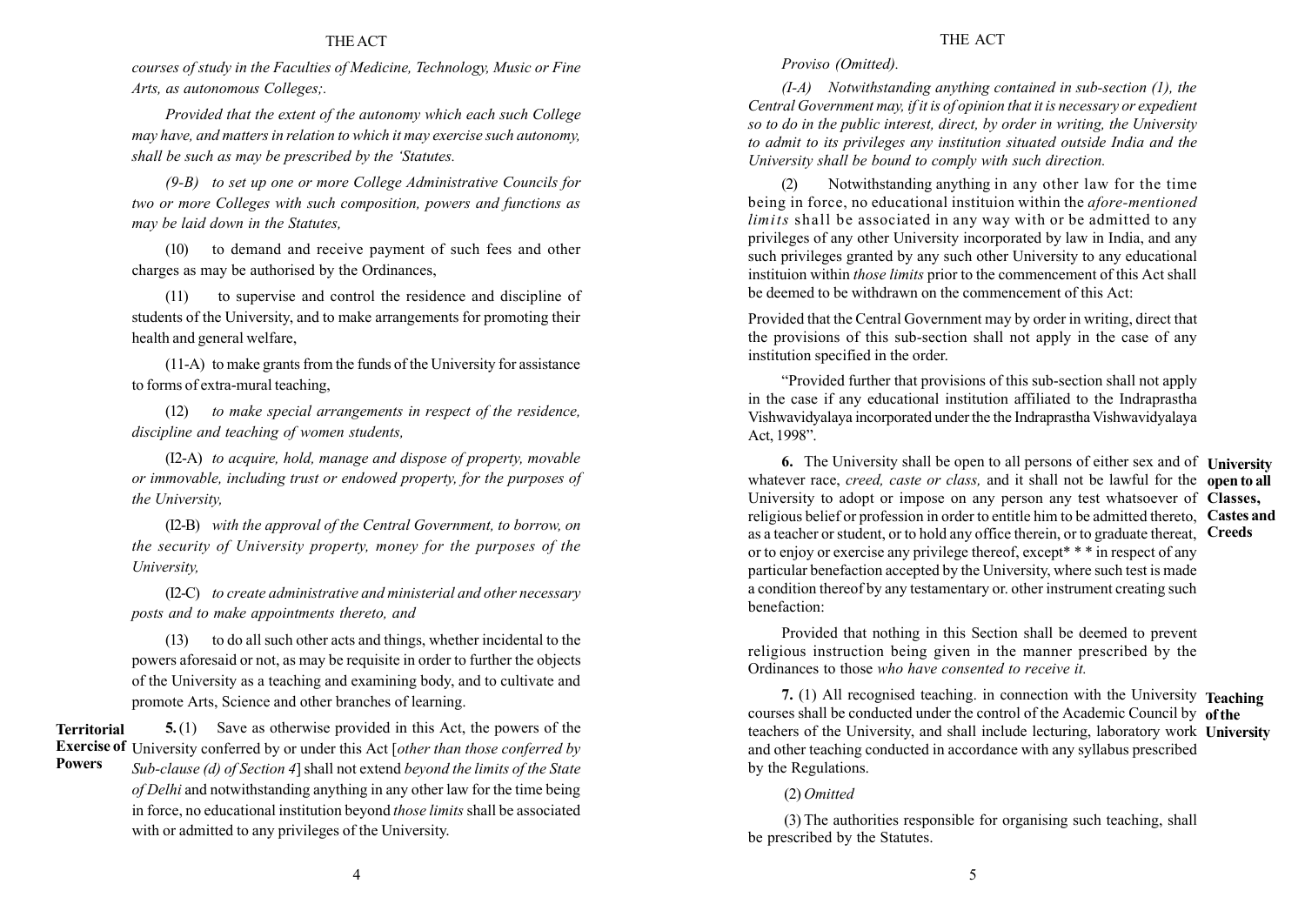(4) The Courses and curricula shall be prescribed by the Ordinances and, subject thereto, by the Regulations.

(5) Omitted.

Visitor

Rectors

## 7 -A (1) The President of India shall be the Visitor of the University.

(2) The Visitor shall have the right to cause an inspection to be made by such person or persons as he may direct of the University, its buildings, laboratories and equipment and of any institution maintained by the University, and also of the examinations, teaching and other work conducted or done by the University and to cause an inquiry to be made in like manner in respect of any matter connected with the University.

(3) The Visitor shall in every case give notice to the University of his intention to cause an inspection or inquiry to be made and the University shall be entitled to appoint a representative who shall have the right to be present and be heard at such inspection or inquiry.

(4) The Visitor may address the Vice-Chancellor with reference to the result of such inspection and inquiry, and the Vice-Chancellor shall communicate to the Executive Council the views of the Visitor with such advice as the Visitor may offer upon the action to be taken thereon.

(5) The Executive Council shall communicate through the Vice-Chancellor to the Visitor such action, if any, as it is proposed to take or has been taken upon the result of such inspection or inquiry.

(6) Where the Executive Council does not, within a reasonable time, take action to the satisfaction of the Visitor, the Visitor may, after considering any explanation furnished or representation made by the Executive Council, issue such directions as he may think fit and the Executive Council shall be bound to comply with such directions.

(7) Without prejudice to the foregoing provisions of this Section the Visitor may, by order in writing, annul any proceeding of the University which is not in conformity with this Act, the Statutes or the Ordinances:

Provided that before making any such order he shall call upon the University to show cause why such an order should not be made and, if any cause is shown within a reasonable time, shall consider the same.

7-B. (1) The Chief Commissioner of the State of Delhi shall be the **Rector and** Chief Rector of the University. Chief

> (2) Such persons, as may be qppointed in this behalf in accordance with the Statutes, shall be the Rectors of the University.

## OFFICERSOFTHEUNIVERSITY

| <b>Officers of</b> | The following shall be the Officers of the University: |
|--------------------|--------------------------------------------------------|
| the                | (i) the Chancellor,                                    |
| <b>University</b>  | (ii) the Pro-Chancellor.                               |

#### THE ACT

- (iii) the Vice-Chancellor
- (iv) the Pro-Vice-Chancellor, if any,
- (v) the Treasurer,
- (vi) the Registrar,
- (vii) the Deans of the Faculties, and

(viii) such other persons in the service of the University as may be declared by the Statutes to be officers of the University.

- 9. Omitted.
- 10. Omitted.
- 11. Omitted.
- 12. Omitted.
- 13 .Omitted.
- 14. Omitted.
- 15. Omitted.

16. Subject to the provisions of this Act, the powers and duties of the Officers of the University, the terms for which they shall hold office and the filling of casual vacancies in such offices shall be provided for by the Statutes.

## AUTHORITIES OF THE UNIVERSITY

17. The following shall be the Authorities of the University :

- (i) The Court, of the
- (ii) The Executive Council,
- (iii) The Academic Council,
- (iii-a) The Finance Committee,
- (iv) The Faculties and
- (v) such other authorities as may be declared by the Statutes to be authorities of the University.

18. The Court shall be the Supreme authority of the University and The Court shall have the power to review the acts of the Executive Council and the Academic Council (save when these authorities have acted in accordance with the power conferred upon them under this Act, the Statutes, or the Ordinances) and shall exercise all the powers of the University not otherwise provided for by this Act or the Statutes.

- 19 . Omitted.
- 20. Omitted.

21. The Executive Council shall be the executive body of the The University, and its constitution and the terms of office of its members, **Executive** other than ex-officio members, shall be prescribed by the Statutes. Council

22. Omitted.

**Authorities University**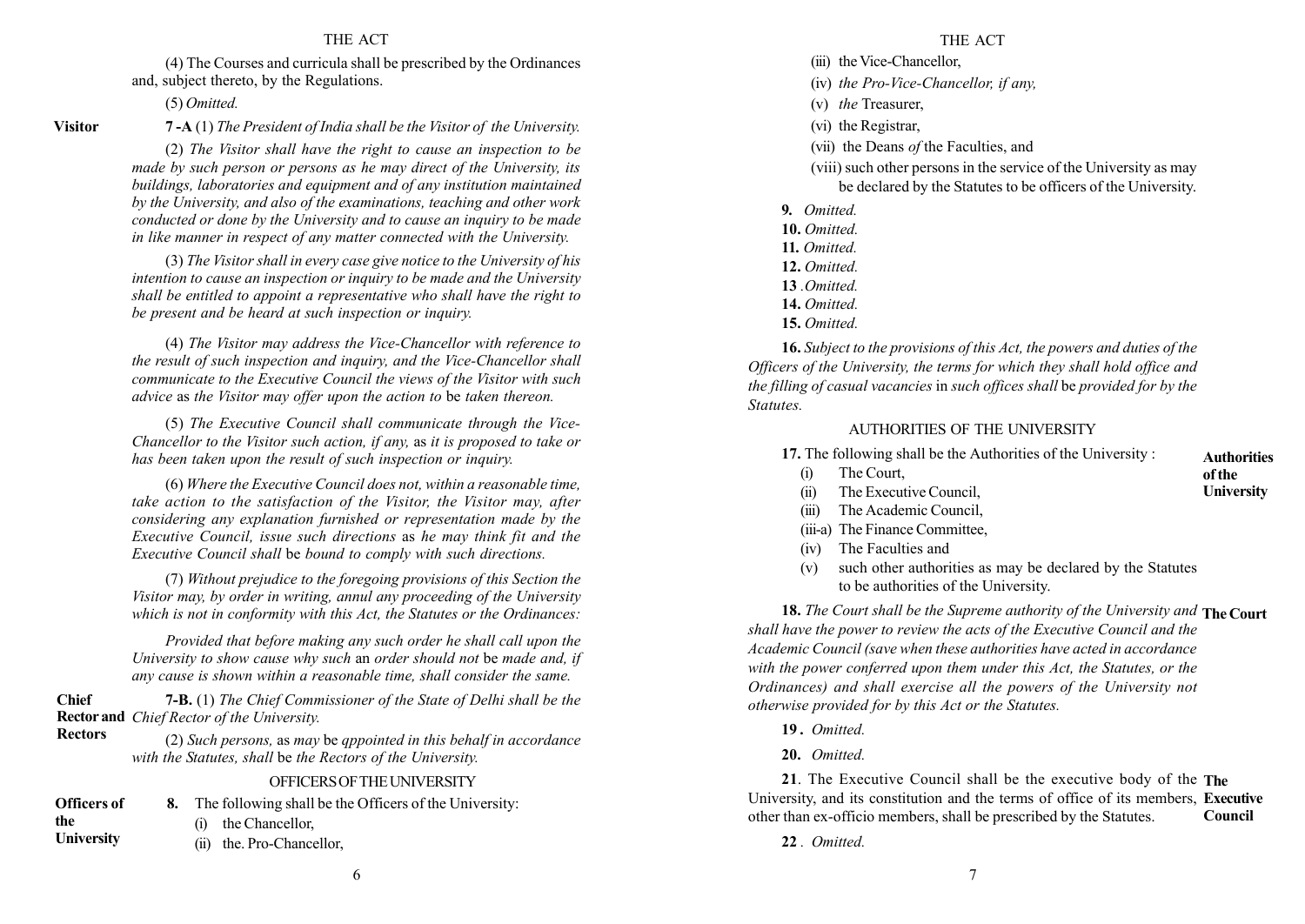#### The Academic Council

23.The Academic Council shall be the academic body of the University and shall, subject to the provisions of this Act, the Statutes and the Ordinances, have the control and general regulation, and be responsible for the maintenance of standards of instruction, education<sup>3</sup> and examination within the University, and shall exercise such other, powers and perform such other duties as may be conferred or imposed upon it by the Statutes. It shall have the right to advise the Executive Council on all academic matters. The constitution of the Academic Council and the term of office of its members, other than ex-officio , members, shall be prescribed by the Statutes.

## 24. Omitted.

25. Subject to the provisons of this Act, the Constitution, powers and duties of the authorities of the University shall be provided for by Authorities of the Statutes Powers and Duties of the University

#### UNIVERSITYBOARDS

26. The University shall include a Residence, Health, and Discipline Board and such other Boards as may be prescribed by the Statutes. **University** Boards

27 .The constitution powers and duties of the Residence, Health and etc. of Boards Discipline Board, and all other Boards of the University shall be prescribed by the Ordinances. **Constitutions** to be

#### prescribed by **Ordinances**

STATUTES, ORDINANCESANDREGULATIONS

**Statutes** 

28. Subject to the provisions of this Act the Statutes may provide for all or any of the following matters namely:

- (a) the Constitution powers and duties of the Court, the Executive Council, the Academic Council, the Finance Committee and such other bodies as may be deemed necessary to constitute from time to time :
- $(b)$  the election and continuance in office of the members of the said bodies, including the continuance in office of the first members, and, the filling of vacancies of members and all other matters relative to those bodies for which it may be necessary or desirable to provide;
- (c) the appointment, powers and duties of the Officers of the University;
- (d) the constitution of a pension or Provident Fund and the establishment of an Insurance Scheme for the benefit of the officers, teachers and other employees of the University.
- (e) the conferment of honorary degrees;
- (f) the withdrawal of Degrees, Diplomas. Certificates and other Academic distinctions;
- $(g)$  the establishment and abolition of Faculties, Departments, Halls. Colleges and Institutions;
- (h) the conditions under which Colleges and other institutions may be admitted to the privileges of the University and the withdrawal of such privileges:
- (hh) the extent of the autonomy which a College. declared as an autonomous College under Clause 9(a) of Section 4, may have and the matters in relation to which such autonomy may be exercised;
- (hhh) the composition, powers and functions of College Admistrative Councils:
- (i) the institution of Fellowships, Scholarships, Student-ships, Exhibitions, Medals and Prizes; and
- (j) all other matters which by this Act are or may be provided for by the Statutes.

29. (1) On the commencement of the Delhi University (Amendment) Statutes how Act, 1943, Statutes of the University shall be those set out in the Schedule<sup>\*</sup>. made

(2) The Executive Council may, from time to time, make new or additional Statutes or may amend or repeal the Statutes :

Provided that the Executive Council shall not make, amend or repeal any Statute affecting the status, powers or constitution of any authority of the University until such authority has been given an opportunity of expressing an opinion in writing on the proposed changes, and any opinion so expressed shall be considered by the Executive Council:

Provided further that except with the prior concurrence of the Academic Council, the Executive Council shall not make, amend or repeal any Statute affecting all or any of the following matters, namely:

- (i) the constitution, powers and duties of the Academic Council, and the other powers which may be conferred and duties which may be imposed on the Academic Council;
- (ii) the authorities responsible for organising recognised teaching in connection with the University courses;
- (iii) the withdrawal of Degrees, Diplomas, Certificates and other academic distinctions;
- (iv) the establishment and abolition of Faculties, Departments, Halls, Colleges and Institutions;

\*See also Section 26 of Delhi University (Amendment) Act, 1952. Act No. V of 1952-Temporary provisions for Amendment of Statutes.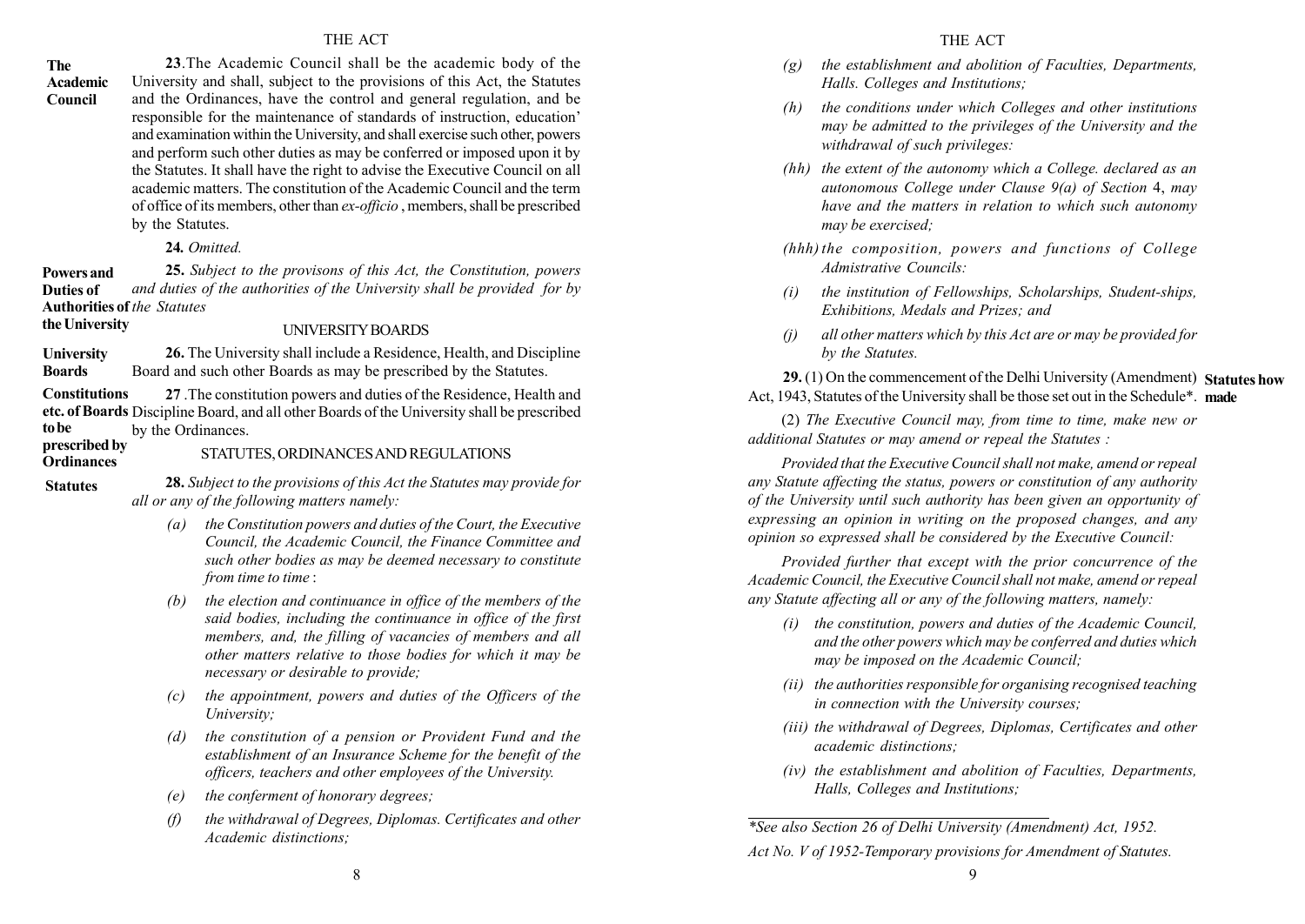- $(v)$  the conditions under which Colleges and other Institutions may be admitted to the privileges of the University and the withdrawal of such privileges;
- (vi) the institution of Fellowships, Scholarships, Studentships, Exhibitions, Medals and Prizes;
- (vii) the extent of the autonomy which a College may have and the matters in relation to which such autonomy may be exercised;
- (viii) the composition, powers and functions of College Administrative Councils; and
- $(ix)$  the conditions on the fulfilment of which the teachers of Colleges and Institutions may be recognised as teachers of the University.

(3) Every new Statute or addition to the Statutes or any amendment or repeal of a Statute shall require the previous approval of the Visitor who may sanction, disallow or return it to the Executive Council for further consideration.

- **Ordinances**
- 30. Subject to the provisions of this Act and the Statutes, the Ordinances may provide for all or any of the following matters, namely:
	- (a) the admission of students to the University and their enrolment as such;
	- (b) the courses of study to be laid down for all Degrees, Diplomas and Certificates of the University;
	- (c) the Degrees, Diplomas. Certificates and other Academic distinctions to be awarded by the University, the qualifications for the same, and the means to be taken relating to the granting and obtaining of the same;
	- (d) the fees to be charged for courses of study in the University and for admission to the Examinations, Degrees and Diplomas of the Universty;
	- (e) the conditions of the award of Fellowships, Scholarships, Studentships, Exhibitions, Medals and Prizes;
	- $(f)$  the conduct of examinations, including the terms of office and manner of appointment and the duties of examining bodies, examiners and moderators;
	- (g) the maintenance of discipline among the students of the University;
	- $(h)$  the conditions of residence of students at the University;
	- $(i)$  the special arrangements, if any, which may be made for the residence, discipline and teaching of women students, and prescribing for them of special courses of study;
- (j) the giving of religious instruction;
- $(k)$  the emoluments and the terms and conditions of service of teachers of the University;
- (l) the management of Colleges and other Institutions founded or maintained by the University;
- (m) the supervision and inspection of Colleges and other Institution admitted to privileges of the University; and
- (n) all other matters which by this Act or the Statutes are to be or may be provided for by the Ordinances.

**31.** (1) The Ordinances of the University as in force immediately  $O$ rdinances before the commencement of the University (Amendment) Act, 1952, may how made be amended, repealed or added to at any time by the Executive Council:

Provided that-

- (i) no Ordinance shall be made affecting the conditions of residence or discipline of students, except after consultation with the Academic Council:
- (ii) no Ordinance shall be made-
	- (a) affecting the admission or enrolment of students or prescribing examinations to be recognised as equivalent to the University examinations. or
	- (b) affecting the conditions. mode of appointment or duties of examiners or the conduct or standard of examinations or any course of study;

unless a draft of such Ordinance has been proposed by the Academic Council.

(2) The Executive Council shall not have power to amend any draft proposed by the Academic Council under the provisions of Sub-section (1) but may reject the proposal or return the draft to the Academic Council for reconsideration, either in whole or in part, together with any amendments which the Executive Council may suggest.

(3) Where the Executive Council has rejected the draft of an Ordinance proposed by the Academic Council, the Academic Council may appeal to the Central Government and the Central Government, may, by order, direct that the proposed Ordinance shall be laid before the next meeting of the Court for its approval and that pending such approval it shall have effect from such date as may be specified in the order :

Provided that if the Ordinance is not approved by the Court at such meeting, it shall cease to have effect.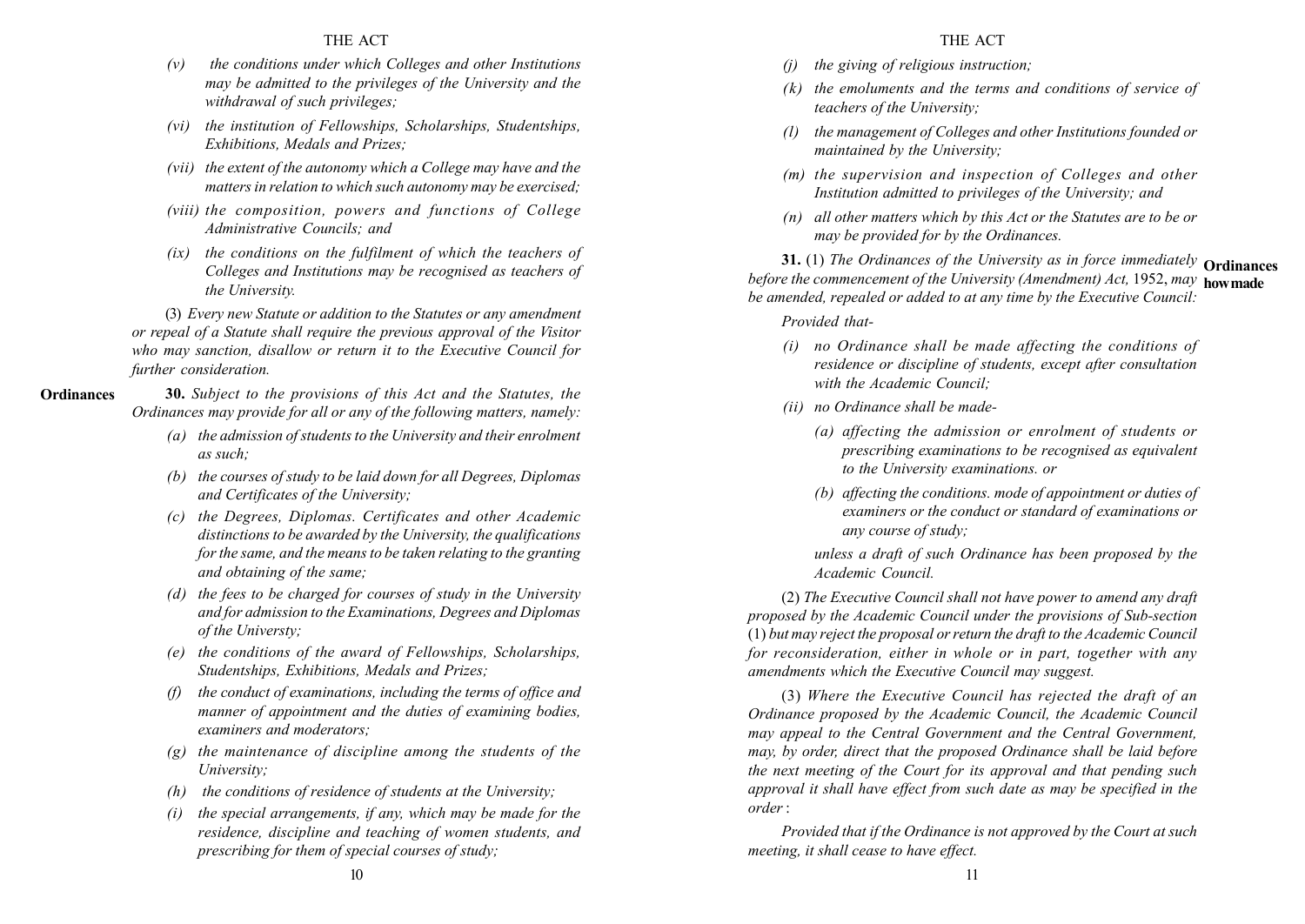(4) All Ordinances made by the Executive Council shall be submitted, as soon as may be, to the Visitor and the Court, and shall be considered by.the Court at its next meeting and the Court shall have power, by a resolution passed by a majority of not less than two-thirds of the members voting, to cancel any Ordinance made by the Executive Council, and such Ordinance shall from the date of such resolution cease to have effect.

(5) The Visitor may, by order, direct that the operation of any Ordinance shall be suspended until he has had an opportunity of exercising his power of disallowance, and any order of suspension under this Sub-section shall cease to have effect on the expiration of one month from the date of such order or on the expiration of fifteen days from the date of consideration of the Ordinance by the Court, whichever period expires later.

(6) The Visitor may, at any time after an Ordinance has been considered by the Court, signify to the Executive Council his disallowance of such Ordinance, and from the date of receipt by the Executive Council of intimation of such disallowance such Ordinance shall cease to have effect.

#### Regulations

32. (1) The authorities\*\* of the University may make Regulations consistent with this Act, the Statutes and the Ordinances:

- (a) laying down the procedure to be observed at their meetings and the number of members required to form a quorum;
- (b) providing for all matters which by this Act, the Statutes or the Ordinances are to be prescribed by Regulations; and
- (c) providing for all other matters solely concerning such authorities or committees appointed by them and not provided for by this Act, the Statutes or the Ordinances.

(2) Every authority of the University shall make Regulations providing for the giving of notice to the "members of such authority of the dates of meetings and of the business to be considered at meetings and for the keeping of record of the proceedings of meetings.

(3) The Executive Council may direct the amendment, in such nanner as it may specify, of any Regulation made under this Section or the annulment of any Regulation made under Sub-section (1) :

Provided that any authority or Board of the University which is dissatisfied with any such direction may appeal to the Court, whose decision in the matter shall be final.

#### THE ACT

#### **RESIDENCE**

33. Every student of the University (other than a student who Residence pursues a course of study by correspondence) shall reside in a College a Hall, or under such conditions as may be prescribed by \*\*\*the Ordinances.

34. (1) The Colleges shall be such as may, after the commencement of Colleges the Delhi University (Amendment), Act, 1943, be recognised by the Executive Council in accordance with this Act and Statutes, but shall include all Colleges recognised at the commencement of the said Act as Colleges of the University so long as such recognition continues.

(2) The conditions of residence in the Colleges shall be prescribed by the Ordinances; and every College shall be subject to inspection by any member of the Residence, Health and Discipline Board authorized in this behalf by the Board and by any Officer of the University authorized in this behalf by the Executive Council.

35. (1) The Halls shall be such as may be maintained by the University Halls or approved and recognised by the Executive Council on such general or special conditions as may be prescribed by the Ordianances.

(2) The Wardens and superintending staff of the Halls shall be appointed in the manner prescribed by the Ordinances.

(3) The conditions of residence in the Halls shall be prescribed by the Ordinances, and every Hall shall be subject to inspection by any member of the Residence, Health and Discipline Board authorized in this behalf by the Board and by any officer of the University or other person authorized in this behalf by the Executive Council.

(4) The Executive Council shall have power to suspend or withdraw the recognition of any Hall which is not conducted in accordance with the conditions prescribed by the Ordinances.

36. Omitted.

37. Omitted.

#### ANNUALREPORTANDACCOUNTS

38. The Annual Report of the University shall be prepared under the Annual direction of the Executive Council, and shall be submitted to the Court on Report or before such date as may be prescribed by the Statues, and shall be considered by the Court at its annual meeting. The Court may pass resolutions thereon and communicate the same to the Executive Council.

39. (1) The accounts of the University shall. once at least in every **Audit of** vear at intervals of not more than fifteen months, be audited by the **Accounts** Comptroller and Auditor General of India.

 $(2)$  The accounts when audited, shall be published in the 'Gazette of India', and a copy of the accounts together with the audit report shall be submitted by the University to the Visitor.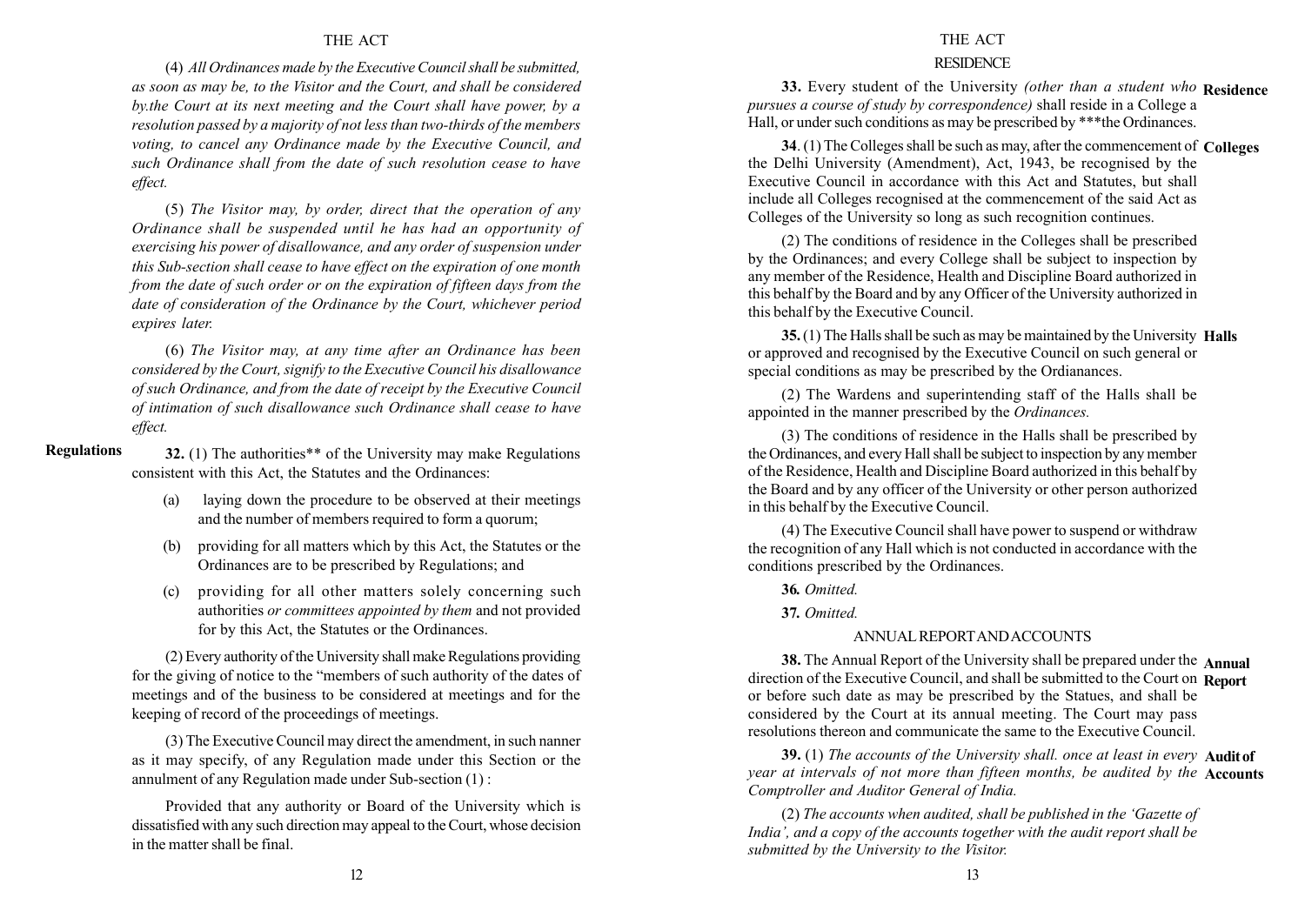#### SUPPLEMENTARYPROVISIONS

## 40 Omitted

41 .If any question arises whether any person has been duly elected or appointed as, or is entitled to be, a member of any authority or other body of the University, the matter shall be referred to the Chancellor, whose decision thereon shall be final. Disputes as to Constitution of University Authorities and Bodies

42 .Where any authority of the University is given power by this Act of Committees or the Statutes to appoint committees, such committees shall, save as otherwise provided, consist of members of the authority concerned and of such other persons (if any) as the authority in each case may think fit. Constitution

#### Filling of Casual Vacancies

43. All casual vacancies among the members (other than ex-officio members) of any authority or other body of the University shall be filled, as soon as conveniently may be, by the person or body who appointed, elected or co-opted the member whose place has become vacant, and the person appointed, elected or co-opted to a casual vacancy shall be a member of such authority or body for the residue of the term for which the person whose place he fills would have been a member.

44. No act or proceedings of any authority or other body of the University shall be invalidated merely by reason of the existence of a vacancy or vacancies among its members. Proceedings of University Authorities and Bodies not Invalidated by

Vacancies

45. (1) Every salaried officer and teacher of the University shall be appointed under a written contract, which shall be lodged with the University and a copy thereof furnished to the officer or teacher concerned. Conditions of Service of Officers and Teachers.

> (2) Any dispute arising out of a contract between the University and any of its officers or teachers shall, at the request of the officer or teacher concerned or at the instance of the University, be referred to a Tribunal of Arbitration consisting of one member appointed by the Executive Council, one member nominated by the officer or teacher concerned and an umpire appointed by the Visitor, and the decision of the Tribunal shall be final.

#### Pension and Provident Fund

46. (1) The University shall constitute, for the benefit of its officers, teachers, clerical staff and servants, in such manner and subject to such conditions as may be prescribed by the Statutes, such pension, insurance and provident funds as it may deem fit.

## THE ACT

(2) Where any such pension, insurance or provident fund has been so constituted or where any such pension, insurance or provident fund has been constituted by a College under rules which have been approved by the Central Government, the Central Government may declare that the provisions of the Provident Funds Act, 1925, shall apply to such fund as if it were a Government Provident Fund.

47. Omitted.

48. Omitted.

## TEMPORARY PROVISIONS FOR AMENDMENT OF STATUTES

## [Vide Section 26 of the Delhi University (Amendment) Act, 1952]

The Central government may, by Notification in the Official Gazette, make such adaptations and modifications in the Statutes in force immediately before the commencement of this Act as in its opinion may be necessary or expedient to bring the provisions of the Statutes into accord with the provisions of the principal Act as amended by this Act:

Provided that nothing in this Section shall be deemed to empower the Central Government to make any adaptation or modification of any such Statutes after the expiration of three months from the date on which this Act is brought into force by the Central Government under Sub-section (2) of Section 1.

## TRANSITIONAL PROVISIONS

Any officer or authority of the University exercising any functions under the principal Act immediately before the commencement of this Act, shall continue to exercise such functions until the corresponding new officer or authority is appointed, elected or constituted in accordance with the provisions of the principal Act as amended by this Act or the Statutes as adopted or modified under this Act.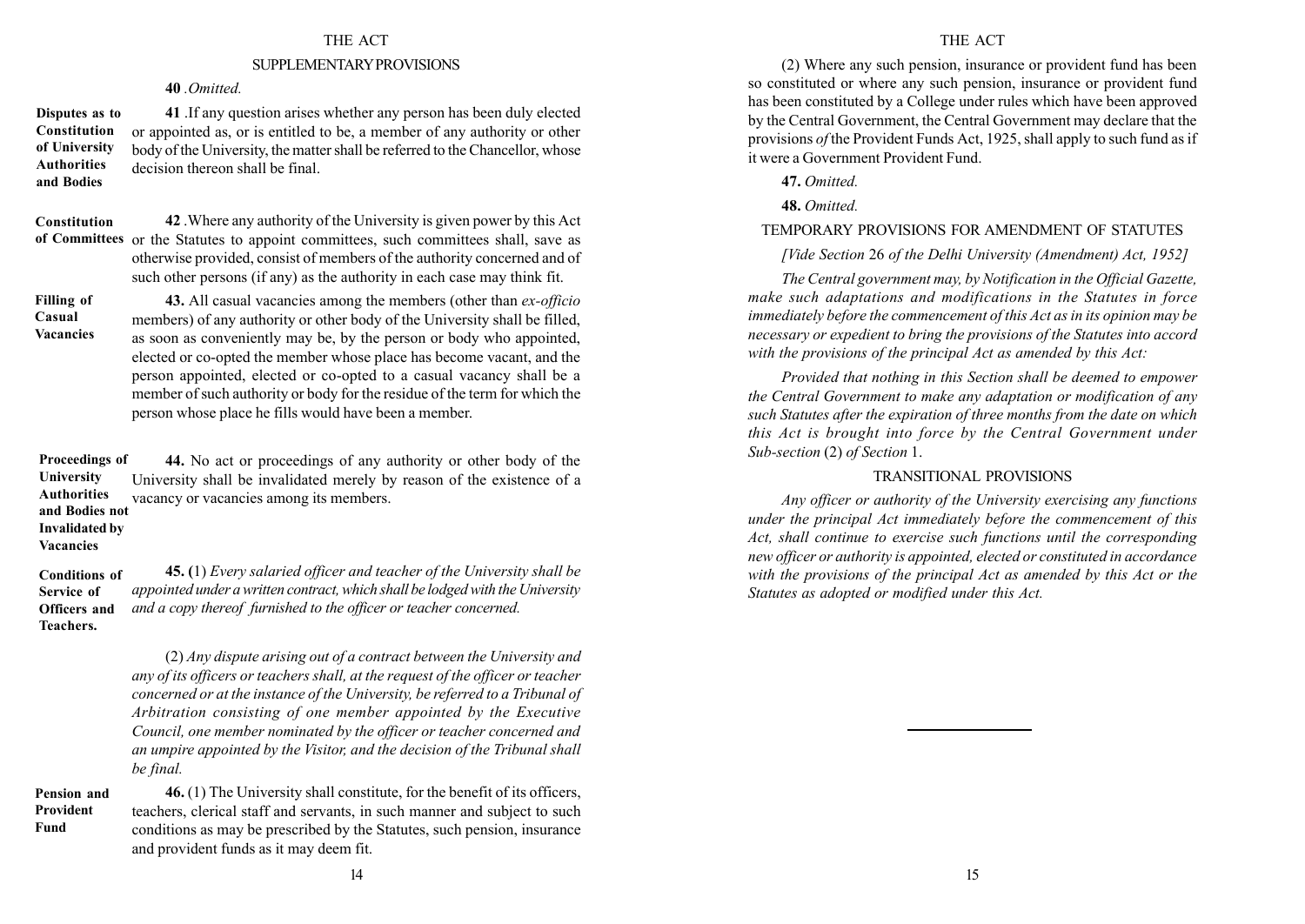# THE SCHEDULE THE STATUTES OF THE UNIVERSITY

## [See Section 29 (1)]

1. In these Statutes, unless there is anything repugnant in the subject or context- Definition

- (a) The Act' means the Delhi University Act, 1922, as amended from time to time and 'section' means, a section of the Act; and
- (b) Gfficers', 'Authorities', 'Professors', 'Readers', 'Lecturers', 'Clerical' Staff<sup>7</sup>, and 'Servants' mean, respectively, Officers, Authorities, Professors, Readers, Lecturers, Clerical Staff and Servants of the University\*.
- 2. (1) The Court shall consist of the following persons, namely :

Ex-Officio Members.-

(i) Chancellor;

Court

- (ii) Pro-Chancellor;
- (iii) Vice-Chancellor;
- (iv) Pro- Vice-Chancellor, if any;
- (v) Dean of Colleges;
- (vi) Director, South Campus;
- (vii) Treasurer;
- (viii) All former Vice-Chancellors:
- (ix) Librarian;
- (x) Proctor; and
- (xi) Dean of Students' Welfare,

Representatives of Departments and Colleges.-

- (xii) Heads of Departments of Studies;
- (xiii) Principals of Colleges; and

 $*(1)$  Professors in Statute 7(1) includes 'Honorary Professors',

- (2). 'University Teachers', 'Readers and Lecturers', in Statute 2(1) (xv) includes 'University appointed Teachers', and 'Recognised Teachers and Readers'.
- (3) 'Colleges' wherever it occurs in the Act or the Statutes applies to 'Recognised Institutions' (E.C. Res. Nos. 60 and 65, dated 30-7-1952).
- (4) 'Lecturers' occurring in Statute  $9(3)$  (iv) includes 'recognised teachers' (Lecturer) of Colleges and Institutions. (E.C. Res. No. 90, dated 12-8-1958).
- (xiv) ëProfessors who are not Heads of Departments and Principals of Colleges, in the following manner:
	- (a) All Professors from Faculties other than Faculties of Medical Sciences and Technology;
	- (b) Five Professors from the Faculty of Medical Sciences by rotation according to seniority;
	- (c) Three Professors from the faculty of Technology by rotation according to seniority.

Representatives of University Teachers other than Professors :

- (xv) (a) Two Readers, by rotation according to seniority, who shall be members for a term of three years.
	- (b) Five Lecturers, by rotation according to seniority, who shall be members for a term of three years.
- (xvi) Ten persons elected by the Alumni Association from amongst its members in accordance with the Rules laid down in Appendices E' and  $'X'$  to these Statutes.

## Persons Representing certain Professions and Industry and Commerce:

- (xvii) Not more than ten persons, belonging to any of the following professions, viz.,  $(1)$  Law,  $(2)$  Medicine,  $(3)$  Engineering and Technology and (4) Auditing and Accountancy to be elected by the Court in accordance with the Rules laid down in Appendices  $F$  and  $'X'$  to these Statutes.
- Explanation: A person shall not be regarded as eligible for election under the foregoing clause unless-
	- (a) he holds qualifications entitling him to practise the profession concerned; and
	- (b) immediately prior to the date of his signing the nomination paper.....
		- (i) has been practising that profession for not less than 5 consecutive years, and
		- (ii) has also been a member of an association or society of members of that profession for not less than 2 years.
	- (xviii) Not more than six persons representing Industry and Commerce to be elected by the Court in accordance with the Rules laid down in Appendices  $F$  and  $'X'$  to these Statutes.

Representatives of Legislatures :

(xix) Three members of Parliament, two to be elected by the Lok Sabha, from among its own members, in such manner as the Speaker may direct and one to be elected by the Rajya Sabha from among its own members, in such manner as the Chairman may direct.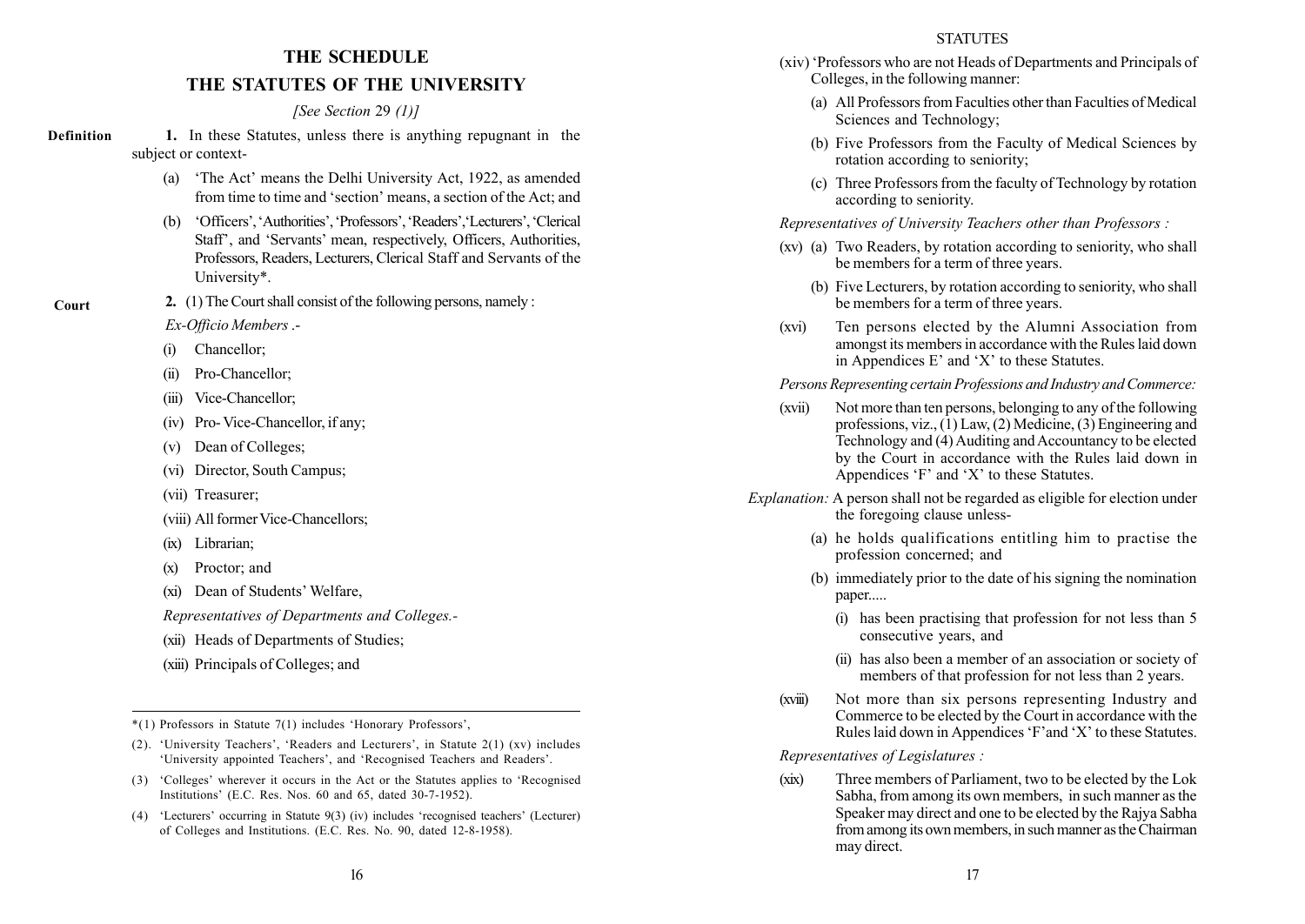ìProvided further that if a Member of Parliament becoming a Minister or Speaker/Deputy Speaker Lok Sabha or Deputy Chairman, Rajya Sabha his/her nomination/election on the Statutory Body shall be deemed to have been terminated.

Representatives of Dehli Legislative Assembly:

(xxi) Two members to be elected by the Delhi Legislative Assembly of the N.C.T. of Delhi, from among its own members, in such manner as the Speaker may direct.

Representatives of Municipal Bodies :

(xxii) Two members to be elected by the Municipal Corporation, Delhi, from among its own members, in such manner as the Mayor may direct and one member to be elected by the New Delhi Municipal Committee, New Delhi, from among its own members, in such manner as the Chairman may direct.

Representatives of Educational Boards :

(xxiii) The Chairman, Central Board of Secondary Education, New Delhi, and one other member of the Board, nominated by the Board.

Nominated Members :

- (xxiv) (a) Not more than five persons to be nominated by the Visitor;
	- (b) One person to be nominated by the Chief Rector; and
	- (c) Not more than two persons to be nominated by the Chancellor :

Provided that no employee of the University or of a recognised College or Institution shall be eligible to be a member under any of the items  $(xvi)$ ,  $(xvii)$ ,  $(xviii)$ ,  $(xix)$ ,  $(xx)$ ,  $(xxi)$ ,  $(xxii)$  or  $(xxiii)$ .

(2) If any body of persons entitled to elect a member fails to do so within the time prescribed by the Court, the Court may appoint as member any person when that body of persons could have elected as a member :

Provided that in the case of the first elections to the Court, after the commencement of the Delhi University (Amendment) Act, 1952, the powers conferred upon the Court by this clause shall be exercisable by the Executive Council.

(3) Save as otherwise expressly provided, a member of the Court shall hold office for a period of five years.

#### **STATUTES**

3. An annual meeting of the Court shall be held on a date to be fixed by the Executive Council, unless some other date has been fixed by the Court in respect of any year. Any vacancies among the officers of the University or among the members of the Court or the Executive Council or the Finance Committee which ought to be filled by the Court shall be so filled up either at such annual meeting or at any other meeting convened by the Vice-Chancellor.

4. A report of the working of the University during the previous Executive year, together with a statement of the receipts and expenditure, the balance Council sheet, as audited, and the financial estimates shall be presented to the Court at its annual meeting.

5. (1) The Executive Council shall consist of the following persons, namely:

- (i) Vice-Chancellor;
- (ii) Pro- Vice-Chancellor;
- (iii) Dean of Colleges;
- (iv) Director, South Campus;
- (v) Director, Campus of Open Learning;
- (vi) Treasurer;
- (vii) Proctor; .
- (viii) Three Deans as specified below:
	- (a) Dean of the Faculty of Science;
	- (b) Dean of the Faculty of Arts or the Dean of the Faculty of Social Sciences, by rotation, according to the seniority of the Faculty with reference to the date of its establishment;
	- (c) One Dean from among the other Faculties by rotation, according to seniority of the Faculties with reference to the dates of their establishment;
- (ix) Three Principals, none of whom is a Dean or is eligible to be a Dean, by rotation, according to seniority, including at least one Principal of a Women's College;
- (x) Four persons, none of whom shall be an employee of the University or of a recognised College or Institution, elected by the Court from among its members in accordance with the Rules laid down in Appendices' A' and 'X' to these Statutes, at least one of those so elected being a member of the Alumni Association;
- Two persons elected from amongst themselves by the teachers of the University & Library staff of the rank of Professional Junior and above of the University Library & College Librarians other than the Deans of Faculties, the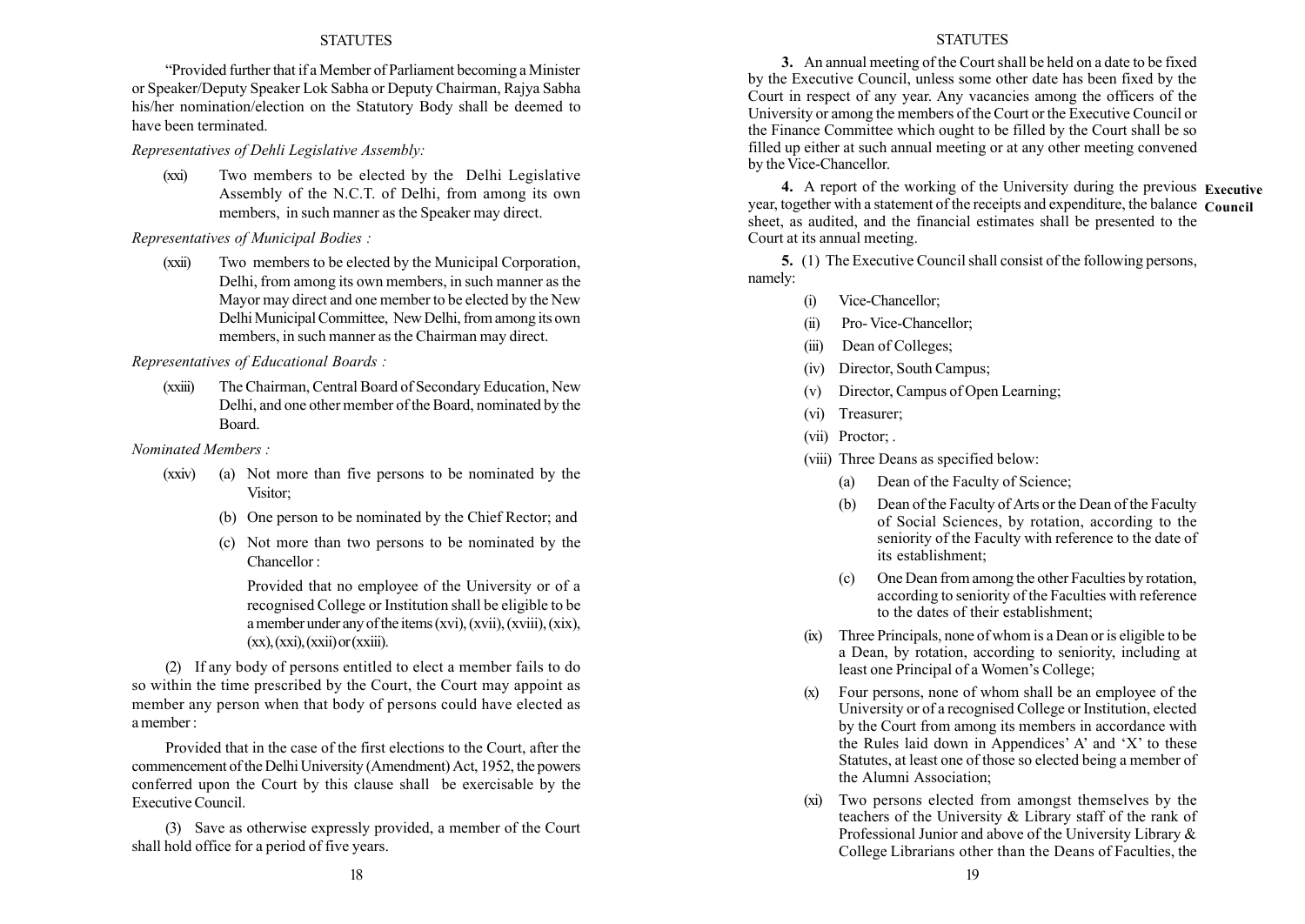Principals of Colleges and the Proctor, the election to be held in accordance with the Rules laid down in Appendices 'H' and 'X' to these Statutes:

- (xii) Two persons nominated by the Visitor;
- (xiii) One person nominated by the Chancellor.

(2) No person shall be a member under item  $(ix)$  or  $(x)$  of Clause (1) for more than two terms.

(3) Members referred to in items (vii) (b)  $\&$  (c), (viii) and (x) of Clause (1) shall hold office for a term of two years while those referred to in items  $(ix)$ ,  $(xi)$  and  $(xii)$  for a term of three years.

(4) Seven members of the Executive Council shall form a quorum.

*Note*: When the provisions of items (vii) (c) and (viii) of Clause (1) come into force, the Dean who is representing the Faculty which is junior and the junior-most Principal excluding that belonging to a Women's College in case there is only one, shall cease to be the members of the Council and the other Dean and three remaining Principals shall continue to be members for the unexpired portion of their respective terms.

6. (1) The Executive Council shall, subject to the control of the Court, have the management and administration of the revenue and property of the University and the conduct of all administrative affairs of the University not otherwise provided for.

(2) Subject to the provisons of the Act, the Statutes and the Ordinances, the Executive Council shall in addition to all other powers vested in it, have the following powers, namely:

(i) to appoint, from time to time, the Registrar, Librarian, Principals of Colleges and Institutions established by the University and such Professors, Readers, Lecturers and other members of the teaching staff as may be necessary on the recommendations of Selection Committees constituted for the purpose:

Provided that no action shall be taken by the Executive Council, except in cases covered by the second proviso, in respect of the number, qualifications and the emoluments of teachers otherwise than after consideration of the recommendations of the Academic Council:

Provided further it shall not be necessary to constitute any Selection Committee for making appointment :

- (a) to any supernumerary post; or
- (b) to the post of a Professor of a person of high academic distinction, eminence and professional attainment invited by the Executive Council to accept the post;

## STATUTES

- (ii) to create administrative, ministerial and other necessary posts, to determine the number and emoluments of such posts, and to appoint persons to such posts on such terms and conditions of service as may be prescribed by the Ordinances in this behalf, or to delegate the powers of appointments to such authority or authorities or officer or officers as the Executive Council may, from time to time, by resolution, either generally or specially direct;
- (iii) to grant leave of absence to any officer of the University, other than the Chancellor, the Pro-Chancellor and the Vice-Chancellor and to make the necessary arrangements for the discharge of the functions of such officer during his absence;
- (iv) to manage and regulate the finances, accounts, investments, property, business and all other administrative affairs of the University and, for that purpose to appoint such agents as it may think fit;
- (v) to invest any money belonging to the University, including any unapplied income, in such stocks, funds, shares or securities. as it may, from time to time, think fit, or in the purchase of immovable property in India, with the like power of varying such investments from time to time:
- (vi) to transfer or accept transfers of any movable or immovable, property on behalf of the University;
- (vii) to provide the buildings, premises, furniture and apparatus and other means needed for carrying on the work of the University;
- (viii) to enter into, vary, carry out and cancel contracts on behalf of the University, and, for that purpose to appoint such persons as it may think fit;
- (ix) to entertain, adjudicate upon, and if it thinks fit, to redress any grievances of the officers of the University, the teaching staff, the students and the University's servants, who may, for any reason, feel aggrieved, otherwise than by an act of the Court;
- (x) to appoint Examiners and Moderators and if necessary, to remove them, and to fix their fees, emoluments and travelling and other allowances, after consulting the Academic Council;
- (xi) to select a Common Seal for the University and provide for the custody and use of the Seal;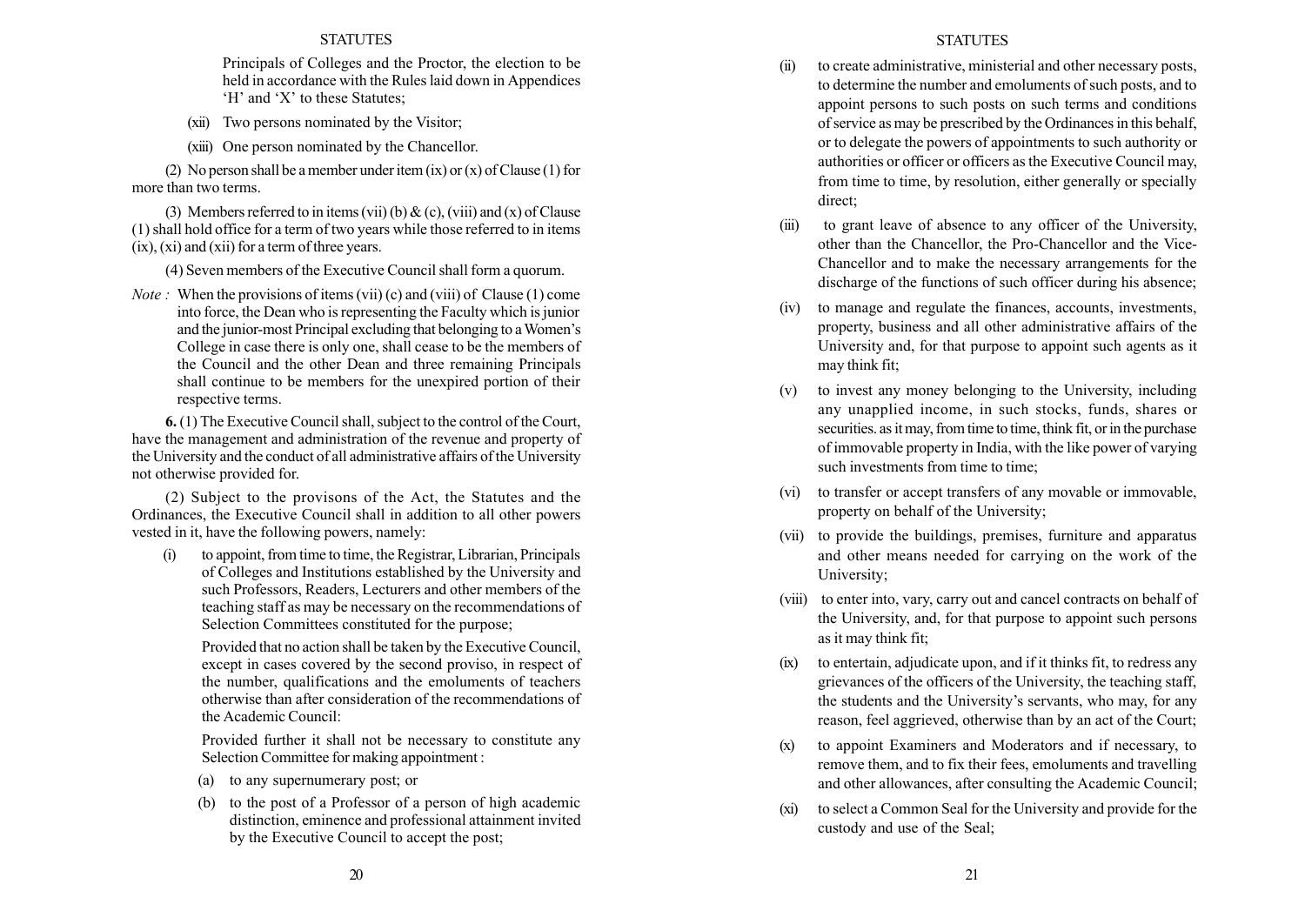- (xii) to make such special arrangements as may be necessary for the residence and discipline of women students, after consulting the Advisory Board of Women's Education, the establishment and functions of which are to be prescribed by the Ordinances; and
- (xiii) to exercise such other powers and to perform such other duties as may be conferred or imposed on it by the Act or the Statutes.
- 7. (1) The Academic Council shall consist of the following members, namely: Academic

## Council

- (i) Vice-Chancellor;
- (ii) Pro- Vice-Chancellor;
- (iii) Dean of Colleges;
- (iv) Director, South Campus;
- (v) Director, Campus of Open Learning;
- (vi) Librarian;
- (vii) Deans of the Faculties;
- (viii) Heads of the Departments, other than Deans of Faculties;
- (ix) Eight Professors, other than Heads of the Departments and Principals of the Colleges, in the following manner:
	- (a) Six Professors from Faculties other than Faculties of Medical Sciences and Technology by rotation according to seniority;
	- (b) One Professor from the Faculty of Medical Sciences by rotation according to seniority;
	- (c) One Professor from the Faculty of Technology by rotation according to seniority;
- (x) Fifteen Principals of Colleges, other than Deans of Faculties by rotation according to seniority;
- (xi) The Dean of Students' Welfare:
- (xii) Twenty six persons elected from amongst themselves by the teachers of the University and Library Staff of the rank of Professional Junior and above of the University Library & College Librarians other than those falling under items (i) to (x), the election to be held in accordance with the rules laid down in Appendices  $B'$  and  $'X'$  to these Statutes:

Provided that there shall be at least:

- (a) Four University appointed persons;
- (b) Four women;
- (c) One teacher from the Faculty of Medical Sciences including Ayurvedic & Unani Systems of Medicines; and
- (d) One teacher from the non-medical Faculties imparting instruction in other professional courses;

Provided further that no person shall be elected to the Academic Council more than twice.

(xiii) Five students of the University of whom one shall be a Research student, two Post-graduate and two Under- graduate students.

The student-members shall have such qualifications for eligibility as have been prescribed in Appendix  $C'$  and shall be elected in accordance with the Rules laid down in Appendices  $C'$  and  $X'$  to these Statutes.

(xiv) Two persons, not being employees of the University or of a recognised College or Institution, co-opted by the Academic Council for their special knowledge.

(2) Except student members who shall hold office for one-year and ex-officio members, all other members of the Academic Council shall hold office .for a term of two years:

Provided that in the case of members elected under Clause (1) (xi), the Vice-Chancellor may extend their term collectively for a period not exceeding one year at a time but not beyond two years on the whole:

Provided further that during the extended term, the Vice- Chancellor may at any time order holding of election under Clause (1) (xi) in which case the said members shall hold office only till the declaration of the result of that election.

(3) Thirty members of the Academic Council shall form a quorum.

8. Subject to the Act, the Statutes and the Ordinances, the Academic Council shall, in addition to all other powers vested in it, have the following powers, namely:

- (i) to report on any matter referred to or delegated to it by the Court or the Executive Council;
- (ii) to make recommendations to the Executive Council with regard to-
	- (a) the creation of teaching posts in the University and Colleges maintained by the University and the abolition thereof; and
	- (b) the classification of the posts referred to in sub-item (a) and their emoluments and the duties attached thereto;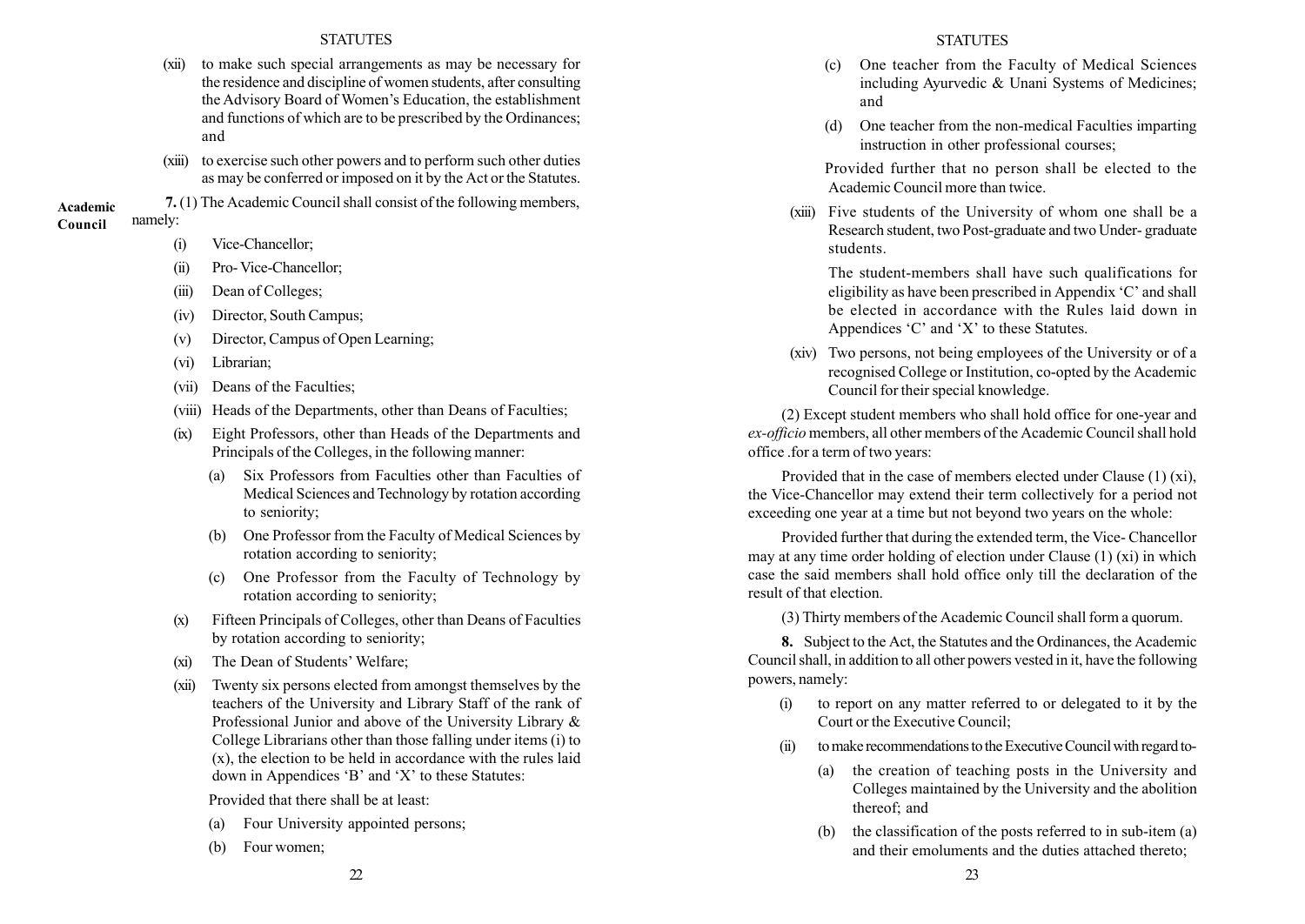- (iii) to formulate and modify or revise schemes for the organisation of Faculties, and to assign to such Faculties their respective subjects and also to report to the Executive Council as to the expediency of the abolition or sub-division of any Faculty or the combination of one Faculty with another;
- (iv) to make special arrangement, if any, for the teaching of women students and for prescribing for them special courses of study, after consulting the Advisory Board of Women's Education;
- (v) to make arrangements for the instruction and examination of persons not being members of the University as may be necessary;
- (vi) to promote research within the University and to require, from time to time, report on such research;
- (vii) to consider proposals submitted by the Facultites;
- (viii) to appoint Committees for admission to the University;
- \*(ix) to recognise Diplomas and Degrees of other Universities and Institutions and to determine their corresponding value in relation to the Diplomas and Degrees of the Delhi University;
- (x) to fix, subject to any conditions accepted by the Court, the time, mode and conditions of competition for Fellowships, Scholarships and other prizes and to award the same;
- (xi) to make recommendations to the Executive Council in regard to the appointment of Examiners and, if necessary, their removal and the fixation of their fees, emoluments and travelling and other expenses;
- (xii) to make arrangements for the conduct of examinations and to fix dates for holding them;
- (xiii) to appoint, whenever, necessary Inspectors or Boards of Inspectors for inspecting Colleges, applying for admission to the privileges of the University;
- (xiv) to declare the results of the various University examinations, or to appoint Committees or officers to do so, and to make recommendations regarding the conferment or grant of degrees, honours diplomas, licences, titles and marks of honour;
- (xv) to award Stipends, Scholarships, Medals and Prizes and to make other awards in accordance with the Ordinances and such other conditions as may be attached to the awards;

## **STATUTES**

- (xvi) to publish lists of prescribed or recommended text-books, and to publish syllabuses of the prescribed courses of study;
- (xvii) to prepare such forms and registers as are, from time to time, prescribed by the Ordinances; and
- (xviii) to perform, in relation to academic matters, all such duties and to do all such acts as. may be necessary for the proper carrying out of the provisions of the Act, the Statutes and the Ordinances.

9. (1) The University will have such Faculties as may be prescribed Facultiesby these Statutes:

Provided that all Faculties which have been established in accordance faculties with the Act, the Statutes or the Ordinances as in force immediately before the commencement of the Delhi University (Amendment) Act, 1952, shall be deemed to have been established in accordance with these Statutes.\*

(2) (a) Each Faculty shall consist of such Departments of Studies as may be assigned to it by the Ordinances;

(b) No Department shall be established or aboilished except by the Statutes :

Provided that all Departments which have been established in accordance with the Act, the Statutes or the Ordinances as in force immediately before the commencement of the Delhi University (Amendment) Act, 1952, shall be deemed to be Departments established by these Statutes.\*

- (a) the Faculty of Arts.
- (b) the Faculty of Sciences.
- (c) the Faculty of Law.
- (d) the Faculty of Medical Sciences
- (e) the Faculty of Education.
- (f) the Faculty of Agriculture and Forestry.
- (g) the Faculty of Technology, and
- (h) the Faculty of Social Sciences.

\*The following Departments had been established prior to the commencement of the Delhi University (Amendment) Act, 1952 :

- Faculty of Arts : (1) the Department of English
	- (2) the Department of Philosophy
	- (3) the Department of History
	- (4) the Department of Mathematics
	- (5) the Department of Sanskrit; Bengali, Punjabi and Sindhi.
	- (6) the Department of Hindi
	- (7) the Department of Arabic, Persian and Urdu

<sup>\*</sup>The list of examinations of other Universities, etc. (formerly Appendices I, II and III) recognised for purposes of admission to a course of study in this University, is given in the Regulations part of the University Calendar.

<sup>\*</sup> The following Faculties had been established prior to the commencement of the Delhi University (Amendment) Act, 1952 :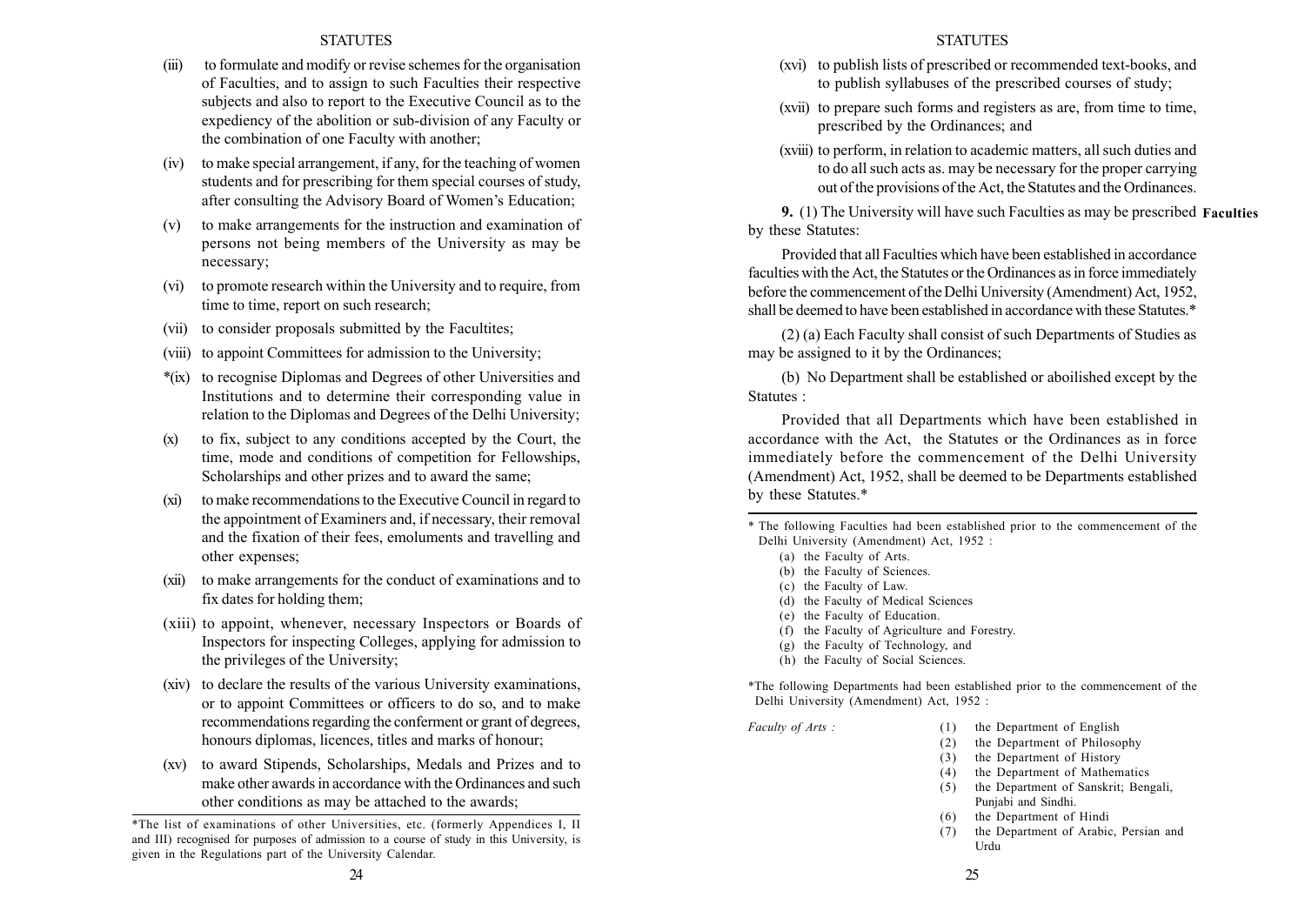|                                    |                | (8)  | the Department of Russian                |
|------------------------------------|----------------|------|------------------------------------------|
|                                    |                | (9)  | the Department of Library Science.       |
|                                    |                | (10) | the Department of Political Science.     |
| <b>Faculty of Science</b>          |                | (1)  | the Department of Physics and            |
|                                    |                |      | Astrophysics                             |
|                                    |                | (2)  | the Department of Chemistry              |
|                                    |                | (3)  | the Department of Anthropology           |
|                                    |                | (4)  | the Department of Zoology                |
|                                    |                | (5)  | the Department of Botany                 |
|                                    |                | (6)  | the Department of Nursing                |
|                                    |                | (7)  | the Department of Home Science           |
| Faculty of Law                     | $\therefore$   | (1)  | the Department of Law.                   |
| <b>Faculty of Social Sciences</b>  | $\vdots$       | (1)  | the Department of Economics              |
|                                    |                | (2)  | the Department of Social Work            |
| <b>Faculty of Education</b>        | $\ddot{\cdot}$ | (1)  | the Department of Education              |
| <b>Faculty of Medical Sciences</b> |                | (1)  | the Department of Anatomy and            |
|                                    |                |      | Physiology                               |
|                                    |                | (2)  | the Department of Pathology &            |
|                                    |                |      | Bacteriology                             |
|                                    |                | (3)  | the Department of Medicine               |
|                                    |                | (4)  | the Department of Surgery                |
|                                    |                | (5)  | the Department of Tuberculosis.          |
| <b>Faculty of Agriculture</b>      |                | (1)  | the Department of Agriculture            |
| and Forestry                       |                | (2)  | the Department of Forestry.              |
| <b>Faculty of Technology</b>       | $\therefore$   | (1)  | the Department of Electrical Engineering |
|                                    |                | (2)  | the Department of Mechanical             |
|                                    |                |      | Engineering                              |
|                                    |                | (3)  | the Department of Chemical Engineering   |
|                                    |                | (4)  | the Department of Textile Technology     |
|                                    |                |      |                                          |

(5) the Department of Architecture

#### **STATUTES**

(c) Each Department shall consist of the following members, namely:

- (i) Teachers of the Department;
- (ii) Persons appointed to conduct research in the Department;
- (iii) Dean of the Faculty or Deans of the Faculties concerned;
- (iv) Honorary Professors, if any, attached to the Department;
- (v) Such other persons as may be members of the Department in accordance with the provisions of the Ordinances.

(d) (i) Each Department shall have a Professor as its Head provided that when in a Department there is only one Professor or no Professor eligible to be the Head, a Reader may be appointed as its Head and when there is no Professor or Reader eligible to be the Head, the Dean of the Faculty concerend shall act as the Head of the Department.

(ii) No person shall ordinarily be appointed or continue as the Head of a Department on his attaining the age of sixty two years.

(iii) Subject as aforesaid, the duties and functions, terms and conditions and method of appointment of the Head of a Department shall be prescribed by the Ordinances.

- (3) Each Faculty shall consist of the following members, namely:
	- (i) Dean of the Faculty;
	- (ii) Heads of Departments of Studies in the Faculty;
	- (iii) All Professors in the Faculty;
	- (iv) One Reader and one Lecturer, by rotation according to seniority, from each Department in the Faculty;
	- (v) One Teacher concerned, by rotation according to seniority, from each College;

Provided that the College provides instruction in any of the subjects assigned to the Faculty;

(vi) Persons not connected with the University and having expert knowledge of the subject or subjects concerned coopted by the Faculty, not more than one for each Department of the Faculty;

Provided that in the case of Faculties, where the number of Departments established is less than five, the number of persons so co-opted may be up to, but not more than five;

(vii) Five persons ncminated by the Academic Council on the recommendation of the Vice-Chancellor, for their special knowledge of any subject assigned to the Faculty or any allied branch of knowledge.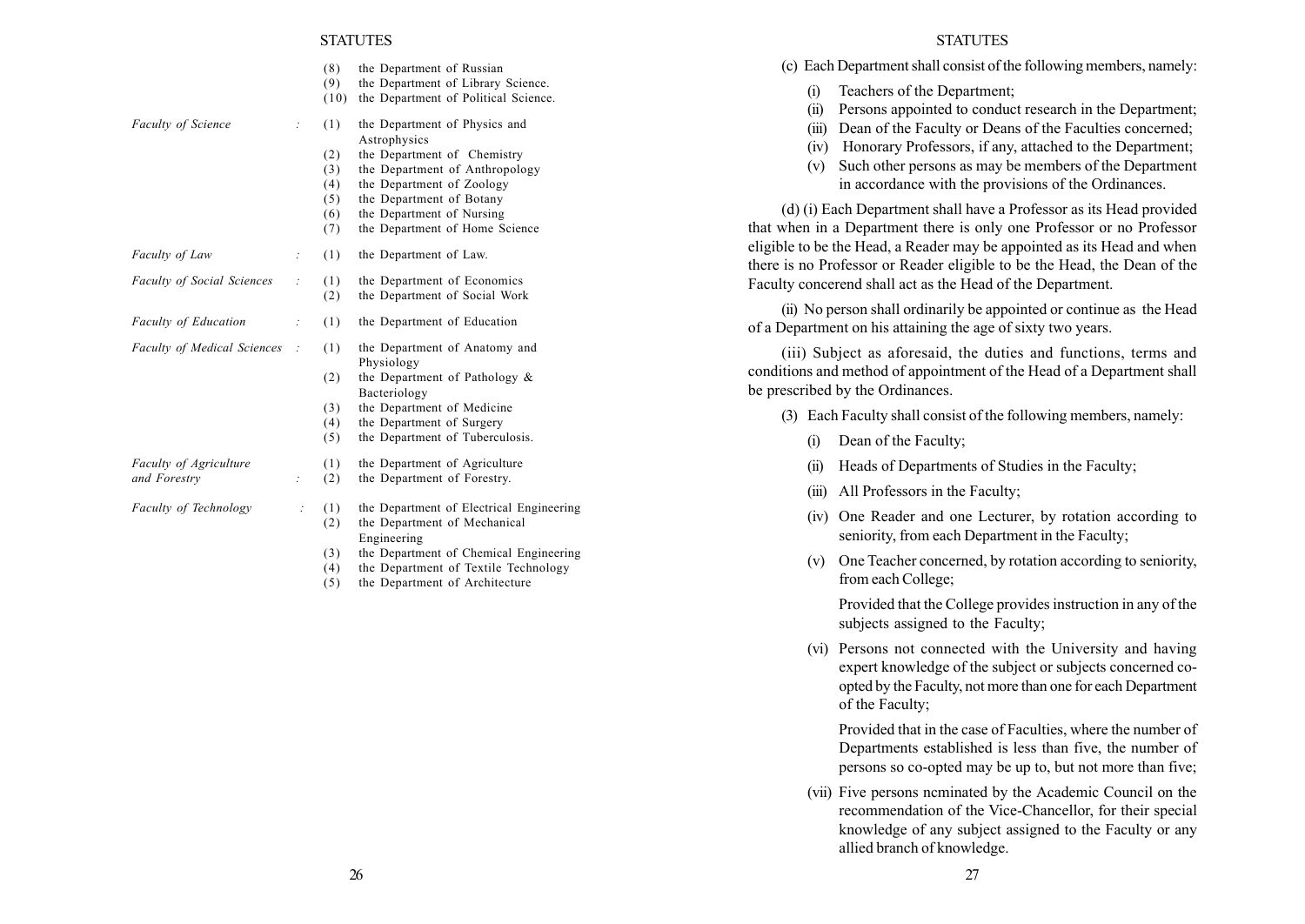(4) All members of a Faculty, other than ex-officio members, shall hold office for a term of three years.

(5) The conduct of the meeting of a Faculty and the quorum required for each Faculty shall be prescribed by the Ordinances.

9-A. The Faculties established in the University shall be the following :

- Faculty of Music and Fine Arts.
- (2) Faculty of Mathematical Sciences.
- (3) Faculty of Management Studies.
- (4) Faculty of Ayurvedic and Unani Medicine.
- (5) Faculty of Inter-disciplinary and Applied Sciences.
- (6) Faculty of Applied Social Sciences & Humanities.
- (7) Faculty of Commerce & Business.
- (8) Faculty of Open Learning.
- (9) Faculty of Homeopathic Medicine.

9-B. There shall be the following Departments established in the University :

- (1) Department of African Studies.
- (2) Departments of Electrical Engineering.
- (3) Department of Mechanical Engineering.
- (4) Department of Civil Engineering.
- (5) Department of Architecture and Planning.
- (6) Department of Philosophy.
- $(7)$  \* \* \* \* \*
- (8) Department of Germanic & Romance Studies.
- (9) Department of Sociology.
- $(10) *$  \* \* \* \* \*
- (11) Department of Geography.
- (12) Department of Music.  $(13) *$  \* \* \* \*
- 
- to
- $(17)$  \* \* \* \* \*
- (18) Department of Urdu.
- (19) Department of Modern Indian Languages and Literary Studies.
- (20) Department of Business Management and Industrial Administration.
- (21) Department of Physics and Astrophysics.
- (22) Department of Buddhist Studies.
- (23) Department of Linguistics.
- (24) Department of Geology.
- (25) Department of Psychology.
- (26) Department of East Asian Studies.
- (27) Department of Commerce.
- (28) Department of Pharmacy.
- (29) Department of Biochemistry.
- (30) Department of Microbiology.
- (31) Department of Genetics.

## **STATUTES**

- (32) Department of Environmental Biology.
- (33) Department of Fine Arts.
- (34) Department of Computer Science.
- (35) Department of Ayurvedic Medicine.
- (36) Department of Unani Medicine.
- (37) Department of Mathematics.
- (38) Department of Statistics.
- (39) Department of Operational Research.
- (40) Department of Arabic.
- (41) Department of Persian.
- (42) Department of Library and Information Science.
- (43) Department of Business Economics.
- (44) Department of Electronics Sciences.
- (45) Department of Adult Continuing Education and Extension.
- (46) Department of Bio-Physics.
- (47) Department of Punjabi.
- (48) Department of Electronics and Communication Engineering.
- (49) Department of Slavonic & Finno-Ugrian Studies.
- (50) Department of Plant Molecular Biology.
- (51) Department of Applied Sciences & Humanities.
- (52) Department of Computer Engineering.
- (53) Department of Instrumentation & Control Engineering.
- (54) Department of Anatomy.
- (55) Department of Physiology.
- (56) Department of Medical Biochemistry.
- (57) Department of Pathology.
- (58) Department of Medical Microbiology.
- (59) Department of Pharmacology.
- (60) Department of Forensic Medicine.
- (61) Department of Medicine.
- (62) Department of Paediatrics.
- (63) Department of Psychiatry.
- (64) Department of Social & Preventive Medicine.
- (65) Department of Obstetrics & Gynaecology.
- (66) Department of Radiology, Radio-Therapy, Radio-Diagnosis & Radiation Medicine.
- (67) Department of Dermatology & Venereology.
- (68) Department of Surgery.
- (69) Department of Ophthalmology.
- (70) Department of Orthopaedics.
- (71) Department of Otolaryngology.
- (72) Department of Anaesthesiology & Critical Care.
- (73) Department of Tuberculosis & Respiratory Diseases.
- (74) Department of Financial Studies.
- (75) Department of Production & Industrial Engg.
- (76) Department of Distance & Continuing Education.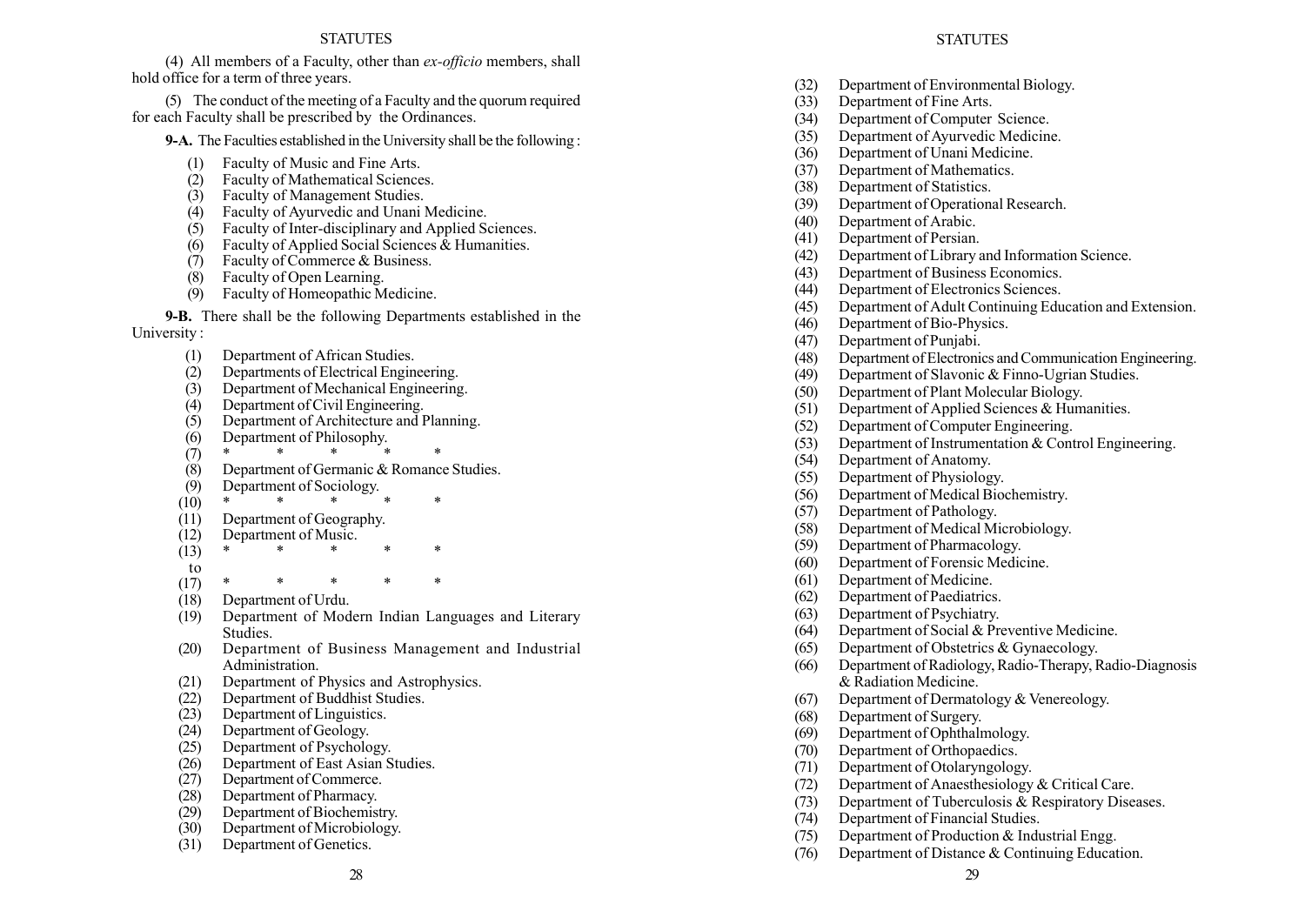10. Faculties shall have such powers and shall perform such duties as may be assigned to them by these Statutes and the Ordinances and shall, from time to time, appoint such and so many Committees of Courses and Studies in different branches of knowledge as may be prescribed by the Ordinances. They shall also consider and make such recommendations to the Academic Council on any question pertaining to their respective spheres of work as may appear to them necessary or on any matter referred to them by the Academic Council. Powers of the **Faculties** 

10-A. (1) The Finance Committee shall consist of the following Committee members, namely: Finance

- (i) Vice-Chancellor (Chairman);
- (ii) Pro- Vice-Chancellor, if any;
- (iii) Two persons nominated by the Visitor;
- (iv) Two persons, who are not employees of the University or of a recognised College or Institution, elected by the Court in accordance with the Rules laid down in Appendices 'D' and  $X'$  to these Statutes at least one of those so elected shall be a person who is not a member of the Executive Council;

Provided that no person shall be elected to the Finance Committee more than twice.

(v) Treasurer (Convener).

(2) Three members of the Finance Committee shall form a quorum.

(3) All members of the Finance Committee, other than ex-officio members, shall hold office for a term of three years.

(4) The Vice-Chancellor shall preside at the meetings of the Finance Committee. In the absence of the Vice-Chancellor, the Pro-Vice-Chancellor shall preside at a meeting thereof. In the absence of both the Vice-Chancellor and the Pro- Vice-Chancellor, the Treasurer shall preside at a meeting thereof.

(5) A member of the Finance Committee shall have the right to record a minute of dissent if he dissents from his colleagues.

(6) The Finance Committee shall meet at least twice every year to examine accounts and to scrutinise proposals for expenditure.

(7) The annual accounts and the financial estimates of ëthe University prepared by the Treasurer shall be laid before the Finance Committee for consideration and comments and thereafter submitted to the Executive Council for approval.

(8) The Finance Committee shall fix limits for the total recurring expenditure and the total non-recurring expenditure for the .year, based on the income and resources of the University (which in the case of productive works, may include the proceeds of loans). No expenditure shall be incurred by the University in excess of the limits so fixed.

#### **STATUTES**

(9) No expenditure other than that provided for in the budget shall be incurred by the University without the approval of the Finance Committee.

10-B. In addition to the Residence, Health and Discipline Board, there shall be separate Boards of Research Studies in Humanities, Sciences, Medical Sciences, Law, Music, Technology and Inter- disciplinary and Applied Sciences.

11. Subject to the provisions of the Act and the Statutes, any Standing Authority of the University may, from time to time, appoint such and so Committees many Standing Committees or Sub-Committees or Boards as it may deem etc. fit and may, if it deems fit, appoint to them persons who are not members of such Authority. Such Committees and Boards may deal with any subject delegated to them, subject to subsequent confirmation by the Authority appointing them.

11-A. The Visitor may, on his own motion or on the recommendation Rectors .of the Court, appoint such persons as he may think fit to be the Rectors of the University.

11-B. The Vice-President of India shall be the Chancellor of the Chancellor University.

11-C. (1) The Chancellor shall, by virtue of his office, be the head of the University.

(2) The Chancellor shall, if present, preside at the Convocation of the University for conferring degrees and at all meetings of the Court.

11-D. The Chief Justice of the Supreme Court of India shall be the **Pro-**Pro-Chancellor of the University. Chancellor

11-E. In the absence of the Chancellor, the Pro-Chancellor, if present, shall preside at a meeting of the Court.

11-F. (1) The Vice-Chancellor shall be appointed by the Visitor from Vicea panel of not less than three persons selected by a Committee as constituted Chancellor under Clause (2).

(2) The Committee referred to in Clause (1) shall consist of three persons two of whom shall be persons not connected with the University or a recognised College or Institution nominated by the Executive Council and one person nominated by the Visitor. The Visitor shall appoint one of the three persons to be the Chairman of the Committee :

Provided that if the Visitor does not approve of any of the persons so recommended he may call for fresh recommendations.

(3) The Vice-Chancellor shall be a whole-time salaried officer of the University.

(4) The Vice-Chancellor shall hold office for a term of five years and shall not be eligible for re-appointment.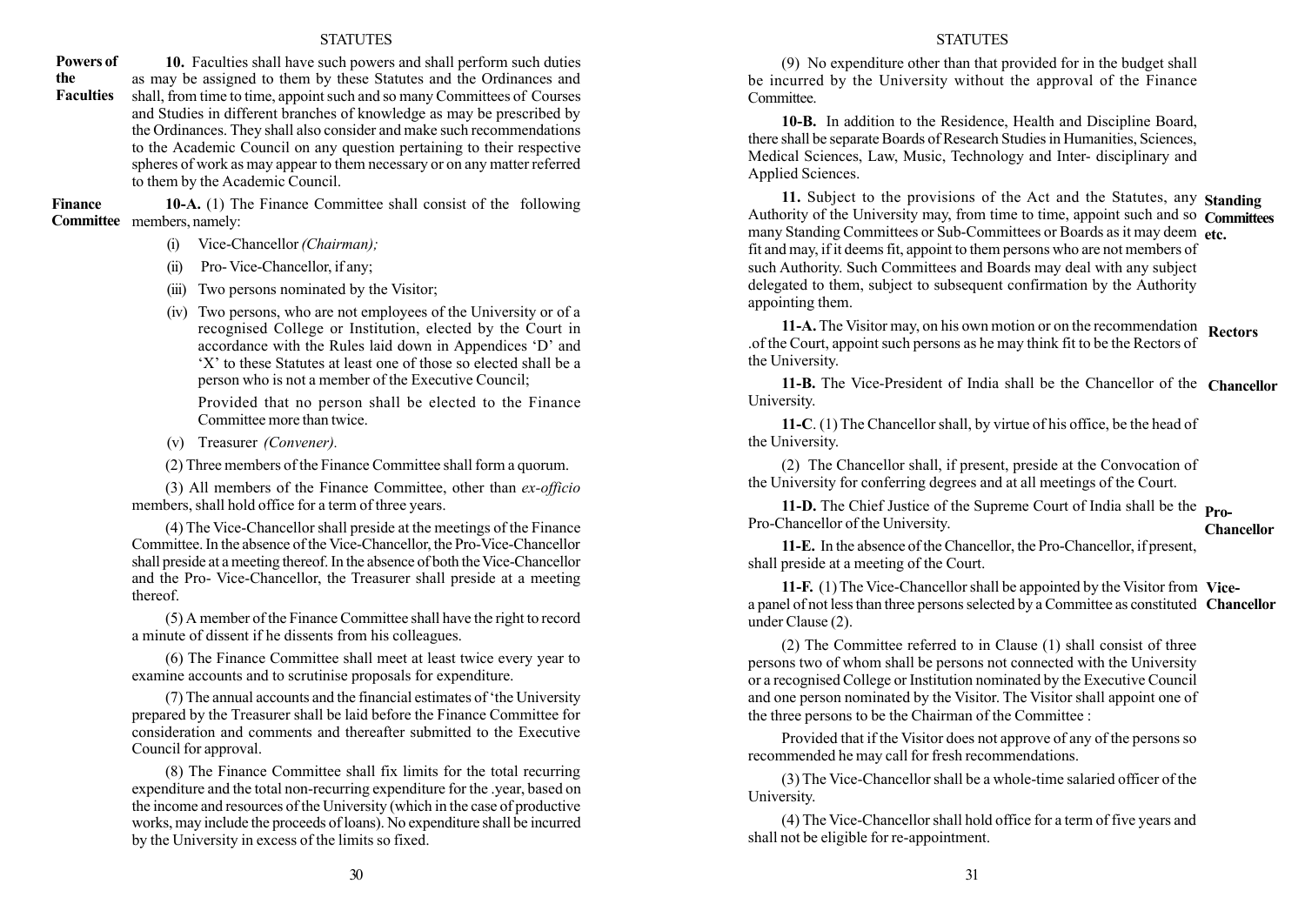Provided that, notwithstanding the expiry of the said period of five years, he shall continue in office until his successor is appointed and enters upon his office.

Provided further that the Visitor may direct that a Vice-Chancellor, whose term of office has expired, shall continue in office for such period, not exceeding one year, as may be specified in the direction.

Provided, however, a person appointed as Vice-Chancellor shall retire from office, if, during the term of his office or any extension thereof, he completes the age of 65 years.

(5) The emoluments and the other terms and conditions of service of the Vice-Chancellor shall be prescribed by the Ordinances.

(6) In the case of a casual vacancy in the office of the Vice- Chancellor, the Pro- Vice-Chancellor, if any, shall until the appointment of a new Vice-Chancellor, perform the functions of the Vice-Chancellor.

However, if there is no Pro-Vice-Chancellor or there is a casual vacancy also in the Office of the Pro-Vice-Chancellor, the Dean of Colleges/Director, South Delhi Campus shall, until the appointment of a new V ice-Chancellor, perform the functions of the Vice-Chancellor according to their seniority from the date of appointment. In the event of the date of appointment of the two officers in their offices being the same, the senority will be determined according to their date of birth.

In case of non-availability of the above-mentioned senior officer, the other officer shall perform the functions of the Vice-Chancellor.

Provided that if there is no Pro-Vice-Chancellor, no Dean of Colleges/ Director, South Delhi Campus, the Registrar shall carry on the current duties of the office of the Vice-Chancellor and take action under item (g) of Statute 11-K.

Powers of the Vice-Chancellor

11-G. (1) The Vice-Chancellor shall be the principal Executive and Academic Officer of the University and shall take rank in the University next to the Pro-Chancellor. He shall be the ex-officio Chairman of the Executive Council, the Academic Council and the Finance Committee, and shall, in the absence of the Chancellor and the Pro-Chancellor, preside at the Convocation to confer degrees. In the absence of the Chancellor and the Pro-Chancellor, he shall also preside at the meetings of the Court. He shall be entitled to be present at and to address any meeting of any authority or other body of the University but shall not be entitled to vote thereat unless he is a member of such authority or body.

(2) It shall be the duty of the Vice-Chancellor to see that the Act, the Statutes, the Ordinances and the Regulations are duly observed and he shall have all powers necessary for that purpose.

(3) He shall have the power of convening meetings of the Court, the Executive Council and the Academic. Council and shall

#### **STATUTES**

perform all such acts, as may be necessary to carry out or further the provisions of the Act, the Statutes and the Ordinances.

(4) If, in the opinion of the Vice-Chancellor, any emergency has arisen which requires that immediate action should be taken, the Vice-Chancellor shall take such action as he deems necessary and shall report the same for confirmation at the next meeting to the authority which, in the ordinary course, would have dealt with the matter:

Provided further if the action taken by the Vice-Chancellor is not approved by the authority concerned he may refer the matter to the Visitor whose decision thereon shall be final :

Provided further that where any such action taken by the Vice-Chancellor affects any person in the service of the University, such person shall be entitled to prefer, within thirty days from the date on which he receives notice of such action, an appeal to the Executive Council.

(5) The Vice-Chancellor shall exercise general control over the affairs of the University and shall give effect to the decisions of the Authorities of the University.

(6) All powers relating to the proper maintenance of discipline, in the University shall stand vested in the Vice-Chancellor.

11-H. (1) The Pro-Vice-Chancellor, if the Executive Council decides **Pro-Vice**that there should be one, shall be appointed by the Executive Council on Chancellor the recommendation of the Vice-Chancellor and on such terms as may be laid down in the Ordinances :

Provided that where the recommendation of the Vice-Chancellor is not accepted by the Executive Council, the matter shall be referred to 'the Visitor who may either appoint the person recommended by the Vice-Chancellor or ask the Vice-Chancellor to recommend another person to the Executive Council.

(2) The term of office of the Pro-Vice-Chancellor shall ordinarily be coterminous with the office of the Vice-Chancellor:

Provided that, notwithstanding the expiry of the term of his office, the Pro-Vice-Chancellor shall continue in office until his successor is appointed and enters upon his office.

(3) On the expiry of the term of his office the Pro-Vice-Chancellor shall be eligible for re-appointment

(4) A person appointed as Pro-Vice-Chancellor under Clause (2) or (3) of this Statute shall retire from office, if, during the term of his office or any extension thereof, he completes the age of 65 years.

(5) Subject to the control and supervision of the Vice- Chancellor, the Pro- Vice-Chancellor shall perform such duties and exercise such functions and powers as the Vice-Chancellor may specify generally or in individual cases and shall assist the Vice-Chancellor on all matters academic and administrative.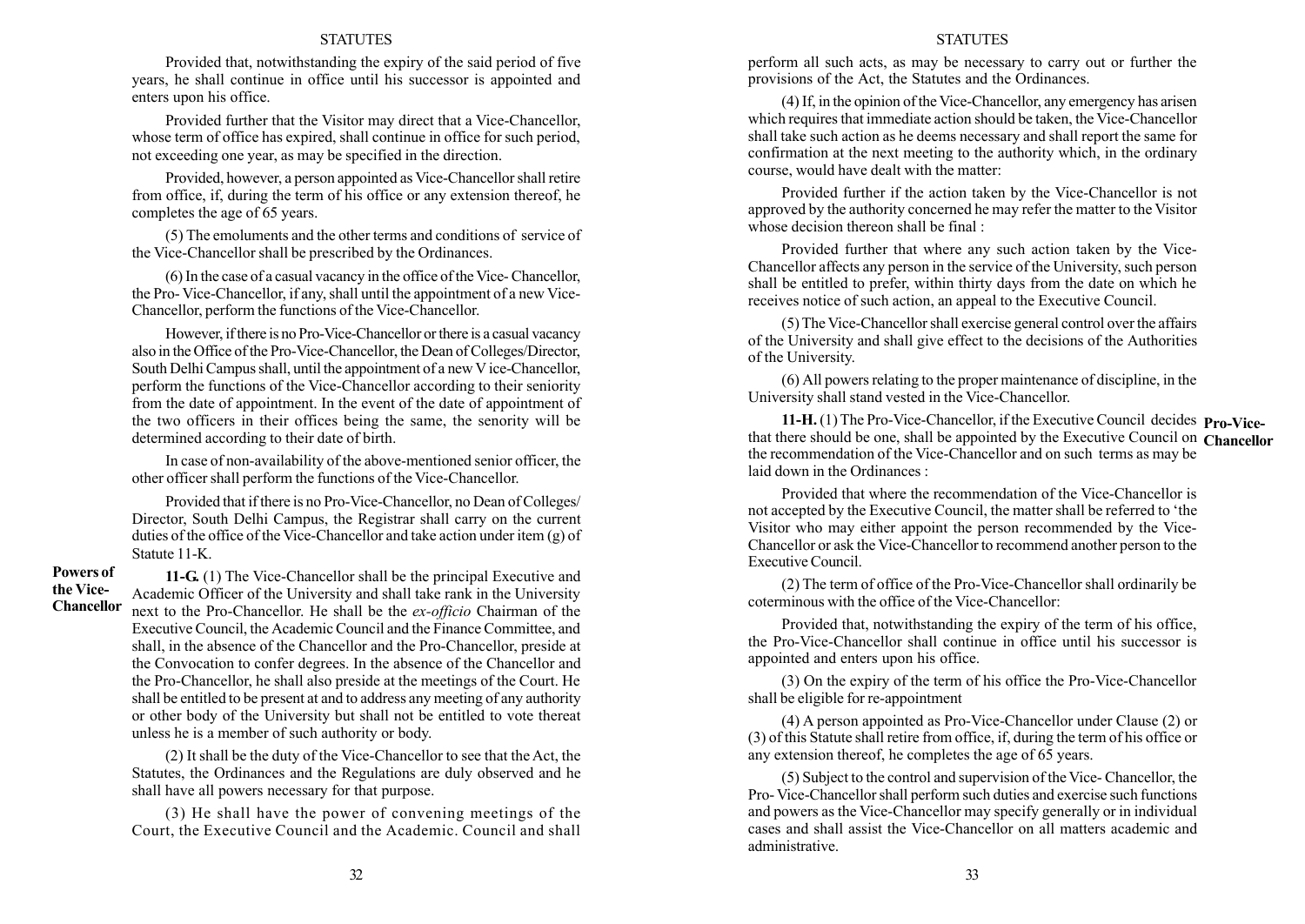When the Vice-Chancellor is on leave or is away from town for any other reason the Pro- Vice-Chancellor shall perform the functions of the Vice-Chancellor.

11-J. (1) The Treasurer shall be elected by the Court from among a panel of three persons nominated by the Executive Council. The Council shall obtain the consent of the person concerned before inclusion of his name in the panel so nominated. The election of the Treasurer by the Court shall be subject to the approval of the Visitor. He shall hold office for a term of five years. Treasurer

> The election to the office of the Treasurer shall be held either at the annual meeting of the Court or at any other meeting of the Court convened by the Vice-Chancellor. The election shall be by secret ballot. The candidate who obtains the highest number. of votes shall be declared to have been elected. In case of tie, the Chairman shall determine by drawing lots in such a manner as he may determine which of the persons shall be deemed to have been elected. The three persons nominated by the Executive Council for election should signify their consent in writing before their names are nominated.

> (2) He shall be an ex-officio member of the Court and the Executive Council.

> (3) A casual vacancy in the office of the Treasurer shall be filled by the Executive Council. The person appointed to fill such vacancy shall hold office until the election of his successor either at the next annual meeting or at any other meeting of the Court convened by the Vice-Chancellor.

> (4) The Treasurer shall exercise general supervision over the funds of the University and shall advise it as regards its financial policy.

(5) The Treasurer shall-

- (a) subject to the control of the Executive Council, manage the property and investments of the University and be responsible for the preparation of the annual accounts and the financial estimates and for their presentation to the Executive Council and the Court;
- (b) subject to the powers of the Executive Council, be responsible for seeing that all monies are expended on the purpose for which they are granted or allotted;
- (c) convene meetings of the Finance Committee; and
- (d) exercise such other powers as may be prescribed by the Ordinances.

(6) The receipt of the Treasurer or of the person or persons duly authorised in this behalf by the Executive Council for any money payable to the University shall be sufficient discharge for the same.

11-K. (1) The Registrar shall be appointed by the Executive Council and shall be a whole-time officer of the University. The terms Registrar

## **STATUTES**

and conditions of service of the Registrar shall be such as may be prescribed by the Ordinances.

(2) The Registrar shall be ex-officio Secretary of the Court, the Executive Council, the Academic Council, the Finance Committee and the Faculties, but shall not be deemed to be a member of any of these Authorities.

(3) It shall be the duty of the Registrar--

- (a) to be custodian of the records, Common Seal and such other property of the University as the Executive Council shall commit to his charge;
- (b) to issue all notices convening meetings of the Court, the Executive Council, the Academic Council, the Finance Committee, the Faculties, the Boards of Studies, and of any Committee appointed by the Authorities of the University;
- (c) to keep the minutes of all meetings of the Court, the Executive Council, the Academic Council, the Finance Committee, the Faculties and any Committee appointed by the Authorities of the University;
- (d) to conduct the official correspondence of the Court, the Executive Council and the Academic Council;
- (e) to supply to the Visitor copies of the Agendas of the meetings of the Authorities of the University as soon as they are issued and the Minutes of meetings of Authorities ordinarily within a month of the holding of the meeting;
- (f) in an emergency, when neither the Vice-Chancellor nor the Pro-Vice-Chancellor nor the Director, South Delhi Campus nor the Dean of Colleges is able to act, to call a meeting of the Executive Council forthwith and to take its directions for the carrying on of the work of the University; and
- (g) to perform such other duties as may, from time to time, be assigned to him by the Executive Council.

11-L. The following other persons in the service of the University Other are hereby declared to be officers of the University: **Officers** 

- (1) Dean of Colleges;
- (2) Director, South Campus;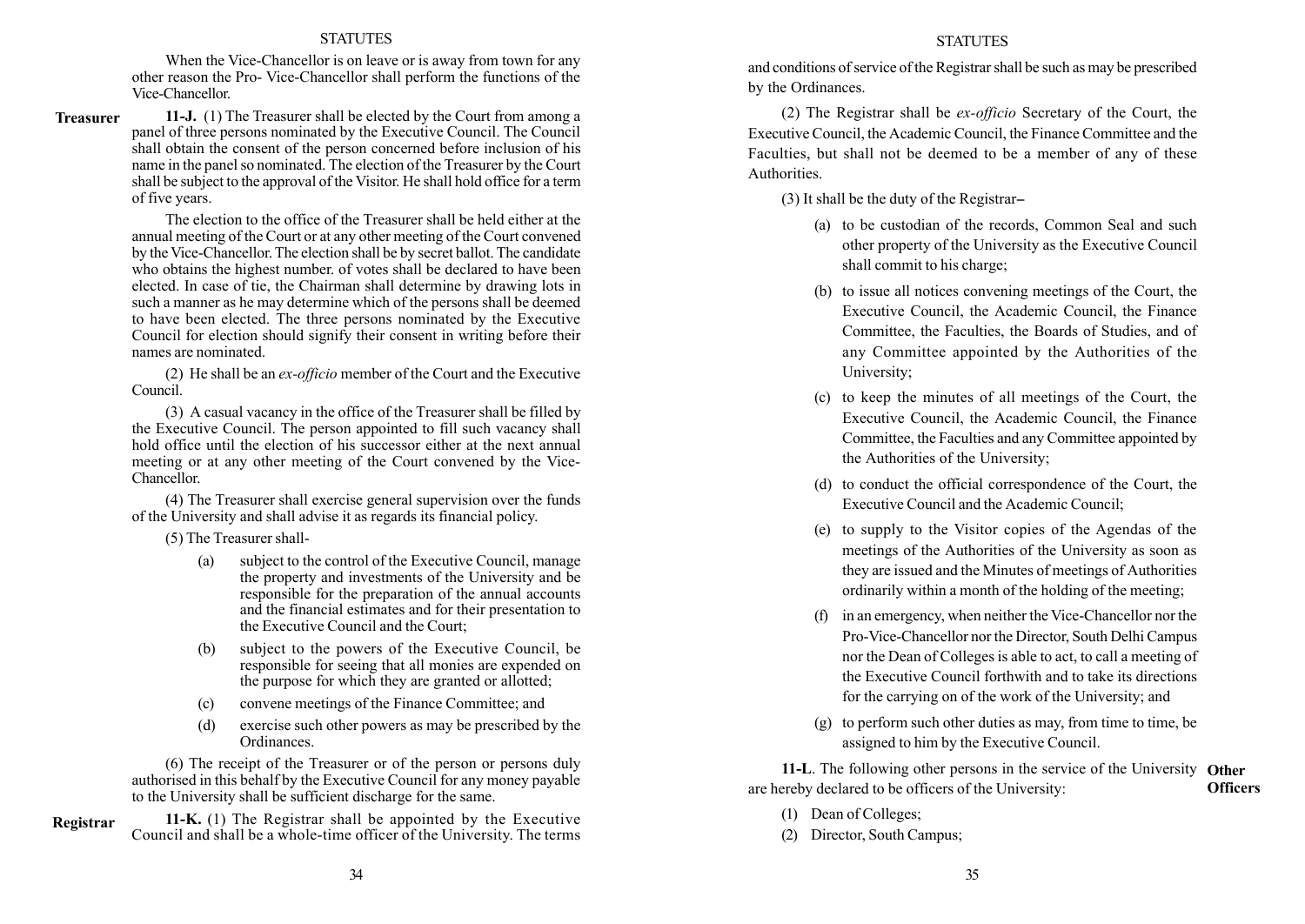- (3) Director, Campus of Open Learning;
- (4) Librarian; and
- (5) Proctor

Dean of Colleges

11-M.(1) The Dean of Colleges, if the Executive Council decides that there should be one, shall be appointed by the Executive Council on the recommendation of the Vice-Chancellor and on such terms as may be laid down in the Ordinances:

Provided that where the recommendation of the Vice-Chancellor is not accepted by the Executive Council, the matter shall be referred to the Visitor who may either appoint the person recommended by the Vice-Chancellor or ask the Vice-Chancellor to recommend another person to the Executive Council.

(2) The term of office of the Dean of Colleges shall ordinarily be coterminous with the office of the Vice-Chancellor:

Provided that, notwithstanding the expiry of the term of his office, the Dean of Colleges shall continue in office until his successor is appointed and enters upon his office.

(3) On the expiry of the term of his office, the Dean of Colleges shall be eligible for re-appointment.

(4) A person appointed as Dean of Colleges under Clause (2) or (3) of the Statute shall retire from office if, during the term of his office or any extension thereof, he completes the age of 65 years.

(5) Subject to the control and supervision of the Vice- Chancellor, the Dean of Colleges shall perform such duties and exercise such functions and powers as the Vice-Chancellor may specify generally or in individual cases and shall ëassist the Vice-Chancellor on all matters academic and administrative.

### Director, South Campus

11-N. (1)The Director, South Campus, if the Executive Council decides that there should be one, shall be appointed by the Executive Council on the recommendation of the Vice-Chancellor.

Provided that if such recommendation is not accepted by the Executive Council, the matter shall be referred to the Visitor, who may either appoint the person recommended by the Vice-Chancellor or ask the Vice-Chancellor to recommend another person to the Executive Council.

(2) The term of office of the Director, South Campus, shall be coterminous with the office of the Vice-Chancellor:

Provided that the Director, South Campus, shall continue in office until his successor enters upon his office.

## **STATUTES**

(3) The Director, South Campus, shall be eligible for re- appointment on the expiry of the term of his office.

(4) Notwithstanding anything contained in Clauses (2) and (3) the Director, South Campus, shall retire from office if, during the term of his office or any extension thereof, he completes the age of 65 years.

(5) In all administrative and academic matters concerning those Departments and Colleges that are specified by the Vice-Chancellor, the Director, South Campus, shall exercise all such powers and functions of the Vice-Chancellor as the Vice-Chancellor may specify.

(6) The emoluments: and other terms and conditions of service of Director, South Campus, shall be prescribed by the Ordinances.

11-O<sup>1</sup>. (1) The Director, Campus of Open Learning, if the Executive **Director**, Council decides that there should be one, shall be appointed by the **Campus** Executive Council on the recommendation of the Vice-Chancellor. of Open Learning

Provided that if such recommendation is not accepted by the Executive Council, the matter shall be referred to the Visitor, who may either appoint the person recommended by the Vice-Chancellor or ask the Vice-Chancellor to recommend another person to the Executive Council.

(2) The term of office of the Director, Campus of Open Learning, shall be coterminous with the office of the Vice-Chancellor.

Provided that the Director, Campus of Open Learning shall continue in office until his successor enters upon his office.

(3) The Director, Campus of Open Learning, shall be eligible for reappointment on the expiry of the term of his office.

(4) Notwithstanding anything contained in Clauses (2) and (3), the Director, Campus of Open Learning, shall retire from office if, during the term of his office or any extension thereof, he completes the age of 65 years.

(5) In all administrative and academic matters concerning the Campus of Open Learning, the Director, Campus of Open Learning, shall exercise all such powers and functions of the Vice-Chancellor as the Vice-Chancellor may specify.

(6) The emoluments and other terms and conditions of service of Director, Campus of Open Learning, shall be prescribed by the Ordinances.<sup>7</sup>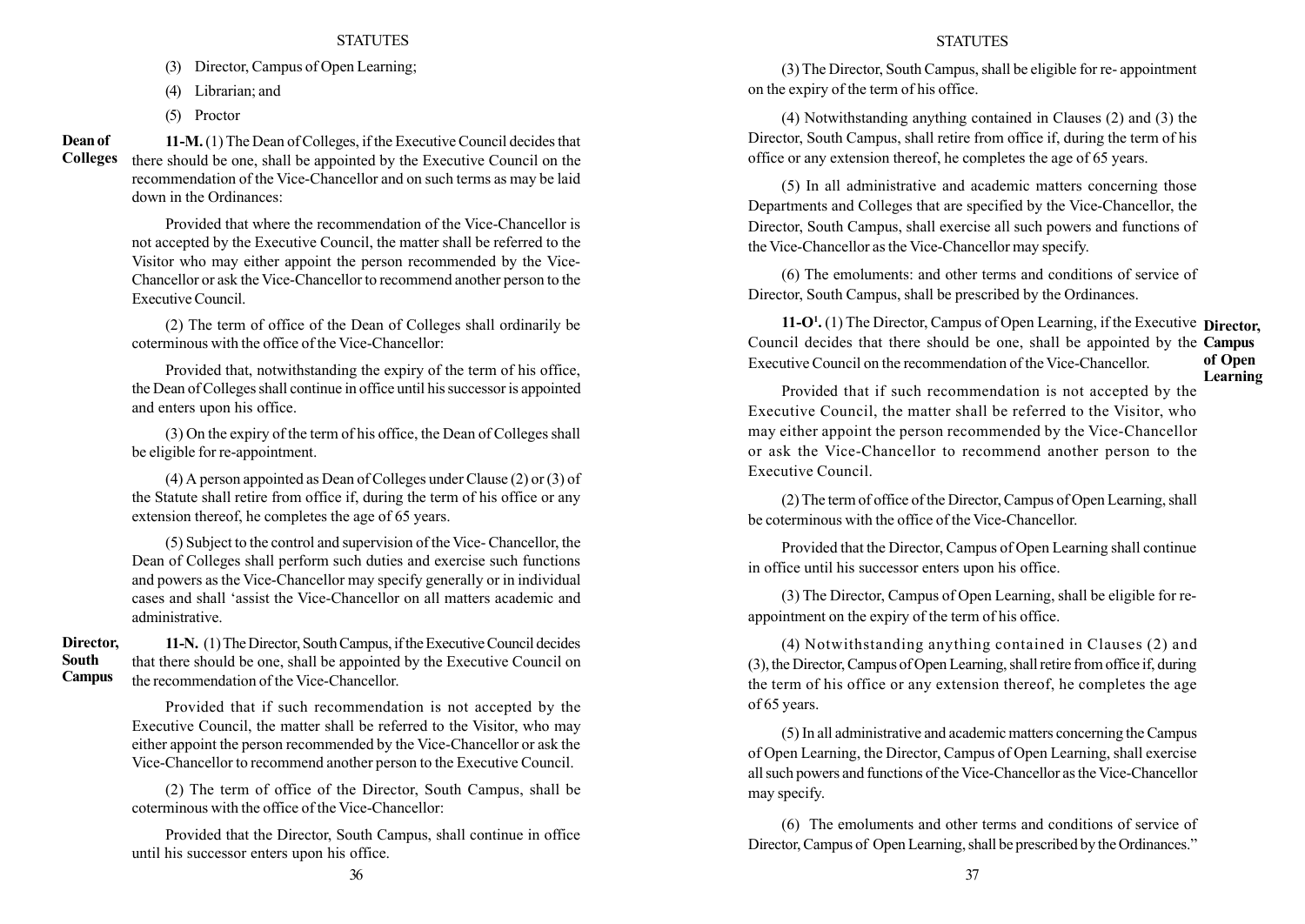11-P. When the Vice-Chancellor and the Pro-Vice-Chancellor are on leave or away from town for any reason, the Dean of Colleges/Director, South Delhi Campus shall perform the functions of the Vice-Chancellor according to their seniority from the date of appointment. In the event of the date of appointment of the two officers in their Offices being the same, the seniority will be determined according to their date of birth.

Dean

12. (1) The Deanship of a Faculty will rotate amongst the Departments of that faculty. For that purpose a list of such Departments, in the order reckoned from the date of their establishment, the oldest Department being put first and so on, shall be prepared. Where two or more departments have been established on the same date, their relative place in the list will be determined by draw of lots.

Any person who is the Head of that Department whose turn comes according to the list, shall be the Dean for a period of three years provided that if that person ceases to be the Head before completing the said term, his successor in the Department shall be the Dean for the remainder of the term and provided further that in a case where the turn of such a department comes where the Dean is to act as the Head, that Department will be bypassed by the one immediately next to it in the list.

(1-A) Notwithstanding anything contained in Clause (1), where there is a Professor in a Faculty, a Reader shall not be appointed as its Dean. In such a situation, if there is a Professor in that Department whose turn comes according to the list, he shall be the Dean; if there is no such Professor, that Department will be bypassed to be followed by next in the list and so on till such time it is ensured that a Professor alone becomes the Dean.

(1-B) When there is no Professor or Reader in a Faculty who can be appointed as its Dean, then the Vice-Chancellor, or the Pro- Vice- Chancellor if so designated by the Vice-Chancellor, shall act as the Dean of that Faculty.

(2) The Dean of each Faculty shall be the executive officer of the Faculty, and shall preside at its meetings.

(3) The Dean shall issue the lecture lists of the University in the Departments comprised in the Faculty, and shall be responsible for the conduct of teaching therein.

(4) The Dean shall have the right to be present and to speak at any meeting of any Committee of the Faculty, but not to vote thereat unless he is a member of the Committee.

#### **STATUTES**

12-A. The Librarian shall be appointed by the Executive Council and Librarian shall be a whole-time officer of the University. He shall exercise such powers and perform such duties as may be prescribed by these Statutes or as may, subject to these Statutes, be assigned to him by the Executive Council.

12 -B. The Proctor shall be appointed by the Executive Council on **Proctor** the recommendation of the Vice-Chancellor and shall exercise such powers and perform such duties in respect of the maintenance of discipline among students, as may be assigned to him by the Vice-Chancellor. The Proctor shall hold office for a term of two years.

13. The appointment of a Warden shall, in the case of a Hall maintained Warden by the University, be made by the Executive Council, and in other cases be subject to the approval of the Executive Council. The Warden shall hold office for a period of two years.

14. (1) Every Under-graduate student not residing in a College or Attachment Hall shall be attached to a College or Hall for tutorial help and disciplinary **to Colleges** supervision and for such other purposes as, may be prescribed by the **and Halls** Ordinaces :

Provided that special exemption from the provisions of the Statute may be made available to women students under conditions to be prescribed by the Ordinances.

(2) Provision for tutorial help to, and disciplinary supervision of Postgraduate students shall be made by the Ordinances.

15. The Court may, on the recommendation of the Executive Council, Withdrawal by a resolution passed with the concurrence of not less than two-thirds of **of Degrees** the members voting, withdraw any degree or diploma conferred by the **and** University. Diplomas

16. (1) All proposals for the conferment of Honorary Degrees shall **Honorary** be made by the Academic Council to the Executive Council, and shall **Degrees** require the assent of the Court before submission to the Chancellor for confirmation:

Provided that, in cases of urgency, the Chancellor may act on the recommendation of the Executive Council only.

(2) Any Honorary Degree conferred by the University may, with the previous approval of two-thirds of the members of the Court and the sanction of the Chancellor, be withdrawn by the Executive Council.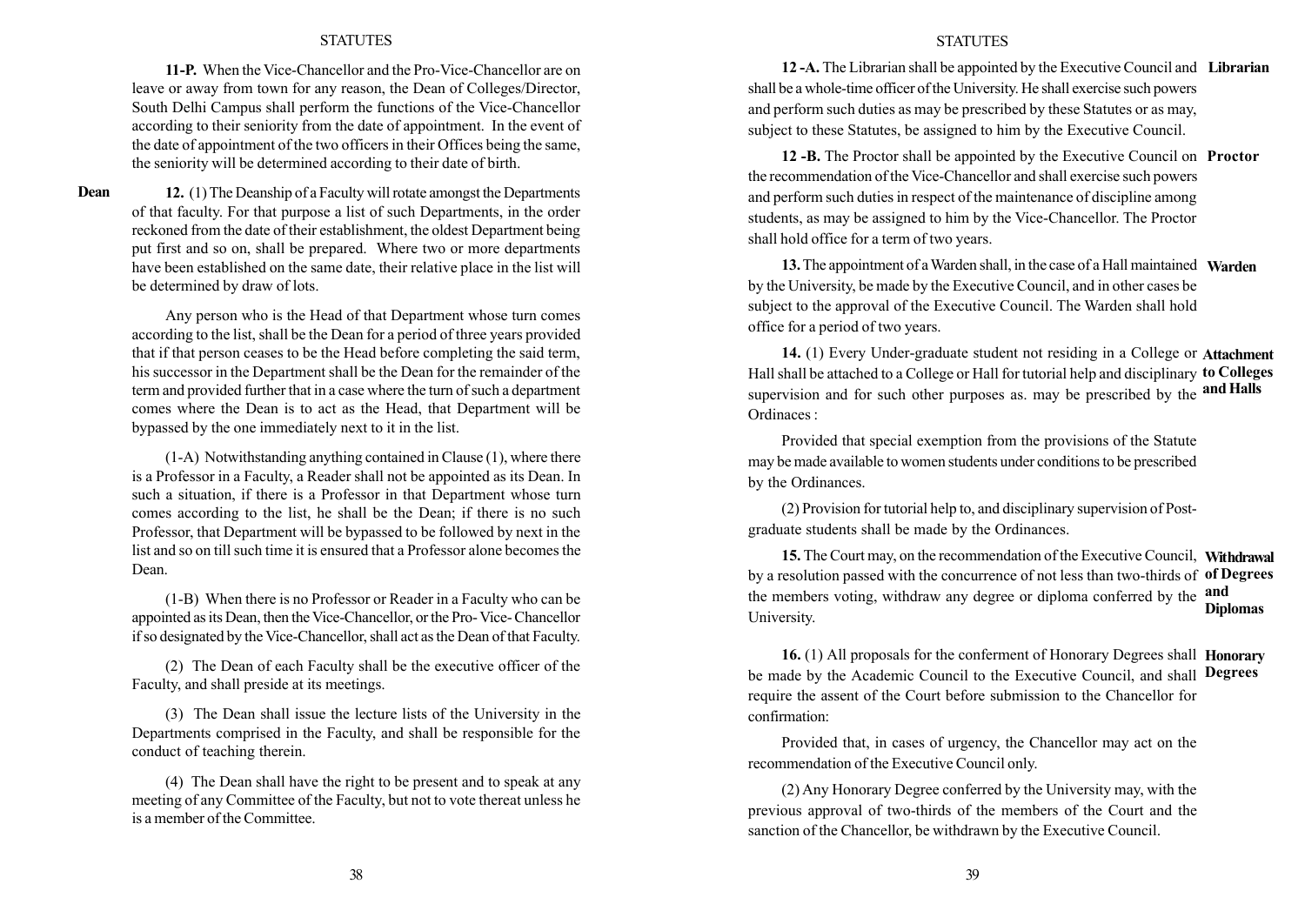- 17. (1) Teachers of the University shall be of two classes, namely:
	- (i) Appointed teachers of the University; and
	- (ii) Recognised teachers of the University.
	- (2)  $\Delta$  exposured teachers of the University' shall be either-
		- (a) Servants of the University paid by the University and appointed by the Executive Council as Professors, Readers or Lecturers or otherwise as teachers of the University, or
		- (b) persons appointed by, the Executive Council as Honorary Professors, Readers or Lecturers or otherwise as teachers of the University.
	- $(3)$  'Recognised teachers of the University' shall be-
		- (a) members of the staff of a recognised College of the University, or
		- (b) members of the staff of a recognised Institution which provides graduate and post-graduate courses of study approved by the University :

Provided that no such member of the staff of a recognised College or Institution shall be deemed to be a recognised teacher unless--

- (a) he is recognised by the Executive Council as a Professor, Reader or in any other capacity as a teacher of the University; and
- (b) his teaching in his own College or Institution relating to graduate and post-graduate courses is approved by the University.

18. (1) The qualifications of recognised teachers of the University shall be such as may be determined by the Ordinances. Recognition of Teachers

(2) All applications for the recognition of teachers of the University shall be made in such manner as may be laid down by the Regulations made by the Executive Council in that behalf.

(3) A person in the service of a College/Institution once recognised as Professor/Reader/Lecturer by the University shall continue to be recognised even though he/she is transferred from one teaching institution to another teaching institution affiliated to this University. In case a teacher recognised in any of the capacities mentioned above by this University is transferred to an institution outside Delhi and later returns to Delhi in any of the teaching institutions/colleges affiliated to this University, his/her recognition as previously done by the University shall be restored.

#### **STATUTES**

(4)The ExecutiveCouncil may, on a reference fromtheVice-Chancellor; withdraw recognition from a teacher.

Provided that the teacher or the College concerned may, within a period of thirty days from the date of the order of withdrawal, appeal against the order to the Chancellor whose decision shall be final.

18-A. Subject to the provisions of Statute  $6(2)(i)$ , no person shall be appointed or recognised as teacher of the University except on the recommendation of a Selection Committee constituted for the purpose.

19. (1) The Selection Committee for any appointment specified : in Selection column (1) of the Table hereto annexed shall consist of the Vice- Chancellor, the Pro-Vice-Chancellor (if any), a nominee of the Visitor, and the persons specified in the corresponding entry in column (2) of the said Table: **Committee** 

## THE TABLE

- Professor: (i) The Head of the Department concerned, if he is a Professor. If the Head is a Reader, then the Professor, if any, in that Department.
	- (ii) In case of an appointment in the University Medical College or in a Law Centre, the Principal of that College or the Professor-in-Charge of that Centre, as the case may be.
	- (iii) The Head of the Research Institute maintained or recognised by the University in the subject concerned.
	- (iv) Three persons not connected with the University, nominated by the Academic Council for their special knowledge of, or interest in, the subject with which the Professor will be concerned.

Reader or (i) The Head of the Department concerned.

Lecturer:

- (ii) In case of an appointment in the University Medical College or in a Law Centre, the Principal of that College or the Professor-in-Charge of that Centre, as the case may be.
- (iii) Two persons not connected with the University, nominated by the Academic Council for their special knowledge of, or interest in, the subject with which the Reader or Lecturer will be concerned.
- (iv) The Head of the Research Institute maintained or recognised by the University in the subject concerned

Registrar: (i) Treasurer.

**University** Teachers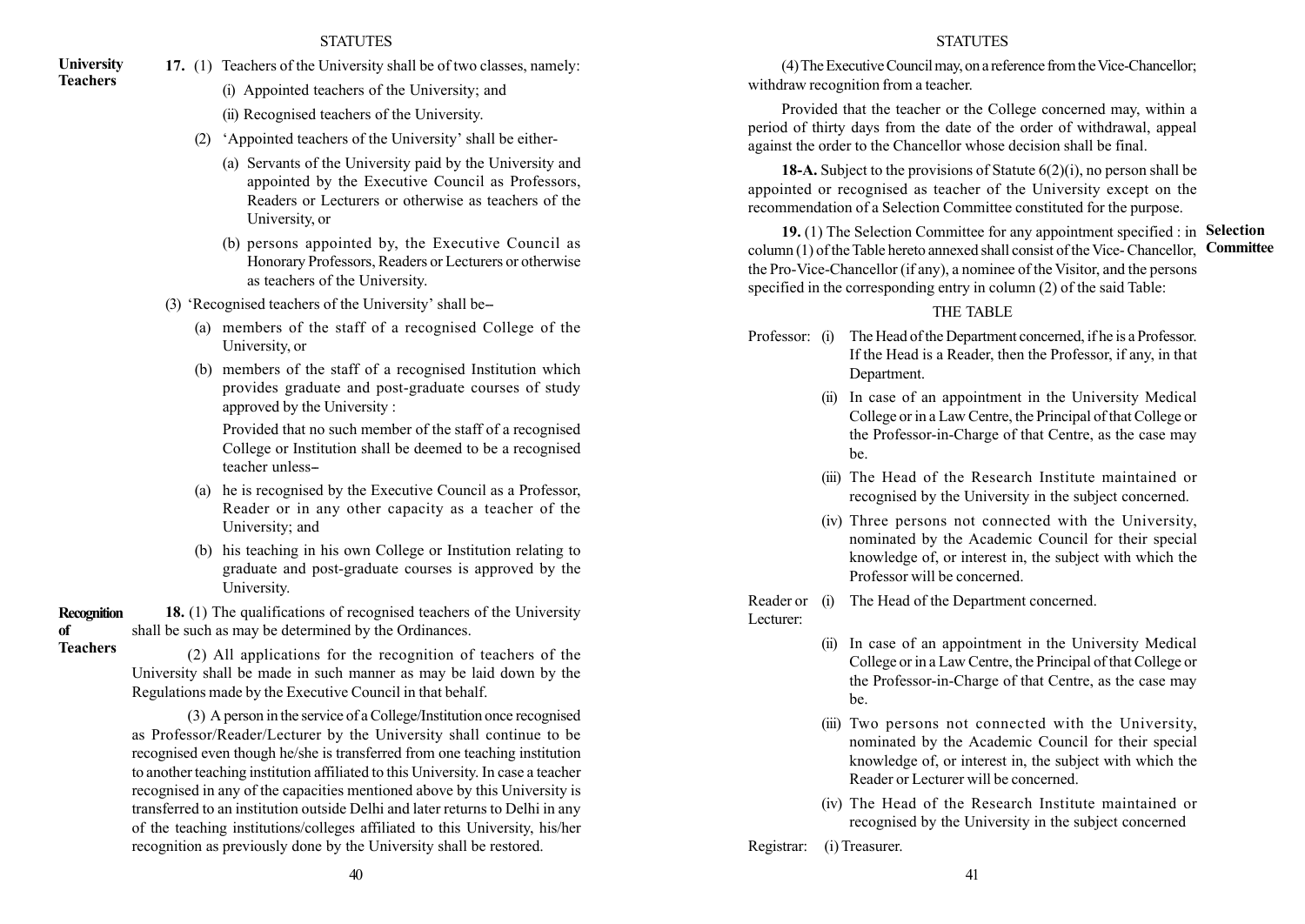- (ii) Two members of the Executive Council nominated by it.
- Librarian: Two persons not connected with the University, one nominated by the Executive Council and the other nominated by the Academic Council.
	- (2) The Selection Committee for the recognition of teachers of the Colleges shall consist of the following members:
		- (a) for the purpose of recognising a College teacher as a Professor :
			- (i) Vice-Chancellor,
			- (ii) Pro- Vice-Chancellor (if any),
			- (iii) nominee of the Visitor appointed under.Statute 19(1),
			- (iv) Dean of the Faculty concerned, if he is a Professor. If the Dean is a Reader, then the Professor, if any, in the Departments.
			- (v) Head of the Department concerned if he is a Professor. If the Head is a Reader, then the Professor, if any, in that Department.
			- (vi) Three persons not connected with the University, nominated by the Academic Council for their special knowledge of, or interest in, the subject with which the Professor will be concerned.
	- (2) for the purpose of recognising a College teacher as a Reader:
		- (i) Vice-Chancellor,
		- (ii) Pro- Vice-Chancellor (if any),
		- (iii) nominee of the Visitor appointed under Statute  $19(1)$ ,
		- (iv) Dean of the Faculty concerned.
		- (v) Head of the Department concerned,
		- (vi) Two persons not connected with the University, nominated by the Academic Council for their special knowledge of, or interest in, the subject with which the Reader will be concerned.
		- (b) for the purpose of recognising a College teacher as a Lecturer or otherwise as a teacher of the University :
			- (i) Vice-Chancellor,
			- (ii) Pro- Vice-Chancellor (if any),
			- (iii) Nominee of the Visitor appointed under Statute 19(1),
			- (iv) Dean of the Faculty concerned,
			- (v) Head of the Department concerned.

#### **STATUTES**

(3) The Vice-Chancellor, or in his absence, the Pro- Vice- Chancellor, if any, shall preside at the meetings of a Selection Committee.

(4) The meetings of a Selection Committee shall be convened by the Vice-Chancellor, or in his absence, by the Pro-Vice-Chancellor, if any. The meetings shall be fixed at a time convenient to the nominee of the Visitor and other persons nominated by the Academic Council/Executive Council.

(5) Notwithstanding anything contained in Clause (1) to (4), the Director, South Campus, shall also be a member of a Selection Committee in respect of appointment of teachers or, for their recognition; as the case may be, in respect of such Departments and Colleges in the South Campus as the Vice-Chancellor may specify.

(6) The quorum for a meeting of the Selection Committee shall not be complete unless, in addition to the Chairman, in a case where the number of Visitor's. nominee and the persons nominated by the Academic Council/ Executive Council on the Selection Committee is four, at least three of them and where such number is three, at least two of them are present in the meeting. If the quorum is not complete, the meeting shall be adjourned.

(7) The Selection Committee shall consider and submit to the Executive Council recommendations as to the appointment referred to it. If the Executive Council is unable to accept the recommendations made by the Committee, it shall record its reasons and submit the case to the Visitor for final orders.

- 20. Omitted
- 21 Omitted
- 22. Omitted
- 23. Omitted.
- 24. Omitted.
- 25. Omitted.

26. The Fellowships and Scholarships instituted by the University are those set out in Appendix 'G' to these Statutes. The conditions for their award shall be prescribed by the Ordinances.

27. Omitted.

28. (1) There shall be Provident Fund for the benefit of the Officers, Provident Teachers, Clerical staff and other Servants of the University : Fund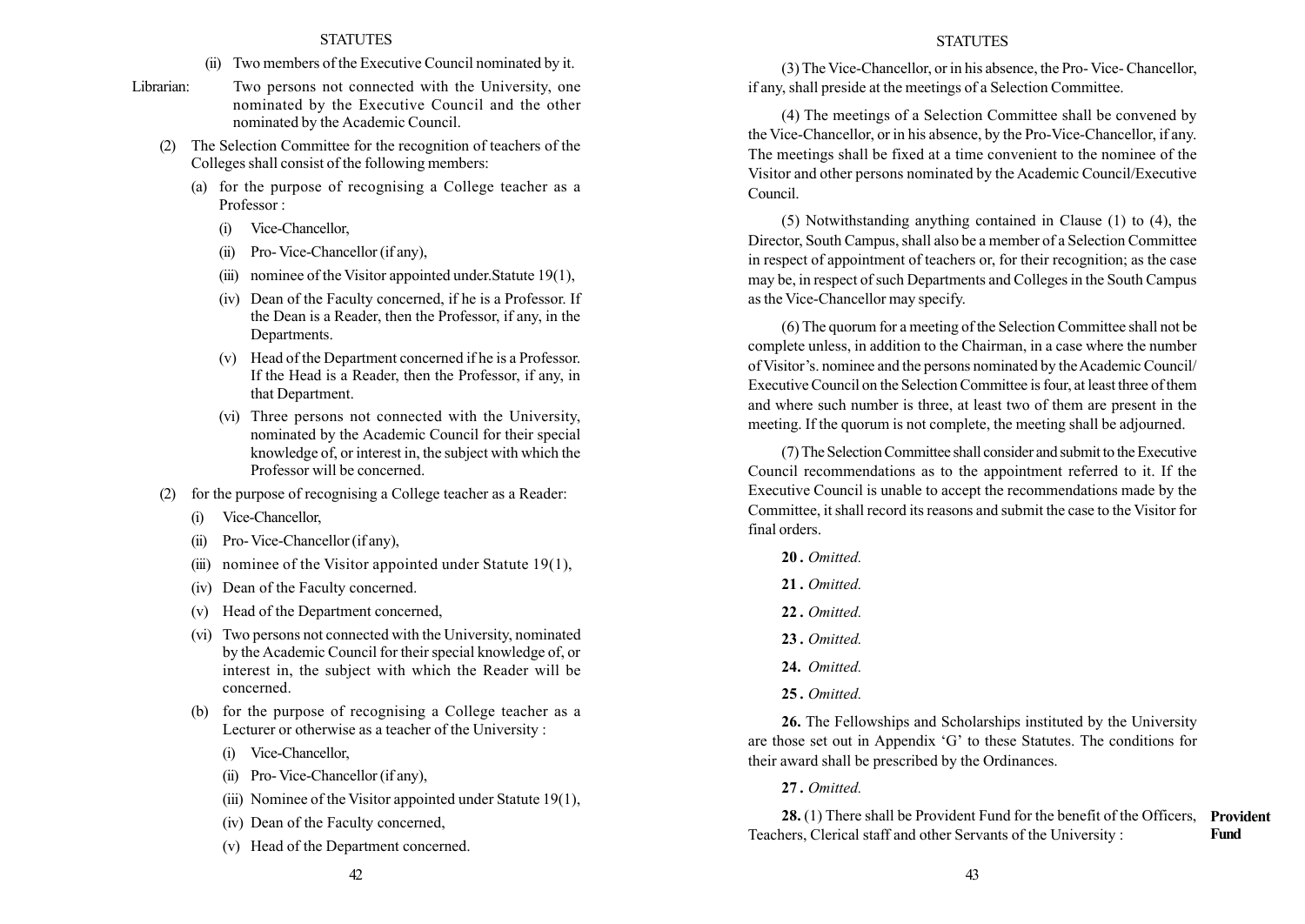Provided that only persons in permanent whole-time service or persons appointed as whole-time servants for a period of not less than four years or persons appointed as whole-time servants in a temporary capacity and who have completed four years of service shall be entitled to subscribe to the Provident Fund from the date of appointment and that Part-time servants and other temporary incumbents of posts shall not be so entitled.

Provided further that probationers shall be entitled to subscribe to the Provident Fund retrospectively from the date of their appointment after they have been confirmed and in that case the University shall also make its contribution from the said date.

Notwithstanding the foregoing provisions and the provisions of Clause (13) (a), (b), (c) persons who are in receipt of any pension from Government if re-employed in the University may be permitted to subscribe to the Provident Fund, provided that where the term of re- employment is initially for a year or less but is later extended so as to exceed one year the contribution with interest will be credited only after the completion of one year's re-employed service. The contribution with interest shall be payable for the entire period for which the re-employed pensioner is allowed to contribute to the Provident Fund if such period exceeds one year.

(2) The management of the Provident Fund shall vest in the Executive Council which may, from time to time, make Regulations or issue such general or special directions as may be consistent with the Statutes as to the conduct of the business of the Fund, or its management or the privileges of the depositors, not herein expressly provided for, or vary or cancel any Regulations made or directions given:

Provided that there shall be a Provident Fund Committee consisting of theVice-Chancellor, the Pro-Vice-Chancellor, theTreasurer, the Registrar, the Finance Officer, two members appointed by the Executive Council from amongst its own members and two members elected by the subscribers to the Provident Fund under Statute 28 and Statute 28-A, for purposes of advising the Executive Council in the matters relating to investments, payments and other matters in respect of the Provident Fund.

All members of the Provident Fund Committee, other than ex- officio members, shall hold office for a term of two years.

(3) (i) Every servant of the University entitled to subscribe to the Provident Fund and receiving a salary of thirty rupees per mensem or more shall be required to subscribe to the Provident Fund.

(ii) No employee of the University shall be entitled to the benefits of the Provident Fund whose services in the University entitle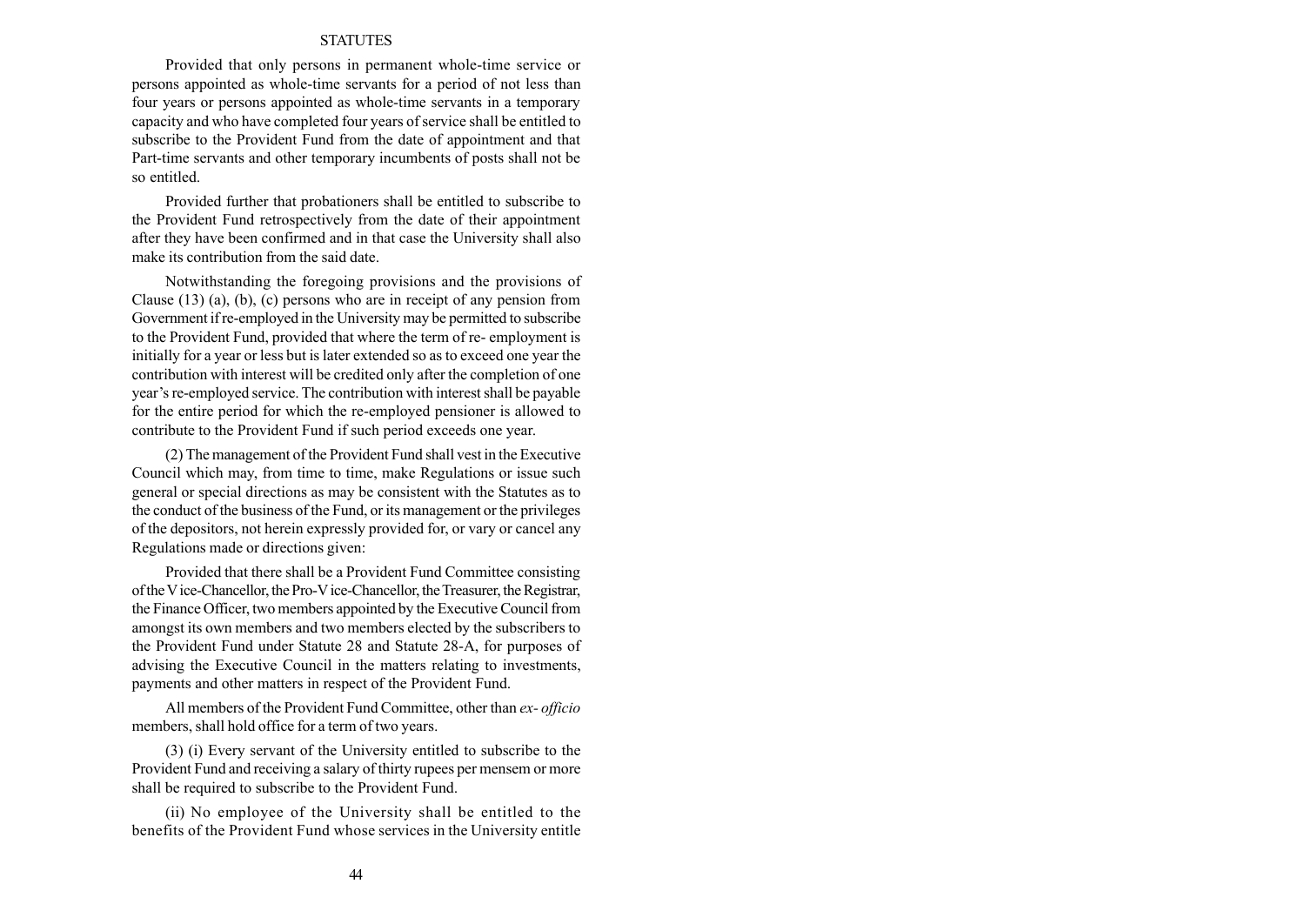him to a pension or on whose account the University contributes towards his pension or who has been appointed by the University on a consolidated salary or on special terms.

(iii) The Executive Council, may in the case of a person appointed to a substantive post, permit the transfer to the Provident Fund of any moneys standing to his credit in any recognised Provident Fund to which he was a subscriber immediately before his appointment in the University, and may, with his consent, make such arrangements with the authorities of that other Provident Fund for the purpose of the transfer, whether in the form of cash or of securities, or of both, as may be convenient.

(4) Every servant of the University entitled to the benefits of the Provident Fund shall be required to sign a written declaration in the prescribed form that he has read this Statute and agrees to abide by it, and shall hand in for registration in the University Office the names of the person or persons to whom he wishes the balance at his credit to be paid in the event of his death.

A subscriber may, from time to time, add or change his nominee by written application to the Executive Council.

A register of such of nominees shall be kept in the University Office.

(5) The rate of subscription shall be 8-1/3% cf the monthly salary, rounded off to the nearest rupee, and the amount calculated on this basis shall be deducted from the monthly salary of the employee :

Provided that a subscriber may be permitted to subscribe a higher percentage of his salary in whole rupees subject to a maximum to be fixed by the Executive Council.

Provided further that no subscription or contribution shall be made to the Provident Fund by an employee who is on leave without pay.

(6) The University shall, in the case of each employee, contribute to the Fund a sum equal to such percentage of his salary, rounded off to the nearest rupee as may be approved by the Central Government :

Provided that in the case of a person holding a permanent post in the University immediately before the commencement of the Delhi University (Amendment) Act, 1952, the rate of contribution by the University shall not be less than that which was payable by it immediately before such commencement.

#### **STATUTES**

(7) (i) All amounts accruing to the Fund shall be placed in a Nationalised Bank to be operated in such manner as the Executive Council may direct, The balance of the Fund, after reserving suitable amounts for current needs, shall be invested in long term deposits in a Nationalised Bank or in the Post Office or in investments authorised by the Indian Trust Act of 1882 at the discretion of the Executive Council.

Interest at the rate fixed for the purpose by the Executive Council, from time to time, shall be credited to each subscriber account.

(ii) The subscription paid by the subscriber and the contribution by the University shall be entered monthly in a separate account for each subscriber.

(iii) The accounts of the fund shall be audited once a year and a statement of the total amount to the credit of each subscriber shall be furnished to him.

(8) A subscriber at the termination of his service shall be entitled to receive the amount which accumulates to his credit.

(9) On the subscriber's death, the amount at the credit of the subscriber shall be paid to the person or persons duly nominated by him or when no such nomination is made, to his legal heir or heirs.

(10) The amount at the credit of a subscriber shall not be subject to any deduction even to cover loss or damage sustained by the University through the subscriber's misconduct or negligence.

(11) (i) No final withdrawal shall be allowed until the termination of the subscriber's service or his death. But in case of necessity of which the Executive Council shall be the sole judge, the Executive Council may allow a subscriber an advance of a sum not exceeding the total amount subscribed by him.

(ii) Recoveries towards the amount shall be made in equal - monthly instalments not exceeding thirty as may be decided by the Executive Council commencing from the first payment of a full month's salary after the advance is granted but no recovery shall be made from a subscriber when he is on leave otherwise than on full pay.

(iii) When an advance is sanctioned under sub-rule (2) before repayment of last instalment of any previous advance is completed the balance of any previous advance not recovered shall be added to the advance so sanctioned and the instalments for recovery shall be fixed with reference to the consolidated amount.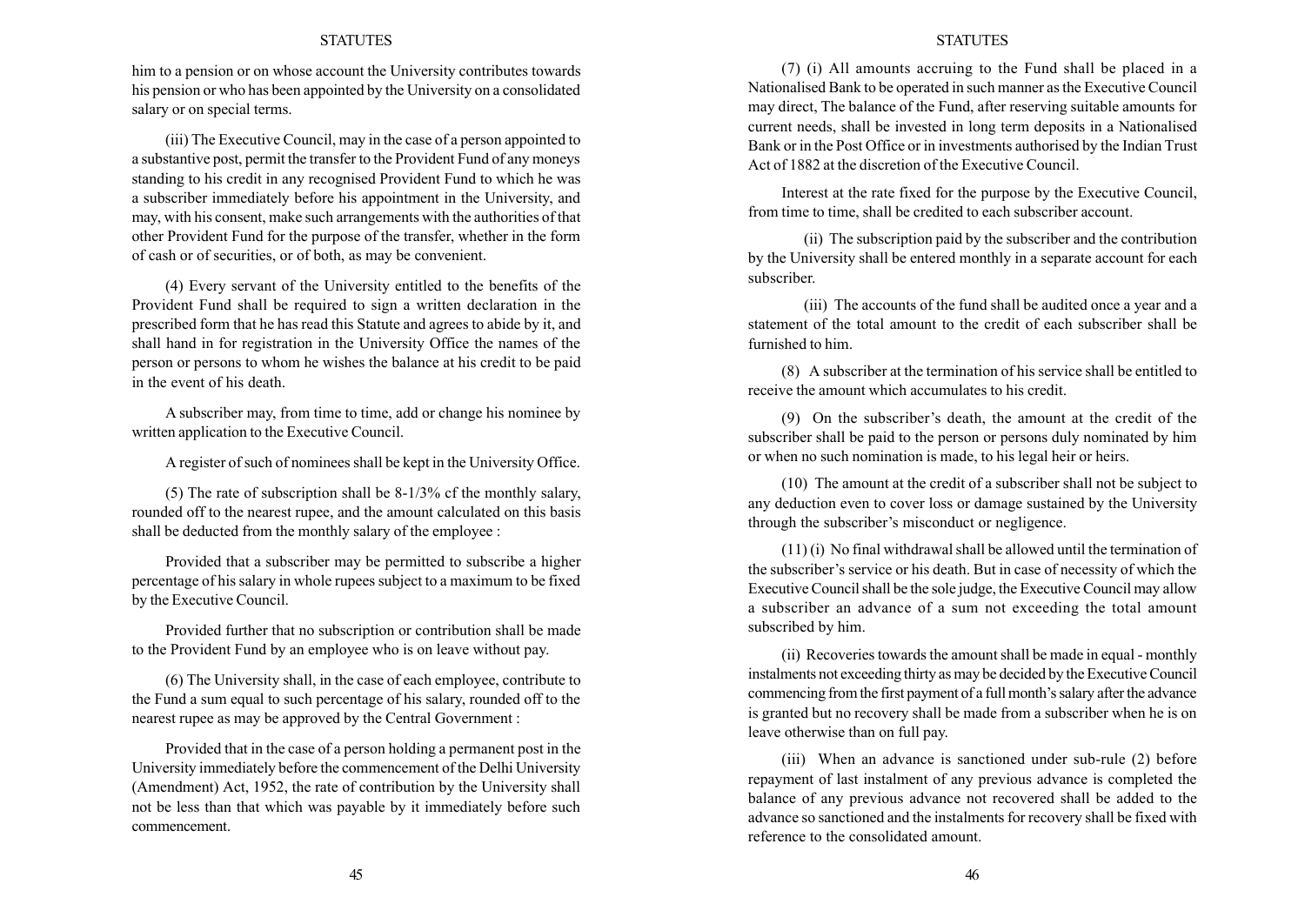(iv) An employee who does not withdraw any amount from his Provident Fund account either as a loan or as final withdrawal shall be entitled to a Bonus on the subscription made by him during a financial year. Such Bonus shall be calculated at the rate of 3% of the subscription for such of the employees whose total emoluments do not exceed Rs. 500/ and at the rate of 1 % in case of those whose emoluments exceed Rs. 500/ per month. For purposes of calculation of Bonus the emoluments will be taken as on 31st March of the preceding year. However, in the case of subscribers whose Life Insurance Policies are financed through the Provident Fund subscription, the Bonus shall be calculated on the net subscription during the year after deducting the amount of Life Insurance premium paid during the year. The amount of Bonus so calculated shall be credited to the account of the subscriber at the end of each financial year.

Note : The above provisions shall come into force from the financial year, 1975- 76.

(12) Notwithstanding the provisions of the preceding Clauses of this Statute, all matters relating to, or arising out of the constitution and management of the Provident Fund specified in Clause (1) of this Statute shall in respect of the period prior to the 19th day of June, 1928, be governed and regulated by the original Statute made in that behalf on the 28th day of Septemeber 1922, by the Central Government in exercise of the power conferred on it by Section 47 of the Act.

(13) When a subscriber leaves the University or dies in the service of the University, the Executive Council shall, on the recommendation of the Provident Fund Committee, make payment to him or his estate or person or persons nominated by him under Clause (4) out of the Provident Fund under the following conditions:

- (a) If a subscriber leaves or dies before completing four years service, he shall be entitled to the amount which he himself has subscribed together with the interest thereon and the remaining amount shall be paid back to the University.
- (b) If a subscriber leaves or dies after completing four years' but less than eight years' service he shall be entitled to the full amount contributed by him with interest together with half of the amount contributed by the University with interest.
- (c) If a subscriber leaves or dies after completing eight years' service, he shall be entitled to the total amount standing to his credit in the Provident Fund on the date of his ceasing to be in service.
- (d) When a sum becomes payable to a subscriber under items (b) and (c) above, the Treasurer of the University will be entitled to deduct therefrom any amount due under any

#### **STATUTES**

liability incurred by the subscriber to the University but not exceeding in any case the total amount of any contributions credited to the account of the subscriber by the University and of any interest which has accrued on such contributions:

Provided that the above provisions shall not apply to persons who were subscribers to the Provident Fund before these provisions came into force".

(14) Notwithstanding anything contained in the preceding Clause of this Statute, a subscriber who ceases to be in service of the University by reason of his taking up an appointment with another University or an educational institution or a national laboratory, may be declared to be entitled to the contribution of the University in accordance with the rules framed by the Executive Council.

(15) On a written application from a subscriber to the Provident Fund and with the approval of the Executive Council, the University may allow premia on the Life Insurance Policy of the subscriber to be paid out of the subscriber's share in his Provident Fund. In all such cases the Life Insurance Policy for which the premia are so paid shall be assigned in favour of the University. On the retirement of the subscriber from the service of the University the policy shall be re-assigned to him by the University.

In case of maturity of the policy during the service of the subscriber in the University, the full amount of the policy shall be credited to the Provident Fund of the subscriber. In case of the death of the subscriber, during the service of the University, the full amount of the policy shall be paid to the legal representative of the deceased entitled to the Provident Fund.

 $(16)$  The word 'Subscription', wherever it occurs in this Statute, means the amount paid by the subscriber and similarly the word ëContributioní means the amount contributed by the University.

#### STATUTE 28-A

1. In this Statute unless there is anything repugnant in the subject or context:

(a) 'Emoluments' means emoluments which a member of the staff was receiving immediately before the date of his retirement or relinquishment of service and includes-

- (1) Substantive pay in respect of a permanent post other than a tenure post held in a substantive capacity;
- (2) Dearness pay admissible in respect of (1) above;
- (3) Personal allowance which is granted in lieu of loss of substantive pay in respect of a permanent post other than a tenure post;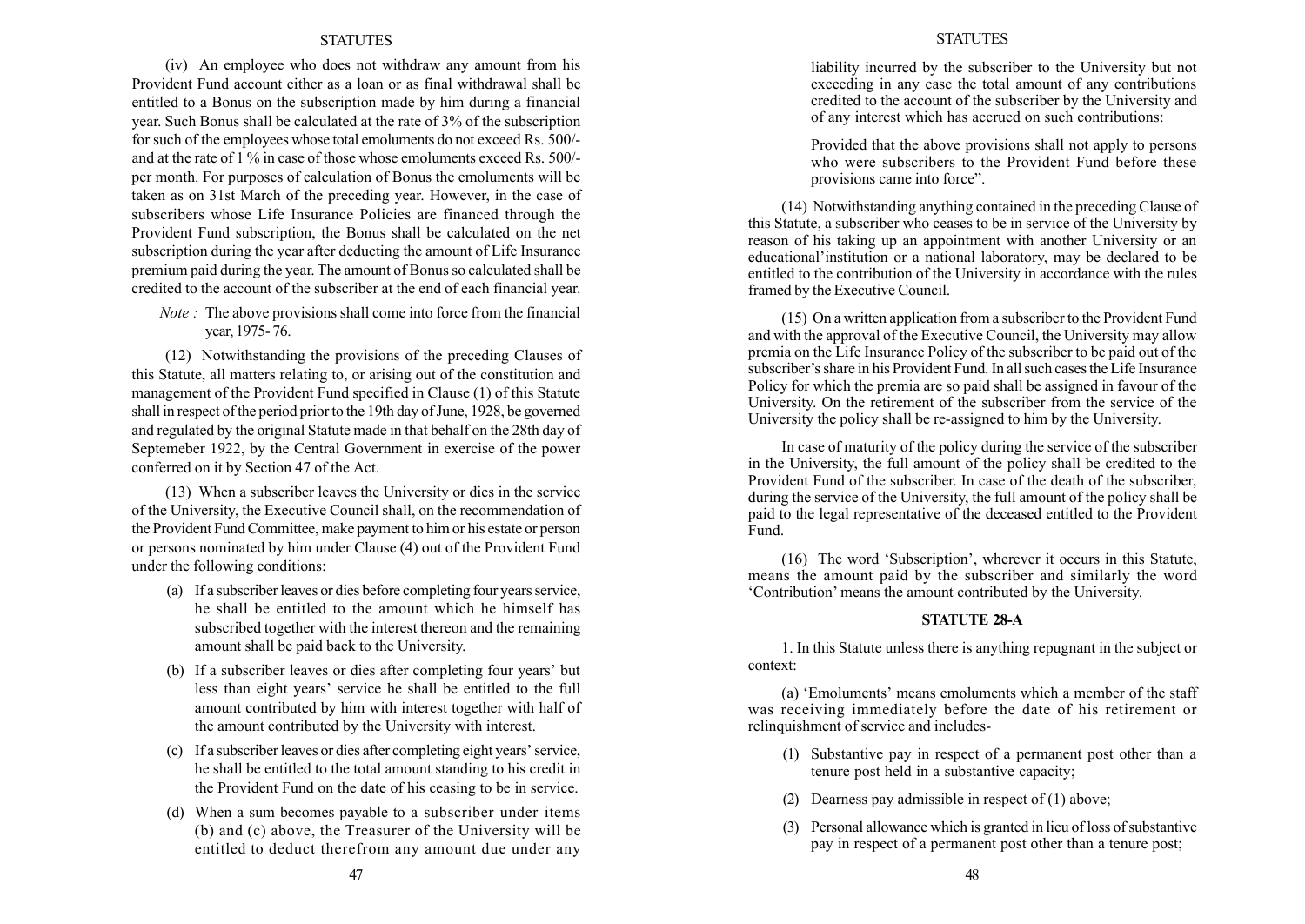- (4) Fees or Commission if they are authorised emoluments of an appointment and are in addition to pay (in this case emoluments means the average earning for the last six months of service);
- (5) Special pay attached to the permanent post other than a tenure post when the special pay has been sanctioned permanently and the post is held in a substantive capacity;
- (6) Save as otherwise provided in Sub-clause (aa) one half of-
	- (i) the difference between the emoluments referred to in  $(1)$ ,  $(3)$ and (5) above and the pay actually drawn in higher officiating or temporary appointments;
	- (ii) Special pay other than referred to in (5) above;
	- (iii) Pay drawn in temporary or officiating appointments;
	- (iv) Personal allowance other than that referred to in (3) above;
	- (v) the difference between the substantive pay and the pay actually drawn in higher tenure appointments whether held in substantive or officiating capacity, provided that service in the tenure appointments does not qualify for the grant of a special additional pension.

(aa) If an employee holding a permanent post in a substantive

## capacity:

- (i) Officiating in a higher post (other than a tenure post) continuously for not less than 3 years and retires or dies while holding the higher post; or is confirmed in such higher post at any time during the last three years of his service after having officiated in that post continuously for three years or more; his emoluments for pension in respect of the higher post for any period beyond three years continuous service in that post shall be determined under Clause (1) (a). as if he held that post in a substantive capacity;
- (ii) for computing the length of continuous service in respect of a higher post under Clause (i) above, all kinds of leave all periods during which an empolyee officiated in a higher post, and the time spent on deputation and foreign service shall be included, provided that it is certified that but for his proceeding on leave or serving in other post or going on deputation or foreign service, as the case may be, the employee concerned would have officiated in or held the higher post;
- Note : For extending the benefit of (i) above in respect of a temporary post, the temporary post should be borne on

## **STATUTES**

a cadre which includes permanent post on the same scale as the temporary post.

(aaa) In respect of an employee retiring from service on or after 1-7- 1968, the term 'Emoluments' means the pay as defined in Clause  $1(f)$ :

Provided further that for purpose of calculation of the amount of gratuity admissible to a person in receipt of an emoluments in excess of Rs. 1,800/- p.m., his emoluments shall be reckoned at Rs. 1,800/- p.m. (In respect of emloyees who retire on or after the 1st January, 1973 the maximum ceiling of emoluments to be taken into account for calculation of gratuity has been raised to Rs. 2,500/- per mensem):

Provided further that in respect of emolyees who become eligible to payment of Death-cum- Retirement Gratuity on or after 31st March, 1985, the ceiling of emoluments be raised to Rs. 4,000/- p.m. :

Provided further that in respect of employees retiring on or after 1.1.86, there will be no ceiling on reckonable emoluments for calculating the gratuity.

- Note : (1) In respect of employees who retire on or after 1st January, 1973 emoluments for the purpose of determining pension and death-cum-retirement gratuity, in respect of the period prior to 1st January, 1973, shall include besides Pay and Dearness Pay (where admissible) :
	- (i) the dearness allowance where dearness pay is not admissible;
	- (ii) the balance of dearness allowance where dearness pay is admissible;
	- (iii) the interim relief.
- Note : (2) In respect of employees who continue to draw dearness allowance and interim relief on or after Ist January, 1973 by virtue of opting for the revised scales of pay on the basis of the decision of the Government of India on the recommendations of the Third Pay Commission in case of non-teaching staff, and the revised scales of pay accepted by the Government of India effective from 1st January, 1973 in case of teaching staff (Professors, Readers and Lecturers) from the date subsequent to 1st January, 1973, besides pay and dearness pay (where admissible), dearness allowance and the interim relief as admissible on such pay under the orders in force on 31-12-1972 and drawn by the employee for the periods beyond 31-12-1972 till the date the revised scales of pay as mentioned above become applicable to him shall be treated as emoluments for the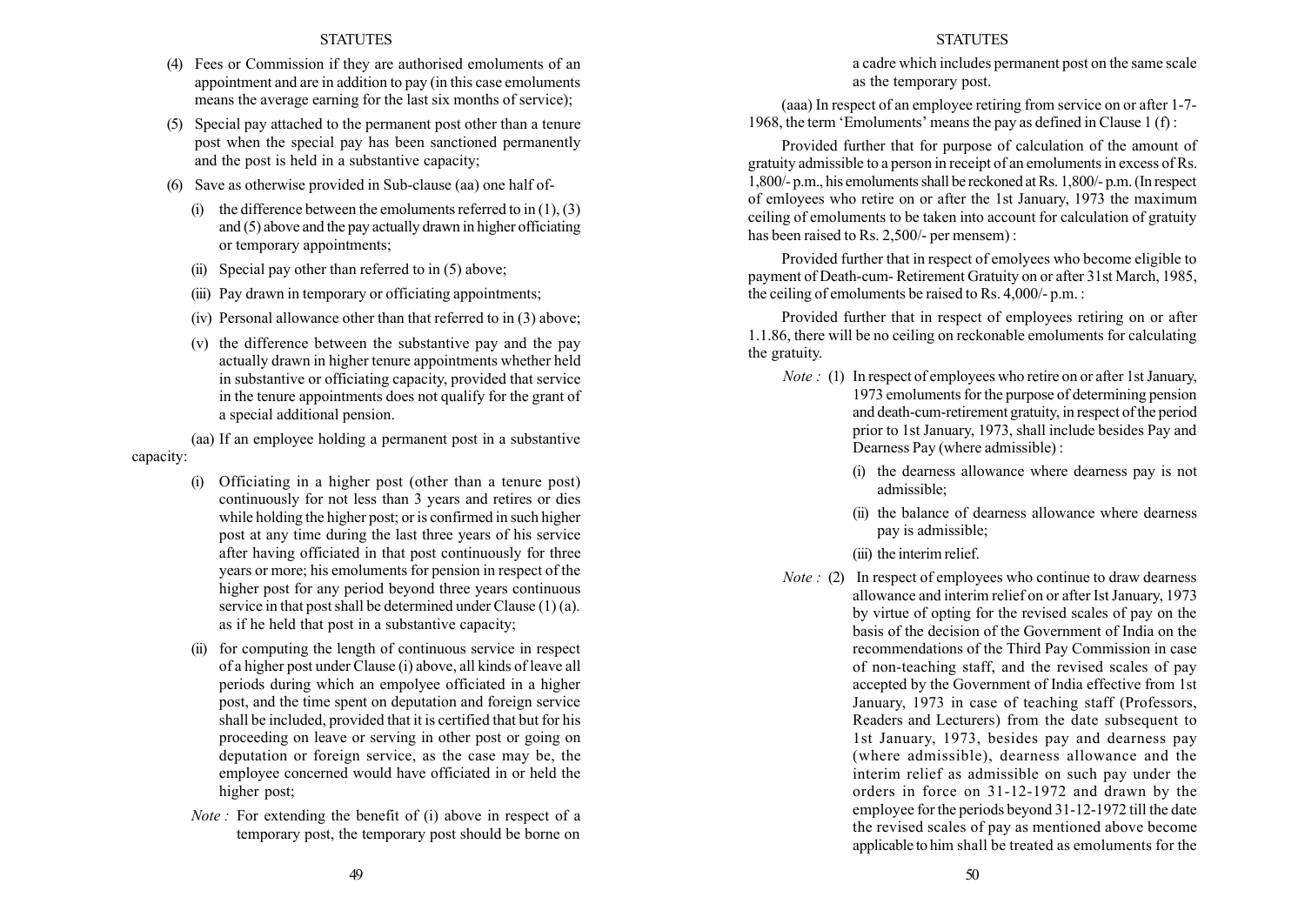purpose of determining pension and death-cum-retirement gratuity; the dearness allowance granted from 1st May, 1973 and thereafter shall not be treated as emoluments. These rules will also apply to the employee who opts for the existing rules of pay and retires from service without coming over to the revised scales of pay.

(aaaa) Provided further that if immediately before retirement or relinquishment of service, an employee has been absent from duty on leave with allowances, his emoluments for the above purpose shall be taken at what they would have been had he not been absent from duty.

(b) 'Average emoluments' means the average of the emoluments as defined above, calculated in respect of the last three years of service.

In the case of employees who retired on or after 29th February, 1976, the average emoluments shall be determined with reference to the emoluments calculated in respect of the last ten completed months of service.

(c) ëFamilyí for the purpose of General Provident Fund and Contributory Provident Fund means-

- (i) in the case of a male subscriber, the wife or wives, parents, children and minor brothers, unmarried sisters, deceased son's widow and children and where no parents of the subscriber is alive, a paternal grand-parents; provided that if a subscriber proves his wife had been judicially separated from him or has ceased under customary law of the community to which she belongs to be entitled to maintenance, she shall henceforth be deemed to be no longer a member of the subscriber's family, in matters to which these rules relate, unless the subscriber subsequently intimates in writing to the Registrar that she shall continue to be so regarded;
- (ii) in the case of a female subscriber, the husband, parents, children, minor brothers, unmarried sisters, deceased son's widow and children and where no parents of the subscriber is alive, a paternal grand-parents; provided that if a subscriber by notice in writing to the Registrar expresses her desire to exclude her husband from her family, the husband shall henceforth be deemed to be no longer a member of the subscriber's family in matters to which these rules relate, unless the subscriber subsequently cancels such notice in writing.
	- Note : 'Child' means a Legitimate child and includes an adopted child where adoption is recognised by the personal law Governing the subscriber.

Note : This amendment will also be applicable in the case of Delhi University College Retirement Benefit Rules-1970.

(d) 'Fund' means the General Provident' Fund or the Contributory Provident Fund of the University as per context.

(e) ëLeaveímeans any variety of leave recognised by the University.

(f)  $Pay'$  means the amount drawn monthly by a person as pay which has been sanctioned for the post held by him substantively or in an officiating capacity and includes special pay and personal pay, if any.

 $(g)$  'Personal Pay' means additional pay granted to a person :

- (i) to save him from a loss of substantive pay in respect of a permanent post owing to a revision of pay or to any reduction of such substantive pay—otherwise than as a disciplinary measure; or
- (ii) in exceptional circumstances on other personal consideration.

(h) 'Qualifying Service' means service rendered by a person in a substantive capacity including periods spent on probation. All service rendered to the University on a full time basis in a temporary or officiating capacity followed without interruption by confirmation in the same or another post shall count as qualifying service except in respect of periods of service paid from 'Contingencies'.

- Note : (1) An employee, who has not derived any form of retirement benefits from some other organisation before joining the service of the University of Delhi, shall be eligible to add to his service qualifying for superannuation pension but not for any other class of pension the actual period not exceeding one-fourth of the length of his service or the actual period by which his age at the time of recruitment exceeded twenty five years or a period of five years; whichever is least, if the post to which he is appointed is one:
	- (a) for which post-graduate research, or specialised qualification, or experience in scientific, technological or professional field is essential; and
	- (b) to which candidates of more than twenty five years of age are normally recruited :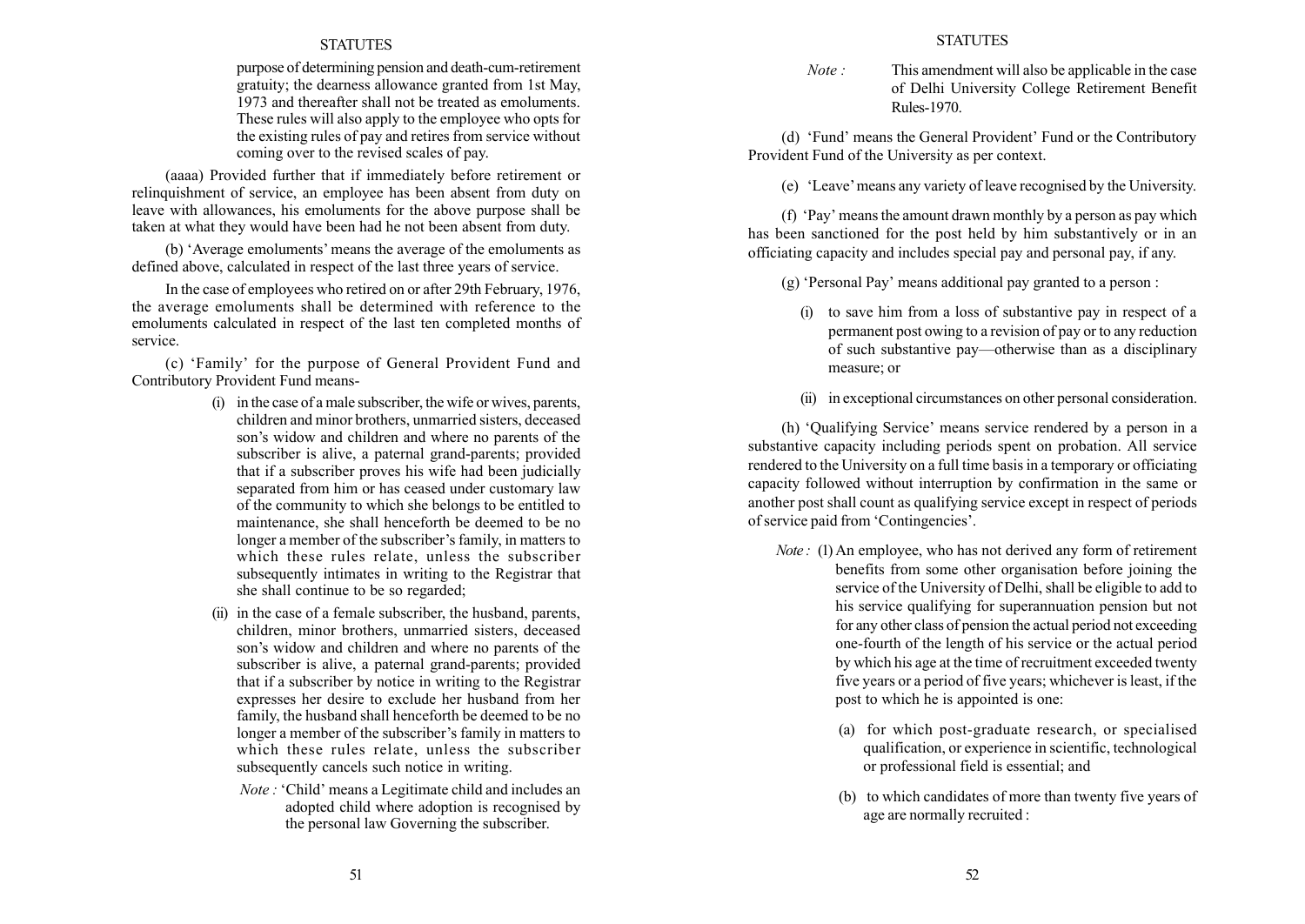Provided that this concession shall not be admissible to an employee unless his actual qualifying service at the time he quits the University service is not less than ten years :

Provided further that this concession shall be admissible only if the recruitment rules in respect of the said post contain a specific provision that the post is one which carries the benefit of this Clause.

- (2) The powers of condonation of break in service shall ordinarily rest with the Executive Council of the University. The condonation of break in service can be done under the following circumstances:
	- (1) The interruptions should have been caused by reasons beyond the control of the employee concerned.
	- (2) Service preceding the interruption should not be less than of five years duration and in cases where there are two or more interruptions, the total service, pensionary benefits in respect of which will be lost if the interruptions are not condoned should not be less than five years.
	- (3) The interruption should not be more than one year's duration. In cases where there are two or more interruptions the total of the period of all the interruptions that are condoned should not exceed one year :

Provided that, in exceptional cases the Executive Council shall recommend to the Visitor for condonation of the break in service for a period exceeding one year; in case of an employee who has put in ten years qualifying service preceding the interruption or the first of the interruptions of the service, when there are more than one; if such condonation is considered necessary in the interest of the University. The period of break even though condoned by the Executive Council, shall not count as qualifying service.

Explanation I-Counting of period of leave as qualifying service.

- (i) All periods of leave with pay and allowances shall count as qualifying service.
- (ii) The period spent on deputation for training or deputation for any special purpose including periods of travel to and from the country of deputation shall count as qualifying service; provided that if the employee has availed himself of any extra-ordinary leave without allowances during the period of deputation, the period of such extra-ordinary leave shall be excluded.

## **STATUTES**

Explanation II-Period not counting as qualifying service.

The following periods in the service of a person shall not count as qualifying service:

- (i) Time passed under suspension by a person pending enquiry into his conduct, if the suspension is not immediately followed by reinstatement.
- (ii) Extra-ordinary leave without allowances.
- (iii) Unauthorised absence in continuation of authorised leave of absence.
- (iv) Service below the age of 18 years.
- (v) The period of break in service even though condoned by the Executive Council.
- Note : Provided that the extra-ordinary leave may be allowed to count as qualifying service at the discretion of the Executive Council in the following circumstances:
	- If it is taken for academic pursuits directly connected with the teaching/research job of the employees in the University.
	- (ii) If it istaken on medical certificate.
	- (iii) If it is taken due to the inability of the employee concerned to join or rejoin duty due to civil commotion or a natural calamity provided that he has not any other type of leave at his credit.
	- (iv) If it istaken to take full time assignments in another University/ lnstitution or any other Authority and that the University/ Institution/Authority or the person concerned makes necessary contribution towards retirement benefits.

Explanation III-Retirement benefits to temporary employees.

- (i) Temporary employees, who are/were in service on 1.1.1986 and retire on superannuation or on being declared permanently incapacitated for further University service by the appropriate medical authority after having rendered temporary service of not less than 10 years, shall be eligible for grant of superannuation/invalid pension retirement gratuity and family pension at the same scale as admissible to permanent employees of the University.
- (ii) Temporary employees, who are/were in service on 1.1.1986 and seek voluntary retirement after completion of 20 years of service, shall be eligible for retirement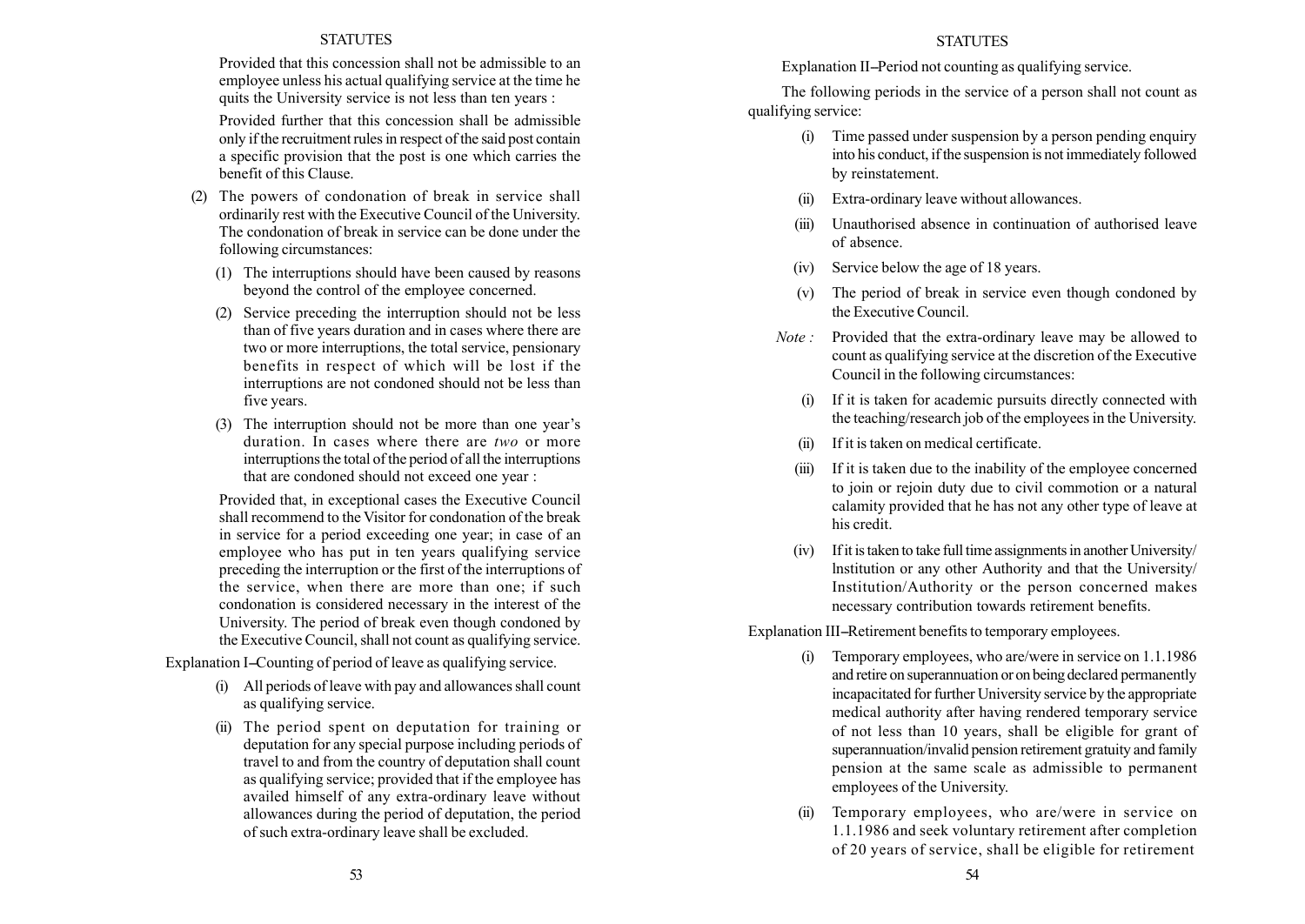pension and other pensionary benefits like death-cumretirement gratuity and family pension.

Note : Amendments Nos. (i) and (ii) above are in terms of O.M. No. 2/1/87/PIC-1I dated 14.4-.1987 issued by the Govt. of India Min. of Personnel Public Grievances & Pension, Department of Pension & Pensioners' Welfare and the same will also be applicable in the case of Delhi University College Retirement Benefit Rules 1970.

(i) ëSpecial Payí means an addition of the nature of pay to emoluments of a post or of a person granted in consideration of the specially arduous nature of his duties or of a specific addition to his work or responsibility.

 $(i)$  'Year' means the financial year of the University.

(k) 'Injury' means bodily injury resulting from violence, accident or disease, assessed by the Consulting Medical Officer of the University as being not less than severe involving loss of earning power.

- Note : Examples of injuries of certain categories are given in Schedule 'F'.
- (1) 'Accident' means-
	- (i) A sudden and unavoidable mishap; or
	- (ii) A mishap due to an act of devotion to duty in an emergency arising otherwise than by violence out of and in the course of service.
- (m) 'Disease' means-
	- (i) disease solely and directly attributable to an accident; or
	- (ii) an epidemic disease contracted by a person in consequence of his being ordered on duty to an area in which such disease is prevalent, or in consequence of his attending voluntarily, out of humanitarian motives, upon any patient suffering from any such disease in an area where he happens to be in the performance of his duties; or
	- (iii) venereal disease or septicaemia where such disease or septicaemia is contracted by a Medical Officer as a result of attendance in the course of his official duty or an infected patient or of conducting a post-mortem examination in the course of that duty.

(n) ëRisk of Officeí means any risk not being a special risk of accident or disease to which a person is exposed in the course of and as

## **STATUTES**

a consequence of his duties but nothing shall be deemed to be a risk of office which is a risk common to human existence in modern conditions in India, unless such risk is definitely enhanced in kind or degree by the nature, conditions, obligations or incidents of service.

- *Note*: The term 'risk of office', shall include risk of death or injury to which a person is exposed where he attends on a working day, or is required to attend on a holiday, the place of his employment for the performance of his duties during any riot or civil commotion in the locality and while proceeding from his residence to the place of his employment or viceversa, becomes a victim of the said riot or civil commotion,
- $(o)$  'Special risk' means--
	- (i) a risk of suffering injury by violence;
	- (ii) a risk of injury by accident to which a person is exposed in the course of and as a consequence of the performance of any particular duty which has the effect of materially increasing his liability to such injury beyond the normal risks of his office;
	- (iii) a risk of contracting disease to which a Medical Officer is ëexposed as a result of attending in the course of his official duty to a venereal or septicaemia patient or conducting a post-mortem examination in pursuance of that duty'.

(p)  $\dot{\text{v}}$  Violence' means the act of a person who inflicts an injury on an employee:

- (i) by assaulting or resisting him in the discharge of his duties, or in order to deter or prevent him from performing his duties; or
- (ii) because of anything done or attempted to be done by such member of the staff or by any other member of the staff in the lawful discharge of his duty as such; or

(iii) because of his official position.

(q) ëEmployeeí means members of the staff (both academic and nonacademic) of the University.

(r) ëUniversityí shall mean the University of Delhi as defined in the Act.

(s) 'Registrar' shall mean the Registrar of the University of Delhi,

(t) 'Vice-Chancellor' shall mean the Vice-Chancellor of the University of Delhi.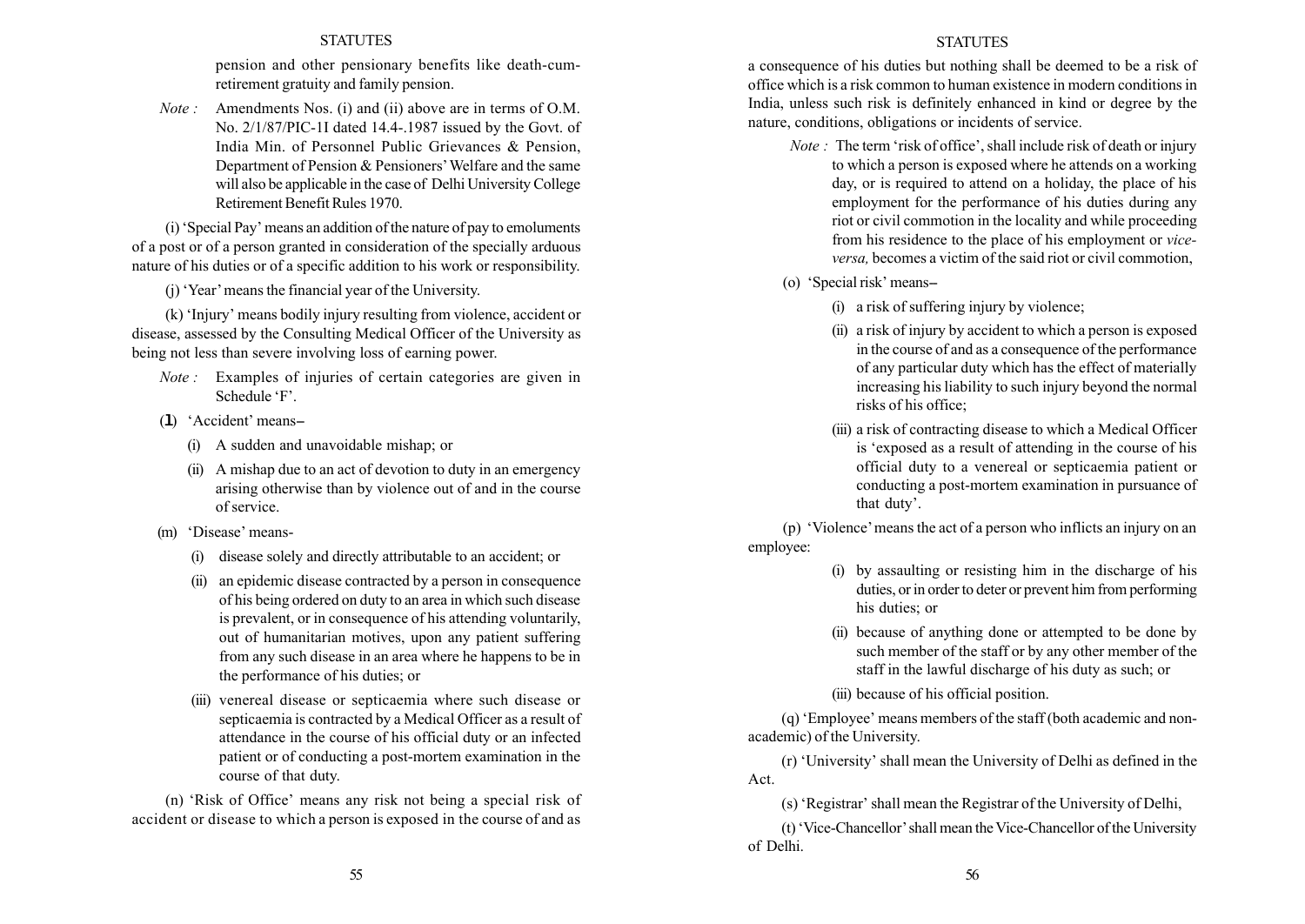(u) 'College' shall mean an affiliated or constituent College of the University of Delhi in receipt of maintenance grant from the University Grants Commission.

2. Notwithstanding any provisions of Statute 28.

(a) A person who joins the University service on or after the 1st day of April, 1964, who was a subscriber to the Provident Fund under Statute 28, shall be entitled to subscribe to one of the two alternative schemes, *i.e.*, to the General Provident Fund-cum-Pension-cum-Gratuity Scheme set out in Appendix ëAí or to the Contributory Provident Fund-cum-Gratuity Scheme set out in Appendix 'B'. He shall have the option to continue to subscribe in terms of Statute 28 :

Provided a person who joins the University service after the 1st Day of January, 1986 shall not be entitled to subscribe to the Contributory Provident Fund-cum-Gratuity Scheme set out in Appendix 'B'. He shall be governed by the General Provident Fund-cum-Gratuity Scheme set out in Appendix' A'.

(b) A person who joined the University service before the 1st day of April, 1964 and who, for that reason, had been permitted to contribute to the Provident Fund under Statute 28, may continue to be governed by the provisions of that Statute, or, may, at his option, elect to be governed instead, either by the General Provident Fund-cum-Pension-cum-Gratuity Scheme set out in Appendix 'A' or by the Contributory Provident Fundcum-Gratuity Scheme set out in Appendix 'B' to this Statute. The option provided for in this sub-clause shall be exercised and communicated to the Registrar, in writing, on or before the date to be specified by the Executive Council and when once exercised, shall be final. The service of such person who opts for General Provident Fund-cum-Pension-cum-Gratuity Scheme shall be deemed to have been in the pensionable post from the commencement of his service in the University, irrespective of the period of service for which the person might have subscribed to the Provident Fund:

Provided that a person who was in the University service before the 1st day of April, 1964, and who, retired on or after the 1st day of April, 1964 before having the opportunity of exercising the option under the subclause shall be entitled to exercise an option to opt for either the Scheme set out in Appendix  $A'$  or the Scheme set out in Appendix  $B'$ :

Provided further that in the case of a person who was in the University service before the 1st day of April, 1964 and who retired on or after 1st April, 1964, died before having the opportunity of exercising the option under the sub-clause, the person or the persons validly nominated under Statute 28 can make a specific request to opt for either the Scheme set out in Appendix<sup>'</sup> A' or the Scheme set out in Appendix

#### STATUTES

ëBí and the Executive Council shall have the discretion to accede to the request of the said nominee or nominees of the deceased.

(c) A person who holds a temporary appointment in the service of the University on the 1st day of April, 1964 shall, after continuous service of one year, be entitled to the benefits of General Provident Fund-cum-Pension-cum-Gratuity Scheme set out in Appendix-A to this Statute, from the date of commencement of service or from 1st April, 1964 whichever is earlier.

3. Notwithstanding anything contained in the preceding Clause, a person appointed on contract, a part-time employee and the retired pensioner, deputationist, purely temporary, and daily wage staff shall not be entitled to the benefits of the General Provident Fund-cum-Pensioncum-Gratuity Scheme as contained in Appendix 'A' and the Contributory Provident Fund-cum-Gratuity Scheme as contained in Appendix 'B' except to the extent provided for therein :

Provided that a person who is initially appointed on contract and is subsequently continued permanently shall have, on cancellation of his, contract terms, the option to choose either the Scheme set out in Appendix  $A'$  or the Scheme set out in Appendix  $B'$  and he shall have for the purpose of these schemes, the benefit of the service rendered under contract, if the retirement benefits under the contract terms are paid back by him to the University.

4. (i) Transfer of employees of one Central University to the other.

A person joining the University after leaving the service of another Central University shall, in the event of his permanent absorption in the University, be allowed retirement benefits in respect of his previous service rendered under the Central University, provided that there is no break in the service excepting the admissible transit time to join the new post and the service rendered is qualifying. This would also cover cases of employees of Colleges affiliated to the Delhi University, receiving maintenance grant from the University Grants Commission (i.e. an employee from a College of the Delhi University coming over to the Delhi University and vice-versa).

- Note : (1) For the purpose of these rules, resignation on an. appointment in a Central University/Colleges affiliated to the Delhi University to take up with proper permission another appointment in another Central University/ Colleges affiliated to the Delhi University is not a resignation of service.
	- (2) (a) In case of transfer of an employee from an affiliated college of Delhi University to Delhi University and vice-versa the entire liability on account of retirement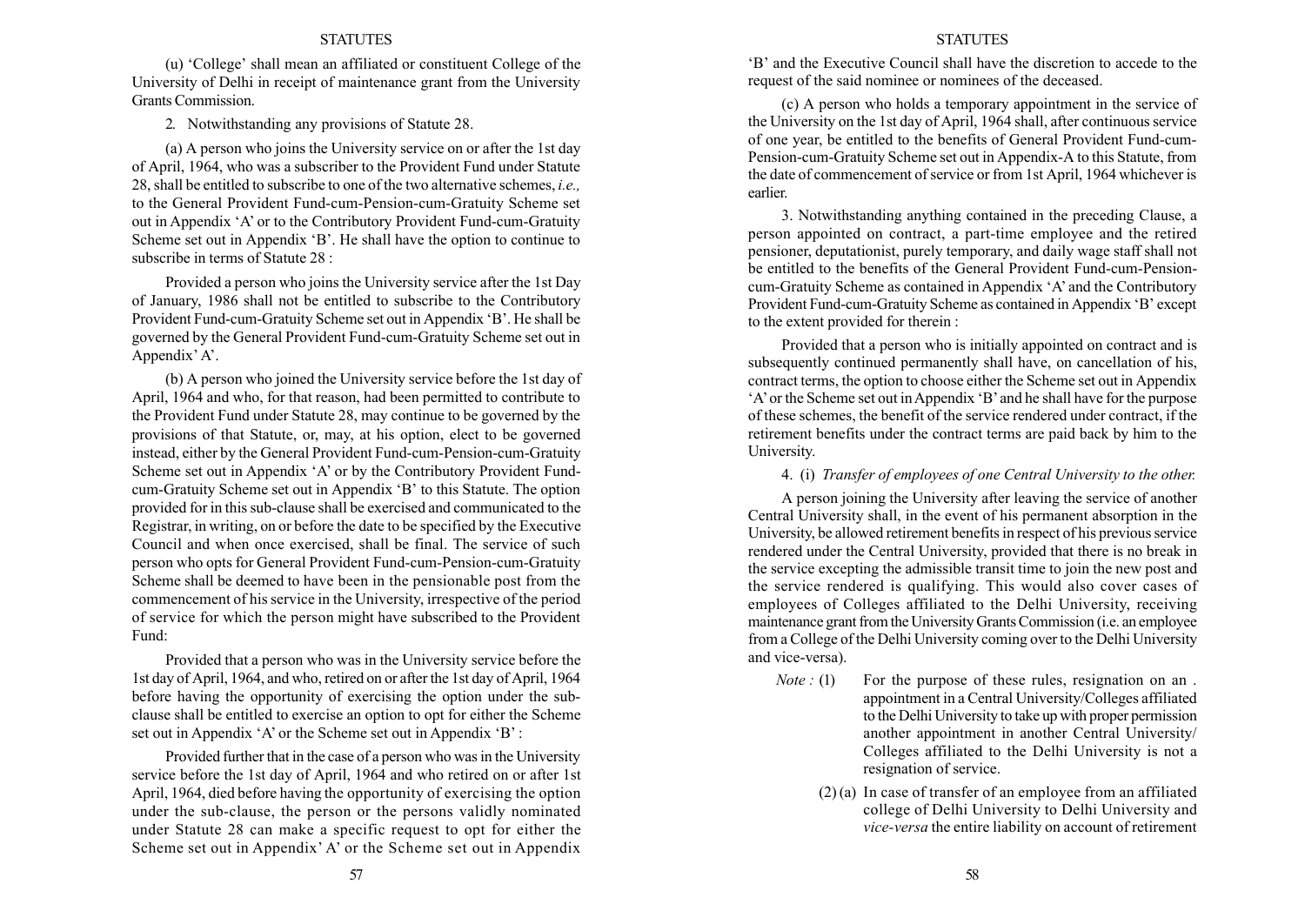benefits will be met by Delhi University or the affiliated college of Delhi University from which the employee would finally retire.

- (b) The terms and conditions of counting of past service for pension, in case of transfer of an employee from one Central University to another will be regulated by the instructions issued by the Government of India vide its OM No. 281084-Pension Unit, dated 29.8.1984 vide Appendix  $D'$  to Statute 28-A. Accordingly necessary prorata retirement benefits will be transferred from one Central University to the other.
- (3) In case of Contributory Provident Fund, however, the lending University's or College's contribution together with the employees Contributions should on permanent absorption be transferred to the borrowing Central University/Colleges affiliated to the Delhi University.

(ii) When an employee of an autonomous organisation under the Central Government is permanently absorbed in the University.

On his permanent absorption in the Central University, such of the past services of an employee of an autonomous organisation set up by the Central Government, as would have counted for retirement benefits in that autonomous body, should count for retirement benefits payable by the University provided that the transfer is certified to be in the public interest of which the Executive Council of the University shall be the sole judge subject to the following:

- (a) The transfer is with the consent of the autonomous organisation.
- (b) The autonomous organisation concerned pays to the University, at the time of his permanent absorption in the University, the capitalised value of the retirement benefits in respect of the past service of the employee in that organisation.
- (c) In case the employee in question is on Contributory Provident Fund Scheme, the accumulation in his Contributory Provident Fund account shall be transferred by the autonomous organisation to the University, at the time of permanent absorption.

(iii) When an employee of the University is transferred to an autonomous organisation.

The past service of an employee of the University will count for retirement benefits in the case of his permanent absorption in an autonomous organisation provided that the transfer is certified to be in the public interest and the service rendered is qualifying, subject to the following conditions:

- (a) The transfer should be with the agreement of the University though the autonomous organisation will be the sole judge to decide whether a transfer is in public interest.
- (b) The University pays the capitalised value of the pension and gratuity in respect of the past service of the employee in the University to the autonomous organisation at the time of his permanent absorption therein.
- (c) In case the employee in question is on Contributory Provident Fund Scheme, the accumulations in his Contributory Provident Fund Account will be transferred by the University to the autonomous organisation concerned.

(iv) When an employee of a State Government/University is permanently absorbed in the University and vice-versa.

The past service will count for retirement benefits provided that the transfer is certified to be in the public interest and also subject to the following conditions: .

- (a) The transfer is made with the consent of parent institution;
- (b) The institution to which the employee is transferred shall be the sole judge to decide as to whether the absorption is in the public interest or not;
- (c) The parent institution pay the capitalised value of pension and gratuity in respect of past service of the employee in that institution to the latter employer at the time of his permanent absorption; and
- (d) In case the employee in question is on Contributory Provident Fund Scheme, the accumulations in the Contributory Provident Fund Account shall be transferred by the parent organisation to the new employer.

When an employee of a State Government/State Autonomous Body/ State Statutory Body including a State University who have agreed to reciprocal arrangements is permanently absorbed in the University or viceversa and is in service on 7th February, 1986, the terms and conditions of counting of combined service for pension/ Gratuity will be regulated by the instructions issued by the Ministry of Home Affairs (Department of Personnel and Administrative Reforms vide O.M.No. 28 (10)/84-P&PW/ Vol. II dated 7.2.1986, 17.6.1986, 30.10.1986 and 20.3.1987 vide Appendix 'E' to Statute 28-A.

The terms and conditions of counting of combined service for Pension/gratuity in respect of a University employee permanently absorbed in Mizoram Govt. and vice-versa and is in service on 7.3.1988 will be regulated by the instructions issued by the Government of India, Ministry of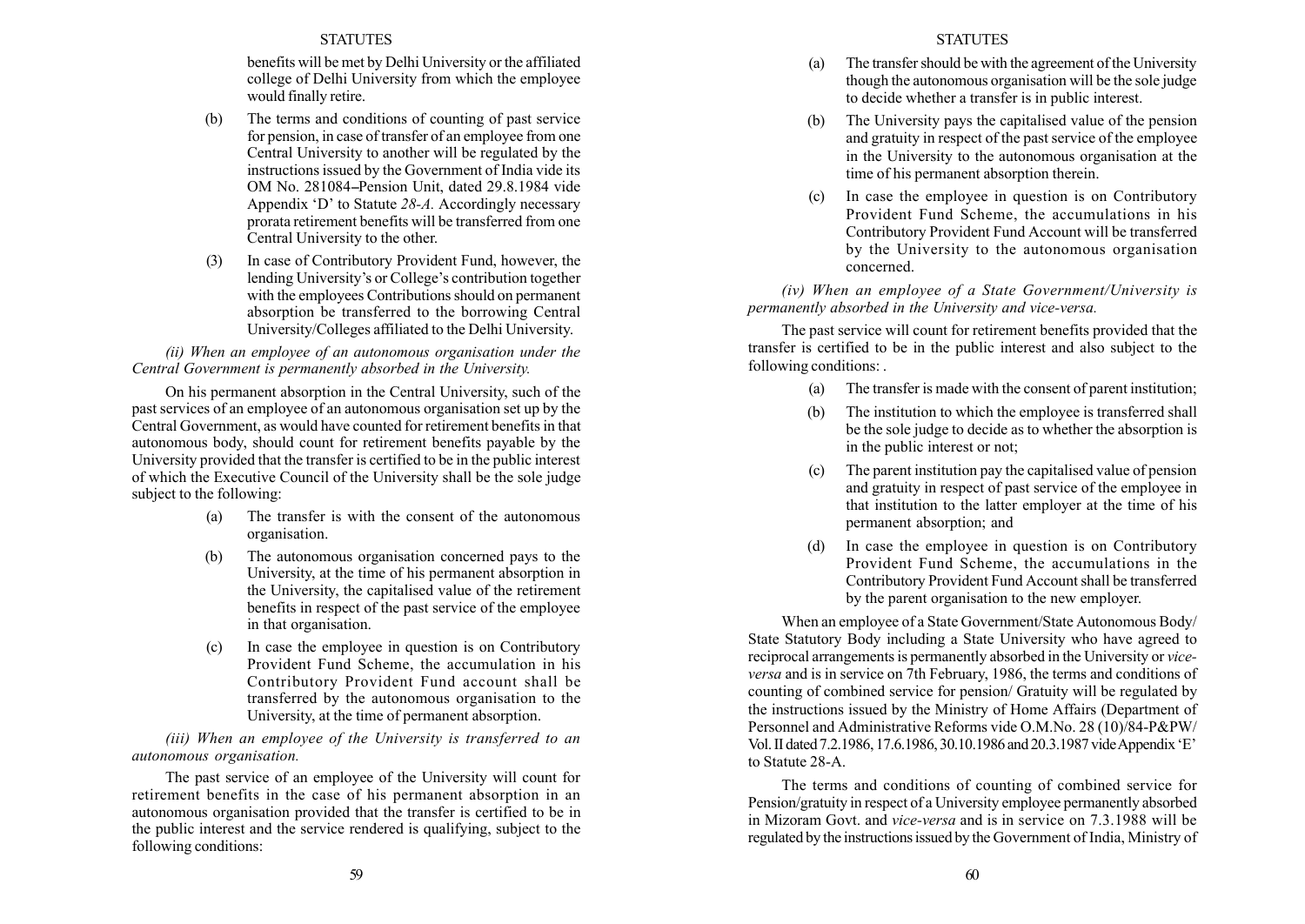Personnel, P.G. & Pension vide O.M. No. 28/10/84-P& PW/Volume-II dated 7.3.1988 vide Appendix 'F' to Statute 28-A; in respect of a University employee permanently absorbed in Tamil Nadu and vice-versa and is in service on 18.4.1988 will be regulated by the instructions issued by the Government of India, Ministry of Personnel, P.G. & Pension vide O.M. No.  $28/10/84$ -P & PW /Volume-III dated 18.4.1988 vide Appendix 'G' to Statute 28-A; in respect of a University employee permanently absorbed in Goa and vice-versa and is in service on 27.5.1988 will be regulated by the instructions issued by the Government of India, Ministry of Personnel, P.G. & Pension vide O.M. No. 28/10/84-P& PW/Volume-II dated 27.5.1988 vide Appendix 'H' to Statute 28-A and in respect of University employees permanently absorbed in Manipur and is in service on 20.9.1988 will be regulated by the instructions issued vide O.M. No. 28/10/84-P & PW/ Volume-II dated 20.9.1988 vide Appendix-I to Statute 28-A.<sup>37</sup>

The terms and conditions of counting of combined service for pension/gratuity in respect of a University employee permanently absorbed in Haryana Govt. and vice-versa and is in service on 20.7.1989 will be regulated by the instructions issued vide O.M. No. 28/10/84-P & PW/ Volume-II (D) dated 20.7.1989 vide Appendix 'K' to Statute 28-A.

The terms and conditions of counting of combined service for pension/gratuity in respect of University employees permanently absorbed in Orissa Government and vice-versa and is in service on 14.2.90 will be regulated by the instructions issued vide O.M. No. 28/10/84-P & PW (B) Vol. II dated 14.2.90 vide Appendix 'L' to Statute 28-A.

(v) When an employee of a reputed Institution/Authority not covered above is permanently absorbed in the University and vice-versa.

The past service in this case will also count as in other categories in Sub-Clauses (ii), (iii) and (iv) under this Clause and with same conditions provided that the transfer is from an institution/authority approved by the Government of India.

The provision under Clause 4 (ii) to (v) will take effect from 3rd September, 1973.

Note: A resignation shall not entail forfeiture of past service if it has been submitted to take up with prior and proper permission of the previous organisation another appointment under the University or any other organisation mentioned in Sub-Clauses (ii), (iii), (iv) and (v) under this Clause.

> This takes effect from 31st March, 1977 and cases prior to this date will not be re-opened.

(vi) Permanent absorption of Central Government Employees to the University and vice-versa.

#### STATUTES

(a) The terms and conditions of permanent absorption of Central Government employees in the University will be regulated by the instructions issued by the Ministry of Finance (Department of Expenditure) from time to time. A copy of these consolidated instructions incorporated in the Ministry of Finance Office Memorandum No. 26(18)-EV (B)/75 dated the 8th April, 1976 as given vide Appendix  $\degree$  to Statute 28-A.

(b) In respect of employees who retire from the Central Government/ Central Autonomous Bodies/the University service on or after 29.8.1984, the terms and conditions of counting services for pension will be regulated by the instructions issued by the Govt. of India vide its O.M. No. 28/10/84- Pension Unit dated 29.8.1984 vide Appendix 'D' to Statute 28-A.

- Note : (1) The Government of India, Ministry of Home Affairs, Department of Personnel and Administrative Reforms vide O.M. No. 28/10/84-Pension Unit dated 29.8.1984 regarding mobility of personnel between Central Government Departments and Central autonomous bodies counting of service for pension and gratuity, has extended the benefit of pension based on combined service in respect of those employees who retire from the Central Government/Central autonomous bodies/Central Universities service on or after the issue of these order. It has been stated therein that Central autonomous body means body which is financed wholly or substantially from cess or Central Government grants and Central autonomous body includes a Central statutory body or a Central University but does not include a public undertaking.
	- (2) These orders will be applicable only where the transfer of the employee from one organisation to another was/is with the consent of the organisation under which he was serving earlier, including cases where the individual had secured employment directly on his own volition provided he had applied through proper channel/with proper permission of the administrative authority concerned.
	- (3) In respect of those who retired from Central Government/ Central autonomous/Central University service prior to 29.8.1984 and who are otherwise eligible for the benefit of service thereunder, the arrears of pension, if any, which become due to the combined pension would be disbursed to them w.e.f. 29.8.1984. They would not be entitled to get any relief in respect of the past service prior to 29.8.1984.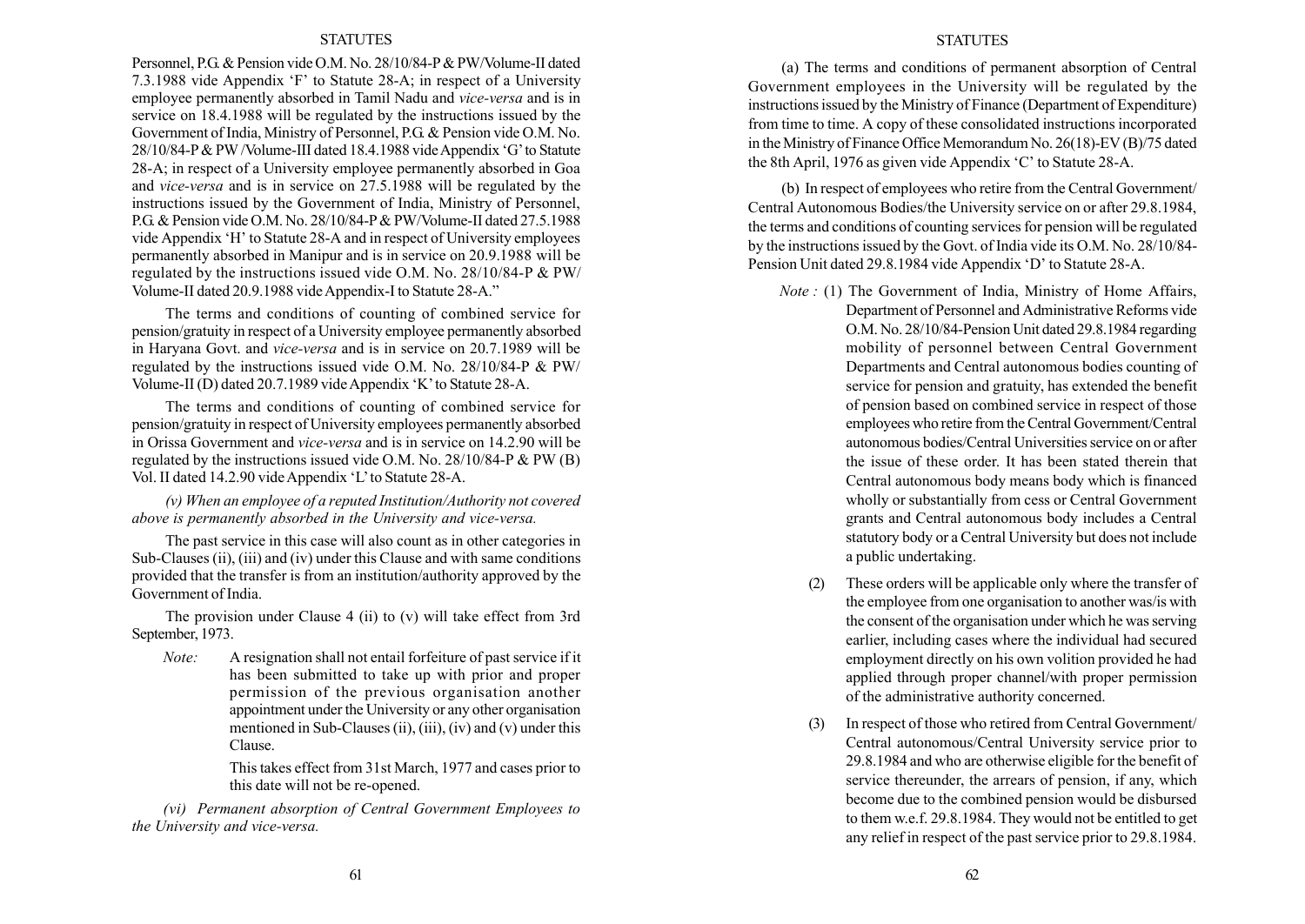5. As and when the Central Government amends its Rules giving more benefits to its employees relating to General Provident Fund, Contributory Provident Fund, Pension, Gratuity, etc. which are advantageous to the employees of the University, the employees of the University will be entitled to the same benefits with effect from the date such amendment is brought into force by the Central Government with respect to its employees.

6. The sanction and payment of retirement benefits admissible under this Statute shall be regulated by such procedural instructions as would be issued by the Executive Council.

7. If any question arises relating to the interpretation of this Statute, it shall be referred to the Visitor whose decision thereon shall be final.

#### **STATUTES**

#### APPENDIX 'A'TO STATUTE 28-A

General Provident Fund-cum-Pension-cum-Gratuity Scheme

## General Provident Fund

1. Nominations:

A subscriber shall, at the time of joining the Fund, send to the Registrar a nomination in such form and in such manner as may be laid down in the Ordinance, conferring on one or more persons, the right to receive the amount that may stand to his credit in the Fund, in the event of his death, before the amount has become payable or, having become payable, before it has been paid:

Provided that if, at the time of making the nomination, the subscriber has a family, the nomination shall not be in favour of any person or persons other than a member of his family:

Provided further that the nomination made by the subscriber in respect of any other Provident Fund to which he was subscribing before joining the Fund shall, if the amount to his credit in such other Fund has been transfened to his credit in the Fund, be deemed to be a nomination under this Statute until he makes a nomination in accordance with this Statute.

2. The University will not be bound by, nor will recognise any assignment or encumbrance executed or attempted to be created which affects the disposal of the amount standing to the credit of a subscriber who dies before the amount becomes payable.

3. (1) An account shall be opened in the name of each subscriber to which shall be credited the subscriber's subscription and interest as provided by these Statutes on subscription.

(2) If an employee admitted to the benefit of the fund was previously a subscriber to any Contributory/Non-contributory Provident Fund of the Central Government/State Government or of a body corporate, owned or controlled by Government or Universities/Colleges or institutions of University status or an autonomous organisation registered under the Societies Registration Act of 1860 immediately before his appointment in the University/College, the amount of his accumulations in such Contributory or Non-contributory Provident Fund shall be transferred to his credit in the Fund.

(3) The management of the Provident Fund shall vest in the Executive Council which may, from time to time, make regulations or issue such general or specific directions as may be consistent with the Statutes as to the conduct of the business of the fund or its management or the privileges of the depositors, not herein expressly provided for, or vary, or cancel any regulations made or directions given.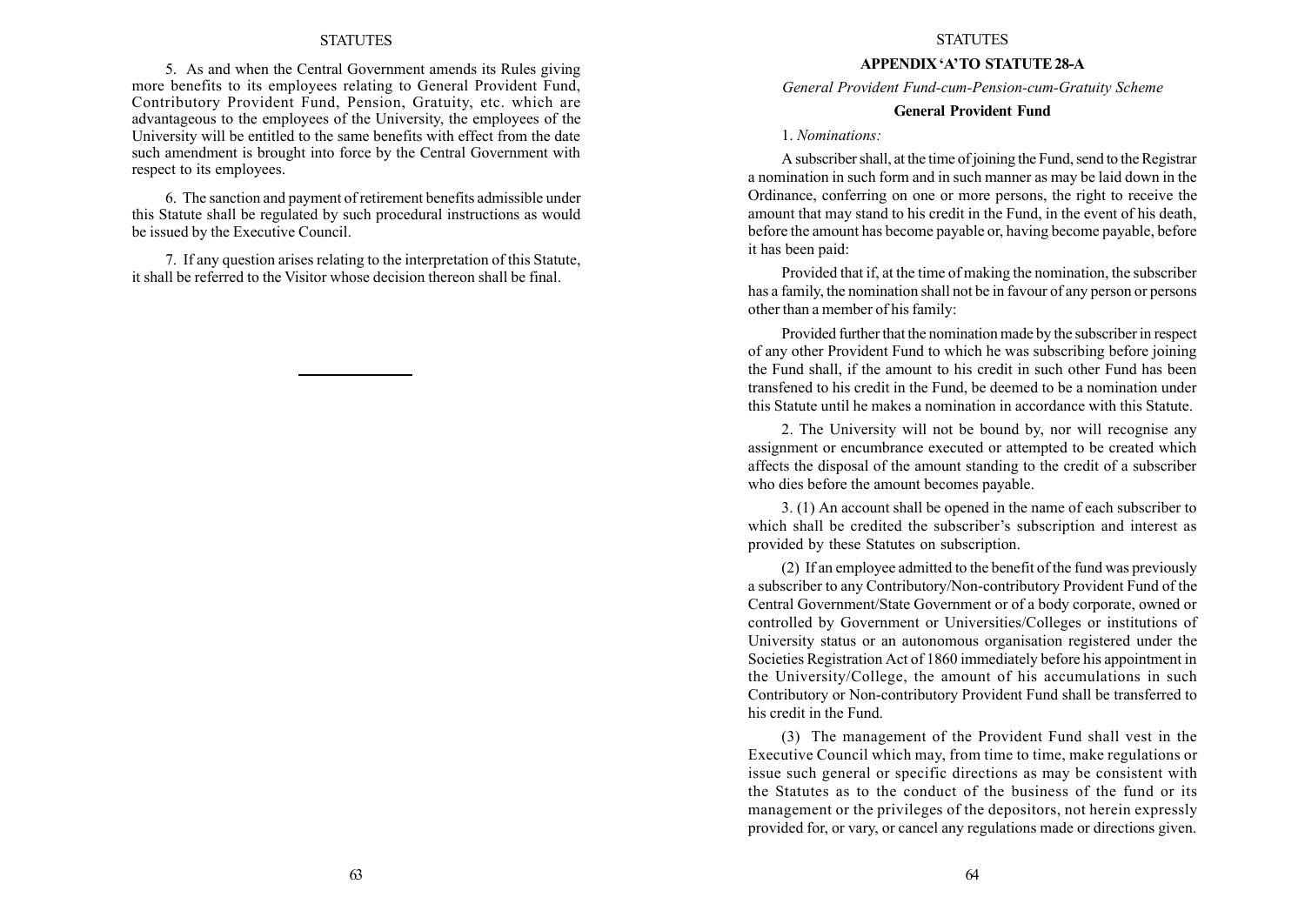Provided that there shall be a Provident Fund Committee, consisting of the Vice-Chancellor, the Pro-Vice-Chancellor, the Treasurer, the Registrar, the Finance Officer, two members appointed by the Executive Council from amongst its own members and two members elected by the subscribers to the General Provident Fund-cum-Pension-cum-Gratuity Scheme for purposes of advising the Executive Council in the matters relating to investments, payment and other matters in respect of Provident Fund. All members of the Provident Fund Committee, other than ex-officio members, shall hold office, for a term of two years.

## 4. Conditions and Rates of Subscription:

ìEvery subscriber shall subscribe monthly to the fund when on duty in the service of the University or on foreign service:

Provided that a subscriber shall not subscribe during the period when he is under suspension and may at his option, not subscribe during any period of leave other than leave on full pay or earned leave of less than thirty days' duration, as the case may be. Such option shall be exercised in the manner prescribed in the Ordinance:

Provided further that a subscriber on reinstatement after a period passed under suspension shall be allowed the option of paying in one sum or in instalments, any sum not exceeding the maximum amount of arrear of subscription payable for that period.

5. Rates of Subscription:

The rate of subscription shall be fixed by the subscriber himself subject to the following conditions:

The rate of subscription may not be less than  $6-\frac{1}{4}$  % of his emoluments and not more than his total emoluments, amount so calculated being rounded off to the nearest rupee, provided that in the case of subscriptions at the minimum or maximum rates, the rounding off will be to the next higher or the next lower rupee respectively. The amount of subscription may be enhanced or reduced as prescribed in the Ordinance.

ëEmolumentsí for the purpose of this Clause shall be as prescribed in the Ordinance.

Provided that the rate of subscription shall not be less than 6% of his emoluments and not more than his total emoluments with effect from 1.6.1971.

#### **STATUTES**

#### 6. Interest

The University shall pay to the credit of the account of each subscriber, interest at such rate as may be determined by the Executive Council for each year at the beginning of the year. Such interest shall be credited to the account of each subscriber as prescribed in the Ordinance.

7. Advances from the Fund :

The payment of an advance from the Fund may be sanctioned to the subscriber from the amount of his subscription and interest thereon, standing to his credit, subject to such conditions as may be laid down in the Ordinance.

Recoveries of the amount advanced shall be made from the emoluments of the subscriber in such manner as laid down in the Ordinance and shall commence after payment of the advance is made on the first occasion, on which the subscriber draws emoluments for a full month.

8. Withdrawal from the Fund :

Subject to the conditions specified hereunder the withdrawal from the fund may be sanctioned by the Vice-Chancellor at any time:

(1) (A) After the completion of twenty years of service (including broken periods of service, if any) of a subscriber or within ten years before the date of his retirement on superannuation, whichever is earlier, from the amount standing to his credit in the Fund, for one or more of the following purposes namely:

- (a) meeting the cost of higher education, including where necessary, the travelling expenses of the subscriber or any child of the subscriber in the following cases, namely:
	- for education outside India for academic, technical, professional or vocational course beyond the High School stage; and
	- (ii) for any medical, engineering or other technical or specialised course in India beyond the High School stage;
- (b) meeting the expenditure in connection with the betrothal/ marriage of the subscriber or his sons or daughters, and any other female relations actually dependent on him;
- (c) meeting the expenses in connection with the illness, including, where necessary, the travelling expenses, of the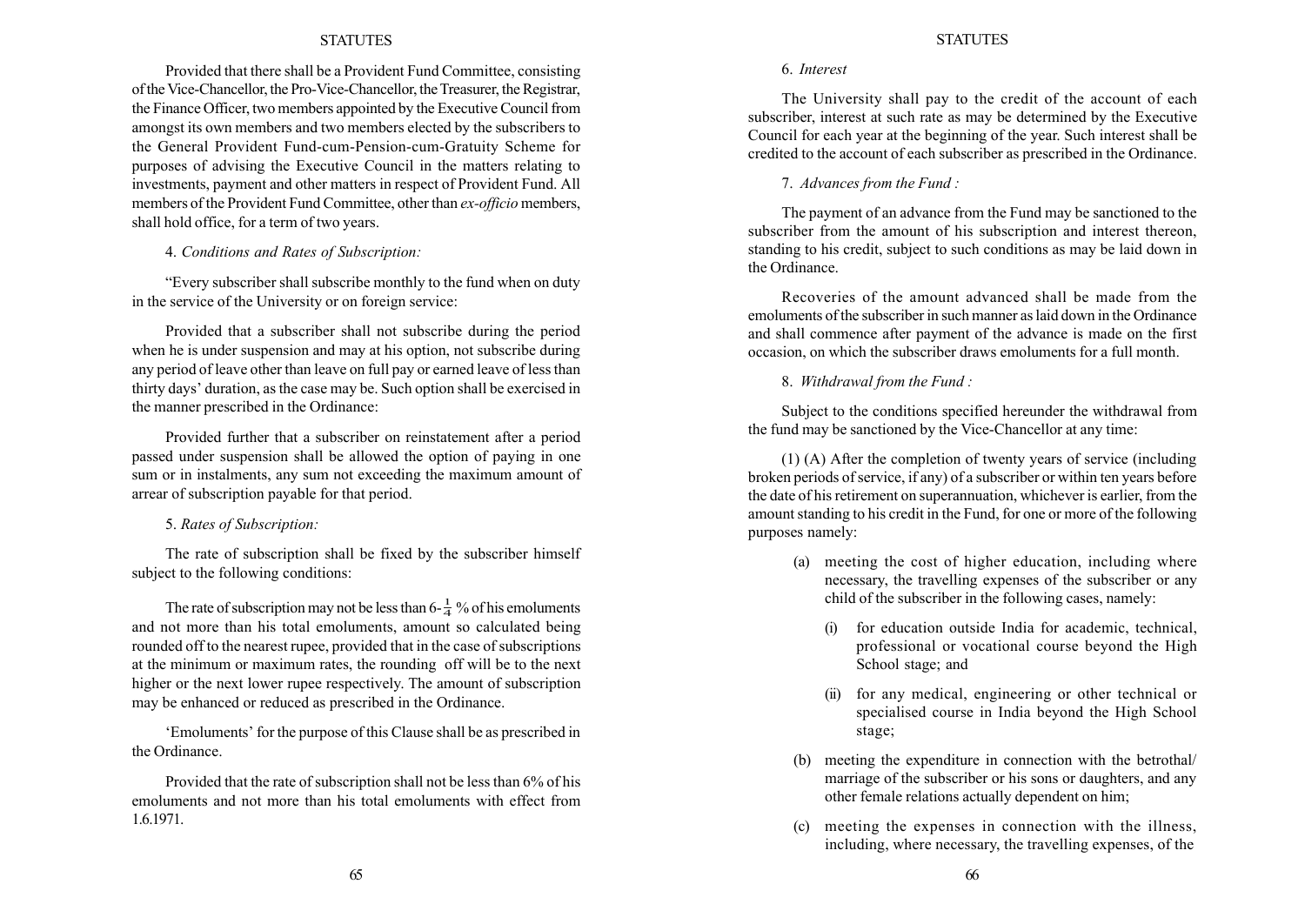subscriber and members of his family or any person actually dependent on him.

(B) During the service of a subscriber from the amount of subscription and interest thereon standing to the credit of the subscriber in the Fund, for one or more of the following purposes:

- (a) building or acquiring a suitable house or ready built flat for his residence including the cost of the site or any payment towards the allotment of a plot or flat by the Delhi Development Authority, State Housing Board or a House Building Society.
- (b) repaying an outstanding amount on account of loan expressly taken for building or acquiring a suitable house or ready-built flat for his residence;
- (c) purchasing a house-site for building a house thereon for his residence or repaying any outstanding amount on account of loan expressly taken for this purpose:
- (d) reconstructing or making additions or alterations to a house or a flat already owned or acquired by a subscriber;
- (e) renovating, additions or alterations or upkeep of an ancestral house at a place other than the place of duty or to a house built with the assistance of loan from Government at a place other than the place of duty;
- (f) constructing a house on a site purchased under Clause (c);

(C) Within six months before the date of the subscriber's retirement, from the amount standing in his credit in the Fund, for the purpose of acquiring a farm land or business premises or both.

Note : A subscriber who has availed himself of an advance under the scheme for the grant of advance for house-building purpose, or has been allowed any assistance in this regard from any Government source, shall be eligible for the grant of withdrawal under Sub-Clauses (a), (c), (d) and (f) of Clause (B) for the purposes specified therein and also for the purpose of re-payment of any loan taken' under the aforesaid Scheme subject to the limit specified in Clause 8(2).

> If a subscriber has an ancestral house or built a house at a place other than the place of his duty with the assistance of loan taken from the Government he shall be eligible for the grant of a final withdrawal under Sub-Clauses (a), (c) and (f) of Clause (B) for purchase of a house site or

## **STATUTES**

for construction of another house or for acquiring a ready built flat at the place of his duty :

Provided that in no case the maximum amount of withdrawal shall exceed Rs. 1,25,000 or 75 times the monthly pay, whichever is less :

Provided further that in the case of a subscriber who has availed himself of an advance under the scheme of the University for grant of advances for house-building purposes, or has been allowed any assistance in this regard from any Government source, the sum withdrawn under this sub-rule, together with the amount of advance taken under the aforesaid scheme or the assistance taken from any Government source shall not exceed Rs. 1,25,000 or 75 times the monthly pay, whichever is less.

(D) Without assigning any reason, a subscriber within twelve months before retirement on superannuation can apply to the Pro- Vice- Chancellor for sanction of part/final withdrawal up to 90% of the balance at his credit. This facility will be available only once to the subscriber.

Subscribers availing this facility shall not, however, be eligible to invest the amount of such withdrawals in the new saving scheme introduced by the Ministry of Finance, Department of Economic Affairs vide their notification No.F. 2-14/89-NS-l1 dated 7.6.1989.

(2) Any sum withdrawn by a subscriber at anyone time for one or more of the purposes specified in Clause 8(1) from the amount standing to his credit in the Fund shall not ordinarily exceed one-half of such amount or six months' pay of the subscriber, whichever is less. The Vice-Chancellor may, however, sanction the withdrawal of an amount in excess of these limits up to three fourths of the balance at his credit in the fund, having due regard to (i) the object for which the withdrawal is being made, (ii) the status of the subscriber; and (iii) amount to his credit in the Fund.

Provided that for construction of house/flat, the Vice-Chancellor may sanction final withdrawal up to 90% from the G.P.F. amount including interest of the employee.

(3) A subscriber who has been permitted to withdraw money from the fund under Clause 8 (1) shall satisfy the Vice-Chancellor within a reasonable period as may be specified by him that the money has been utilised for the purpose for which it was withdrawn if he fails to do so, the whole of the sum so withdrawn or so much thereof as has not been applied for the purpose for which it was withdrawn shall be ordered by the Vice-Chancellor to be recovered from his emoluments either in a lump sum or in such number of monthly instalments as may be determined by the Executive Council.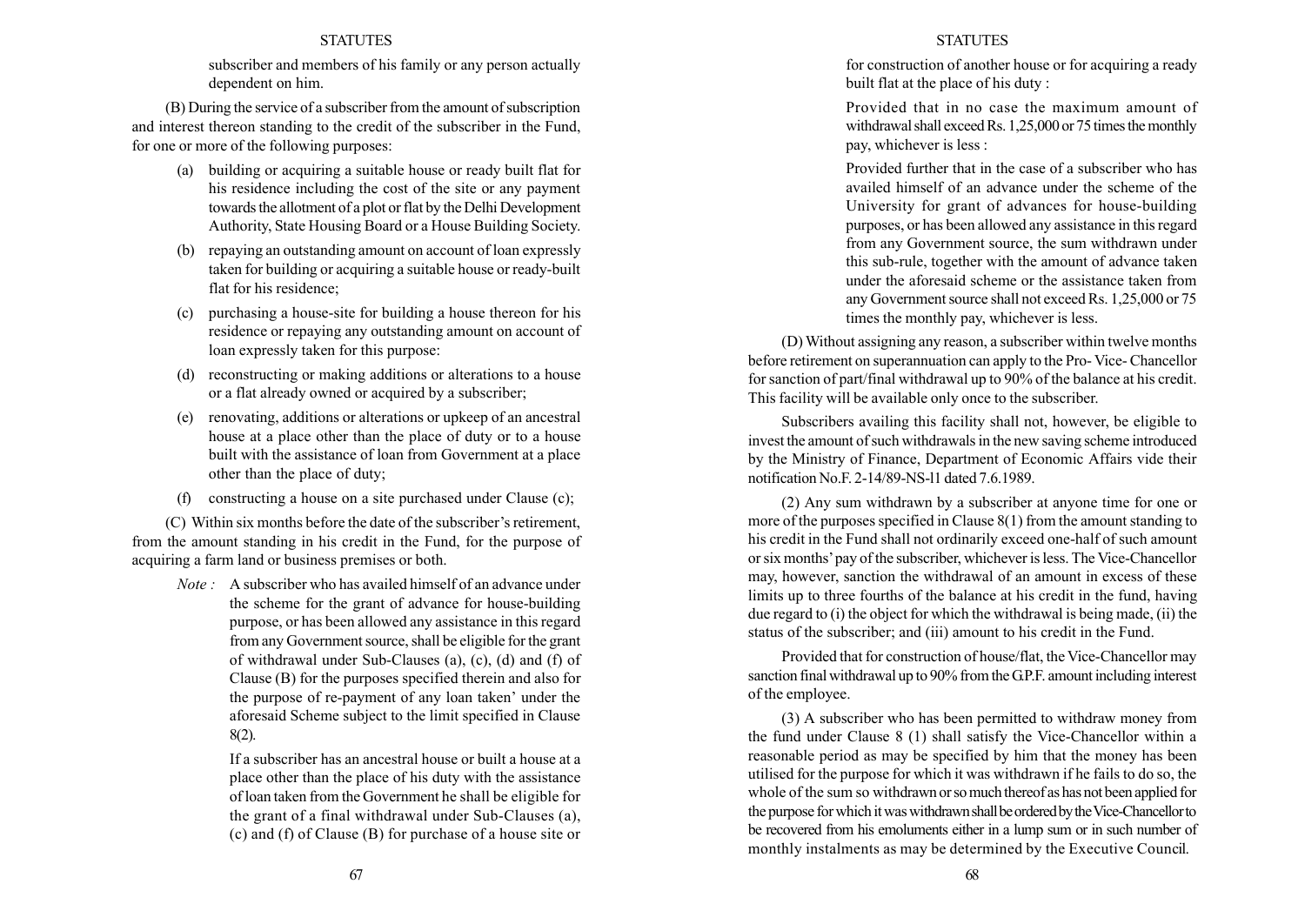(4) A subscriber who has already drawn or may draw in future an advance under Rule 7 for any of the purposes specified in Rule 8 (1) (a), (b), (c), (d), (e), (f), (g), (h), (i) and (j) may convert at his discretion by written request to the sanctioning authority the balance outstanding into a final withdrawal on his satisfying the conditions laid down in Rule 8.

8-A. An employee who does not withdraw any amount from his Provident Fund account either as a loan or as final withdrawal shall be entitled to a Bonus on the subscription made by him during a financial year. Such Bonus shall be calculated at the rate of 3% of the subscription for such of the employees whose total emoluments do not exceed Rs. 500/- and at the rate of 1 % in case of those whose emoluments exceed Rs. 500/- per month. For purposes of calculation of Bonus the emoluments will be taken as on 31st March of the preceding year. However, in the case of subscribers whose Life Insurance Policies are financed through the Provident Fund subscription, the Bonus shall be calculated on the net subscription during the year after deducting the amount of Life Insurance premium paid during the year. The amount of bonus so calculated shall be credited to the account of the subscriber at the end of each financial year.

- Note : The above provision shall come into force from the financial year 1975-76.
- 9. Final withdrawal from the Fund :

When a subscriber quits the service of the University, the amount standing in his credit in the fund shall be payable to him upon an application made by him in the prescribed Form XIII in that behalf to the Registrar.

Provided that a subscriber who has been dismissed from the service of the University and is subsequently reinstated in service, shall, if required to do so, repay any amount paid to him from the fund in pursuance of this Clause with interest thereon at the rate provided in this Appendix in the manner provided. The amount so repaid shall be credited to his account in the Fund.

- Explanation : A subscriber who is granted refused leave shall be deemed to have quit the service from the date of compulsory retirement or the expiry of an extension of service.
- 10. Retirement of a Subscriber :

When a subscriber has proceeded on leave preparatory to retirement or if he is entitled to vacation, on leave preparatory to retirement combined with vacation, or (b) while on leave, has been permitted to retire or has been declared by the Consulting Medical

#### STATUTES

Officer of the University or by a competent medical authority that may be prescribed by the Executive Council in this behalf to be unfit for further service the amount standing to his credit in the Fund shall, upon an application made by him in that behalf to the Registrar, become payable to the subscriber :

Provided that the subscriber if he returns to duty shall, if required to do so, repay to the Fund for credit to his account the whole or part of any amount paid to him from the Fund in pursuance of this Clause with interest thereon at the rate provided, by instalments or otherwise by recovery from his emoluments or otherwise as the Vice-Chancellor may direct.

11. (1) In the event of the death of a subscriber before the amount standing to his credit has become payable or where the amount has become payable before payment has been made, the payment shall be made as provided in the Ordinance.

(2) Deposit-linked Insurance Scheme:

- (i) On the death of a subscriber in service, the person(s) eligible to receive Provident Fund balance in terms of the relevant rules will be sanctioned an additional amount equal to the average balance in the account of the deceased in the Fund during the three years immediately preceding the death of the employee subject to the provisions of sub-para (iii) below:
- (ii) In the case of Contributory Provident Fund, only the subscription of the employee with interest thereon will be taken as the balance for the purpose of this scheme.
- (iii) The above benefit will be available with effect from 8.1.1975 subject to the fulfilment of the following conditions:
	- (a) The balance representing subscription with interest thereon in the account of the employee should not have fallen below the following limits at any time during the three years preceding the date of death :

| $\left(1\right)$ | Teachers, Asstt. Registrars and<br>Officers in equivalent scale<br>and above | Rs. 3000/- upto<br>31.1.1978<br>$Rs.4000/-$<br>with effect from<br>1.2.1978 |
|------------------|------------------------------------------------------------------------------|-----------------------------------------------------------------------------|
| (ii)             | Section Officer and other<br>Officers in equivalent scale                    | $Rs. 2500/-$                                                                |
| (iii)            | Employees other than those<br>mentioned in (i), (ii) $&$ (iv)                | Rs. 1500/-                                                                  |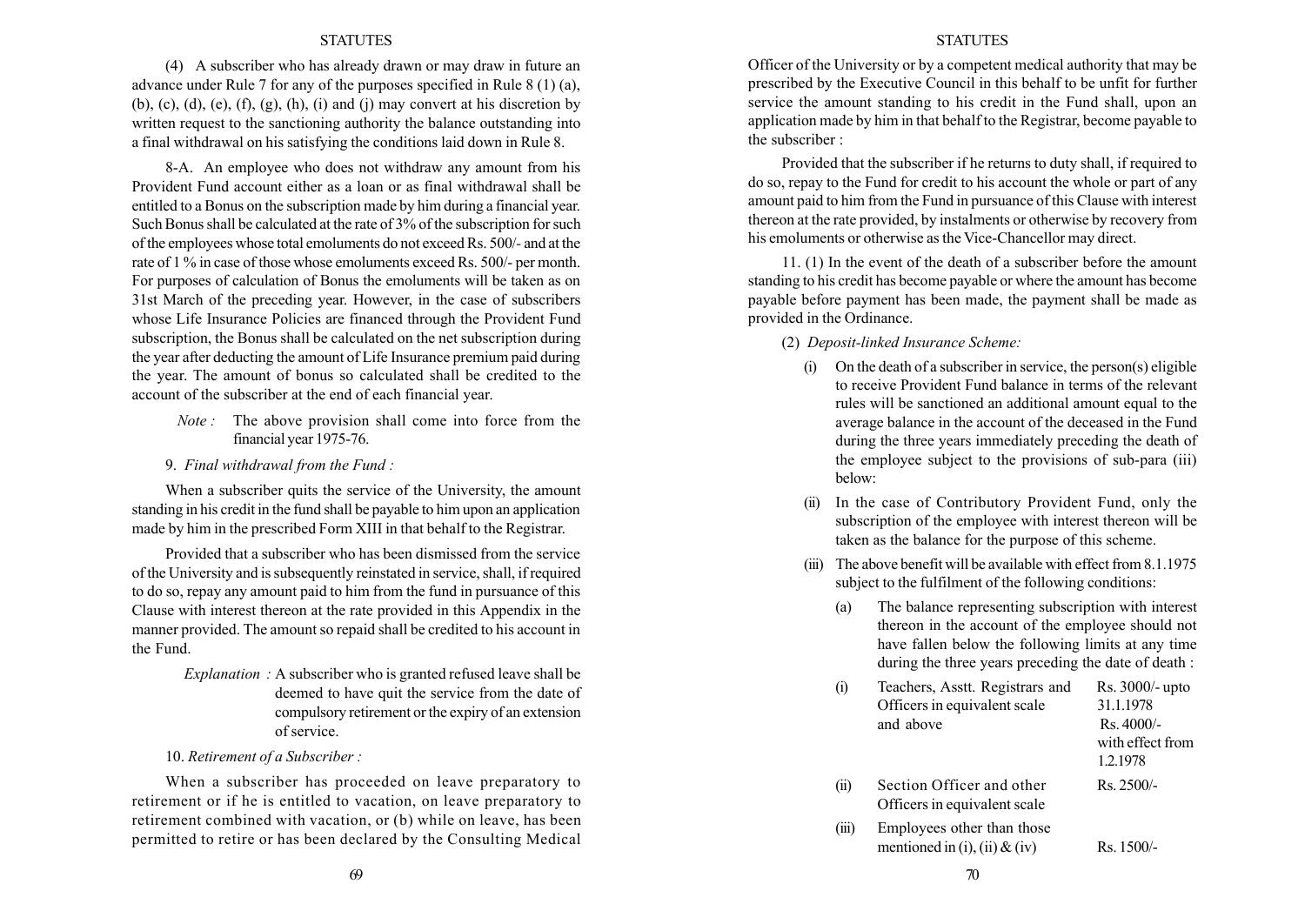(iv) Employees in scale the maximum Rs. 1000/ of which is Rs. 291/- and below.

> Provided that nothing in this Clause shall apply if the death of such a. subscriber occurs before the first of February, 1978.

- (b) The upper limit up to which the benefit of insurance cover will be available will be Rs. 10,000/-. Thus any amount in excess of Rs. 10,000/- in the Fund will be disregarded for the purpose of this extra benefit.
- (c) The benefit would be admissible only if an employee has put in at least five years' service at the time of death.
- (iv) On or after 1.1.1989 on the death of a subscriber in service, the person(s) eligible to receive Provident Fund balance in terms of the relevant rules will be sanctioned an additional amount equal to the average balance in the account of the deceased in the Fund during the three years immediately preceding the death of the employee subject to the provisions of sub-para (v) below :
- (v) This benefit will be available subject to the fulfilment of the following conditions:
	- (a) The balance at the credit of such subscriber shall not at any time during the 3 years preceding the month of death have fallen below the limits of :
		- (i) Rs. 12,000/- in the case of a subscriber who has held, for the greater part of the aforesaid period of three years, a post the maximum of the pay scale of which is Rs. 4000/- or more.
		- (ii) Rs. 7500/- in the case of subscriber who has held, for the greater part of the aforesaid period of three years, a post the maximum of the pay scale of which is Rs. 2900/- or more but less than Rs. 4,000.
		- (iii) Rs. 4500/- in the case of a subscriber who has held, for the greater part of the aforesaid period of three years, a post the maximum of the pay scale of which is Rs. 1151/- or more but less than Rs. 2900.
		- (iv) Rs. 3000/- in the case of a subscriber who has held, for the greater part of the aforesaid period of three

## **STATUTES**

years, a post the maximum of the pay scale of which is less than Rs. 1151/-.

- (b) The upper limit up to which the benefit of insurance cover available will be Rs. 30,000/-. Thus any amount in excess of Rs. 30,000/- in Fund will be disregarded for the purpose of this extra benefit.
- (c) The benefit would be admissible only if an employee has put in at least five years service at the time of death.

12. A statement of account shall be furnished to each subscriber once a year in the manner prescribed in the Ordinance.

13. Investment of Fund :

All amounts accruing to the Fund shall be placed in a nationalised Bank to be operated in such manner as the Executive Council may direct. The balance of the Fund after reserving suitable amounts for current needs, shall be invested in long term deposits in a nationalised Bank or in the Post Office or other investments authorised by the Indian Trust Act of 1882, at the discretion of the Executive Council.

14. Pension :

In addition to the General Provident Fund as provided in the foregoing provision of this Statute, every person governed by the provisions of this Section of Appendix  $A'$  shall be entitled to a pension according to the rules provided hereinafter.

Subject to such rules as may be applicable to the categories of pension set out below, no person shall be eligible for pension unless he has put in a minimum of ten years of qualifying service in the University; provided that minimum age after which service counts for pension shall be eighteen (18) years. In case the qualifying service falls below ten years, a gratuity as in Schedule  $C'$  shall be admissible.

(1) The Vice-Chancellor reserves to himself the right of withholding for specified period, and of ordering recovery from a pension of the whole or part of any pecuniary loss caused to the University, if, in any departmental or judicial proceedings, the pensioner is found guilty of grave misconduct or negligence during the period of his service, including service rendered upon re-employment after retirement.

Provided that where a part of pension is withheld or withdrawn, the amount of such pension shall not be reduced below the limit specified in the proviso under Clause 16.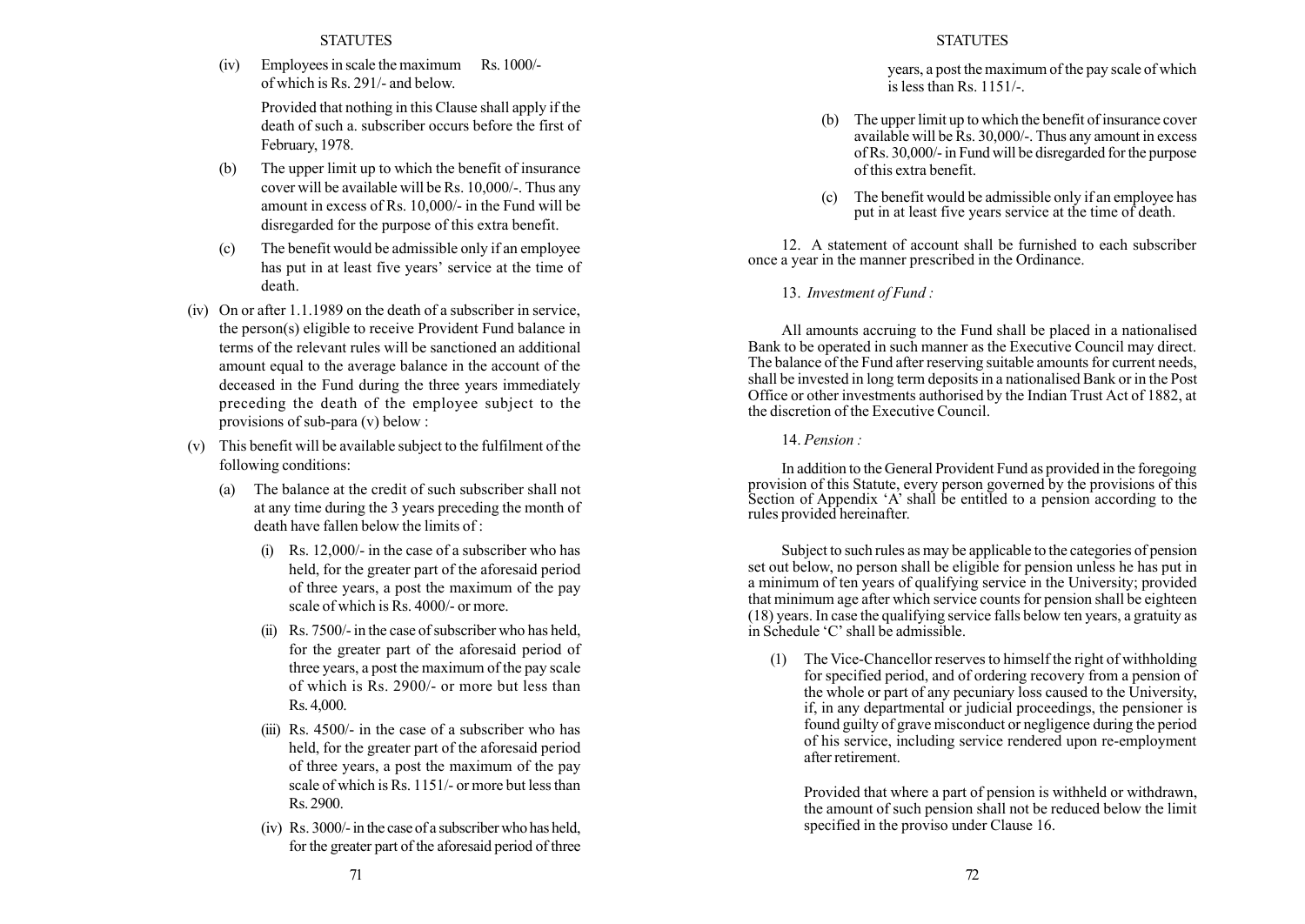(2) (a) The departmental proceedings referred to in Sub-Clause (1), if instituted while the University employee was in service whether before his retirement or during his re-employment, shall, after the final retirement of the University employee, be deemed to be proceedings under this rule and shall be continued and concluded by the authority by which they were commenced in the same manner as if the University employee had continued in service.

> Provided that where the departmental proceedings are instituted by an authority subordinate to the Vice-Chancellor, that authority shall submit a report recording its findings to the Vice-Chancellor.

- (b) The departmental proceedings, if not instituted while the University employee was in service, whether before his retirement or during his re-employment :
	- (i) shall not be instituted save with the sanction of the Vice-Chancellor;
	- (ii) shall not be in respect of any event which took place more than four years before such institution, and
	- (iii) shall be conducted by such authority and in such place as the Vice-Chancellor may direct and in accordance with the procedure applicable to departmental proceedings in which an order of dismissal from service could be made in relation to the University employee during his service.
- (3) No judicial proceedings, if not instituted while the University employee was in service, whether before his retirement or during his re-employment shall be instituted in respect of a cause of action which arose, or of an event which took place, more than four years before such institution.
- (4) In the case of a University employee who has retired on attaining the age of superannuation or otherwise and against whom any departmental or judicial proceedings are instituted or where departmental proceedings are continued under Sub-Clause (2) above, a provisional pension not exceeding the pension which would have been admissible on the basis of the qualifying service up to the date of retirement of the University employee, or if he was under suspension on the date of retirement, up to the date immediately preceding the date on which he was placed under suspension, shall be sanctioned.
- (5) Where the Vice-Chancellor decides not to withhold or withdraw pension but orders recovery of pecuniary loss from pension, the recovery shall not ordinarily be made at a rate exceeding one-third of the pension admissible on the date of retirement of a University employee.
- (6) For the purpose of this Clause:
	- (a) Departmental proceedings shall be deemed to be instituted on the date on which the statement of charges is issued to the University employee or pensioner, or if the University employee has been placed under suspension from an earlier date, on such date; and
	- (b) Judicial proceedings shall be deemed to be instituted;
		- (i) in the case of criminal proceedings, on the date on which the complaint or report of a police officer, of which the Magistrate takes cognizance, is made; and
		- (ii) in the case of civil proceedings, on the date of the complaint is presented in the court.

With effect from 01.01.1986, the service gratuity for qualifying service of less than ten years shall be calculated at uniform rates of half month's emoluments for every completed 6 monthly period of service instead of at the rates specified in Schedule 'C'.

15. Subject to the minimum qualifying service, an employee shall be eligible for one or other of the following classes of pensions, depending upon circumstances of the case:

- (a) Compensation Pension : If an employee is discharged owing to the abolition of the permanent post, he shall be granted a compensation pension on the scale prescribed in Clause 16.
- (b) Invalid Pension : An invalid pension shall be granted to an employee on retirement from the service of the University, for permanent physical or mental disability incapacitating him for further service, if certified by the Consulting Medical Officer of the University, on the scale prescribed in Clause 16.

In respect of an employee who retired on invalid pension on or after 1st January, 1973 or who may retire as such here-after, the amount of invalid pension shall not be less than the amount of the family pension mentioned at Clause (C) of Rule (24) of Appendix 'A'.

(c) Superannuation or Retiring Pension : A superannuation or retiring pension, as the case may be, shall be granted to an employee who may retire from service on completion of the age of retirement or on completion of thirty years of qualifying service whichever is earlier.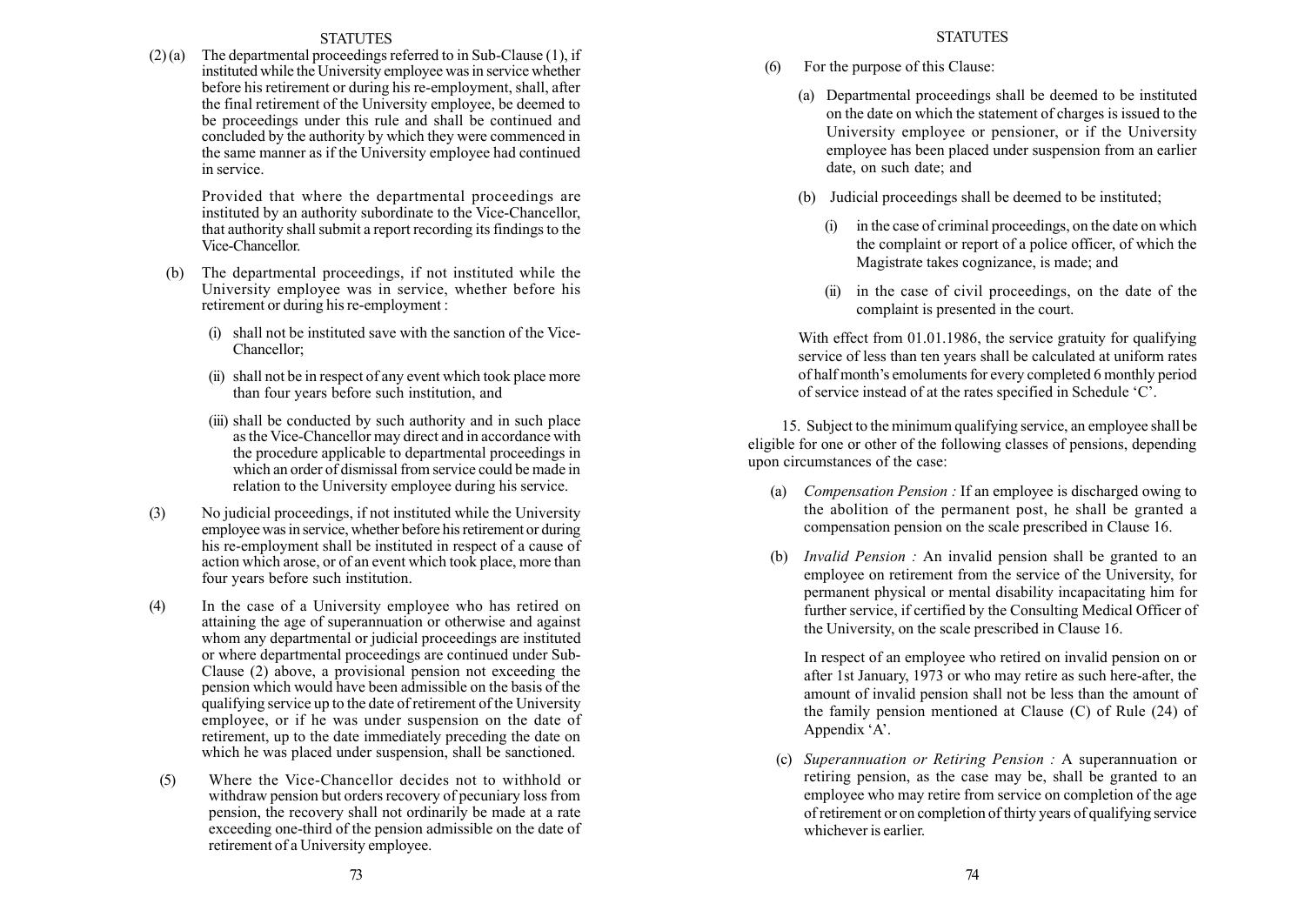Provided that in the event of retirement after thirty years of qualifying service but before the completion of age of sixty years, the employee concerned shall give in this behalf a notice in writing to the Registrar at least three months before the date on which he wishes to retire. In respect of those retiring voluntarily after 30 years of qualifying service on or after 10.9.1983, the total qualifying service shall be increased by the period not exceeding three years, subject to the condition that the total qualifying service rendered by the University employee does not in any case exceed thirty three years and it does not take him beyond the date of superannuation.

Provided further an employee who has put in not less than 20 years of qualifying service may, by giving notice of three months in writing to the Registrar, retire from service voluntarily and the benefit of retiring pension will be admissible to University employee under this scheme subject to the following conditions:

- (i) A notice of less than three months may also be accepted in deserving cases by the appointing authority.
- (ii) An employee who retires voluntarily while he is on leave not due, without returning to duty, that retirement shall take effect from the date of commencement of the leave not due and the leave salary paid in respect of such leave not due shall be recovered.
- (iii) Before an employee gives notice of voluntary retirement under this proviso he should satisfy himself by means of a reference to the Registrar that he has, in fact, completed 20 years service qualifying for pension.
- (iv) A notice of voluntary retirement may be withdrawn subsequently only with the approval of the appointing authority provided the request for such withdrawal is made before the expiry of the notice.
- (v) A notice of voluntary retirement given after completion of 20 years qualifying service will require acceptance by the appointing authority if the date of retirement on the expiry of the notice would be earlier than the date of which the employee concerned could have voluntarily retired under the existing rules applicable to him (i.e. on completion of 30 years qualifying service). Such acceptance may be generally given in all cases except those (a) in which disciplinary proceedings are pending or contemplated against the employee concerned for the imposition of a major penalty and the disciplinary

### **STATUTES**

authority having regard to the circumstances of the case is of the view that the imposition of the penalty of the removal or dismissal, from service would be warranted in the cases or (b) in which prosecution is contemplated or may have been launched in a Court of Law against the employee concerned. The employee giving notice may presume acceptance and the retirement shall be effective in terms of the notice unless the appointing authority passes an order to the contrary before the expiry of the period of notice excepting those referred to in (a)  $\&$  (b) above. If it is proposed to accept the notice of voluntary retirement, even in such cases, specific approval of the Executive Council should be obtained and such employee can not presume acceptance of the notice.

- (vi) While granting proportionate pension to an employee retiring voluntarily, under this proviso, weightage of up to five years would be given as an addition to the qualifying service actually rendered by him the grant of weightage of upto five years will, however, be subject to the following conditions:
	- (a) The total qualifying service after allowing the weightage should not, in any event exceed 30 years qualifying service (33 years in respect of those retiring voluntarily on or after 10.9.1983) and it does not take him beyond the date of superannuation.
	- (b) The weightage of service will not apply to those employees on deputation to autonomous bodies/public sector undertakings/ Universities etc. who propose to get absorbed in such institutions.
- (vii) The weightage given under this proviso will be only an addition to the qualifying service for purposes of pension and gratuity. It will not entitle the employees retiring voluntarily to any notional fixation of pay for purpose of calculating the pension and gratuity which will be based on the actual emoluments calculated with reference to the date of retirement.
- (viii) An employee giving notice of voluntary retirement may also apply, before the expiry of the notice, for the leave standing to his credit which may be granted to him to run concurrently with the period of notice. The period of leave, if any, extending beyond the date of retirement on expiry of notice but not extending beyond the date on which the University employee should have retired on attaining the age of superannuation may be allowed as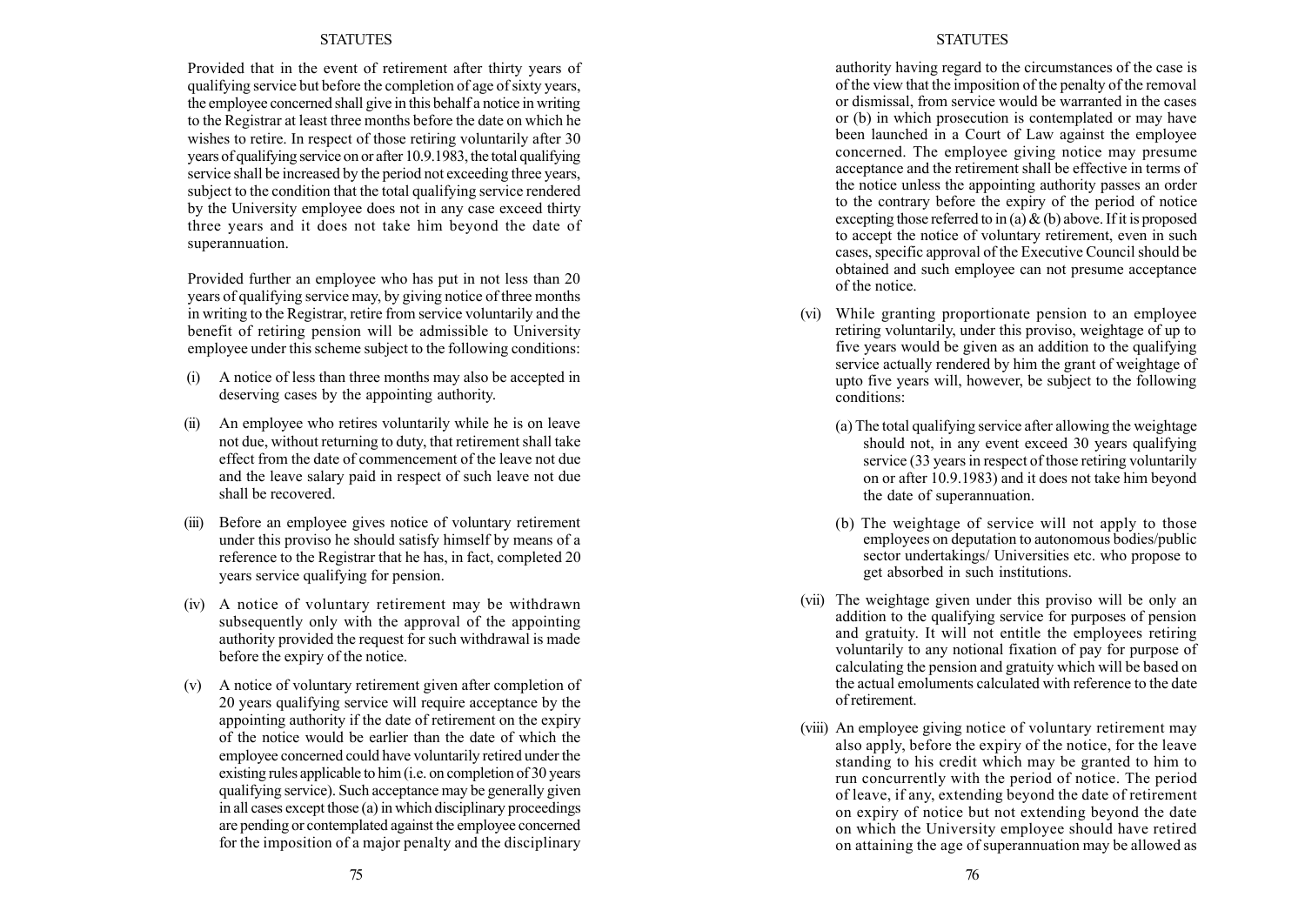terminal leave in accordance with the leave Rules of the University applicable to the employee.

- (ix) The amount of pension to be granted after giving the weightage will be subject to the provisions contained in Clause 14 of Statute 28-A, Appendix 'A'.
	- Note : The amendment would also be applicable in the case of Delhi University Colleges retirement benefit rules, 1970-mutatis mutandis.

16 (i) An employee eligible for pension under any of the categories mentioned above shall be granted on retirement, half of one eightieth (1/2/ 80th) of the average emoluments for each completed six monthly period of qualifying service subject to a maximum pension as stipulated in the table appended (Schedule  $A'$ ) and subject also to the total pension not exceeding thirty times one eightieth of the average emoluments :

Provided that an employee who has retired or will retire on superannuation retiring, invalid or compensation pension on or after 1st March, 1970, and the amount of pension including ad-hoc increase in accordance with the rules/orders in force at the time of his retirement, is less than Rs. 40/- per month the same shall be raised to Rs. 40/- per month (inclusive of ad hoc increase where applicable) with effect from 1.3.1970.

Provided further that in case of a pensioner under this scheme, if the amount of pension including ad hoc increase or both which the pensioner may be in receipt of on 1.3.1970, is less than Rs. 40/- per month (inclusive of ad hoc or temporary increase as the case may be, where applicable), the same shall be raised to Rs. 40/- per month with effect from 1.3.1970.

In respect of employees who had retired on or after 1st January, 1973 or who may retire thereafter the amount of pension in terms of this rule shall be in appropriate amount set out in Schedule 'AA'.

Provided further in the case of superannuation/retiring/invalid/ compensation pension falling due on 1st April, 1982 or thereafter the amount of pension plus relief in pension payable be stepped up to Rs. 150/- per monthtill normal entitlement (pension plus relief) itself adds up to Rs. 150/- per month or more.

Provided further in the case of superannuation/retiring/invalid/ compensation pension falling due on 1st April, 1983, or thereafter the amount of pension plus relief in pension payable be stepped up to Rs. 160/- per month till normal entitlement (pension plus relief) itself adds up to Rs. 160/ per month or more.

#### **STATUTES**

In respect of employees who had retired on or after 31st March, 1979 or who may retire thereafter, the amount of pension shall be determined in accordance with the following slabs :

| (i)        | Up to first Rs. $1000/-$ of<br>average emoluments<br>reckonable for pension. | Amount of monthly pension<br>50% of average emoluments.                            |
|------------|------------------------------------------------------------------------------|------------------------------------------------------------------------------------|
| $\rm (ii)$ | Next Rs. 500/- of average<br>emoluments reckonable for<br>pension.           | 45% of average emoluments.                                                         |
| (iii)      | Balance of average<br>emoluments reckonable for<br>pension.                  | 40% of average emoluments<br>subject to an overall ceiling<br>as per Note 2 below. |

- Note: (1) The amount of pension arrived at on the basis of the above slabs will be related to the maximum qualifying service of 33 years. For University employees who, at the time of retirement, have rendered qualifying service of ten years or more but less than 33 years, the amount of their pension will be such proportion of the maximum admissible pension as the qualifying service rendered by them bears the maximum qualifying service of 33 years. A few illustrations are given in Schedule ëAAAí.
	- (2) The pension as determined in accordance with the above slabs plus the maximum relief on pension at the rate of Rs. 100/- per month admissible to a pensioner as on 1.12.1978 in accordance with the orders issued by the Government of India and made applicable to the pensioners to whom these Statutes apply, will be subject to an overall ceiling of Rs. 1500/- per month. If the pension itself exceeds Rs. 1,500/- per month, then the maximum pension for full service of 33 years will be restricted to Rs. 1,500/- per month and no relief will be payable up to index level 328.
	- (3) The existing provisions of the Statutes regarding admissibility of service gratuity, Death-cum-Retirement Gratuity, Family pension and determination of the average emoluments, service qualifying for pension including the provision of treating completed six monthly period of service as qualifying and fraction of a rupee being rounded off to next higher rupee, will remain unaltered.

With effect from 10th September, 1983 in calculating the length of qualifying service, fraction of a year equal to 3 months and above shall be treated as a completed onehalf year and reckoned as qualifying service.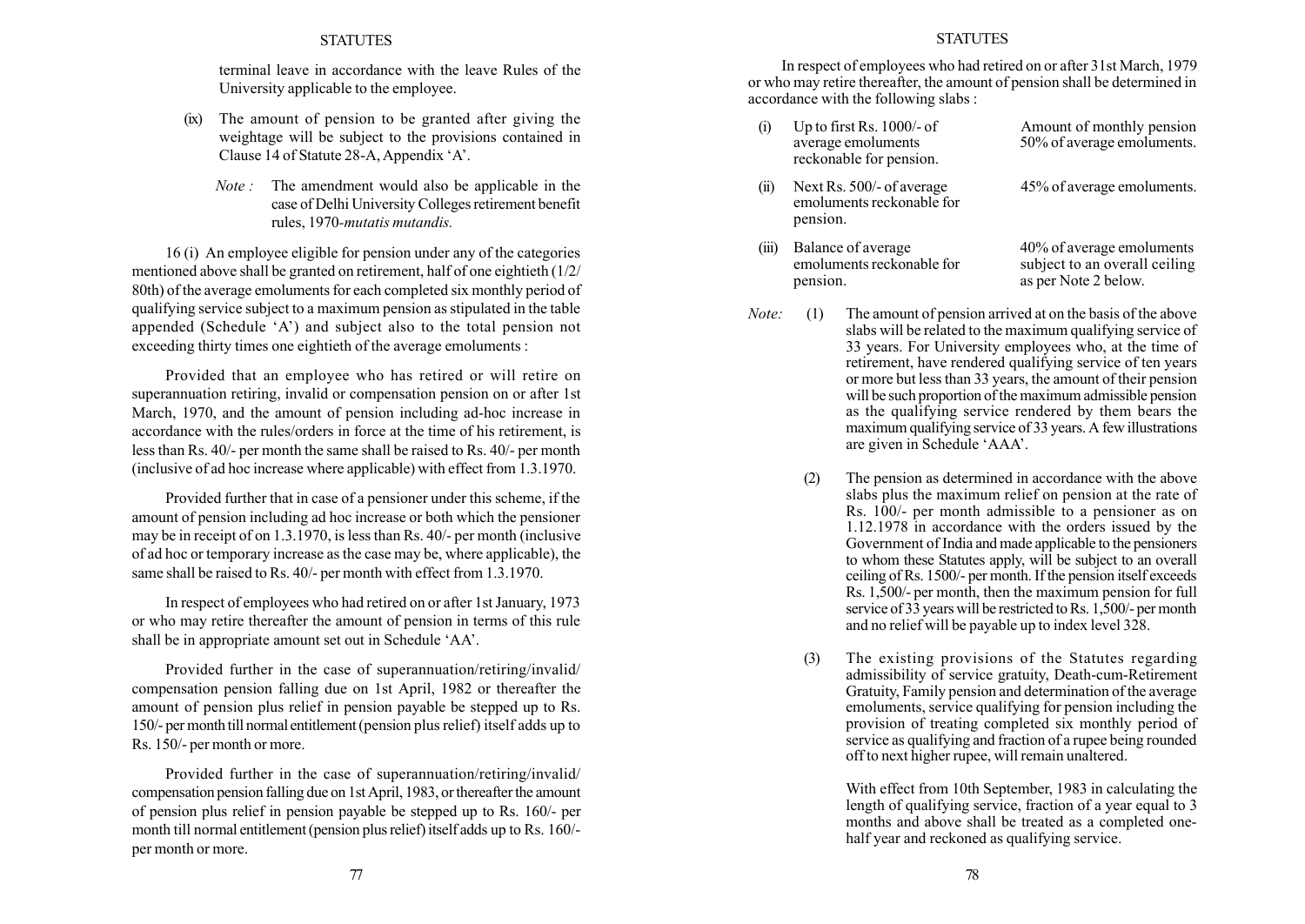Provided further that in the case of superannuation/invalid/ retiring/compensation pension falling due on 1.1.1986 or thereafter, the amount of pension plus relief in pension payable be stepped up to Rs. 375/- per month.

In respect of employees retiring on or after 1.1.1986, pension shall be calculated at 50% of average emoluments instead of under the slab formula and shall be subject to a minimum of Rs. 375/- p.m. and maximum of Rs. 4500/- p.m.

(ii) Nominations:

Any pensioner to whom any pension is payable by the University may nominate any other person (hereinafter referred to as the nominee) in accordance with the provisions given below, who shall receive after the death of the pensioner all moneys payable to the pensioner on account of such pension, before or after the death of such nomination and which remain unpaid immediately before the death of the pensioner.

- (1) Every pensioner who has retired on or before the date of coming into effect of this amendment shall within six months nominate any person for the purpose of above mentioned paragraph in the form given in the Schedule 'G' and submit it, in triplicate by personal service after taking receipt or by sending through registered post acknowledgement due to the respective Pension Disbursing Authority through whom pension is drawn.
- (2) Within thirty days of the receipt of nomination in the form as referred to above the Pension Disbursing Authority shall get the particulars of the pensioner as mentioned in the above form, verified with reference to the available record and return to the pensioner, after obtaining a receipt thereof, the duplicate copy of the nomination form duly attested by him or an officer authorised by him in this behalf. The triplicate copy shall be sent to the Registrar of the University while the original copy of the nomination shall be recorded.
- (3) Every employee who is due to retire after the date of coming into force of the amendment shall, submit the nomination, in triplicate, in the form referred to above to the Registrar of the University within three months before or after the date of retirement.

## **STATUTES**

- (4) Within thirty days of the receipt of the nomination in the form referred to above the Registrar shall get the particulars of the pensioners, as mentioned in the form verified with reference to the records of the establishment and return to the pensioner after obtaining the receipt thereof, the duplicate copy of the nomination form duly attested by him or by an officer authorised by him in this behalf. The triplicate copy duly accepted shall be sent to the Finance Officer, who shall pass it on to the Pension Disbursing Authority.
- (5) A Notice of modification of nomination including cases where a nominee pre-deceases the pensioner shall be submitted in triplicate in the form given in Schedule 'H' to the Pension Disbursing Authority in the manner specified in Sub-Clause 1 and thereafter the provisions of the Sub-Clause (2) shall apply mutatis-mutandis with modifications as if it was made under Sub-Clause  $(1)$ .
- (6) A Nomination or a fresh nomination or notice of modification of nomination shall be signed by the pensioner or, if he is illiterate, shall bear his thumb impression given in the presence of two witnesses who shall also sign a declaration to the effect in the nomination, fresh nomination or notice of modification of nomination, as the case may be. .
- (7) Nomination, fresh nomination or notice of modification of nomination shall take effect from the date of receipt thereof by the Pension Disbursing Authority or the Registrar, as the case may be.
- (8) A nomination made under this Clause and accepted by the Registrar, shall be a conclusive proof with regard to the persons nominated to receive arrears of pension of the pensioner.
- 17. Commutation of Pension :
- (a) A University employee who may be entitled to or has been authorised any class of pension referred to in Clause 15 above shall, subject to the conditions specified below, be entitled to commute for lump sum payment a fraction not exceeding one third of his pension. In an application for commutation in Form 1 or Form 2, as the case may be, an applicant shall indicate the fraction of pension which he desires to commute and may either indicate the maximum limit of one third of pension or such lower limit as he may desire to commute. If fraction of pension to be commuted results in fraction of rupee, such fraction of a rupee shall be ignored for the purpose of commutation.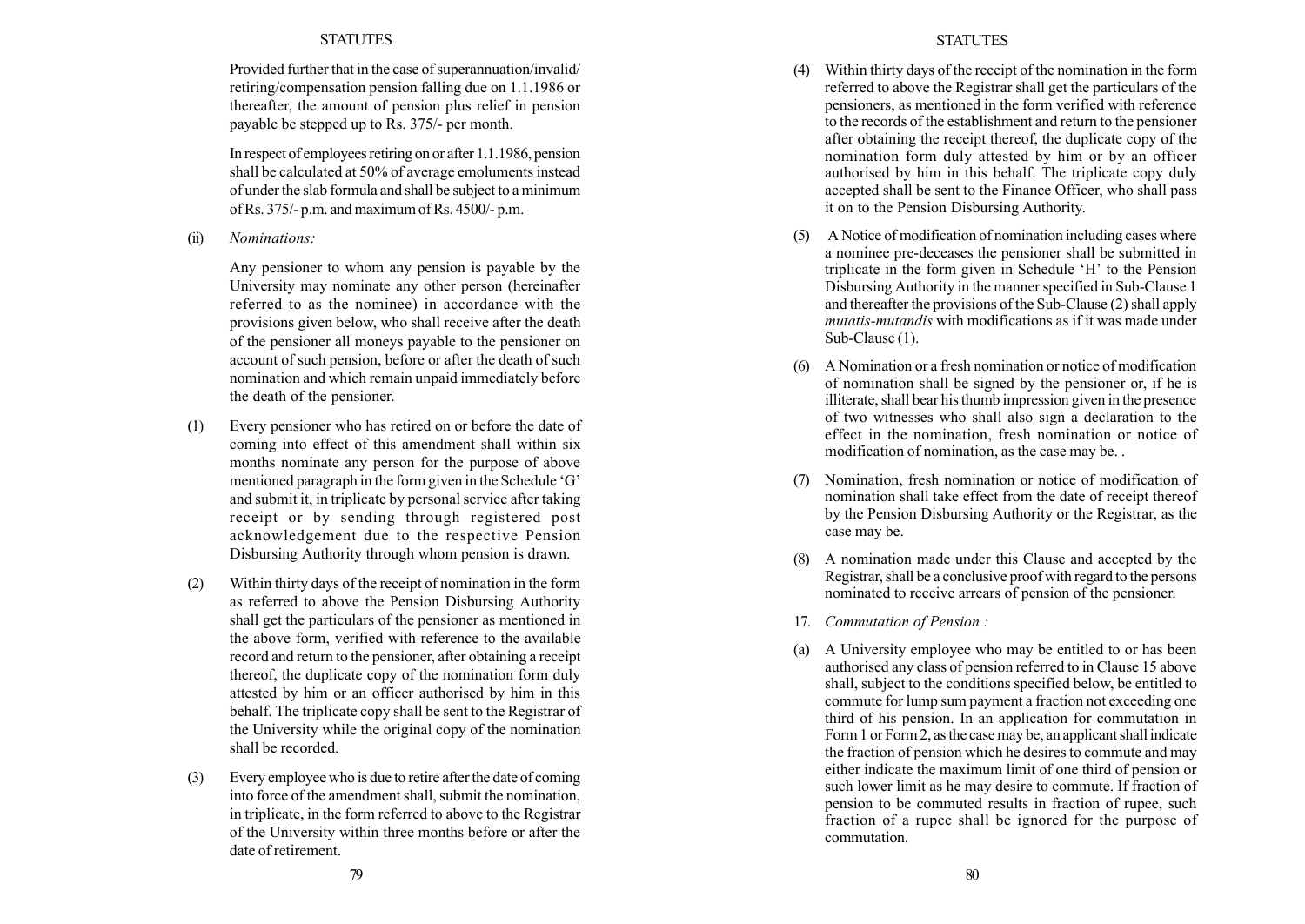- (b) No employee against whom departmental or judicial proceedings have been instituted, as referred to in Clause 14 above shall be eligible to commute a fraction of his pension, during the pendency of such proceedings.
- (c) The commutation of pension shall become absolute on the date on which the application in Form 1 is received, from the employee by the Finance Officer of the University or on the date following the date of his retirement, whichever is later and in the case of Form 2 on the date on which the medical authority signs the medical report. Provided the reduction in the amount of pension on account of commutation shall be operative from the date of receipt of the commutation value of pension or at the end of three months after issue of authority by the Finance Officer of the University for the payment of commuted value of pension, whichever is earlier.
- (d) If the applicant dies without receiving the commuted value on or after the date on which commutation became absolute, the commuted value shall be paid to his heirs.
- (e) The lumpsum payable shall be calculated in accordance with the table of values prescribed from time to time and applicable to the applicant on the date on which the commutation becomes absolute.
- (f) An applicant who is authorised a compensation pension, superannuation or retiring pension on completion of 30 years of qualifying service or proportionate pension on completion of 20 years of qualifying service vide sub-Clause (a)  $\&$  (c) of Clause 15 above shall, subject to the limit in sub-clause (a) above, be eligible to commute a fraction without medical examination provided that he applies for commutation in Form 1 within one year of date of his retirement.
- (g) In case not covered by sub-Clause (f), an applicant in Form 2 shall be eligible to commute a fraction of his pension subject to the limit prescribed in sub-Clause (a) above after he has been declared fit by the medical board constituted by the Vice-Chancellor in the case of invalid pension and the Chief Medical Officer, W.U.S. Health Centre in the other cases. The applicant shall be required to pay for medical examination such fee as may be specified by the Executive Council.

If the medical authority refuses commutation, the University employee can make an appeal within one month of receipt of report if he feels that the medical authority in refusing commutation on medical grounds or making addition of years to his actual age has committed an error of judgement. The medical authority shall arrange for the second medical examination, if the applicant so desires. The examination shall be at the expense of the employee and shall take place after the expiry of a period of not less than one year from the date of the first medical examination.

- (h) A University employee who is due to retire on superannuation and desires payment of the commuted value of pension being authorised at the time of issue of the pension payment order, shall be eligible to apply for commutation of a fraction of pension alongwith pension papers prior to the date of retirement provided that he retires from superannuation only and apply to the Registrar not later than 3 months before the date of superannuation. No such application shall be entertained if the period is less than three months from the date of superannuation of the University employee. The University shall have no liability for the payment of the commuted value of pension if the University employee dies before the date of superannuation or forfeits claim to pension before such retirement.
- (i) An applicant who has commuted a fraction of his pension and after commutation his pension has been revised and enhanced retrospectively as a result of University's decision, the employee shall be paid the difference between the commuted value determined with reference to enhanced pension and the commuted value already authorised. For the payment of difference, the employee shall not be required to apply afresh.

Provided that in the case of an employee who has commuted a fraction of his original pension not exceeding rupees one hundred per month after being declared fit by a medical authority and as a result of retrospective enhancement of pension he becomes eligible to commute an amount exceeding one hundred rupees per mensem he shall be allowed the difference between the commuted value of one hundred rupees per mensem and the commuted value of the fraction of the original pension without further medical examination. The commutation of any further amount beyond rupees one hundred per mensem shall be treated as fresh commutation and allowed subject to examination by a Medical Board.

I. Such University pensioners who have commuted a portion of their pension, and on 1.4.1985, or thereafter, have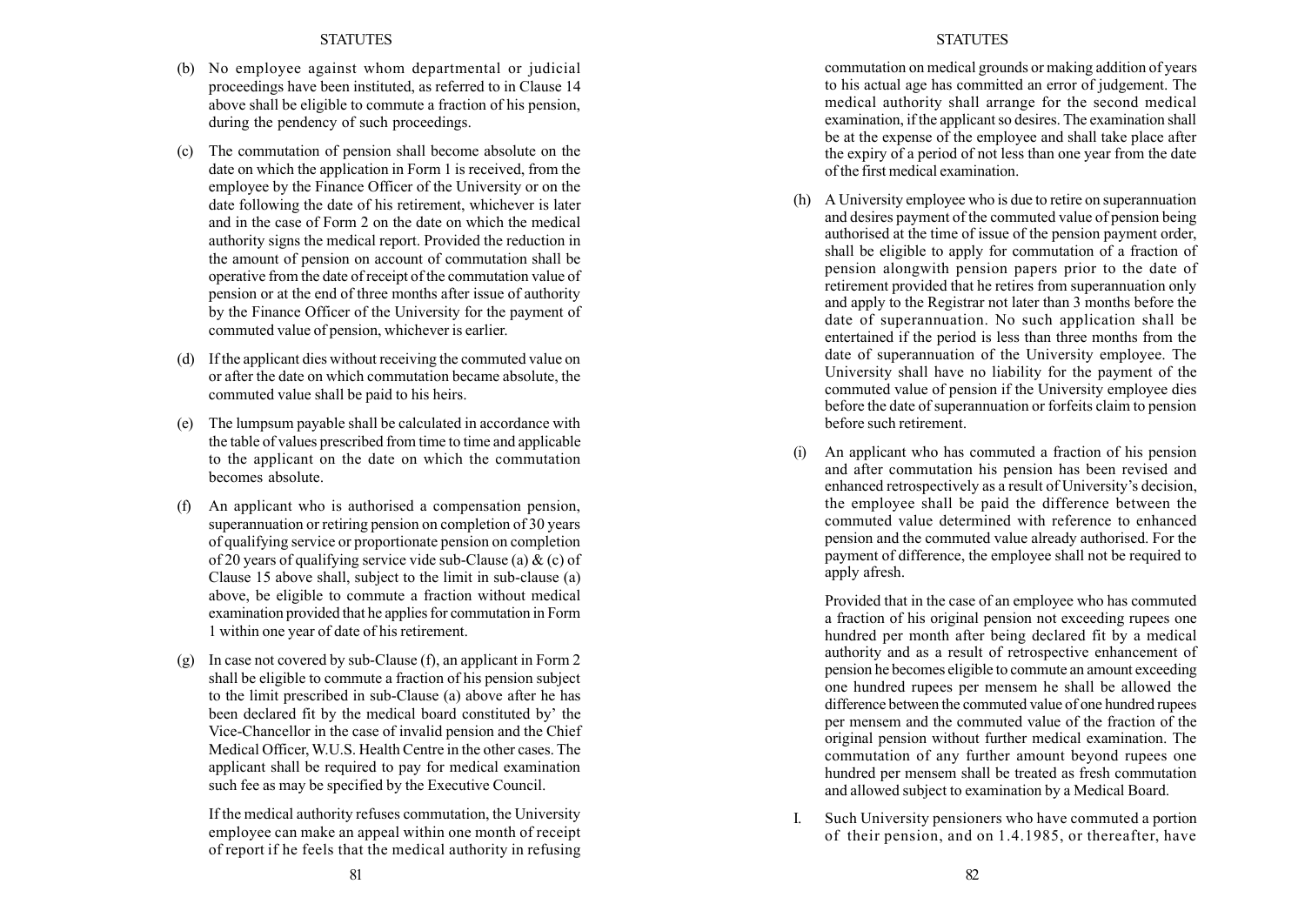completed or will complete 15 years from their respective dates of retirement will have their commuted portion of pension restored.

- II. University employees who got themselves absorbed under Central Public Sector Undertakings/autonomous bodies and have received/or opted to receive commuted value of 1/3rd of pension as well as terminal benefits equal to the commuted value of balance amount of terminal benefits equal to the commuted value of balance amount of pension left after commuting 1/3rd of pension are not entitled to any benefit under these orders as they have ceased to be University pensioners.
- III. Each pensioner who is eligible as in paragraph (I) above is required to apply in the prescribed Form, duly completed, to the Registrar of the University who will restore the commuted portion of pension if the commuted amount has been mentioned in the Pension Payment Order and will also pay the arrears, if any.
- IV. In cases where the pensioner had completed 15 years from the date of retirement on 1.4.1985 or thereafter and had died subsequently his/her legal heir(s) is/are also entitled to receive arrears with effect from 1.4.1985 (or from the date of completion of 15 yeas from the date of retirement whichever is later), till the date of the pensioner's death. For this purpose, legal heir(s) may also apply to the Registrar.

## **GRATUITY**

18. (i) In addition to the pension/gratuity as provided in the foregoing provisions of Appendix  $A'$  to Statute 28-A an employee who has completed five years of qualifying service at the University may be granted an additional (Death-cum-Retirement) Gratuity in accordance with the scale indicated in Clause 19. This gratuity shall be payable on his retirement from the service of the University. In the event of his demise, the gratuity shall be payable to the nominee of the deceased in the manner prescribed (vide Forms V to VIll).

(ii) If there is no such nomination or if the nomination made does not subsist the gratuity shall be paid in the manner indicated below:

- (a) If there are one or more surviving members of the family .as in the following sub-clauses (aa), (bb), (cc) and (dd), to all such members in equal shares:
- (aa) wife or wives, in the case of male employee;
- (bb) husband in the case of a female employee;

## **STATUTES**

(cc) sons including step sons and adopted sons; .

- (dd) unmarried daughters including step daughters and adopted daughters.
- (b) If there are no such surviving members of the family as in Clause (a) above, but there are one or more members as in the following sub-clauses (aa), (bb), (cc), (dd), (ee), (ff) and (gg), to all such members in equal shares:
	- (aa) widowed daughters including step daughters and adopted daughters.
	- (bb) father **including adoptive parents in** the case of individuals whose (cc) mother example personal law permits adoption. ˇ
	- (dd) brothers below the age of eighteen years including step brothers;
	- (ee) unmarried sisters and widowed sisters including step sisters;
	- (ff) married daughters; and
	- (gg) children of pre-deceased son.
- Note : 1. The right of female member of the family, or that of a brother, of an employee who dies while in service or after retirement, to receive the share of gratuity shall not be affected if the female member marries or re-marries, or the brother attains the age of eighteen years, after the death of the employee and before receiving her or his share of the gratuity.
- Note : 2. Where gratuity is granted under this rule to a minor member of the family of the deceased employee, it shall be payable to the guardian on behalf of the minor.
- Note : 3. Where an employee dies while in service, or after retirement without receiving the amount of gratuity, and-
	- (a) leaves behind no family; or if
	- (b) has made no nomination; or
	- (c) the nomination made by him does not subsist; the amount of death-cum-retirement gratuity payable to him under this rule shall lapse to the University.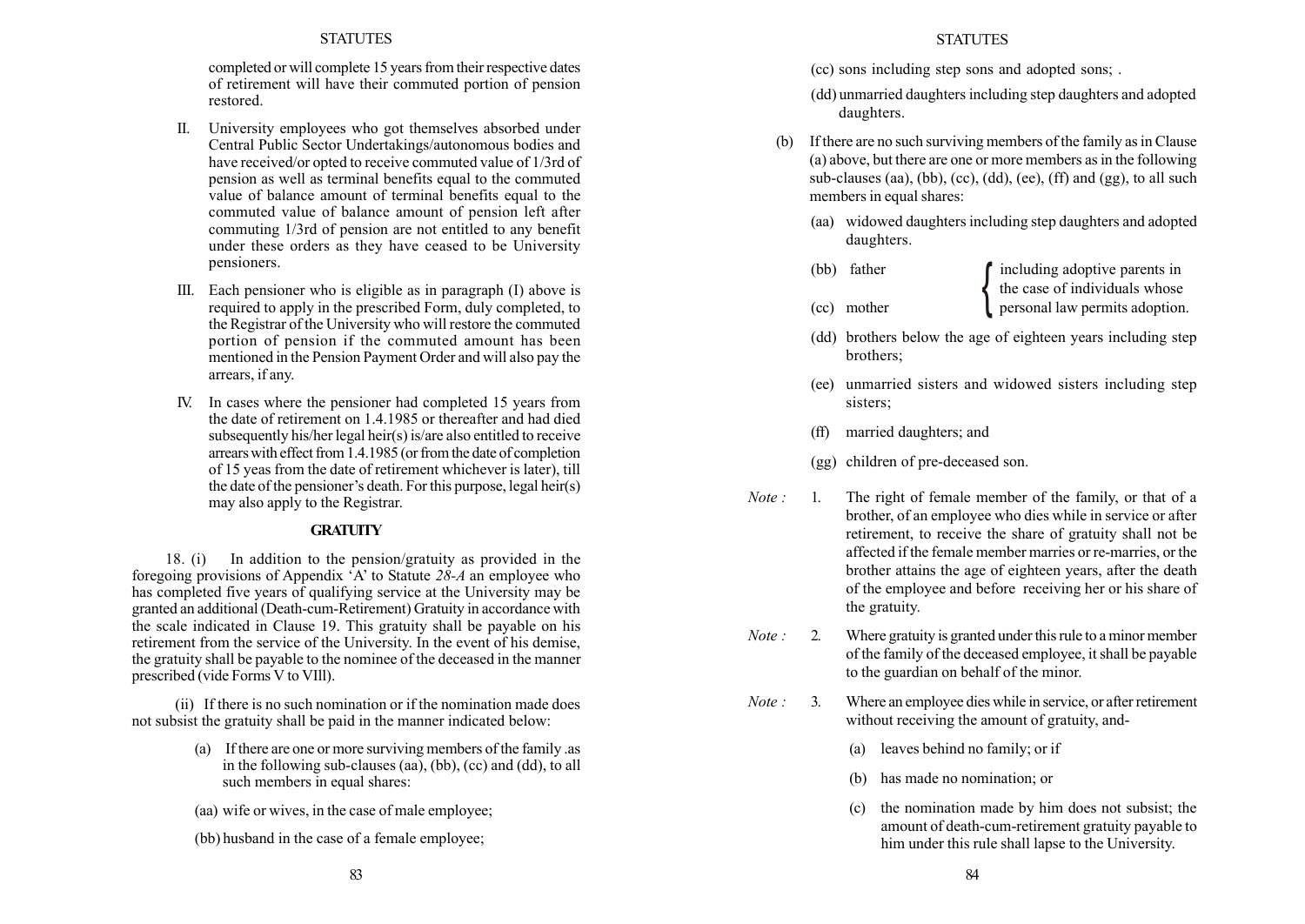(iii) No gratuity shall be payable on resignation from the service of the University or dismissal or removal from it for misconduct, insolvency, inefficiency not due to age.

19. (i) The amount of Death-cum-Retirement Gratuity will be onefourth of the emoluments of an employee for each completed six monthly period of qualifying service subject to a maximum of fifteen times the emoluments. In the event of death of an employee while in service the Gratuity shall be subject to a minimum of twelve times the emoluments of the employee at the time of his death :

Provided that in no case it shall exceed Rs. 24,000/- and that the amount of gratuity payable is further subject to the provision of Clause  $24(A)$  (vi) of Appendix 'A' to Statute 28-A and the Note thereunder.

With effect from 1.1.1986, in the event of death in harrness, the Death-Gratuity shall be admissible at the following rates:

| Length of Service                              | Rate of Gratuity                                                                                                                                                                                                                         |  |  |
|------------------------------------------------|------------------------------------------------------------------------------------------------------------------------------------------------------------------------------------------------------------------------------------------|--|--|
| (i) 5 years or more but less than<br>20 years. | 12 times of emoluments                                                                                                                                                                                                                   |  |  |
| $(ii)$ 20 years or more                        | Half of emoluments for every<br>completed six monthly period<br>of qualifying service subject<br>to a maximum of 33 times of<br>emoluments provided that<br>the amount of Death Gratuity<br>shall in no case, exceed one<br>lakh rupees. |  |  |

(ii) In respect of employees who retired from service on or after 1st January, 1973 or who may retire from service thereafter or died while in service on or after the aforesaid date or in the event of their death in service thereafter, for Death-cum-Retirement Gratuity, the existing maximum limit of 'fifteen times the emoluments' as prescribed in Clause (i) above shall be raised to 16-1/2 times the emoluments:

Provided that the maximum monetary limit of Rs. 24,000/- applicable to Death-cum-Retirement Gratuity under the proviso to Clause (i) above shall in respect of cases falling under Clause (ii) above be raised to Rs. 30,000/-.

Provided further in respect of persons who become eligible to payment of Death-cum-Retirement Gratuity on or after 31st January, 1982, the maximum amount may be raised to Rs. 36,000/-.

#### **STATUTES**

Provided further in respect of employees who become eligible to payment of Death-cum-Retirement Gratuity on or after 31st March, 1985, the maximum amount be raised to Rs. 50,000/-.

Provided further in respect of employees who become eligible for payment of Retirement-Gratuity on or after 1.1.1986, the maximum monetary limit be raised to Rs. 1,00,000/-.

(iii)With effect from 14.9.1983 the qualifying service shall be calculated in six monthly periods. A fraction of less than three months shall not be taken into account and any period between three months and six months shall be treated as a six monthly period in calculating the total qualifying service.

20. If an employee who has become eligible for a pension or gratuity dies within a period of five years after he retires from the service of the University, and the sums actually received by him at the time on account of such pension together with the gratuity granted under the above provisions and the commutated value of any portion of the pension commuted by him are less than the amount equal to twelve times the emoluments, a gratuity equal to the deficiency shall be granted to the person or persons nominated by him.

21. If a permanent employee dies before completing five years of qualifying service, his family will be eligible for a gratuity equal to six times his emoluments at the time of his death, except in cases in which death occurs in the first year of service, when gratuity admissible will be equal to two months' emoluments.

#### 22. Temporary Employees: .

(a) Terminal Gratuity: Atemporary employee who retires on superannuation or is discharged on account of retrenchment or is declared invalid, for further service, will be eligible for a gratuity at the rate of one third of a month's pay for each completed year of service provided that, he has completed not less than five years of continuous service at the time of retirement, discharge or invalidment.

(b) Death Gratuity : The family of a temporary employee who dies while in service will be eligible for a death gratuity on the scale and subject to the conditions specified below:

- $(i)$  On death after completion A gratuity equal to one month's pay. of one year of service but before completion of three years of service.
- (ii) On death after completion A gratuity equal to two month's pay. of three years of service but before completion of five years of service.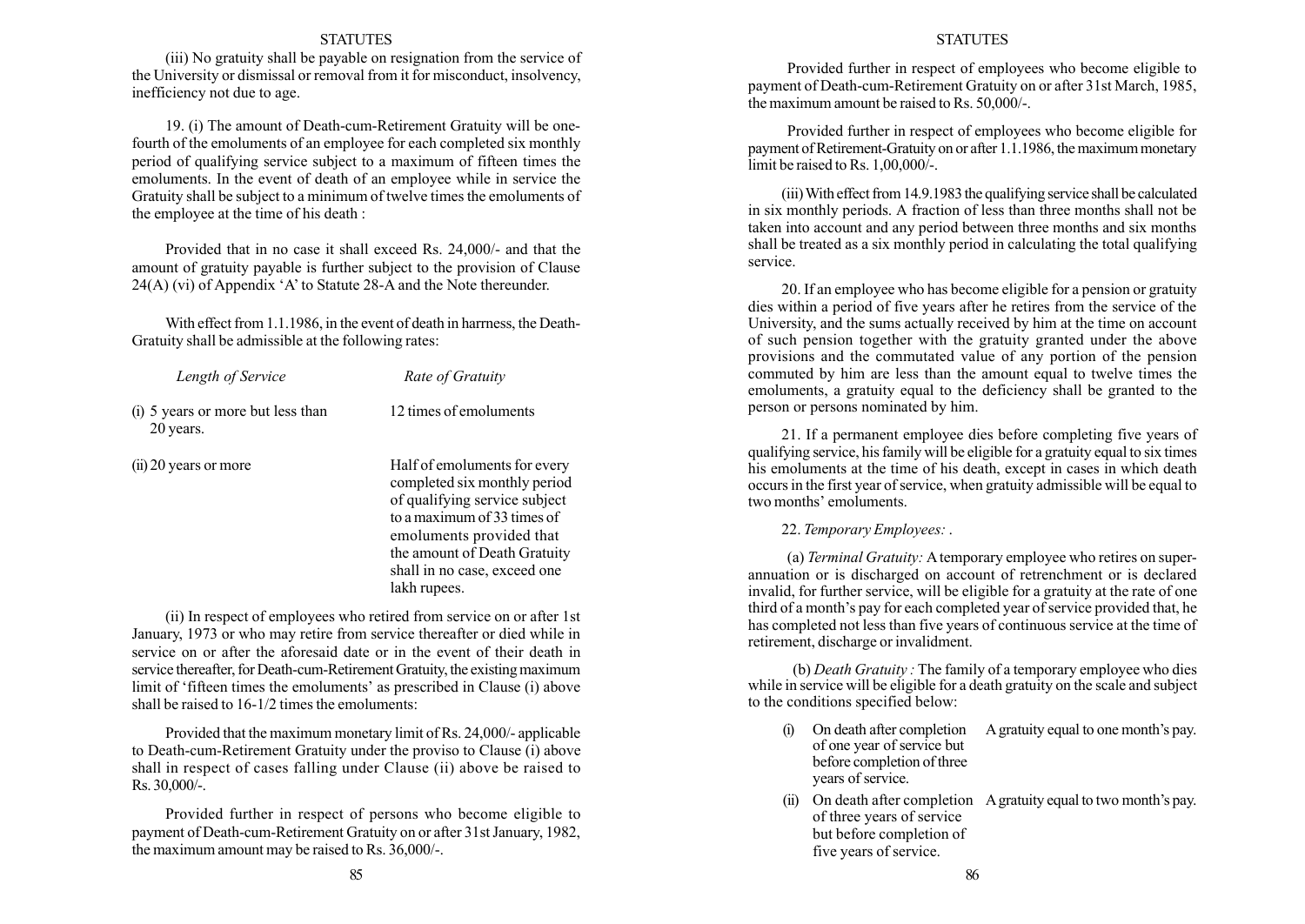(iii) On death after completion A gratuity equal to three month's pay of five years of service or or the amount of the terminal more gratuity mentioned in sub-clause (a) above whichever is more.

Provided the families of temporary employees who died in harness on or after 1.1.1986 shall be eligible to death gratuity on the same scale as admissible to families of permanent employees under the clause 19(i) above.

Note : For the purpose of determining the amount of terminal or death gratuity under this Clause pay will mean only basic pay and also dearness pay (if any) at the time of relinquishing service or of death, as the case may be. It will not include special pay, personal pay and other emoluments as pay. In case the employee concerned was on leave with or without allowances immediately before retirement, discharge, invalidment or death, pay for this purpose will be pay which he would have drawn had he not proceeded on such leave.

## FAMILY PENSION

23. The Family Pension Scheme as detailed below will be applicable to regular employees in pensionable service, temporary or permanent, subject to the provision of Clause 38.

24. It will be administered as below:

(A) For those who were in service on 1st April, 1964, but retired before 1st January 1966, and are still alive and who opt for General Provident Fund-cum-Pension-cum-Gratuity Scheme, the following provisions will apply:

(i) The family pension will be admissible in case of death while in service or after retirement, if at the time of death, a retired officer was in receipt of a compensation, invalid, retiring or superannuation pension. In case of death while in service, the employee should have completed a minimum period of one year in service.

> Provided in case of death while in service before completion of one year of continuous service, the family pension will be admissible if the employee concerned was examined by the appropriate medical authority and declared fit by that authority for University service immediately prior to the appointment to the service or post.

Note: The amendment will also be applicable in the case of Delhi University Colleges Retirement Benefit Rules, 1970.

## **STATUTES**

- (ii) Family' for purposes of this scheme will include the following relatives of the employee:
	- (a) Wife in the case of male officer;
	- (b) Husband in the case of female officer;
	- (c) Minor sons;
	- (d) Unmarried minor daughters.
	- *Note*: (i) (c) and (d) will include children adopted legally before retirement.
		- (ii) Marriage after retirement will not be recognised for the purpose of the Scheme.
		- (iii) The family pension will be admissible:
		- (a) In the case of widow/widower up to the date of death or re-marriage whichever is earlier;
		- (b) In the case of minor sons until the age of 25 years;
		- (c) In the case of unmarried daughter until.she attains the age of 25 years or marriage, whichever is earlier;
		- (d) Family pension payable to a son or daughter shall be stopped if he or she starts earning his or her livelihood or attains the age of 25 years whichever is earlier;

Provided that if the son or daughter of an employee is suffering from any disorder or disability of mind or is physically crippled or disabled so as to render him or her unable to earn a living even after attaining the age of 25 years, the family pension shall be payable to such son or daughter for life subject to the following conditions, namely:

- (i) If such son or daughter is one among two or more children of the employee, the family pension shall be initially payable to the minor children in the order set out in item (c) of sub-para (iv) of this rule until the last minor child attains the age of 25, as the case may be, and thereafter the family pension shall be resumed in favour of the son or daughter suffering from disorder or disability of mind or who is physically crippled or disabled and the same shall be payable to him/her for life;
- (ii) If there are more than one such son or daughter suffering from disorder or disability of mind or who are physically crippled or disabled, the family pension shall be paid in the following order namely :
	- (i ) firstly, to the son, and if there are more than one son, the younger of them will get the family pension only after the life time of the elder.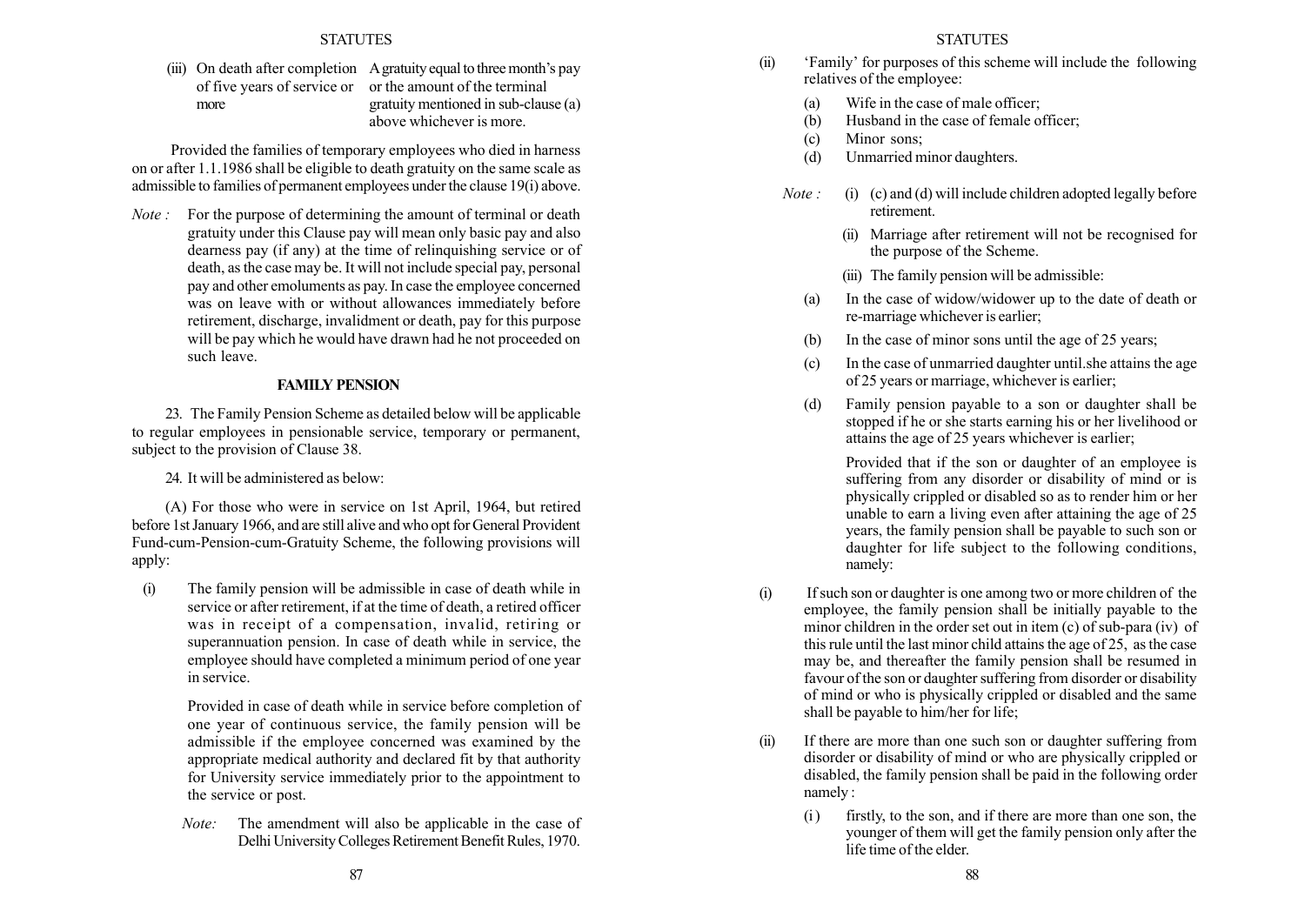- (b) secondly, to the daughter, and if there are more than one daughter, the younger of them will get the family pension only after the life time of the elder.
- (iii) the family pension shall be paid to such son or daughter through the guardian as if he or she were a minor;
- (iv) before allowing the family pension for life to any such son or daughter, the sanctioning authority shall satisfy that the handicap is of such a nature as to prevent him or her from earning his or her livelihood and the same shall be evidenced by a certificate obtained from a medical officer not below the rank of a Civil Surgeon setting out, as far as possible, the exact mental or physical condition of the child;
- (v) the person receiving the family pension as guardian of such son or daughter shall produce every three years a certificate from a medical officer not below the rank of a Civil Surgeon to the effect that he or she continues to suffer from disorder or disability of mind or continues to be physically crippled or disabled.
	- Note :Where an officer is survived by more than one widow, the pension will be paid to them in equal share. On death of the widow, her share of the pension will become payable to her eligible minor child; if at the time of the death, a widow leaves no minor child, the payment of her share of the pension will cease.

Where an officer is survived by a widow but has left behind an eligible minor child from another wife, the eligible minor child will be paid the share of the pension which the mother would have received if she had been alive at the time of the death of the officer.

- $(iv)$  (a) Except as provided in note below sub-para (iii), the family pension shall not be payable to more than one member of the family at the same time.
	- (b) If a deceased employee or pensioner leaves behind a widow or widower, the family pension shall become payable to the widow or widower, failing which to the eligible child.
	- (c) If sons and unmarried daughters are alive, unmarried daughters shall not be eligible for family pension unless the sons attain the age of eighteen years and thereby become ineligible for the grant of family pension.
	- (v) In the event of re-marriage or death of the widow/widower, the pension will be granted to the minor children through their

#### **STATUTES**

natural guardian. In disputed cases, however, payments will be made through a legal guardian.

(vi) Every employee eligible to the benefit of the above scheme, will be required to surrender a portion of gratuity where admissible, equal to ,two months, 'emoluments' or 'pay' as the case may be subject to a maximum of Rs.3600/-. However, in respect of employees who retired from service on or after 1st January, 1973 or who may retire from service thereafter or die while in service on or after the aforesaid date or in the event of their death in service thereafter the maximum limit of gratuity required to be surrendered shall be Rs. 5,000/- (instead ofRs. 3,600/-). Where an employee governed by this Scheme retires, as a bachelor who has not adopted any child, no deduction from his gratuity will be made. In case where the gratuity admissible is less than two months pay, the same will be resumed by University against the family pension benefit admissible under the scheme:

Provided that no deduction shall be made from the Death-cum-Retirement Gratuity as contribution towards family pension with effect from 22nd September, 1977.

- Note : In the case of employees retiring without wife/ husband or minor children including adopted children, the deduction of two month's  $pay/$ emoluments from the gratuity will not be made as in the case of bachelors.
- (vii) Under the scheme, the following benefits will be awarded:

| Pay of the Employee             | Monthly Pension of Widow/<br>Widower/Children                             |
|---------------------------------|---------------------------------------------------------------------------|
| 1. $\text{Rs. }800/-$ and above | 12% of pay subject to a maximum, of<br>Rs. 150/-.                         |
| 2. Rs. $200/-$ and above        | 15% of pay subject to a maximum of<br>Rs. 96/- and a minimum of Rs. 60/-. |
| 3. Below Rs. 200/-              | 30% of pay subject to a minimum of<br>$Rs. 25/-.$                         |

Provided that in case an employee dies on or after the 28th February, 1970 and his family is eligible for pension under this scheme and the amount of family pension including ad hoc increase in accordance with the rules/ orders in force at the time of his death, is less than Rs. 40/- per month the same shall be raised to Rs. 40/- per month (inclusive of ad hoc increase where applicable) with effect from 1.3.1970.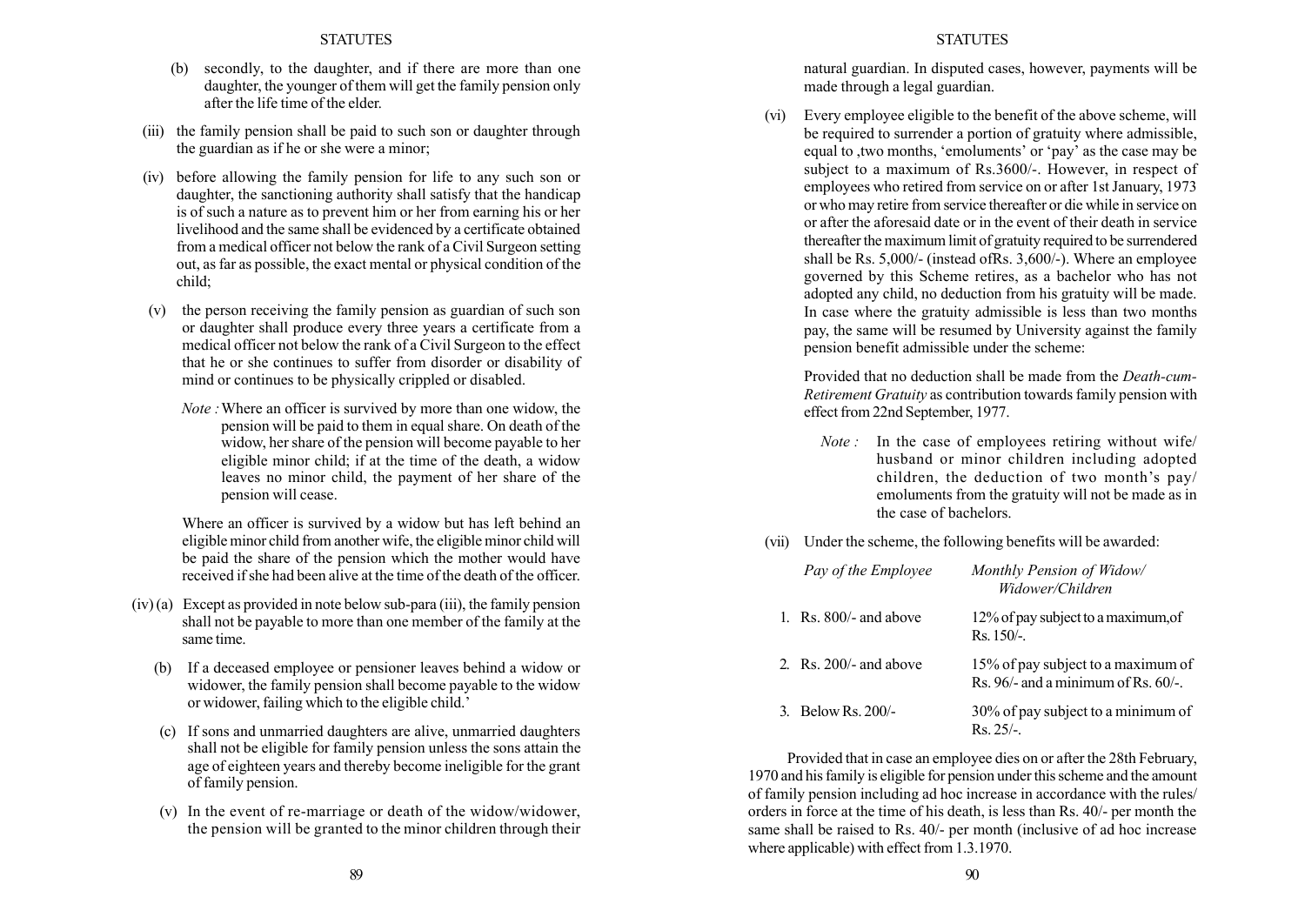Provided further that in case of recipients of family pension under this scheme, if the amount of pension including ad hoc increase or temporary increase or both which the beneficiary may be in receipt on 1-3-1970 is less than Rs. 40/- per month, the same shall be raised to Rs. 40/- per month (inclusive of ad hoc or temporary increase as the case may be where applicable) with effect from 1-3-1970.

(B) For those who are in service on or after 1st January, 1966, the following additional provision will apply:

- (i) If the employee has put in 7 years of service or more prior to his death, for a period of 7 years from the date of death or till the date on which the officer would have reached the normal age of superannuation had he remained alive, whichever period is shorter, the pension payable under the aforesaid orders will be at 50% of the pay last drawn subject to a maximum of twice the pension admissible under (ii) below:
- (ii) If the employee has not put in 7 years of service prior to deadl or after 7 years of payment as in (i) above, the rate of the family pension will be as under:

| Pay of the Employee                                     | Monthly Pension of Widow/Widower/<br>Children                                |
|---------------------------------------------------------|------------------------------------------------------------------------------|
| 1. $\text{Rs. }800/-$ and above                         | 12% of pay subject to a maximum of<br>$Rs.150/-.$                            |
| 2. $\text{Rs. } 200/-$ and above<br>but below Rs. 800/- | 15% of pay subject to a maximum<br>of Rs. $96/-$ and minimum of Rs. $60/-$ . |
| 3. Below Rs. 200/-                                      | 30% of pay subject to a minimum of<br>$Rs$ 25/-                              |

Provided that in case an employee dies on or after the 28th February, 1970 and his family is eligible for pension under this Scheme and the amount of family pension, including ad hoc increase in accordance with the rules/orders in force at the time of his death, is less than Rs. 40/- per month, the same shall be raised to Rs. 40/- per month (inclusive of ad hoc increase where applicable) with effect from 1-3-1970.

Provided further that in case of recipients of family pension under this scheme, if the amount of pension including ad hoc increase or temporary increase or both which the beneficiary may be in receipt on 1.3.1970 is less than Rs. 40/- per month, the same shall be raised to Rs. 40/- per month (inclusive of ad hoc or temporary increase as the case may be, where applicable) with effect from 1.3.1970.

### **STATUTES**

*Note*:  $'Pay'$  for this purpose shall mean the pay which the employee was drawing on the date of his death while in service or immediately before his retirement. If on the date of his death, while in service, or immediately before his retirement, an employee has been absent from his duty on leave (including extra-ordinary leave) or suspension, 'pay' means the pay which he drew immediately before proceeding on such leave or suspension.

(C) For the employees who died while in service on or after the 1st January, 1973 or in the event of their death after retirement on or after 1st January, 1973 and were in receipt of compensation, invalid, retiring or superannuation pension on the date of death the rates of the Family Pension shall be revised as follows :

| Pay of the Employee                               | Amount of Monthly Family Pension.                                                |
|---------------------------------------------------|----------------------------------------------------------------------------------|
| 1. Below Rs. $400/-$                              | 30% of pay subject to a minimum of<br>Rs. 60/- and a maximum of Rs. 100/-.       |
| 2. Rs. $400/-$ and above<br>but below Rs. 1200/-. | 15% of pay subject to a minimum of<br>Rs. 100/- and a maximum of Rs. 160/-.      |
| 3. Rs. 1200/- and above.                          | 12% of pay subject to a minimum of<br>Rs. $160/-$ and a maximum of Rs. $250/-$ . |

The amount of the family pension at enhanced rates as determined under Clause (B) (i) above shall be payable:

- (a) In the event of the death of an employee while in service for a period of seven years or up to the date on which he would attain the age of 65 years had he survived, whichever period is less.
- (b) In the event of the death after retirement the family pension at enhanced rates shall be payable up to the date on which the employee would have attained the age of 65 years had he survived or for seven years whichever period is less, but in no case the amount of family pension shall exceed the pension sanctioned to the employee at the time of retirement. However, in cases where the amount of family pension admissible as per this Clause (C) exceeds the pension sanctioned at the time of the retirement, the amount of family pension sanctioned under this sub-clause shall not be less than that amount. The pension sanctioned at the time of retirement shall be the pension inclusive of any portion which may have been commuted before death.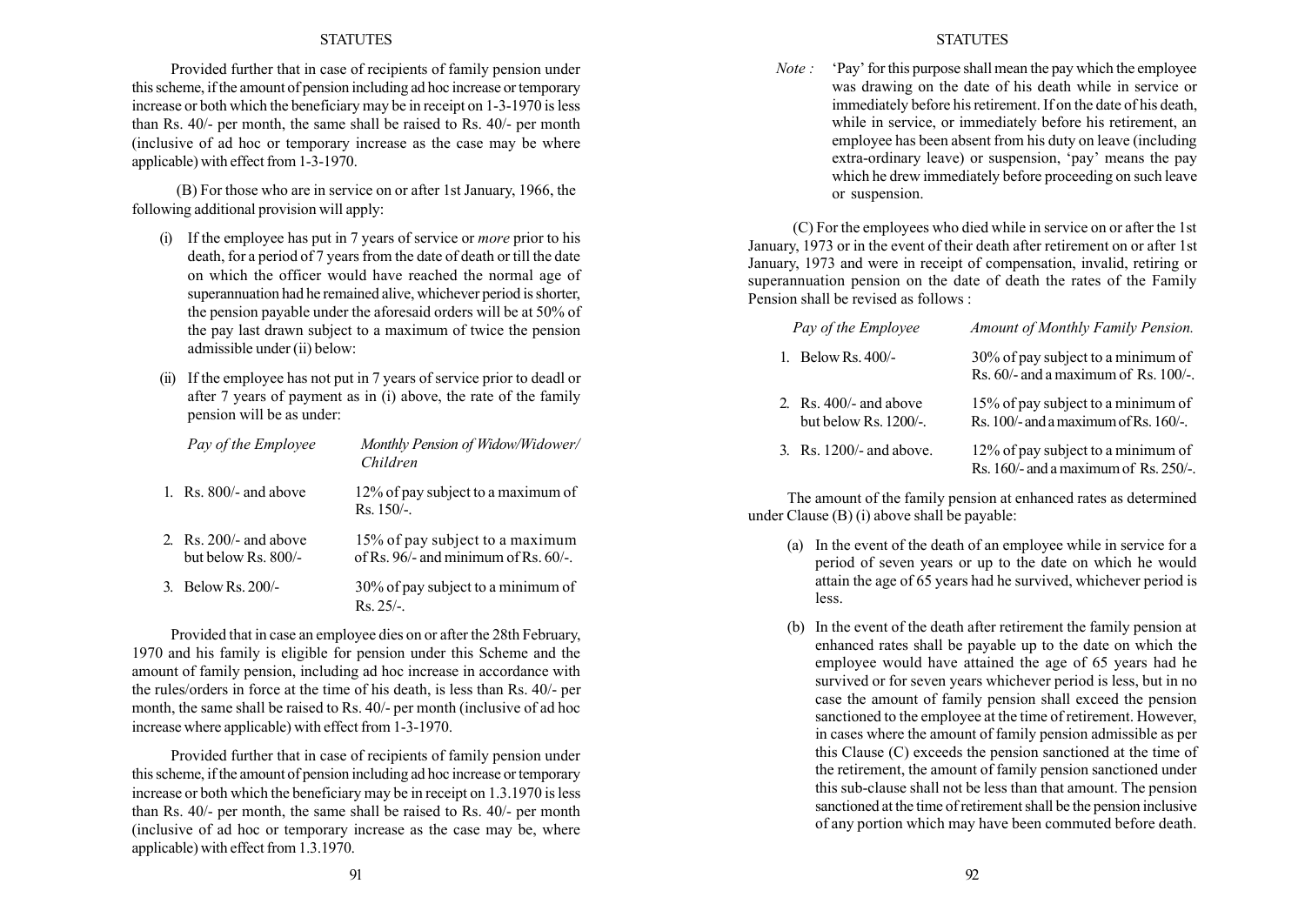Provided further that in the case of family pensions falling due on 1.1.1986 or thereafter, the amount of family pension plus relief in pension payable be stepped up to Rs. 375/- p.m.

(D) For the employees who died while in service on or after 1.1.1986 or in the event of their death after retirement on or after 1.1.1986 and were in receipt of compensation, invalid, retiring or superannuation pension on the date of death, the rates of the family pension shall be as follows:

| Rate of Family Pension per month          |
|-------------------------------------------|
| <i>inclusive of Dearness Relief up to</i> |
| average Consumer Price Index 608          |
|                                           |

- (i) Not exceeding Rs. 1500/- 30% of basic pay subject to minimum of Rs. 375/-.
- (ii) ExceedingRs. 1500/- but 20% of basic pay subject to minimum not exceeding Rs. 3,000/- of Rs. 450/-.
- (iii) Exceeding Rs. 3,000/- 15% of basic pay subject to a minimum of Rs.600/-andamaximumof Rs.1,250/-.

The amount of the family pension at enhanced rates as determined under Clause (B) (i) above shall be payable:

- (a) In the event of death of an employee while in service a period of seven years or up to the date on which he attain the age of 65 years had he survived, whichever period is less.
- (b) In the event of the death after retirement the family pension at enhanced rates shall be payable upto the date on which the employee would have attained the age of 65 years had he survived, or for seven years whichever period is less, but in no case the amount of family pension shall exceed the pension sanctioned to the employee at the time of retirement.

However, in cases where the amount of family pension admissible as per this Clause (D) exceeds the pension sanctioned at the time of retirement, the amount of family pension sanctioned under this Sub-clause shall not be less than that amount. The pension sanctioned at the time of retirement shall be the pension inclusive of any portion which may have been commuted before death.

25. All employees entitled to the benefit of Family pension shall be required to furnish details of their 'family' as defined in Clause (ii) of Clause 24 (A) above, *i.e.*, the date of birth of each member with his/her relationship with the employee. This statement shall be

#### **STATUTES**

countersigned by the Registrar and posted in the service record of the employee. The employee will thereafter be required to keep the statement up-to-date. Additions and alterations in this statement will be made by the Registrar from time to time on receipt of information from the employee concerned.

26. In cases where death occurs while in service, the Registrar on receiving information of death of an employee while in service shall send a letter as prescribed in Form IX to the family of the deceased and ask for necessary documents mentioned therein. On receiving documents the Registrar shall take necessary action to sanction the pension to the eligible member of the family.

#### EXTRA-ORDINARY PENSION AND GRATUITY

27. Extra-ordinary pension and gratuity may be sanctioned by the Executive Council of the University on the advice of an ad hoc committee when an employee sustains an injury or dies as a result of an injury or is killed. In making the award, the Executive Council may take into consideration the degree of fault or contributory negligence on the part of the employee who sustains an injury or dies as a result of an injury or is killed.

The said *ad hoc* committee shall consist of five members, four appointed by the Executive Council from amongst themselves and the fifth member will be the representative from the Ministry of Finance, Government of India.

28. For the purpose of the provisions for Extra-ordinary Pension and Gratuity, injury shall be classified as follows:

## CLASS 'A'

Injuries caused "as a result of special risk of office which have resulted in the permanent loss of an eye or a limb or are of a more serious nature.

## CLASS 'B'

Injuries caused as a result of special risk of office and equivalent, in respect of the degree of disablement which they cause, to the loss of a limb or are very severe; or injuries caused as a result of risk of office which have resulted in the permanent loss of an eye or a limb, or are of a more serious nature.

## $CLASS'C'$

Injuries caused as a result of special risk of office which are severe, but not very severe and likely to be permanent; or injuries caused as a result of risk of office which are equivalent, in respect of the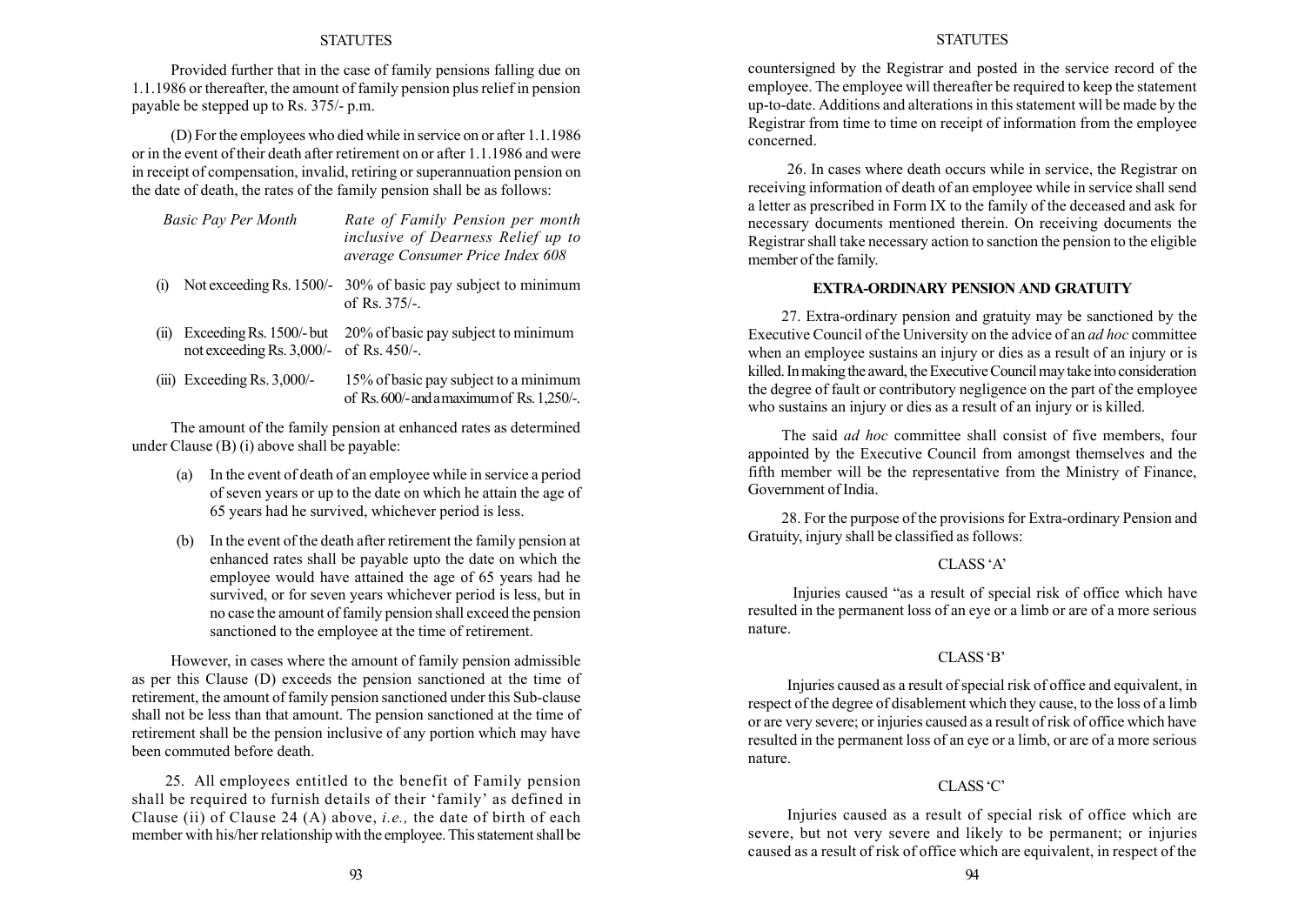degree of disablement which they cause, to the loss of a limb or which are very severe or severe and likely to be permanent.

29. If an employee sustains an injury which falls within class 'A' he may be awarded -

- (a) a gratuity of the applicable amount specific in Schedule  $D<sub>i</sub>$ , and
- $(b)$  with effect from the date following the expiry of one year from the date of the injury;
	- (i) if the injury has resulted in the permanent loss of more than one limb or one eye, a permanent pension of the applicable amount specific in Schedule  $D'$  for a higher scale pension, and
	- (ii) in other cases, a permanent pension, the amount of which shall not exceed the applicable amount specified in Schedule 'D' for a higher scale pension and shall not be less than half that amount.

30. If an employee sustains an injury which falls within class,  $B'$  he may be awarded :

- (a) if the injury has resulted in the permanent loss of an eye or a limb or is of more serious nature, a permanent pension with effect from the date of the injury, of an amount which shall not exceed the applicable amount specified in Schedule 'D' for a lower scale pension and shall not be less than half of that amount:
- (b) in other cases:
	- (i) for a period of one year with effect from the date of the injury, a temporary pension, the amount of which shall not exceed the applicable amount specified in Schedule  $D'$  for a lower scale pension and shall not be less than half of that amount, and thereafter;
	- a pension within the limit specified in sub-clause (i) if the Consulting Medical Officer of the University from year to year certifies that the injury continues to be very severe.

31. If an employee sustains an injury which falls within Class  $\mathcal{C}'$  he shall be awarded a gratuity of the applicable amount specified in Schedule ìDí if the Consulting Medical Officer of the University certifies that the employee is likely to be unfit for service for a year, or a proportionate amount subject to a minimum of one-fourth the amount so specified if he is certified to be likely to be unfit for less than a year :

## **STATUTES**

Provided that in cases where the injury is equivalent, in respect of the degree of disablement which it causes, to the loss of a limb, the Executive Council may award, if it thinks fit, in lieu of the gratuity, a pension not exceeding the amount admissible under sub-clause (b) of Clause 30.

32. A temporary pension awarded under this Statute may be converted into a permanent injury pension :

- (a) when the employee is rendered invalid out of service on account of the injury in respect of which the temporary pension was awarded, or
- (b) when the temporary pension has been drawn for not less than five years, or
- (c) at any time if the Consulting Medical Officer certifies that he sees no reason to believe that there will ever be a perceptible decrease in the degree of disablement.

33. The awards shall be made to the widow and children of an employee as follows :

- (a) if the employee is killed or dies of injury received as a result of special risk of office :
	- (i) a gratuity of the applicable amount specified in Schedule 'E', and
	- (ii) a pension the amount of which shall not exceed the applicable amount specified in Schedule 'E'
- (b) if the employee is killed or dies of injuries received as a result of risk of office, a pension the amount of which shall not exceed the applicable amount specified in Schedule 'E',
- Note: The rates in Schedule 'E' are subject to the condition that the pension payable to a child/children will in no case be less than the amount of pension which would have been admissible to him/ them had the provisions of the family pension been applied.

Provided that if the pay of deceased employee was less than Rs. 2001-, the monthly pension or the sum of pensions that may be granted under this Statute shall not, irrespective of the rates (including the minimum limits) specified in Schedule 'E' exceed the limit of one-half of his pay; and if in any case the sum of such pensions calculated under Schedule 'E' exceeds the limit of one-half of his pay, such a prorata reduction shall be made in the amount of such individual pension as will reduce the sum to such limit :

Provided further that for a period of 7 years from the date of death or till the date on which the employee would have reached the normal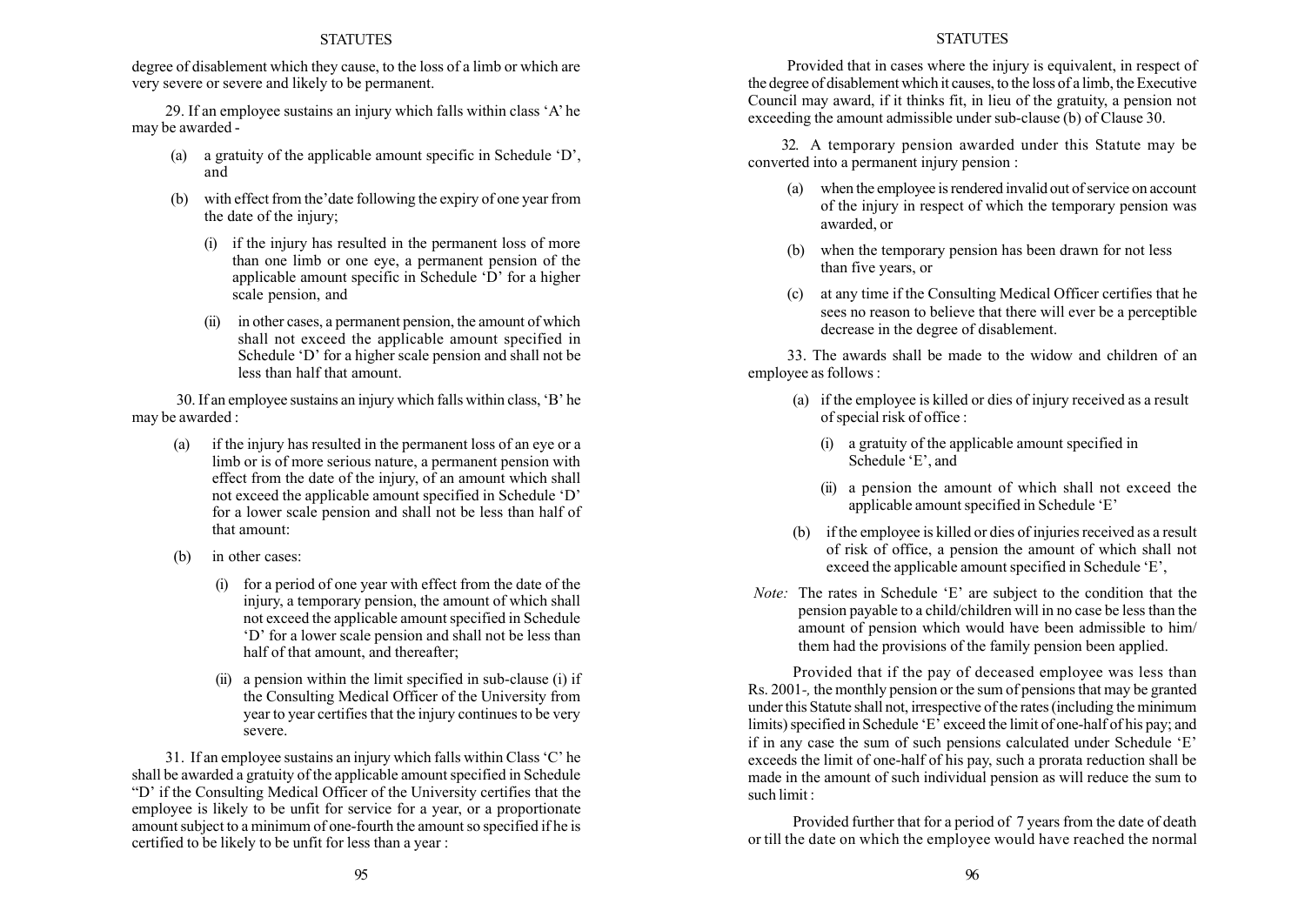age of superannuation had he remained alive, whichever period is shorter, the pension payable will be at 50% of the basic pay last drawn subject to a maximum of twice the pension admissible under Clause 26, if the employee has rendered continuous service for not less than 7 years.

This provision is not applicable to those employees, who retired before 1-1-1966.

34. If the deceased employee has left neither a widow nor a child, an award may be made to his father and his mother individually or jointly and in the absence of the father and the mother, to minor brothers and sisters, individually or collectively, if they were largely dependent on the employee for support and are in pecuniary need:

Provided that the total amount of the awards shall not exceed onehalf of the pension that would have been admissible to the widow under the preceding Clause:

Provided further that each minor brother's or sister's share shall not exceed the amount of pension specified in Schedule 'E' for a child who is not motherless.

35. Any award made under Clause 37 will, in the event of an improvement in the pecuniary circumstances of the pensioner, be subject to review in such manner as the Executive Council may, by order prescribe.

36. An Extra-ordinary Family Pension under this Statute will take effect from the day following the death of the member of the staff or from such other date as the Executive Council may decide.

- 37. An Extra-ordinary Family Pension will ordinarily be tenable—
	- (a) in the case of widow or mother until death or re-marriage, whichever occurs earlier;
	- (b) in the case of a son or brother, until the age of 21;
	- (c) in the case of an unmarried daughter or sister, until marriage or until she attains the age of 24, whichever is earlier; and
	- (d) in the case of a father, for life.
- Note : The above provision takes effect retrospectively from the 29th March, 1978 and will apply only to those cases where the employee retired/retires or died/dies in service on or after 29th March, 1978.

#### **STATUTES**

38. The family of the employee dying as a result of 'risk of office' or 'special risk of office' who are paid pension etc., under Clause 36, will not be entitled to the family pension under Clause 23.

39. When a claim for any injury pension or gratuity or family pension arises under any of the rules in this Section, the Officer-in- charge of the office or the department or section in which the injured or the deceased was employed will forward the claim to the Executive Council through the Registrar with the following documents :

- (a) a full statement of circumstances in which the injury was received, the disease was contracted or the death occurred;
- (b) the application for injury pension or gratuity in Form X or as the case may be, the application for family pension in Form XI, in the Annexure;
- (c) in the case of an injured member of the staff or one who has contracted a disease, a Medical Report in Form XII in the Annexure. In the case of a deceased member of the staff, a medical report as to the death or reliable evidence as to the actual occurrence of the death if the member of the staff lost his life in such circumstances that the Medical Report cannot be secured.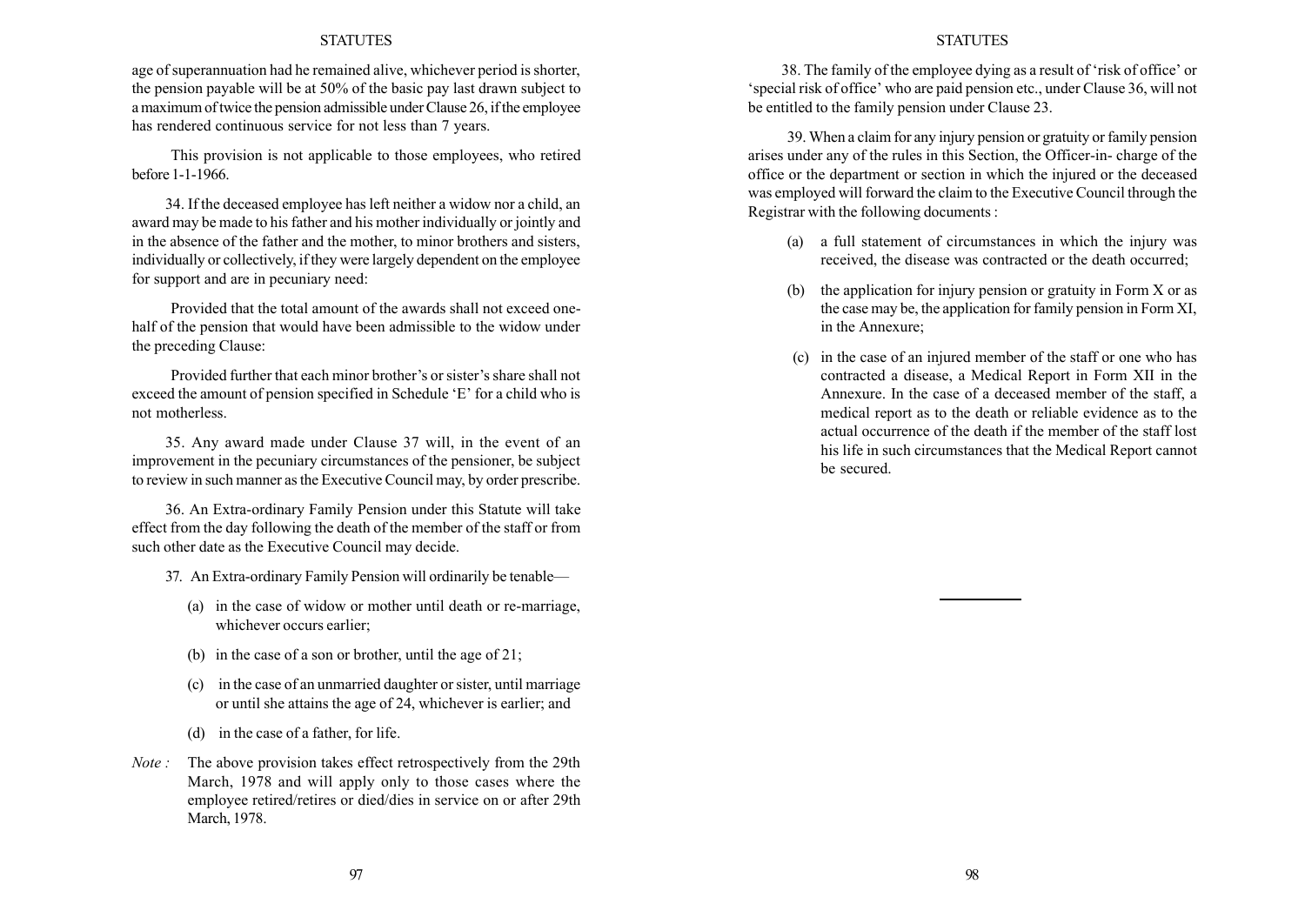|          | <b>SCALE OF PENSION</b>                       | Schedule 'A'     |    |                                             |  |  |  |
|----------|-----------------------------------------------|------------------|----|---------------------------------------------|--|--|--|
|          | (Clause 16 of Appendix 'A' of Statute 28-A)   |                  |    |                                             |  |  |  |
| Service. | Completed six monthly<br>period of qualifying | Scale of Pension |    | Maximum<br>Pension<br>(in Rs.)<br>Per annum |  |  |  |
| 20       | 10/80 of average emoluments                   |                  |    | 2,700                                       |  |  |  |
| 21       | $10\frac{1}{2}80$                             | ,                | ,, | 2,835                                       |  |  |  |
| 22       | 11/80                                         | ,                | ,, | 2,970                                       |  |  |  |
| 23       | 11½/80                                        | ,,               | ,, | 3,105                                       |  |  |  |
| 24       | 12/80                                         | ,,               | ,, | 3,240                                       |  |  |  |
| 25       | $12\frac{1}{2}80$                             | ,                | ,, | 3,375                                       |  |  |  |
| 26       | 13/80                                         | ,,               | ,, | 3,510                                       |  |  |  |
| 27       | $13\frac{1}{2}80$                             | , ,              | ,, | 3,645                                       |  |  |  |
| 28       | 14/80                                         | , ,              | ,, | 3,780                                       |  |  |  |
| 29       | 14½/80                                        | ,,               | ,, | 3,915                                       |  |  |  |
| 30       | 15/80                                         | ,,               | ,, | 4,050                                       |  |  |  |
| 31       | 15½/80                                        | ,                | ,, | 4,185                                       |  |  |  |
| 32       | 16/80                                         | ,,               | ,, | 4,320                                       |  |  |  |
| 33       | $16\frac{1}{2}$                               | ,                | ,, | 4,455                                       |  |  |  |
| 34       | 17/80                                         | ,                | ,, | 4,590                                       |  |  |  |
| 35       | 17½/80                                        | ,,               | ,, | 4,725                                       |  |  |  |
| 36       | 18/80                                         | ,,               | ,, | 4,860                                       |  |  |  |
| 37       | 18½/80                                        | , ,              | ,, | 4,995                                       |  |  |  |
| 38       | 19/80                                         | ,,               | ,, | 5,130                                       |  |  |  |
| 39       | 19½/80                                        | ,,               | ,, | 5,265                                       |  |  |  |
| 40       | 20/80                                         | ,                | ,  | 5,400                                       |  |  |  |
| 41       | 201/2/80                                      | ,,               | ,, | 5,535                                       |  |  |  |
| 42       | 21/80                                         | ,,               | ,, | 5,670                                       |  |  |  |
| 43       | $21\frac{1}{2}80$                             | ,,               | ,, | 5,805                                       |  |  |  |
| 44       | 22/80                                         | ,,               | ,, | 5,940                                       |  |  |  |

| 45 | $22\frac{1}{2}80$ | ,,  | ,, | 6,075 |
|----|-------------------|-----|----|-------|
| 46 | 23/80             | , 2 | ,, | 6,210 |
| 47 | 231/2/80          | , 2 | ,, | 6,345 |
| 48 | 24/80             | , 2 | ,, | 6,480 |
| 49 | $24\frac{1}{2}80$ | , 2 | ,, | 6,615 |
| 50 | 25/80             | , 2 | ,, | 6,750 |
| 51 | $25\frac{1}{2}80$ | , 2 | ,, | 6,885 |
| 52 | 26/80             | , 2 | ,, | 7,020 |
| 53 | $26\frac{1}{2}80$ | , 2 | ,, | 7,115 |
| 54 | 27/80             | ,,  | ,, | 7,290 |
| 55 | $27\frac{1}{2}80$ | , 2 | ,, | 7,425 |
| 56 | 28/80             | , 2 | ,, | 7,560 |
| 57 | 281/2/80          | ,,  | ,, | 7,695 |
| 58 | 29/80             | , 2 | ,, | 7,830 |
| 59 | 291/2/80          | ,,  | ,, | 7,965 |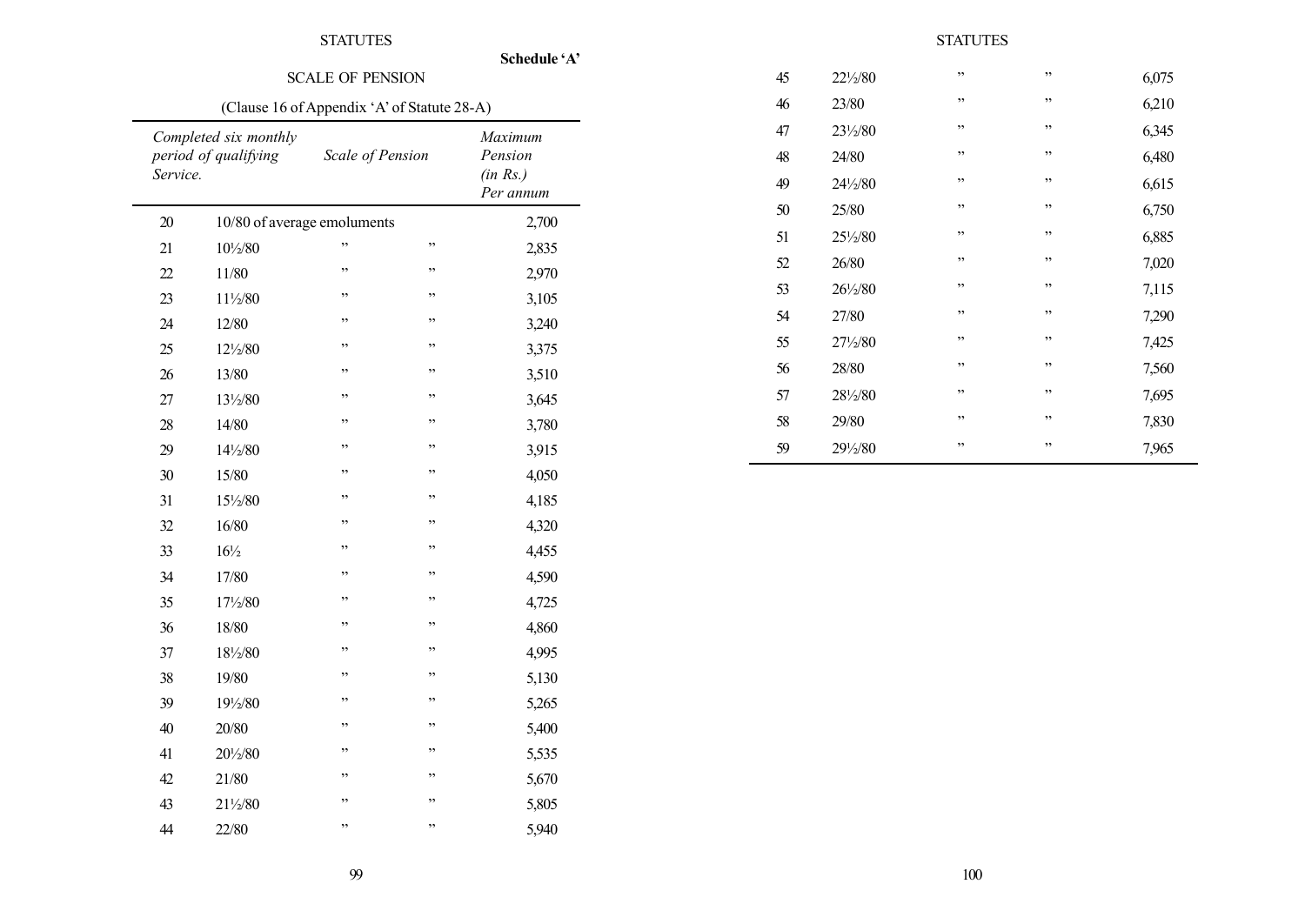Schedule 'AA'

# SCALEOF PENSION INRESPECTOFTHEEMPLOYEESWHO RETIRE FROM SERVICEONORAFTER 1.1.1973.

# (Clause 16 of Appendix 'A' of Statute 28-A)

| service. | Completed six monthly<br>period of qualifying | Scale of Pension |        | Maximum<br>Pension<br>(in Rs.)<br>Per annum |
|----------|-----------------------------------------------|------------------|--------|---------------------------------------------|
| 20       | 10/80 of average emoluments                   |                  |        | 3,750.00                                    |
| 21       | 101/2/80ths                                   | ,,               | ,,     | 3,937.50                                    |
| 22       | 11/80ths                                      | ,,               | ,,     | 4,125.00                                    |
| 23       | $11\frac{1}{2}$ /80ths                        | ,,               | ,,     | 4,312.50                                    |
| 24       | 12/80ths                                      | ,                | , ,    | 4,500.00                                    |
| 25       | 12½/80ths                                     | , ,              | ,,     | 4,687.50                                    |
| 26       | 13/80ths                                      | ,,               | ,,     | 4,875.00                                    |
| 27       | 13½/80ths                                     | ,                | ,,     | 5,062.50                                    |
| 28       | 14/80ths                                      | , ,              | ,,     | 5,250.00                                    |
| 29       | 14½/80ths                                     | ,,               | , ,    | 5,437.50                                    |
| 30       | 15/80ths                                      | , ,              | ,,     | 5,625.00                                    |
| 31       | 15½/80ths                                     | ,,               | ,,     | 5,812.50                                    |
| 32       | 16/80ths                                      | ,,               | ,,     | 6,000.00                                    |
| 33       | 16½/80ths                                     | ,,               | ,,     | 6,187.50                                    |
| 34       | 17/80ths                                      | ,                | ,,     | 6,375.00                                    |
| 35       | $17\frac{1}{2}80$ ths                         | ,,               | ,,     | 6,562.50                                    |
| 36       | 18/80ths                                      | ,,               | ,,     | 6,750.00                                    |
| 37       | 181/2/80ths                                   | ,,               | $, ,$  | 6,937.50                                    |
| 38       | 19/80ths                                      | ,,               | ,,     | 7,125.00                                    |
| 39       | 191/2/80ths                                   | ,,               | ,,     | 7,312.50                                    |
| 40       | $20/80$ ths                                   | ,,               | $, \,$ | 7,500.00                                    |
| 41       | 201/2/80ths                                   | ,                | ,,     | 7,687.50                                    |
| 42       | 21/80ths                                      | ,,               | ,,     | 7,875.00                                    |
| 43       | 211/2/80ths                                   | ,,               | ,,     | 8,062.50                                    |

# **STATUTES**

| 44 | 22/80ths              | ,,  | ,,  | 8,250.00  |
|----|-----------------------|-----|-----|-----------|
| 45 | 221/2/80ths           | , , | ,,  | 8,437.50  |
| 46 | 23/80ths              | ,,  | ,,  | 8,625.00  |
| 47 | 231/2/80ths           | ,,  | ,,  | 8,812.50  |
| 48 | 24/80ths              | ,,  | ,,  | 9,000.00  |
| 49 | 241/2/80ths           | ,,  | ,,  | 9,187.50  |
| 50 | 25/80ths              | , , | ,,  | 9,375.00  |
| 51 | 251/2/80ths           | , , | ,,  | 9,562.50  |
| 52 | 26/80ths              | , , | ,,  | 9,750.00  |
| 53 | 261/2/80ths           | , , | ,,  | 9,937.00  |
| 54 | 27/80ths              | , , | ,,  | 10,125.00 |
| 55 | 271/2/80ths           | , , | , , | 10,312.50 |
| 56 | 28/80ths              | , , | ,,  | 10,500.00 |
| 57 | 281/280ths            | , , | ,,  | 10,687.50 |
| 58 | 29/80ths              | ,   | ,,  | 10,875.00 |
| 59 | 291/2/80ths           | , , | ,,  | 11,062.00 |
| 60 | 30/80ths              | , , | ,,  | 11,250.00 |
| 61 | 301/2/80ths           | , , | ,,  | 11,437.50 |
| 62 | 31/80ths              | , , | ,,  | 11,625.00 |
| 63 | 31½/80ths             | , , | ,,  | 11,812.50 |
| 64 | 32/80ths              | , , | ,,  | 12,000.00 |
| 65 | 321/2/80ths           | ,,  | ,,  | 12,000.00 |
| 66 | 33/80ths<br>and above | ,   | ,,  | 12,000.00 |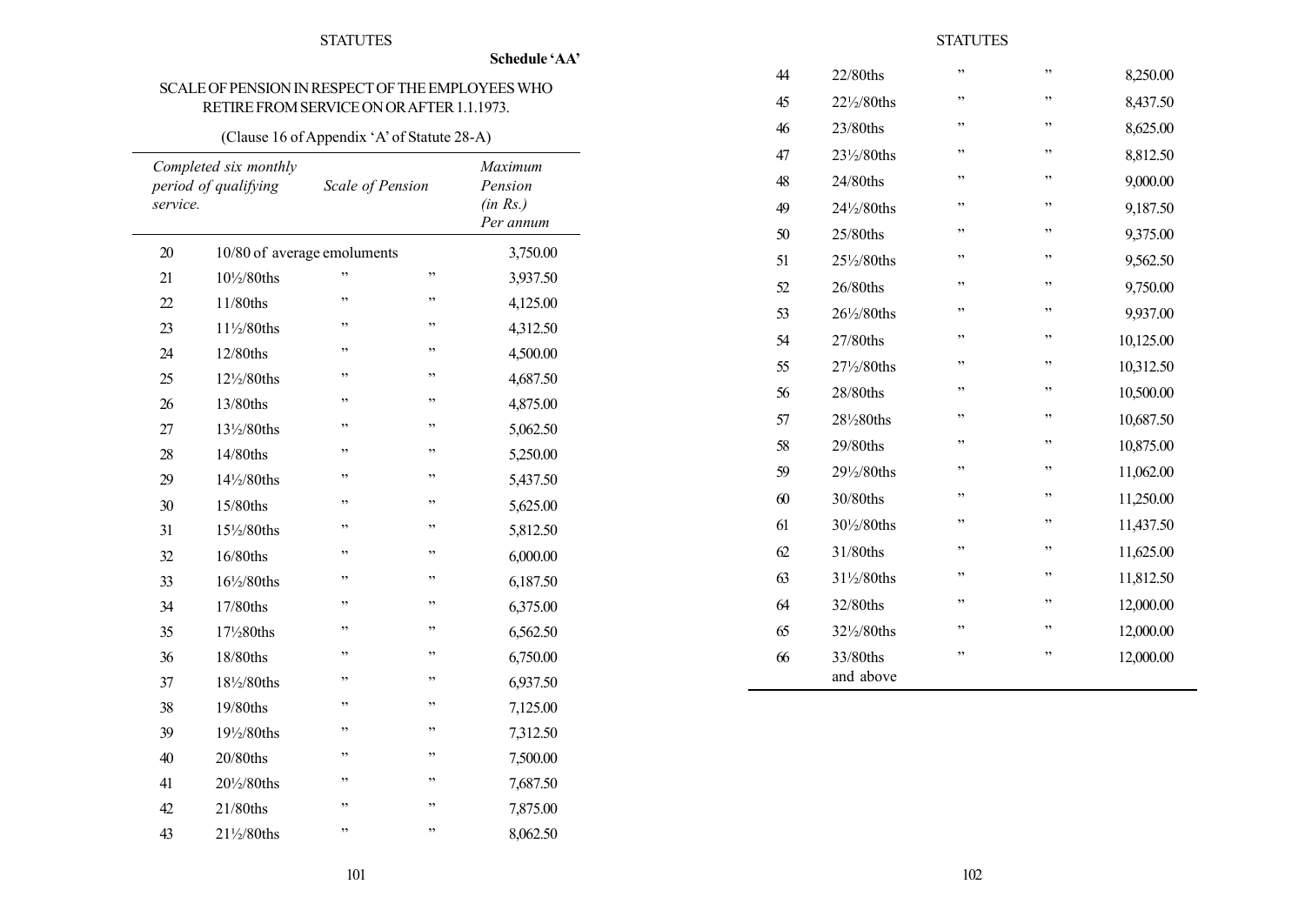Schedule 'B'

# COMMUTATION TABLE FOR PENSIONS

# (Clause 17 of Appendix 'A' of Statute 28-A)

# Commutation for a Pension of Rupee One per annum.

| Age   | Commutation     | Age  | Commutation        | Age  | Commutation        |
|-------|-----------------|------|--------------------|------|--------------------|
| next  | value expressed | next | value expressed    | next | value expressed    |
| birth | as number of    |      | birth as number of |      | birth as number of |
| day   | years' purchase | day  | years' purchase    | day  | years' purchase    |
| 17    | 19.28           | 40   | 15.87              | 63   | 9.15               |
| 18    | 19.20           | 41   | 15.64              | 64   | 8.82               |
| 19    | 19.11           | 42   | 15.40              | 65   | 8.50               |
| 20    | 19.01           | 43   | 15.15              | 66   | 8.17               |
| 21    | 18.91           | 44   | 14.90              | 67   | 7.85               |
| 22    | 18.81           | 45   | 14.64              | 68   | 7.53               |
| 23    | 18.70           | 46   | 14.37              | 69   | 7.22               |
| 24    | 18.59           | 47   | 14.10              | 70   | 6.91               |
| 25    | 18.47           | 48   | 13.82              | 71   | 6.60               |
| 26    | 18.34           | 49   | 13.54              | 72   | 6.30               |
| 27    | 18.21           | 50   | 13.25              | 73   | 6.01               |
| 28    | 18.07           | 51   | 12.95              | 74   | 5.72               |
| 29    | 17.93           | 52   | 12.66              | 75   | 5.44               |
| 30    | 17.78           | 53   | 12.35              | 76   | 5.17               |
| 31    | 17.62           | 54   | 12.05              | 77   | 4.90               |
| 32    | 17.46           | 55   | 11.73              | 78   | 4.65               |
| 33    | 17.29           | 56   | 11.42              | 79   | 4.40               |
| 34    | 17.11           | 57   | 11.10              | 80   | 4.17               |
| 35    | 16.92           | 58   | 10.78              | 81   | 3.94               |
| 36    | 16.72           | 59   | 10.46              | 82   | 3.72               |
| 37    | 16.52           | 60   | 10.13              | 83   | 3.52               |
| 38    | 16.31           | 61   | 9.81               | 84   | 3.32               |
| 39    | 16.09           | 62   | 9.48               | 85   | 3.13               |

# SCALE OF GRATUITY

# (Clause 14 of Appendix 'A' of Statute 28-A)

|                | Complete six monthly period of<br>qualifying service |                |    | Scale of Gratuity      |  |
|----------------|------------------------------------------------------|----------------|----|------------------------|--|
| $\mathbf{1}$   |                                                      |                |    | 1/2 month's emoluments |  |
| $\overline{2}$ |                                                      | $\mathbf{1}$   | ,, | , ,                    |  |
| $\mathfrak{Z}$ |                                                      | $1\frac{1}{2}$ | ,, | ,,                     |  |
| $\overline{4}$ |                                                      | $\overline{c}$ | ,, | ,,                     |  |
| 5              |                                                      | $2\frac{1}{2}$ | ,, | ,,                     |  |
| 6              |                                                      | $\mathfrak{Z}$ | ,, | ,,                     |  |
| $\overline{7}$ |                                                      | $3\frac{1}{2}$ | ,, | ,,                     |  |
| 8              |                                                      | $\overline{4}$ | ,, | , ,                    |  |
| 9              |                                                      | 5.3/8          | ,, | ,,                     |  |
| 10             |                                                      | 43/4           | ,, | ,,                     |  |
| 11             |                                                      | 5.1/8          | ,, | , ,                    |  |
| 12             |                                                      | $5\frac{1}{2}$ | ,, | ,,                     |  |
| 13             |                                                      | 5.7/8          | ,, | , ,                    |  |
| 14             |                                                      | $6\frac{1}{4}$ | ,, | ,,                     |  |
| 15             |                                                      | 6.5/8          | ,, | ,,                     |  |
| 16             |                                                      | 7              | ,, | ,,                     |  |
| 17             |                                                      | 7.3/8          | ,, | , ,                    |  |
| 18             |                                                      | 73/4           | ,, | , ,                    |  |
| 19             | $\cdots$                                             | 8.1/8          | ,, | ,,                     |  |
|                |                                                      |                |    |                        |  |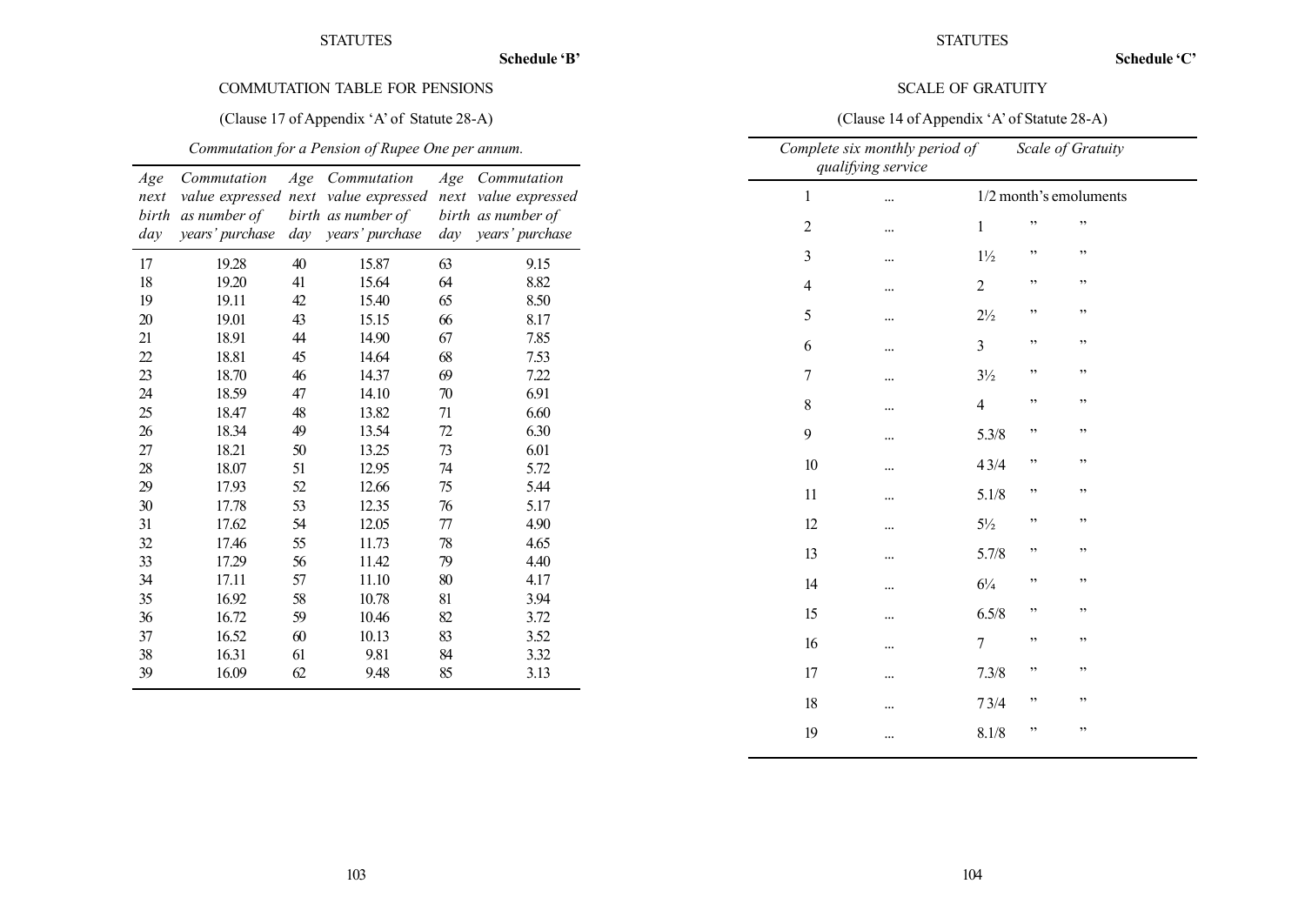Schedule 'D'

# SCALE OF INJURYGRATUITYAND PENSION

# (Clause 29, 30 and 31 of Appendix 'A' of Statute 28-A)

| Pay of employee on the<br>date of injury          | Gratuity<br>Higher<br>Scale                                | Monthly<br>Pension<br>Lower<br>Scale                                        | Monthly<br>Pension                                                                   |
|---------------------------------------------------|------------------------------------------------------------|-----------------------------------------------------------------------------|--------------------------------------------------------------------------------------|
|                                                   |                                                            | Rs.                                                                         | Rs.                                                                                  |
| 1. Rs. 2000/- and over                            |                                                            | 300                                                                         | 225                                                                                  |
| 2. Rs. 1,500/- and over but                       |                                                            | 275                                                                         | 200                                                                                  |
| 3. Rs. 1,000/- and over but<br>under Rs. 1,500/-. |                                                            | 200                                                                         | 150                                                                                  |
| 4. Rs. 900/- and over but<br>under $Rs. 1000/-$ . | 3 months' pay<br>subject to a<br>minimum of<br>$Rs. 800/-$ | 150                                                                         | 125                                                                                  |
| 5. Rs. $400/-$ and over but<br>under $Rs. 900/-$  |                                                            | 100                                                                         | 84                                                                                   |
| 6. Rs. $350/-$ and over but<br>under $Rs.400/-$   |                                                            | 85                                                                          | 70                                                                                   |
| 7. Rs. 200/- and over but<br>under Rs. 350/-      |                                                            | 67                                                                          | 50                                                                                   |
| 8. Under Rs. 200/-.                               | 4 month's pay                                              | $1/3$ rd of<br>pay subject<br>to a mini-<br>mum<br>$Rs. 8/-$<br>per mensem. | $1/5$ th of<br>pay<br>subject<br>to a mini-<br>mum<br>of Rs. $4/-$<br>per<br>mensem. |

# **STATUTES**

## FAMILY GRATUITY AND PENSION

(Clause 33 and 34 of Appendix 'A' of Statute 28-A)

# A.WIDOW

| Pay of Employee on the<br>date of injury                                                                 | Gratuity                        | Monthly Pension                                                            |
|----------------------------------------------------------------------------------------------------------|---------------------------------|----------------------------------------------------------------------------|
|                                                                                                          |                                 | Rs.                                                                        |
| 1. Rs. 800/- and over                                                                                    | 3. months' pay<br>subject to a  | 20% of pay subject to a<br>maximum of Rs. 275/-.                           |
| 2. Rs. 200/- and over<br>but under Rs. 800/-                                                             | minimum of<br>Rs. 200/-         | 25% of pay subject to a<br>maximum of Rs. 150/-<br>and minimum of Rs. 75/- |
| 3. Under Rs. 200/-                                                                                       | 4 months' pay                   | 45% of pay subject to a<br>maximum of Rs. 75/-<br>and minimum of Rs. 40/-  |
|                                                                                                          | <b>B. CHILDREN</b>              |                                                                            |
|                                                                                                          |                                 |                                                                            |
| the date of the death                                                                                    | Monthly pension of each child   |                                                                            |
|                                                                                                          | If the child is<br>montherless. | If the child is not<br>motherless.                                         |
| Pay of the employee on<br>1. $\text{Rs. }800/-$ and over<br>2. Rs. 250/- and over<br>but under Rs. 800/- | $Rs. 60/-$<br>Rs. 37/50         | $Rs. 25/-$<br>Rs. 13/-                                                     |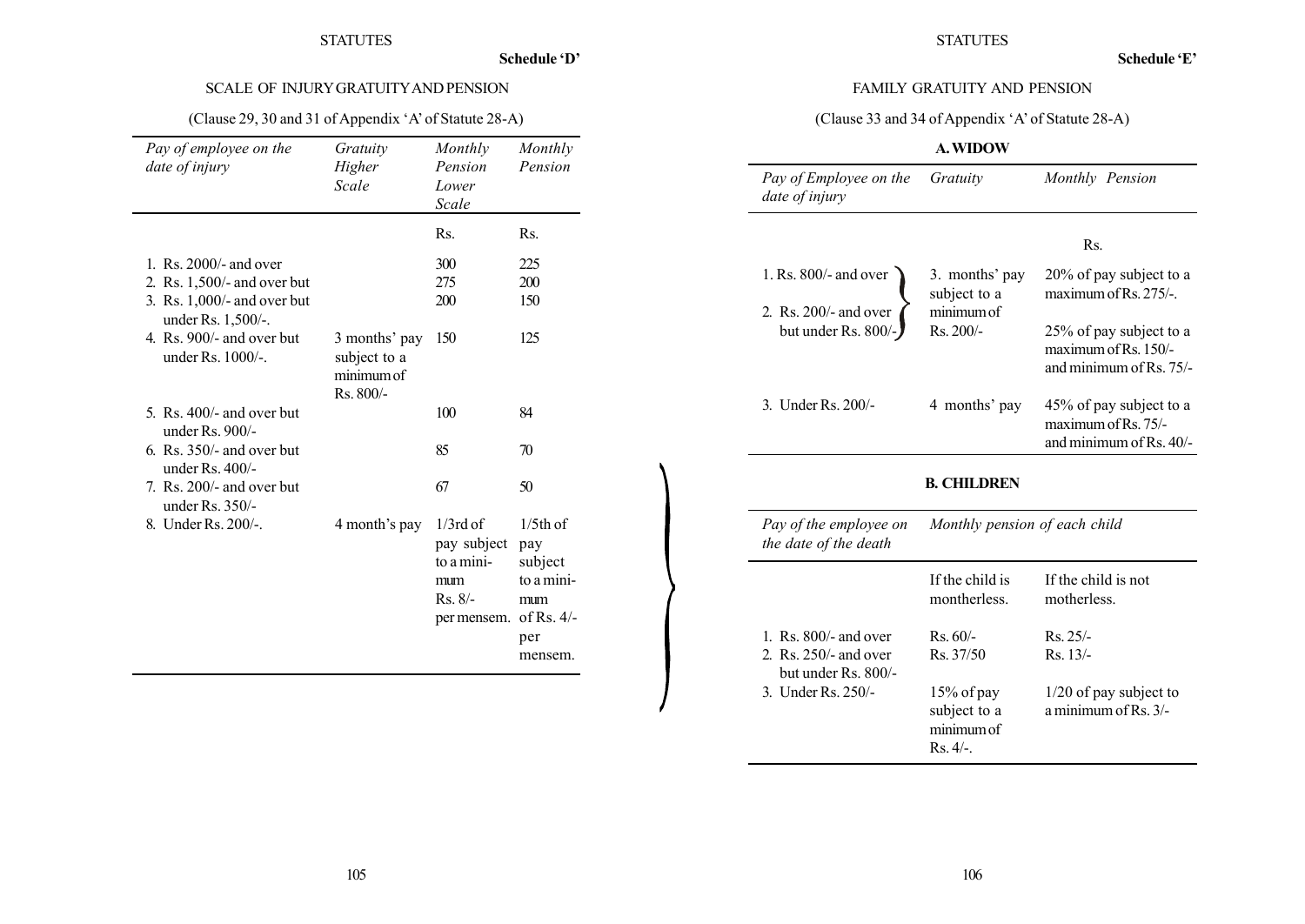Schedule 'F'

## CLASSIFICATION OF INJURIES

Equal to loss of limb :

Bemiplegia without aphasia. Permanent use of tracheotomy tube. Total deafness of both ears.

Very Severe :

Complete unilateral facial paralysis, likely to be permanent. Leison of Kidney, urator or bladder, Compound fractures (except phalanges). Such gross destruction of soft parts as to lead to permanent disability or loss of function.

Severe and likely to be permanent :

Ankylosis of, or considerable restriction in, the movement of one of the following joints :

Knee, elbow, shoulder, hip, ankle, temporomaxillary or rigidly or the dorsilumbar or cervical sections of the spine.

Partial loss of vision of one eye.

Destruction or loss of one testcle.

Retention of foreign bodies not causing permanent or serious symptoms.

**STATUTES** 

Schedule 'G'

## FORM-A

(See Rule-1)

To,

Pension Disbursing Authority/Head of Office (Name of Bank/Treasury/Post Office/Accounts Officer, etc.)

I..............................hereby nominate the person (Name of the pensioner in capital letters)

named below under rule 5 of the payment of Arrears of Pension (Nomination) Rules, 1983.

| Name & Address<br>of nominee | Relationship<br>with Pensioner | Date of Birth | If nominee is minor<br>Name and address<br>of the person who<br>may receive the said<br>pension during the<br>nominee's minority. |
|------------------------------|--------------------------------|---------------|-----------------------------------------------------------------------------------------------------------------------------------|
|                              |                                |               |                                                                                                                                   |

| Name and address<br>of the other<br>nominee in case<br>the nominee under<br>column $(1)$ pre-<br>deceases the<br>pensioner. | Relationship<br>with<br>pensioner | Date of Birth<br>if the other<br>nominee is<br>minor. | Name and address<br>of person who<br>may receive the<br>pension during<br>the other nomi-<br>nee's minority. | Contin-<br>gency<br>on the<br>heppen-<br>ing of<br>which<br>nomi-<br>nation<br>shall<br>become<br>invalid. |
|-----------------------------------------------------------------------------------------------------------------------------|-----------------------------------|-------------------------------------------------------|--------------------------------------------------------------------------------------------------------------|------------------------------------------------------------------------------------------------------------|
| 5                                                                                                                           | 6                                 |                                                       | 8                                                                                                            | 9                                                                                                          |
| Place<br>Date<br>Witness: Signature                                                                                         |                                   |                                                       | Signature (or thumb<br>impression if illiterate) and<br>Name of Pensioner                                    |                                                                                                            |
|                                                                                                                             |                                   |                                                       |                                                                                                              |                                                                                                            |

Name & Address..........................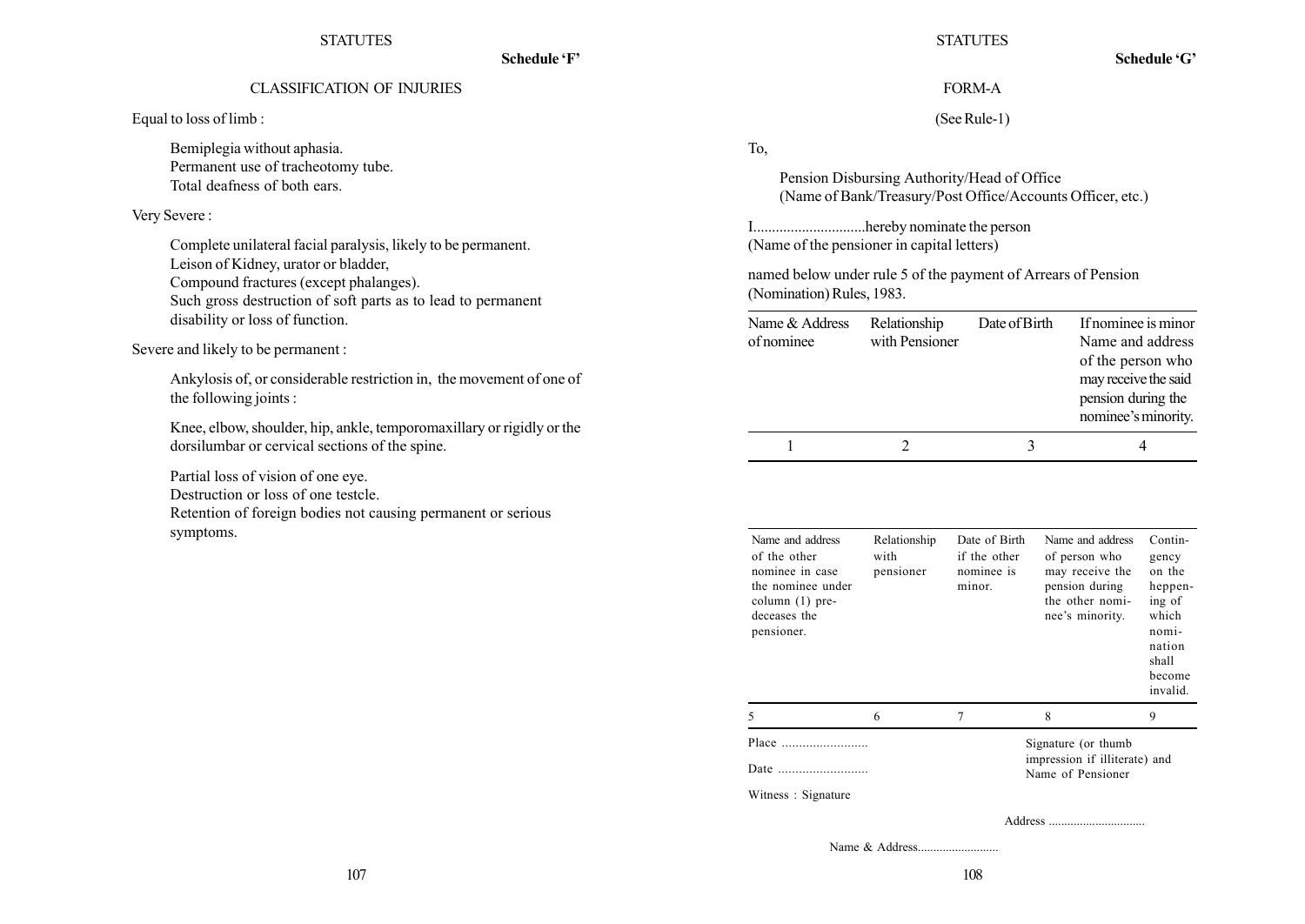Signature of Pension Disbursing Authority/Head of Office

Acknowledgement to be sent by the Pension Disbursing Authority/ Head of Office).

Certificate that application/nomination has been received from

Name of Pensioner............................... Whose address is ...............................

Place................... Signature of Pension Disbursing Authority Bank/Treasury/Post Office/Accounts Date................... Officer/Head of Office.

Full Address........................................

.............................................................. ..............................................................

**STATUTES** FORM - B

 ${See Rule-5 (5)}$ 

To,

The Pension Distribution Authority Name of Bank/Treasury/Post Office/Account Officer, etc. Please.........................................

I..................................... hereby make the following (Name of the Pensioner in Capital Letters) alternative nomination in cancellation of the previous nomination made on ..............................................under rule 5 of the payment of Arrears of Pension (Nomination) Rules, 1983.

| Name & Address Relationship<br>of Nominee | with<br>Pensioner | Date of Birth | If nominee is minor<br>Name and Address<br>of the person who<br>may receive the said<br>pension during the<br>nominee's minority. |
|-------------------------------------------|-------------------|---------------|-----------------------------------------------------------------------------------------------------------------------------------|
|                                           |                   |               |                                                                                                                                   |

| Name and address<br>of the other<br>nominee in case<br>the nominee under<br>column $(1)$ pre-<br>deceases the<br>pensioner. | Relationship<br>with<br>Pensioner | Date of Birth<br>if the other<br>nominee is<br>minor. | Name and address<br>of person who<br>may receive the<br>pension during<br>the other nomi-<br>nee's minority | Contin-<br>gency on<br>the happen-<br>ing of<br>which<br>nomination<br>shall be-<br>come<br>invalid. |
|-----------------------------------------------------------------------------------------------------------------------------|-----------------------------------|-------------------------------------------------------|-------------------------------------------------------------------------------------------------------------|------------------------------------------------------------------------------------------------------|
| 5                                                                                                                           | 6                                 | 7                                                     | 8                                                                                                           | 9                                                                                                    |
|                                                                                                                             |                                   |                                                       | Signature (or thumb)<br>impression if illeterate) and                                                       |                                                                                                      |
| Date                                                                                                                        |                                   |                                                       | Name of Pensioner                                                                                           |                                                                                                      |
| Witness:                                                                                                                    |                                   |                                                       |                                                                                                             |                                                                                                      |
| Signature                                                                                                                   |                                   |                                                       |                                                                                                             |                                                                                                      |
|                                                                                                                             |                                   |                                                       |                                                                                                             |                                                                                                      |
|                                                                                                                             |                                   |                                                       | Signature of Pension Disbursing Authority                                                                   |                                                                                                      |
|                                                                                                                             |                                   | Date/Stamp                                            |                                                                                                             |                                                                                                      |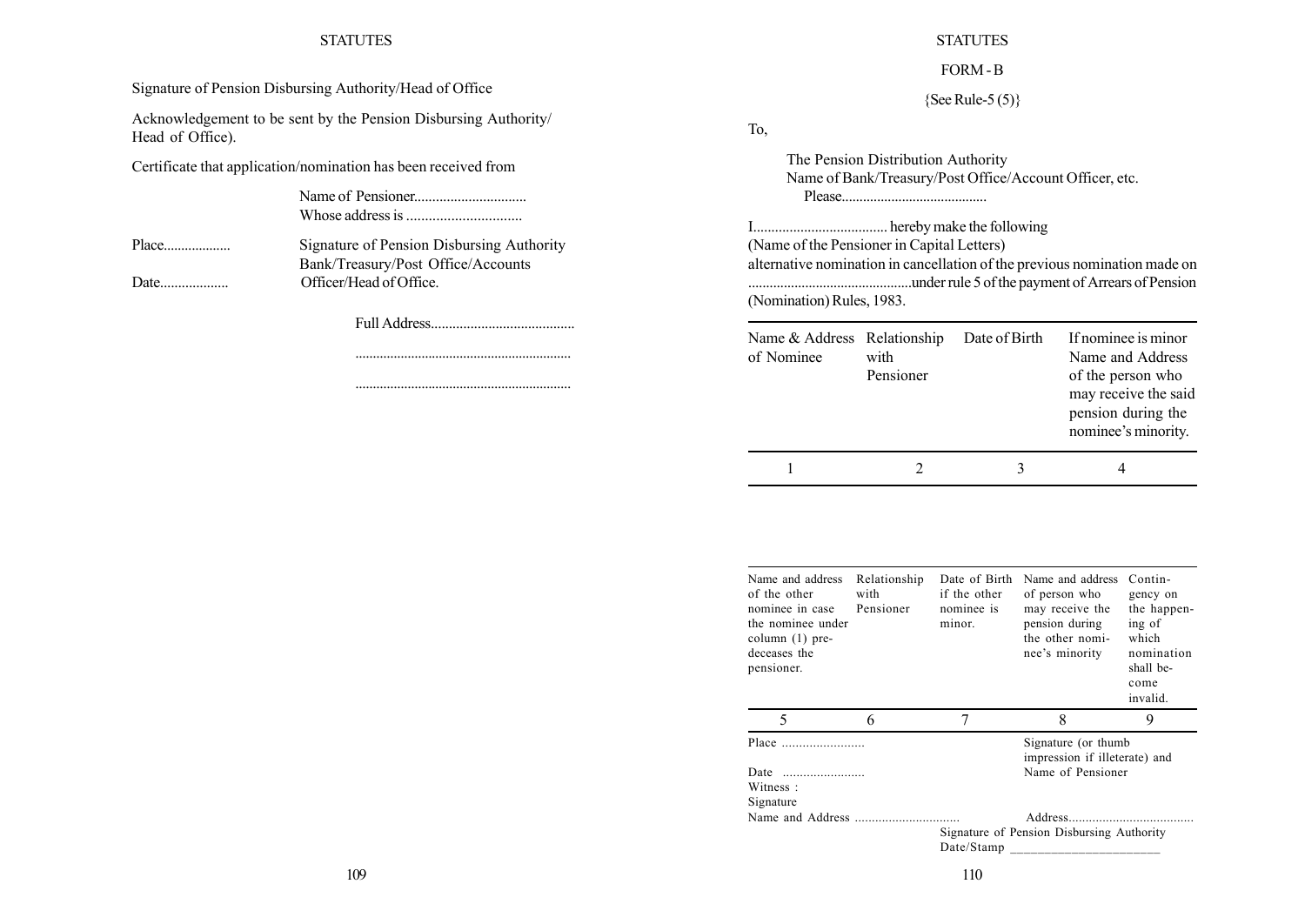## Certified that application/nomination (Form B) has been received from

(Name of the Pensioner) whose address is

Signature of Pension Disbursing Authority

...........................................................................

Place Date Date P/O/Treasury with full Address.....

#### **STATUTES**

#### APPENDIX 'B'TO STATUTE 28-A

(Contributory Provident Fund-cum-Gratuity Scheme)

#### Provident Fund

1. Every whole-time employee shall be entitled to subscribe monthly to the University Contributory Provident Fund after continuous service of one year with effect from the date of appointment. The rate of subscription may not be less than 10% of his emoluments and not more than his total emoluments, the amount so calculated being rounded off to the nearest rupee provided that in the case of subscription at the minimum or maximum rates, the rounding off will be to the next higher or the next lower rupee respectively.

The University shall contribute to this fund 10% of the pay from the date of subscription, rounded off to the nearest rupee. No subscription or contribution shall be made to the Provident Fund by an employee who is on leave without pay.

With effect from 1.3.1992 the rate of employees subscription as well as the rate of University contribution towards Contributory Provident Fund shall be  $\omega$  10% of pay.

Subject to the condition that no deduction be made which reduces the credit by more than the amount of any contribution by University with interest thereon credited under Clause 6(ii) before the amount standing to the credit of the subscriber in the Fund is paid out of the Fund.

The Vice-Chancellor may direct the deduction therefrom and payment to University of :

- (i) all amounts representing such contribution and interest, if the subscriber within five years of commencement of his service as such, resigns from the service or ceases to be an employee of the University otherwise than by reason of death, superannuation, or a declaration by a competent medical authority that he is unfit for further service, or the abolition of the post or the reduction of establishment.
- (ii) all amounts representing such contribution and interest, if the subscriber resigns from the service or ceases to be an employee of the University before confirmation.
- (iii) any amount due under a liability incurred by a subscriber to University.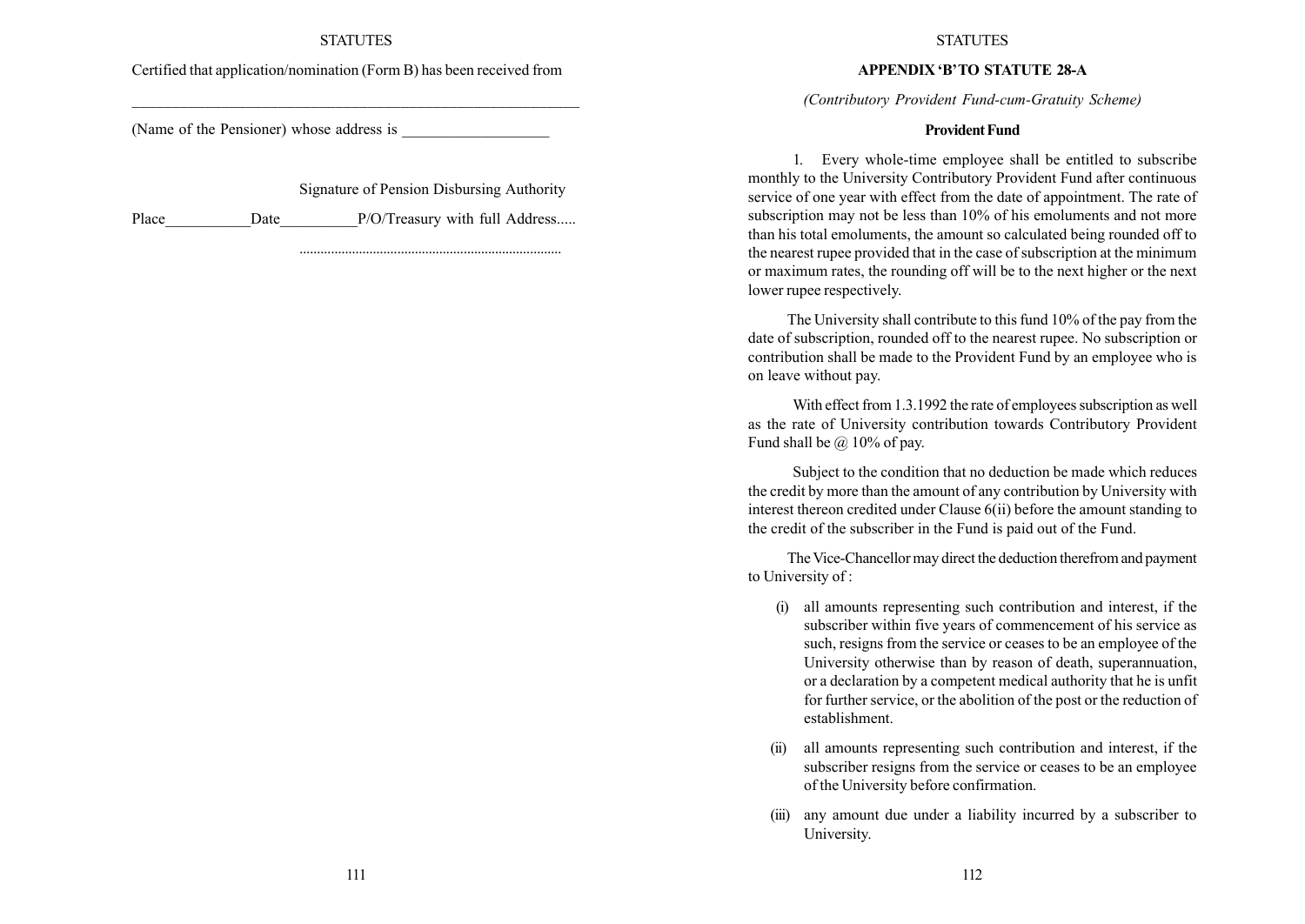(iv) all amounts representing such contribution and interest, if the subscriber is dismissed from service due to misconduct, insolvency or inefficiency.

Provided that where the Vice-Chancellor is satisfied, that such deduction, except in the case falling under (ii) above, would cause exceptional hardship to the subscriber. he may by order, exempt from such deduction an amount not exceeding two-third of the amount of such contribution and interest which would have been payable to the subscriber, if he had retired on medical grounds.

Provided further that if any such order of dismissal is subsequently cancelled, the amount so deducted shall, on his reinstatement in the service be replaced to his credit in the fund.

Note : For the purpose of the Sub-Clause (i) of this rule the period of five years shall be reckoned from the commencement of the subscriber's continuous service under University.

Provided that in the case of person who joined the University service before 1.4.1964, the University's contribution shall be restricted to 8% of his pay from the date of his appointment, provided further that during a particular period prior to 1.4.1964, if the rate of contribution was less than 8% the lower rate of contribution will be operative for such period.

Notwithstanding the foregoing provisions and the provisions of Clause (3), persons who have retired from Government or University of Delhi or any of its Colleges or a Central University or its Colleges or the Institute of Science, Bangalore, or a National Laboratory if re-employed in the University may be permitted to subscribe to the Provident Fund, provided that where the term of re-employment is initially for a year or less but is later extended so as to exceed of one year's the contribution with interest will be credited only after the completion of one year's re-employed service. The contribution with interest shall be payable for the entire period for which the re-employed person is allowed to contribute to the Provident Fund if such period exceeds one year.

2. (i) No employee of the University shall be entitled to the benefits of the Provident Fund whose service in the University entitles him to a pension or on whose account the University contributes towards his pension or who has been appointed by the University on a consolidated salary on special terms or on a part-time or daily wage basis.

(ii) If an employee admitted to the benefit of the fund was previously a subscriber to any Contributory/Non-Contributory Provident Fund of the Central Government/State Government or of a

#### **STATUTES**

body corporate, owned or controlled by Government or Universities/ Colleges or Institutions of University status or an autonomous organisation registered under the Societies Registration Act of 1860 immediately before his appointment in the University, the amount of his accumulations in such Contributory or Non-Contributory Provident Fund shall be transferred to his credit in the Fund.

3. (a) When the amount of Provident Fund becomes payable to a subscriber, the Treasurer of the University will be entitled to deduct therefrom any amount due under any liability incurred by the subscriber to the University but not exceeding in any case the total amount of the contributions credited to the account of the subscriber by the University and of any interest which has accrued on such contributions.

(b) Notwithstanding anything contained in the preceding Clause of this Statute, a subscriber who ceases to be in the service of the University by reason of his taking up an appointment with another University or a College or a National Laboratory without any break and with prior permission may be declared to be entitled to the contribution of the University in accordance with the rules framed by the Executive Council.

4. The management of the Provident Fund shall vest in the Executive Council which may, from time to time, make regulations or issue such general or special directions as may be consistent with the Statutes as to the conduct of the business of the fund, or its management or the privileges of the depositors, not herein expressly provided for, or vary, or cancel any regulations made or directions given.

Provided that there shall be a Provident Fund Committee consisting of the Vice-Chancellor, the Pro- Vice-Chancellor, the Treasurer, the Registrar, the Finance Officer, two members appointed by the Executive Council from amongst its own members and two members elected by the subscribers to the Provident Fund under Statute 28 and Statute 28-A, for purpose of advising the Executive Council in matters relating to investments, payments and other matters in respect of the Provident Fund.

All members of the Provident Fund Committee, other than ex- officio members, shall hold office for a term of two years.

5. Every employee of the University entitled to the benefits of the Provident Fund shall be required to sign a written declaration in the prescribed form that he has read the Statute and agrees to abide by it, and shall hand in for registration in the University Office the names of the person or persons to whom he wishes the balance at his credit to be paid in the event of his death :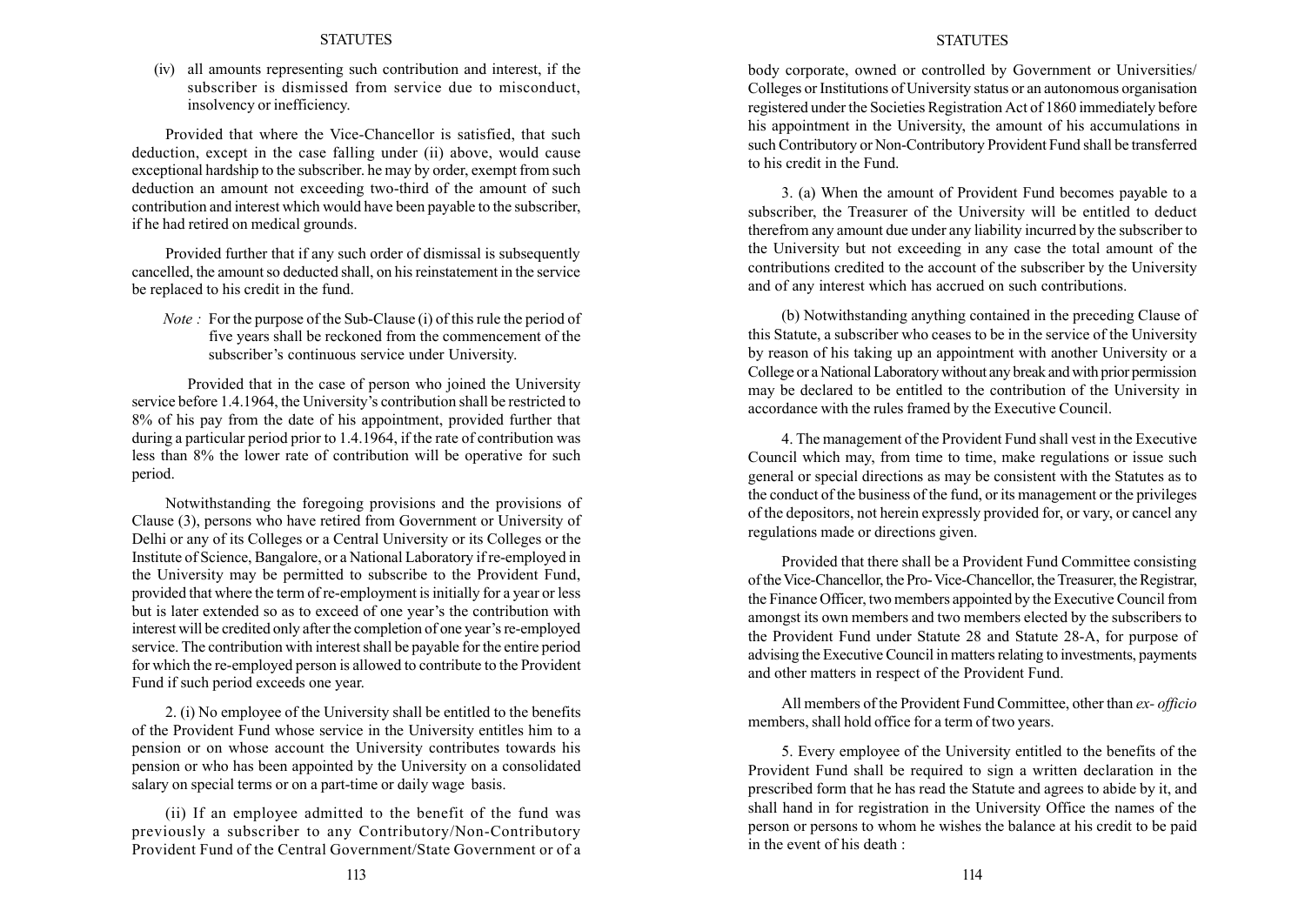Provided that if at the time of making the nomination the subscriber has a family, the nomination shall not be in favour of any person or persons other than a member of his family:

Provided further that the nomination made by the subscriber in respect of any other Provident Fund to which he was subscribing before joining the Fund shall, if the amount to his credit in such other Fund has been transferred to his credit in the Fund: be deemed to be a nomination under this Statute until he makes a nomination in accordance with this Statute.

The subscriber may, from time to time, add or change his nominee by written application to the Executive Council.

A register of such nominees shall be kept in the University office.

6 (i) All amounts accruing to the Fund shall be placed in a nationalised bank to be operated in such manner as the Executive Council may direct. The balance of the Fund after reserving suitable amount for current needs, shall be invested in long term deposits in a nationalised bank, or in the Post Office or other investments authorised by the Indian Trust Act of 1882, at the discretion of the Executive Council.

Interest at the rate fixed for the purpose by the Executive Council, from time to time, shall be credited to each subscriber's account. The total amount of interest shall be rounded off to the nearest rupee (50 paise and above counting as the next higher rupee).

(ii) The subscription paid by the subscriber and the contribution by the University shall be entered monthly in a separate account for each subscriber.

(iii) The accounts of the Fund shall be audited once a year and a statement of the total amount to the credit of each subscriber shall be furnished to him.

7. Subject to the provisions of Clause (3), a subscriber at the termination of his service shall be entitled to receive the amount which accumulates to his credit, viz., his subscription with interest and contribution by the University with interest thereon upon an application made by him in the prescribed Form XIII in that behalf to the Registrar.

8. (1) On the subscriber's death the amount at the credit of the subscriber shall be paid to the person or persons duly nominated by him or when no such nomination is made, to his legal heir or heirs.

- (2) Deposit-linked Insurance Scheme:
- (i) On the death of a subscriber in service, the person(s) eligible to receive Provident Fund balances in terms of the relevant rules will be sanctioned an additional amount equal to the average balance in the account of the deceased in the Fund during the three years immediately preceding the death of employee subject to the provisions of sub-para (iii) below:
- (ii) In the case of Contributory Provident Fund, only the subscription of the employee with interest thereon will be taken as the balance for the purpose of this scheme.
- (iii) The above benefit will be available with effect from 8.1.1975 subject to the fulfilment of the following conditions:
	- (a) The balance representing subscription with interest thereon in the account of the employee should not have fallen below the following limits at any time during the three years preceding the date of death:

| Teachers, Asstt. Registrars<br>(1)<br>and Officers in equivalent<br>scale and above. | $Rs. 3000/- up to$<br>31.1.1978<br>Rs. 4000/- with effect<br>from $1.2.1978$ |
|--------------------------------------------------------------------------------------|------------------------------------------------------------------------------|
| Section Officers and other<br>(11)<br>Officers in equivalent scale                   | $Rs.2500/-$                                                                  |
| (iii) Employees other than those<br>mentioned in $(i)$ , $(ii)$ and $(iv)$           | $Rs. 1500/-$                                                                 |
| (iv) Employees in scale the maxi-<br>mum of which is<br>and below.                   | $Rs. 1000/-$<br>$Rs. 291/-$                                                  |

Provided that nothing in this Clause shall apply if the death of such a subscriber occurs before the 1st of February, 1978.

- (b) The upper limit up to which the benefit of insurance cover will be available will be Rs. 10,000/-. Thus any amount in excess of Rs. 10,000/- in the Fund will be disregarded for the purpose of this extra benefit.
- (c) The benefit would be admissible only if an employee has put in at least five years' service at the time of death.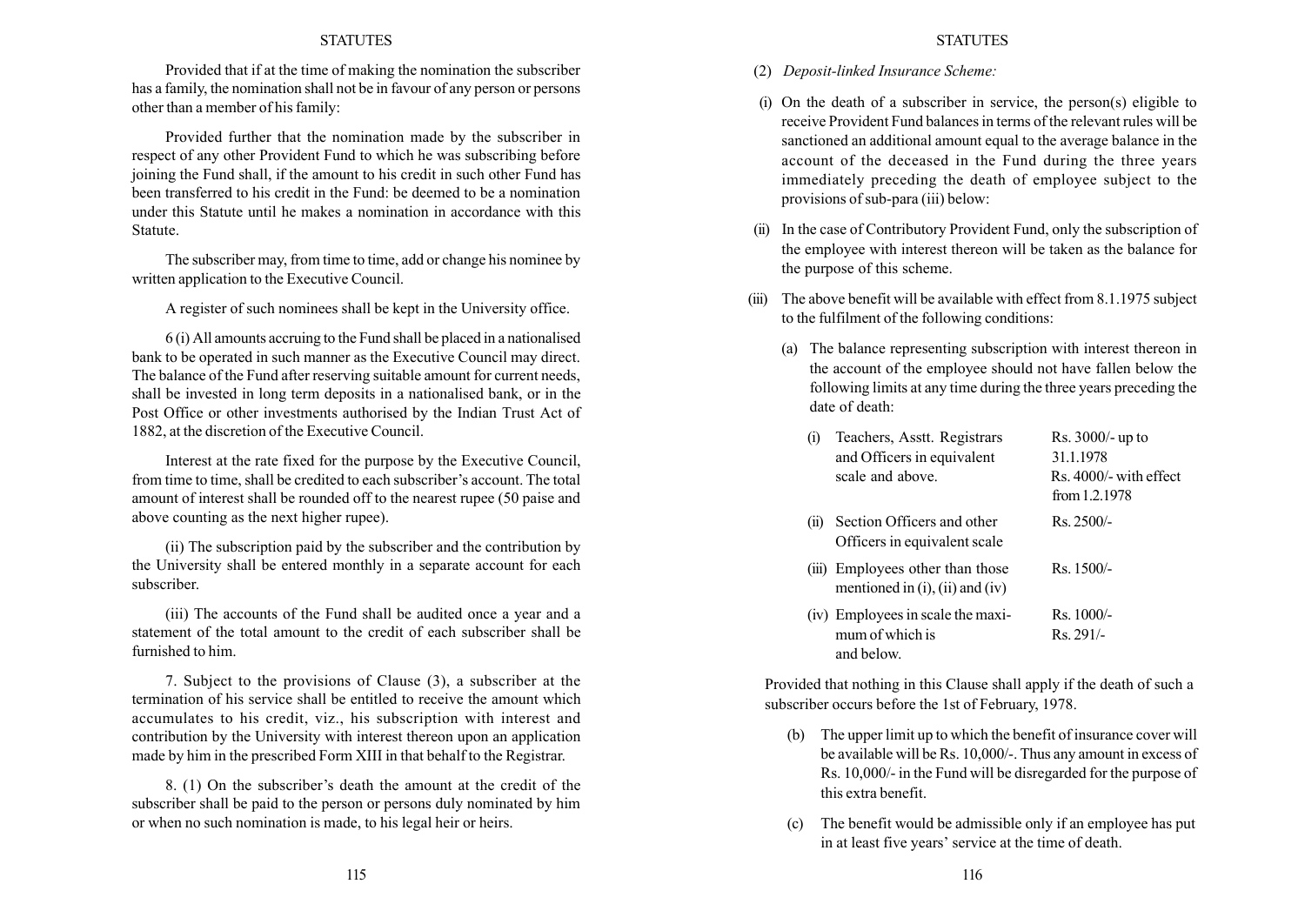- (iv) On or after 1.1.1989 on the death of a subscriber in service, the person(s) eligible to receive Provident Fund balance in terms of the relevant rules will be sanctioned an additional amount equal to the average balance in the account of the deceased in the Fund during the three years immediately preceding the death of the employee subject to the provisions of sub-para (vi) below:
- (v) Only the subscription of the employee with interest thereon will be taken as the balance for the purposes of this scheme.
- (vi) This benefit will be available subject to the fulfilment of the following conditions:
	- (a) The balance at the credit of such subscriber shall not at any time during the 3 years preceding the month of death have fallen below the limits of -
		- (i) Rs. 12,000/- in the case of a subscriber who has held, for the greater part of the aforesaid period of three years, a post the maximum of the pay scale of which is Rs. 4000/- or more.
		- (ii) Rs. 7500/- in the case of subscriber who has held for the greater part of the aforesaid period of three years, a post the maximum. of the pay scale of which is Rs. 2900/- or more but less than Rs. 4000/-.
		- (iii) Rs. 4500/- in the case a subscriber who has held for the greater part of the aforesaid period of three years a post the maximum of the pay scale of which is Rs. 1151/- or more but less than Rs. 2900/-
		- (iv) Rs. 3000/- in the case of ,subscriber who has held for the greater part of the aforesaid period of three years, a post the maximum of the pay scale of which is less than Rs. 1151/-.
	- (b) The upper limit up to which the benefit of insurance cover will be available will be Rs. 30,000/-. Thus any amount in excess of Rs. 30,000/- in the Fund will be disregarded for the purpose of this extra benefit.
	- (c) The benefit would be admissible only if an employee has put in at least five years' service at the time of death.

9. (i) No final withdrawal shall be allowed until the termination of the subscriber's service or his death. But in case of necessity of which the Executive Council shall be sole judge, the Executive

#### **STATUTES**

Council may allow a subscriber an advance of a sum not exceeding the total amount subscribed by him.

(ii) Recoveries towards the amount shall be made in equal monthly instalments not exceeding thirty as may be decided by the Executive Council commencing from the first payment of a full month's salary after the advance is granted, but no recovery shall be made from a subscriber when he is on leave otherwise than on full pay.

(iii) When an advance is sanctioned under sub-rule (2) before repayment of last instalment of any previous advance is completed the balance of any previous advance not recovered shall be added to the advance so sanctioned and the instalments for recovery shall be fixed with reference to the consolidated amount.

(iv) Withdrawal from the Fund :

Subject to the conditions specified hereunder the withdrawals from the Fund may be sanctioned by the Vice-Chancellor at any time.

- A. (1) After completion of twenty years of service (including broken periods of service, if any) of a subscriber or within ten years before the date of his retirement on superannuation, whichever is earlier, from the amount of subscription and interest thereon standing to his credit in the Fund, for one or more of the following purposes:
	- (a) meeting the cost of higher education, including where necessary, the travelling expenses of the subscriber or any child of the subscriber in the following cases, namely:
		- (i) for education outside India for academic, technical, professional or vocational course beyond the High School stage:
		- (ii) for any medical, engineering or other technical or specialised course in India beyond the High School stage;
	- (b) meeting the expenditure in connection with the betrothal/ marriage of the subscriber or his sons or daughters, and any other female relations actually dependent on him.
	- (c) meeting the expenses in connection with the illness, including, where necessary, the travelling expenses, of the subscriber and members of his family or any person actually dependent on him.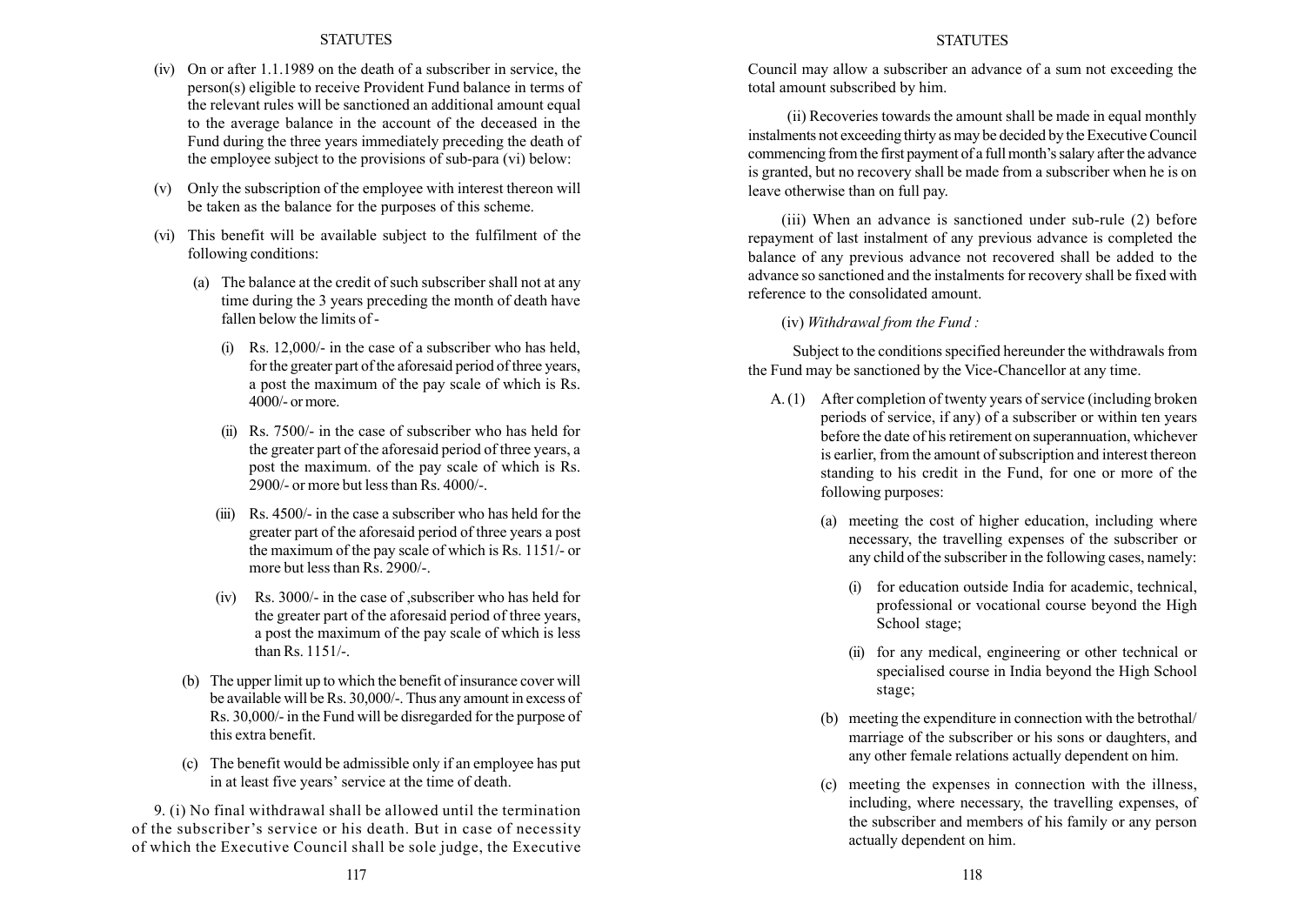- B. After completion of ten years of service (including broken periods of service, if any) of a subscriber or within ten years before the date of his retirement on superannuation whichever is earlier from the amount of subscription and interest thereon standing to the credit of the subscriber in the Fund for one or more of the following purposes:
	- (a) building or acquiring a suitable house or ready-built flat for his residence including the cost of the site;
	- (b) repaying an outstanding amount on account of loan expressly taken for building or acquiring a suitable house or ready-built flat for his residence;
	- (c) purchasing a house-site for building a house thereon for his residence or repaying any outstanding amount on account of loan expressly taken for this purpose;
	- (d) reconstructing or making additions or alterations to a house or a flat already owned or acquired by a subscriber;
	- (e) renovating, additions or alterations or upkeep of an ancestral house at a place other than the place of duty or to a house built with the assistance of loan from the University at a place other than the place of duty;
	- (f) constructing a house on a site purchased under Clause (c)

Within six months before the date of the subscriber's retirement, from the amount of subscription and interest thereon standing to his credit in the Fund, for the purpose of acquiring a farm land or business premises or both.

Note : 1. A subscriber who has availed himself of a house building advance from the University or has been allowed any assistance in this regard from any Government source shall be eligible for the grant of final withdrawal under sub-Clauses (a) (c) (d) and (f) of Clause (B) for the purposes specified therein and also for the purpose of re-payment of any loan taken from sources indicated above subject to the limit specified in Clause  $9$  (iv) (2)

> If a subscriber has an ancestral house or built a house at a place other than the place of his duty with the assistance of loan taken from the University he shall be eligible for the grant of withdrawal under sub-Clauses (a) (c) and (t) of Clause (B) for purchase of a house site or for construction of another house or for acquiring a ready-built flat at the place of his duty :

> Provided that in no case the maximum amount of withdrawal shall exceed Rs. 1,25,000 or 75 times the monthly pay, whichever is less: provided further that in the case of a subscriber who has availed himself of an advance under the scheme of the University for grant of advances for house building purposes, or has been allowed

## **STATUTES**

any assistance in this regard from any Govt. source, the sum withdrawn under this sub-rule, together with the amount of advance taken under the aforesaid scheme or the assistance taken from any Government sources shall not exceed Rs. 1,25,000 or 75 times the monthly pay, whichever is less.

- 2. Withdrawal under sub-Clauses (a), (d), (e) or (f) of Clause .(B) shall be sanctioned only after a subscriber has submitted a plan of the house to be constructed or of the additions or alterations to be made duly approved by the local municipal body of the area where the site or house is situated and only in cases where the plan is actually got to be approved.
- 3. The amount of withdrawal sanctioned under sub-Clause (b) of Clause (B) shall not exceed 3/4th of the balance on date of application together with the amount of previous withdrawal under sub-Clause (a) reduced by the amount of previous withdrawal. The formula to be followed is : 3/4th of balance (as on the date) plus amount of previous withdrawal(s) for the house in question minus the amount of the previous withdrawal(s).

Provided that for construction of house/flat, the Vice- Chancellor may sanction final withdrawal up to 90% from the C.P.F. amount including interest of the employee.

- 4. Withdrawal under sub-Clause (a) or (d) of Clause (B) shall also be allowed where the house site or house is in the name of wife/ husband provided she/he is the first nominee to receive Provident Fund money in the nomination made by the subscriber.
- 5. Only one withdrawal shall be allowed for the same purpose under Clause 9(iv). But marriage/education of different children or illness on different occasions or a further addition or alteration to a house or flat covered by a fresh plan duly approved by the local municipal body of the area where the house or flat is situated shall not be treated as the same purpose. Second or subequent withdrawal under sub-Clause (a) or (f) of Clause (B) for completion of the same house shall be allowed up to the limit laid down under Note 3.
- 6. A withdrawal under Clause  $9(iv)$  shall not be sanctioned if an advance under Clause 9(i) is being sanctioned for the same purpose and at the same time.
- (2) Any sum withdrawn by a subscriber at anyone time for one or more of the purposes specified in Clause 9(iv) (I) from the amount standing to his credit in the fund shall not ordinarily exceed one-half of such amount or six months' pay of the